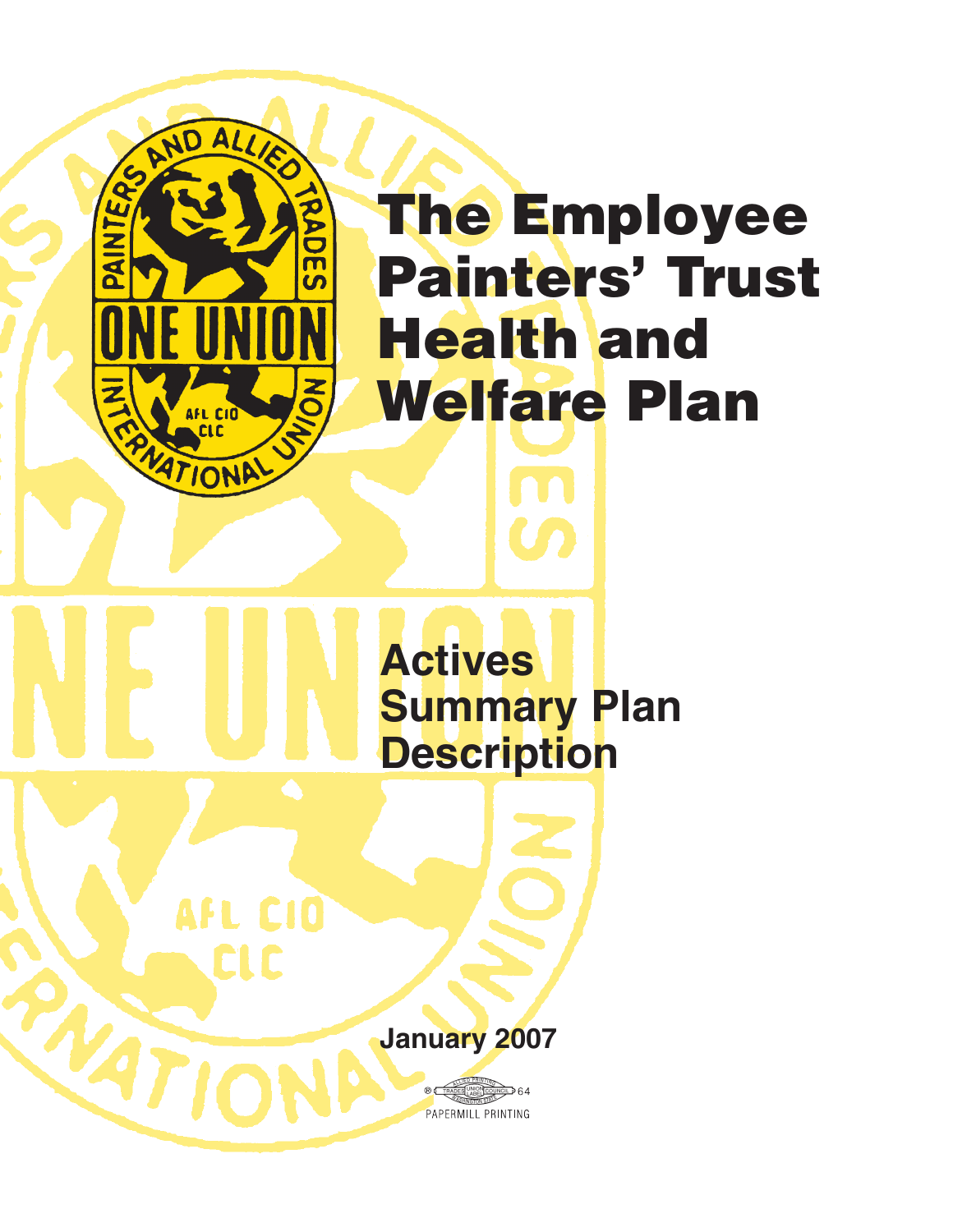## **TRUST FUND CONTACT INFORMATION**

#### **TRUST OFFICE**

**Zenith Administrators, Inc.** 104 S. Freya Suite 220 Spokane, WA 99202

#### **Submit all claims to:**

PO Box 2523 Spokane, WA 99220

#### **Submit all correspondence and payments to:**

104 S. Freya Suite 220 Spokane, WA 99202

#### **The Employee Painters' Trust Health & Welfare Plan Claims Customer Service**

| The Employee Painters' Trust Health & Welfare Plan Eligibility Customer Service                |  |  |  |
|------------------------------------------------------------------------------------------------|--|--|--|
|                                                                                                |  |  |  |
|                                                                                                |  |  |  |
| Patient Assistance Program: Hospital Pre-Certification; Home Health Care, Hospice (CareAllies) |  |  |  |
|                                                                                                |  |  |  |

#### **WEBSITE**

#### **www.zenithadmin.com**

This website contains:

- Helpful information about your Plan
- Notices about Plan changes
- Printable versions of claims forms, change of address forms and enrollment forms
- Links to Preferred Providers
- Summary Annual Report
- Claims History
- Eligibility

Please contact the Trust Ofice Claims Customer Service if you need a password.

#### **Medco by Mail – Mail Order Pharmacy**

| <b>First Choice Health Network (FCHN)</b> |  |
|-------------------------------------------|--|
|                                           |  |
|                                           |  |
| <b>Managed Healthcare Northwest (MHN)</b> |  |
|                                           |  |
|                                           |  |
| <b>Sierra Healthcare Options (SHO)</b>    |  |
|                                           |  |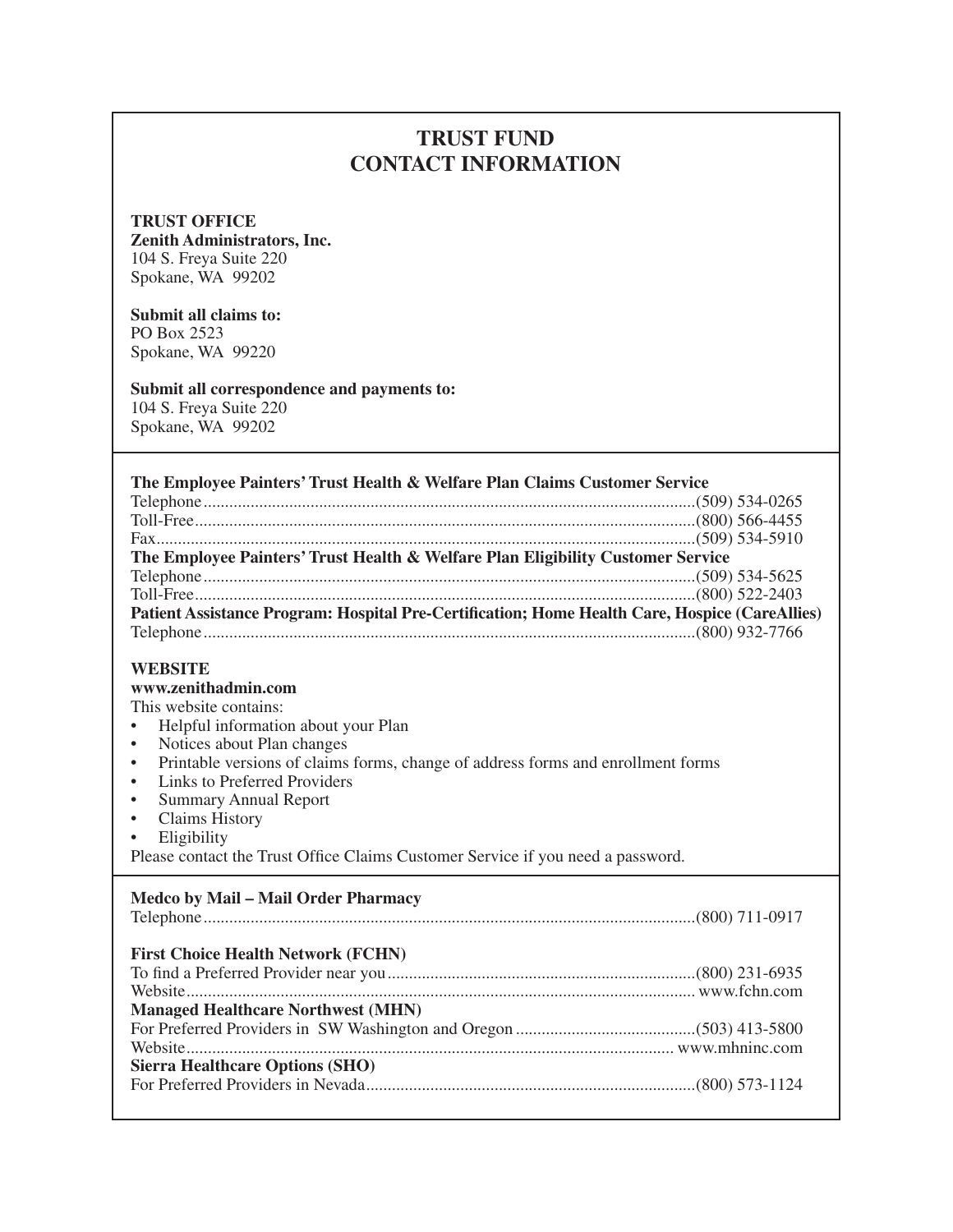# **YOUR GROUP INSURANCE BENEFITS**

## **THE EMPLOYEE PAINTERS' TRUST HEALTH AND WELFARE PLAN**

Actives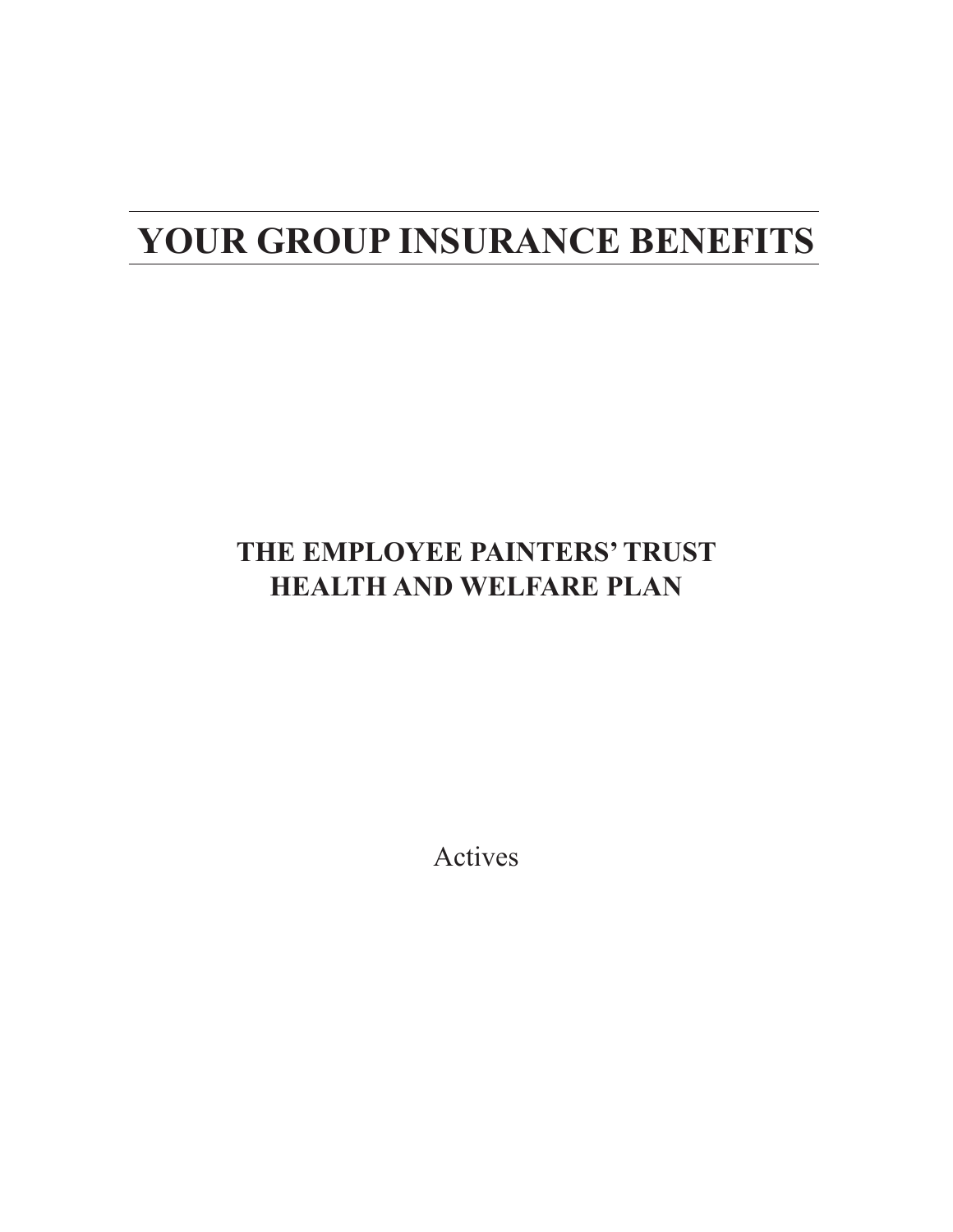#### **HOW TO OBTAIN PLAN BENEFITS**

To obtain benefits see the Payment of Claims provision. Forward your completed claim form to:

> The Employee Painters' Trust c/o Zenith Administrators, Inc. P.O. Box 2523 Spokane, Washington 99220 Phone: 1-509-534-0265 or 1-800-566-4455 Fax: 1-509-534-5910

#### **CLAIM ASSISTANCE**

If you need assistance with filing your claim or an explanation of how your claim was paid, contact:

> The Employee Painters' Trust c/o Zenith Administrators, Inc. 104 S. Freya, Suite 220 Spokane, Washington 99202 Phone: 1-509-534-0265 or 1-800-566-4455 Fax: 1-509-534-5910

A Plan Document required by law is available upon request from the Plan Administrator at the Painters' Trust Administration Ofice. This booklet is a Summary Plan Description and is not the contract. In the event of a conflict the Plan Document will prevail.

When you utilize a Preferred Provider Hospital or Physician, the costs to the Trust are reduced. This also reduces your out-of-pocket costs. The Trust strongly urges you to utilize Preferred Provider services whenever possible. A directory of Preferred Providers may be obtained from the Union Ofice, Plan Administrator, First Choice at www.fchn.com 800-231-6935, Managed Healthcare NW at www.mhninc.com 503-413-5800 or Sierra Healthcare at 800-573-1124. Members in Anchorage have two Preferred Provider Hospitals to use. If these hospitals are not utilized, benefits are reduced. Please refer to the schedule.

Utilization Review (hospital pre-certiication) and Case Management for inpatient hospital services provide support so the patient can receive necessary, appropriate care while avoiding unnecessary expenses. To benefit from these programs, pre-certification from CareAllies must be received before you receive medical and/or surgical services. Call CareAllies at (800) 932-7766.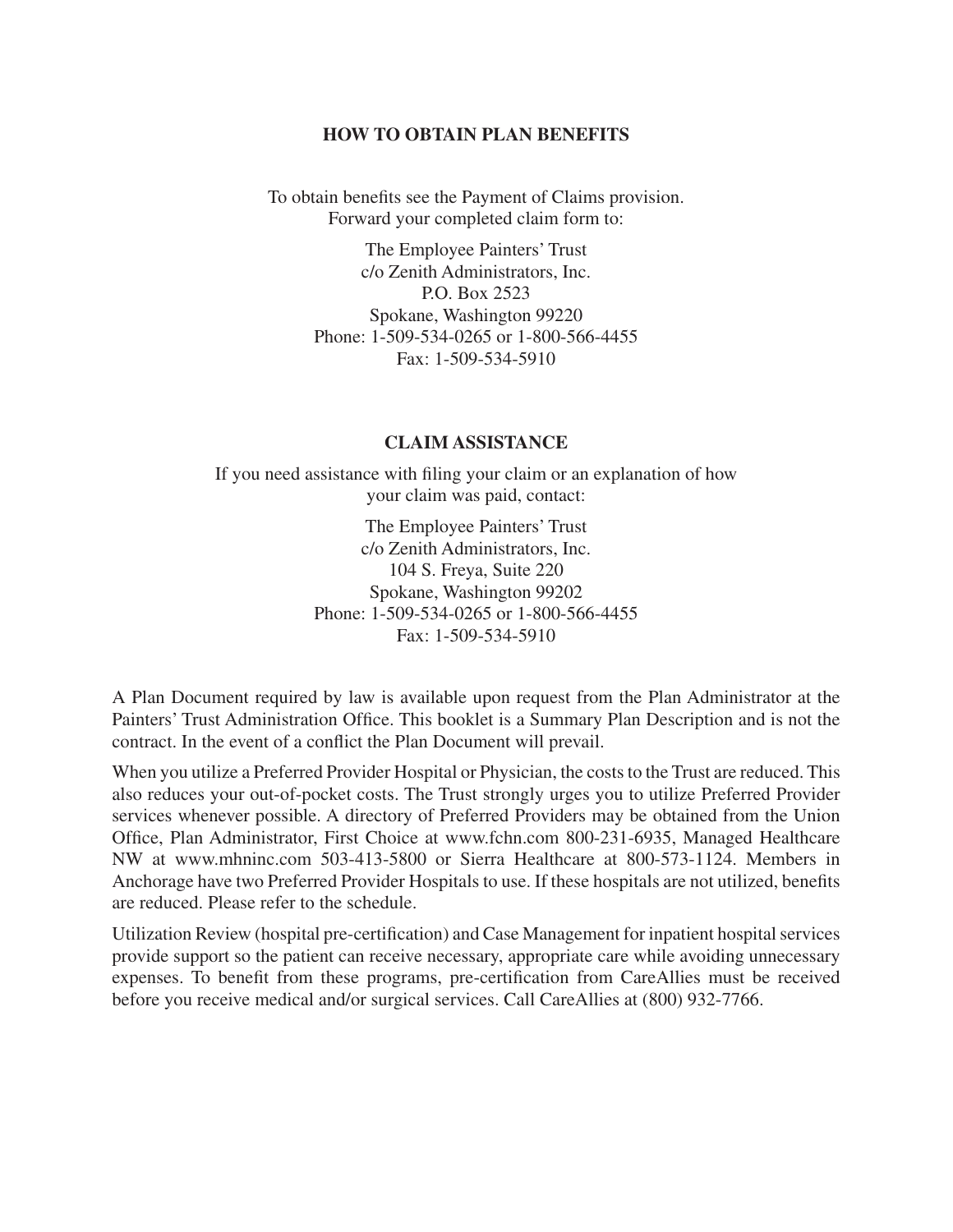To All Eligible Employees:

Please note that there is a separate booklet for Retirees. Please contact the Trust Ofice if you need a Retiree Booklet.

The Board of Trustees is pleased to present you with this new Summary Plan Description describing the medical, disability and accidental death and dismemberment benefits available to you and your family from the Painters' Trust.

Please read this booklet carefully so you understand your benefits. Only the Trust Office represents the Board of Trustees in administering the Plan and providing information relating to the amount of benefits, eligibility and other Plan provisions. No participating employer, employer association, labor organization or any individual employed thereby, has any authority in this regard.

If you have any questions about your benefits, please contact the Trust Office for assistance.

Sincerely,

Board of Trustees

John Smirk Mike Guza Steve Bloom Gary Liles

Mike Ball Tim Bendokas Tim Carrier Nancy Gudmundson Bob Puzas

"NOTICE - Trustees Discretion Retained. The Board of Trustees reserves the maximum legal discretionary authority to construe, interpret and apply the terms, rules and provisions of the Benefit Plan covered in this Descriptive Booklet. The Trustees retain full discretionary authority to make determinations on matters relating to eligibility for benefits, on matters relating to what services, supplies, care, drug therapy and treatments are Experimental, and on matters which pertain to Participant's rights. The decisions of the claims adjusters, Administrator, and Board of Trustees as to the facts related to any claim for benefits and the meaning and intent of any provision of the Benefit Plan, or application of such to any claim for benefits, shall receive the maximum deference provided by law and will be final and binding on all interested parties."

"Amendment and Termination of Benefit Plan. The Board of Trustees expects to maintain this Benefit Plan indefinitely, however, the Trustees may, in their sole discretion, at any time, amend, suspend or terminate the Benefit Plan in whole or in part. This includes amending the benefits covered by the Benefit Plan and/or the governing Trust Agreement and Policies of Administration. If the Plan is terminated, the rights of the Participants are limited to benefits incurred before termination. All amendments to this Plan shall become effective as of a date established by the Board of Trustees."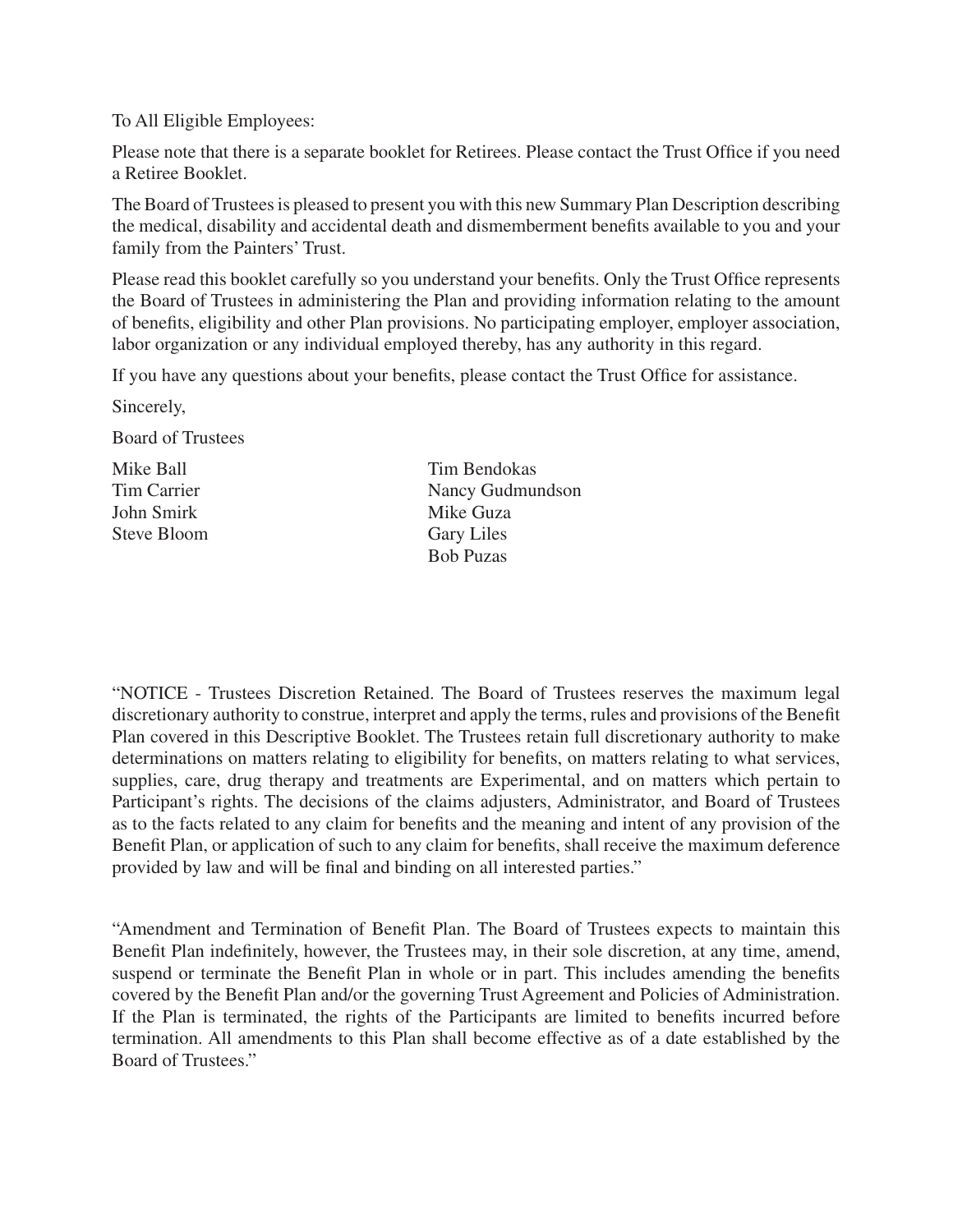## **SCHEDULE OF BENEFITS**

#### **MEDICAL BENEFITS**

All benefits described in this Schedule are subject to the exclusions and limitations described more fully under the General Exclusions and Limitations in this booklet. This includes, but is not limited to, the Plan Administrator's determination that: care and treatment is Medically Necessary; that charges are Usual and Customary; that services, supplies and care are not Experimental and/or Investigational. The meanings of these capitalized terms are in the Definitions section of this document.

The Plan is a plan that contains Preferred Provider Organizations.

This Plan has entered into an agreement with certain Hospitals, Physicians and other health care providers, which are called Preferred Providers. These Preferred Providers have agreed to charge reduced fees to persons covered under the Plan.

Therefore, when an Insured Person uses a Preferred Provider, that Insured Person will owe a lesser amount than when a Non-participating Provider is used. It is the Insured Person's choice as to which Provider to use.

Additional information about this option, as well as a list of Preferred Providers will be given to covered Employees and updated as needed.

#### **DEDUCTIBLES**

Deductibles are dollar amounts that the Insured Person must pay before the Plan pays.

A deductible is an amount of money that is paid once a Calendar Year per Insured Person. Typically, there is one deductible amount per person and it must be paid before any money is paid by the Plan for any covered services. Each January 1st, a new deductible amount is required unless otherwise specified.

Any amount applied to the deductible in the last three months of a Calendar Year will be carried over and applied to the deductible amount for the next Calendar Year.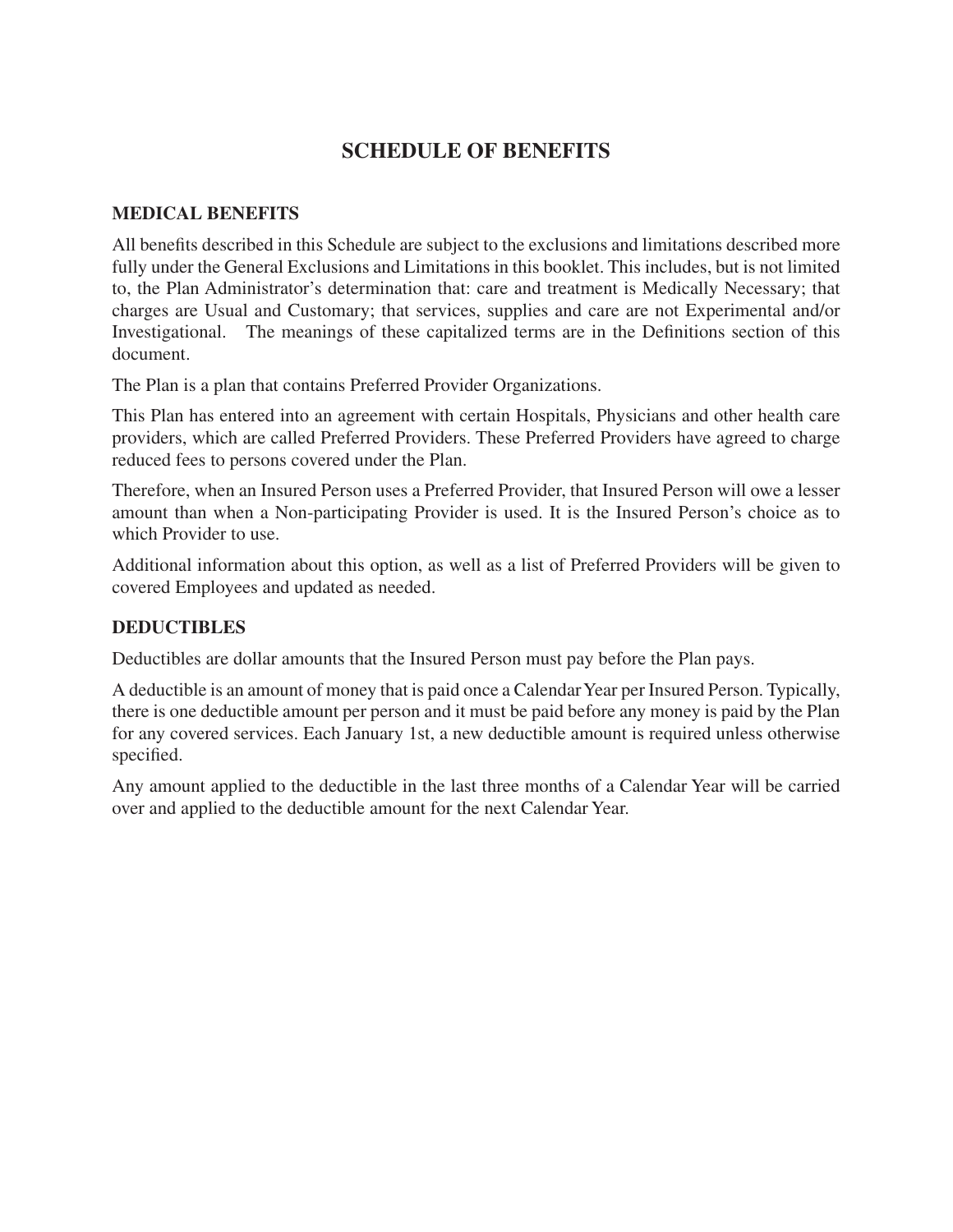| <b>SERVICES</b>                                                      | <b>BENEFITS</b>   | <b>MATERIAL HANDLERS</b> |
|----------------------------------------------------------------------|-------------------|--------------------------|
| <b>MAXIMUM BENEFIT AMOUNT</b>                                        | \$1,000,000       | \$1,000,000              |
| <b>DEDUCTIBLE, PER CALENDAR</b><br><b>YEAR</b><br>Per Covered Person | \$300             | \$450                    |
| Per Family Unit                                                      | \$900             | \$1350                   |
| <b>MAXIMUM OUT-OF-POCKET,</b><br><b>PER CALENDAR YEAR</b>            | \$1300 Per Person | \$3450                   |

The Plan will pay the designated percentage of covered charges until the above listed amount of out-of-pocket payments is reached, at which time the Plan will pay 100% of the remainder of covered charges for the rest of that Calendar Year unless stated otherwise.

| <b>Hospital Services</b>                                                                                                                           |                                                                                                       |                                         |                                         |
|----------------------------------------------------------------------------------------------------------------------------------------------------|-------------------------------------------------------------------------------------------------------|-----------------------------------------|-----------------------------------------|
|                                                                                                                                                    |                                                                                                       | <b>PPO</b><br><b>PROVIDERS</b>          | NON-PPO<br><b>PROVIDERS</b>             |
| <b>Room and Board</b><br><b>Intensive Care Unit</b><br><b>Emergency Room</b>                                                                       | 80% of the semiprivate room rate<br>80% of the Hospital's ICU charge<br>80% after \$100 co-pay        | 80%<br>80%<br>80% after \$100<br>co-pay | 60%<br>60%<br>60% after \$100<br>co-pay |
| <b>Outpatient Services</b>                                                                                                                         | 80%                                                                                                   | 80%                                     | 60%                                     |
| <b>Skilled Nursing Facility</b><br>Refer to page 35 for limitations                                                                                | 80%                                                                                                   | 60%                                     |                                         |
| Physicians Services (NOTE: ALL PHYSICIANS' SERVICES ARE SUBJECT TO THE USUAL AND<br><b>CUSTOMARY CLAUSE EXCEPT WHEN PERFORMED BY PPO PROVIDERS</b> |                                                                                                       |                                         |                                         |
| <b>Office Visits</b><br><b>Inpatient Visits</b><br><b>Surgery</b>                                                                                  | 80%<br>80%<br>80%                                                                                     | 80%<br>80%<br>$80\%$                    | 60%<br>60%<br>60%                       |
| <b>Home Health Care</b><br>(must meet plan requirements,<br>refer to page 35)                                                                      | 100% not to exceed 130 visits in any calendar year                                                    |                                         |                                         |
| <b>Neurological and Initial</b><br><b>Psycholgical Tests and Evaluations</b>                                                                       | 80%                                                                                                   | 80%                                     | 60%                                     |
| <b>Hospice Care</b><br>(must meet Plan requirements.<br>Refer to page 36)                                                                          | 100% not to exceed 180 days of inpatient and out-patient services in any<br>covered person's lifetime |                                         |                                         |
| <b>Ambulance</b><br>(to the nearest hospital equipped to<br>furnish the services)                                                                  | 80%<br>Commercial airline transportation<br>may be covered if medically<br>necessary.                 | 80%                                     | 60%                                     |
| <b>Physical/Occupational Therapy</b><br>Limited to 60 visits per year (must be<br>prescribed by physician)                                         | 80%                                                                                                   | 80%                                     | 60%                                     |
| <b>Neurodevelopmental Disorders</b><br>\$2000 Lifetime Maximum (limited to<br>Dependents age 6 and under)                                          | 80%                                                                                                   | 80%                                     | 60%                                     |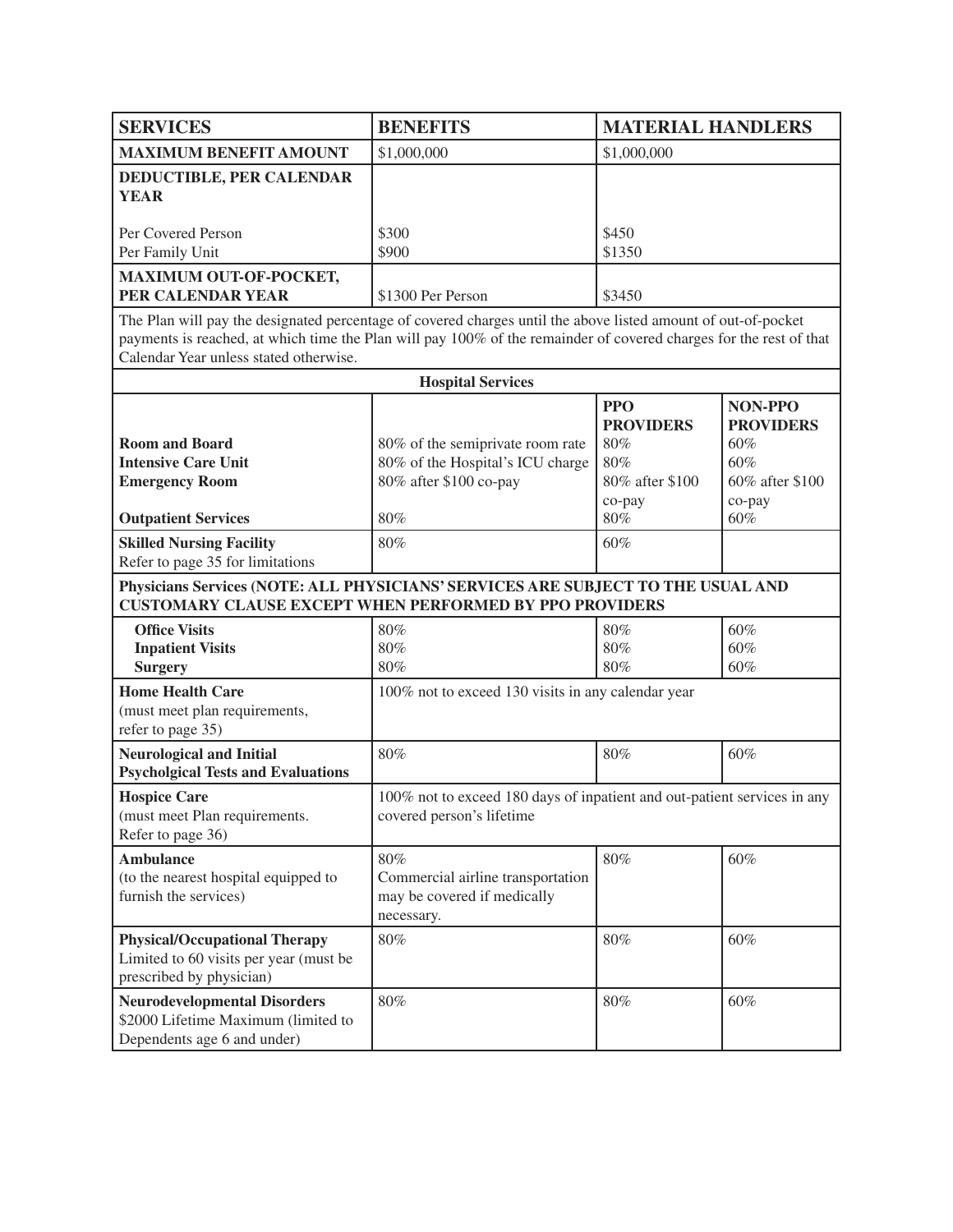| <b>SERVICES</b>                                                                                                                                                                                    | <b>BENEFITS</b><br><b>MATERIAL HANDLERS</b>                                                                                                                                                                                                      |                                |                             |
|----------------------------------------------------------------------------------------------------------------------------------------------------------------------------------------------------|--------------------------------------------------------------------------------------------------------------------------------------------------------------------------------------------------------------------------------------------------|--------------------------------|-----------------------------|
|                                                                                                                                                                                                    |                                                                                                                                                                                                                                                  | <b>PPO</b><br><b>PROVIDERS</b> | NON-PPO<br><b>PROVIDERS</b> |
| <b>Speech Therapy</b><br>Limited to 30 visits per year (must be<br>for restoration of lost speech due to<br>diagnosed illness or Injury)                                                           | 80%                                                                                                                                                                                                                                              | 80%                            | 60%                         |
| <b>Durable Medical and</b><br><b>Respiratory Equipment</b>                                                                                                                                         | 80%                                                                                                                                                                                                                                              | 80%                            | 60%                         |
| <b>Prosthetics</b>                                                                                                                                                                                 | 80%                                                                                                                                                                                                                                              | 80%                            | 60%                         |
| <b>Orthotics</b><br>Not Covered except for diabetics                                                                                                                                               | 80%                                                                                                                                                                                                                                              | 80%                            | 60%                         |
| <b>Spinal Manipulation/Chiropractic</b><br>Services % up to \$20 maximum per<br>visit. 24 visits per calendar year                                                                                 | 80%                                                                                                                                                                                                                                              | 80%                            | 60%                         |
| <b>Temporomandibular Joint Disorder</b><br>(TMJ) \$5,000 Lifetime Maximum<br>Regular Plan benefits for jaw surgery<br>if treatment started within 12 months<br>from date of injury.                | 80%                                                                                                                                                                                                                                              | 80%                            | 60%                         |
| Note: The above charges for TMJ will not be counted in accumulating covered charges toward the 100%<br>payment percentage of other charges, nor will these charges be subject to the 100% payment. |                                                                                                                                                                                                                                                  |                                |                             |
| <b>Mental Disorders</b>                                                                                                                                                                            |                                                                                                                                                                                                                                                  |                                |                             |
| <b>Inpatient</b><br>10 Inpatient Hospital days<br>Calendar Year maximum                                                                                                                            | 80%                                                                                                                                                                                                                                              | 80%                            | 60%                         |
| Outpatient<br>Limited to 20 visits per Calendar Year<br>maximum                                                                                                                                    | 80%                                                                                                                                                                                                                                              | 80%                            | 60%                         |
| <b>Substance Abuse/Chemical</b><br><b>Dependency</b><br><b>Inpatient and Outpatient</b>                                                                                                            | 80%<br>to a maximum of the greater<br>of \$13,000 or \$13,000 plus<br>any adjustment based on the<br>Consumer Price Index during a<br>24 month period which increases<br>\$500 each year. (Detoxification is<br>not subject to \$13,000 maximum) |                                |                             |
| Pregnancy<br>(Employee and Spouse only)                                                                                                                                                            | $80\%$                                                                                                                                                                                                                                           | $80\%$                         | $60\%$                      |
| <b>Newborn Care</b><br>(limited to bassinet, nursery, and<br>Physician charges while baby and<br>mother are inpatient)                                                                             | $80\%$                                                                                                                                                                                                                                           | $80\%$                         | 60%                         |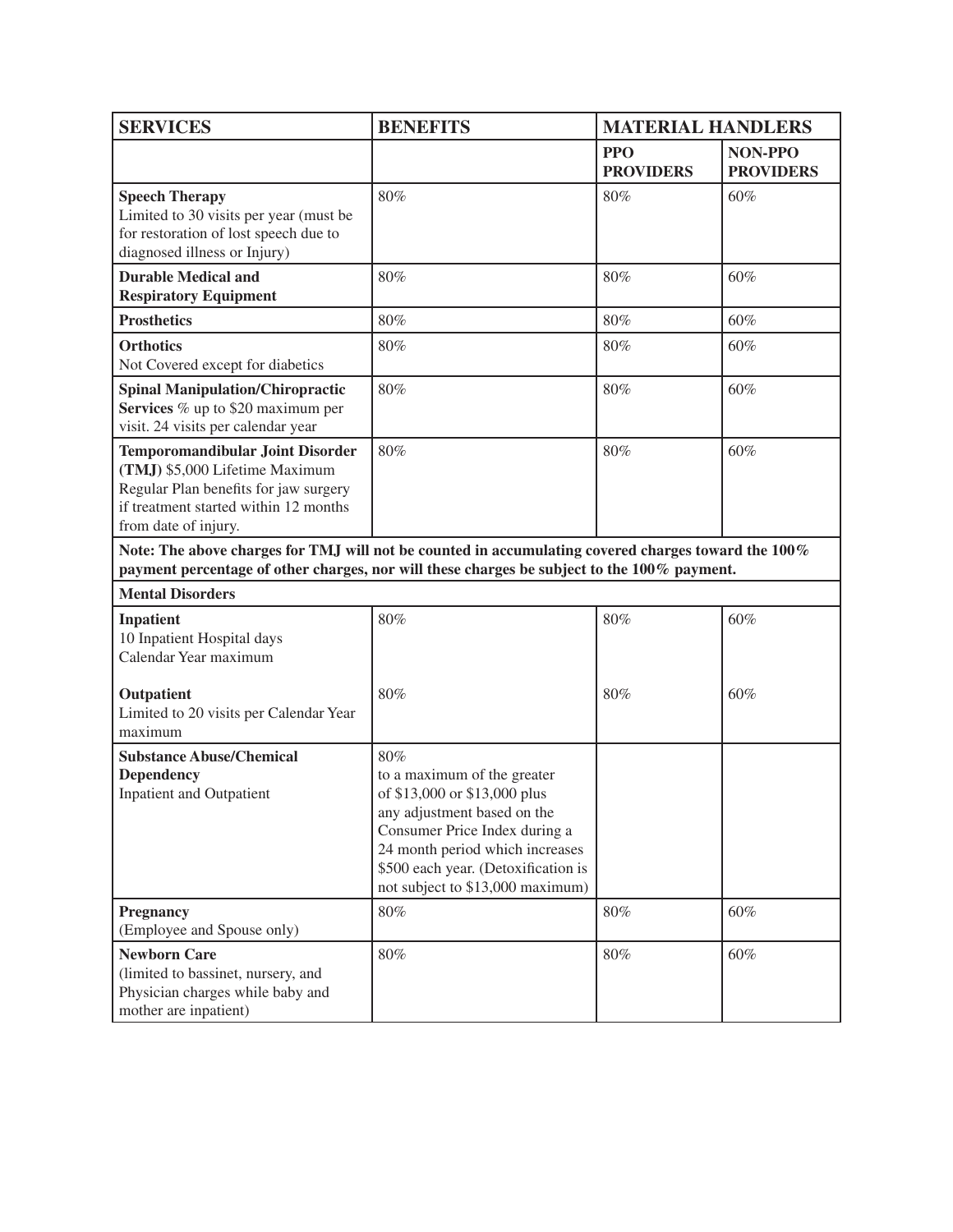| <b>SERVICES</b>                                                                                                                                                                                                                                                                                       | <b>BENEFITS</b>                      |                       | <b>MATERIAL HANDLERS</b>                                                                                                           |                             |
|-------------------------------------------------------------------------------------------------------------------------------------------------------------------------------------------------------------------------------------------------------------------------------------------------------|--------------------------------------|-----------------------|------------------------------------------------------------------------------------------------------------------------------------|-----------------------------|
| <b>Preventive Care Benefits</b>                                                                                                                                                                                                                                                                       |                                      |                       |                                                                                                                                    |                             |
| <b>Routine Physican Exams</b><br>(age 24 months or older)<br>Includes physician's routine office<br>visits, lab and x-ray services, routine<br>cancer screening, smoking cessation<br>treatment (office visit and prescribed<br>medications)<br>% (not subject to deductible) \$300<br>annual maximum | 100%                                 |                       | 100%                                                                                                                               |                             |
| (Dependent Children under the age<br>of 24 months) Includes physician's<br>preventative health care services,<br>inoculations as recommended by the<br>ACIP, oral polio vaccine and tests for<br>tuberculosis.<br>(not subject to deductible)                                                         | 100% to \$2500 maximum               |                       | 100% to \$2500 maximum                                                                                                             |                             |
|                                                                                                                                                                                                                                                                                                       |                                      |                       | <b>PPO</b><br><b>PROVIDER</b>                                                                                                      | NON-PPO<br><b>PROVIDERS</b> |
| <b>Preventative Care Female Employee</b><br>or Spouse<br>One routine pap smear including<br>physician's charges. Routine<br>mammograms (not subject to<br>deductible)                                                                                                                                 | 80%                                  |                       | 80%                                                                                                                                | 60%                         |
| <b>Hearing Aids</b><br>\$350 per ear each 36 months (does<br>not include battery or other ancillary<br>equipment replacement)                                                                                                                                                                         | 80%                                  |                       | 80%                                                                                                                                | 60%                         |
| <b>Acupuncture, Massage Therapy and</b><br><b>Naturopathic Care</b><br>Up to 24 visits per year for each<br>service                                                                                                                                                                                   | 80%                                  |                       | 80%                                                                                                                                | 60%                         |
| PRESCRIPTION DRUGS<br>You have three choices as to how you<br>would like to obtain your prescription<br>drugs.                                                                                                                                                                                        | Reimbursement Plan; OR               |                       |                                                                                                                                    |                             |
| Co-payments for mail order and retail<br>plans are:                                                                                                                                                                                                                                                   | Medco by Mail, or;<br>ExpressScripts | 20% for Generic Drugs | 25% for Brand Drugs when Generic is not available<br>50% for Brand Drugs when Generic is available<br>\$5000 maximum out of pocket |                             |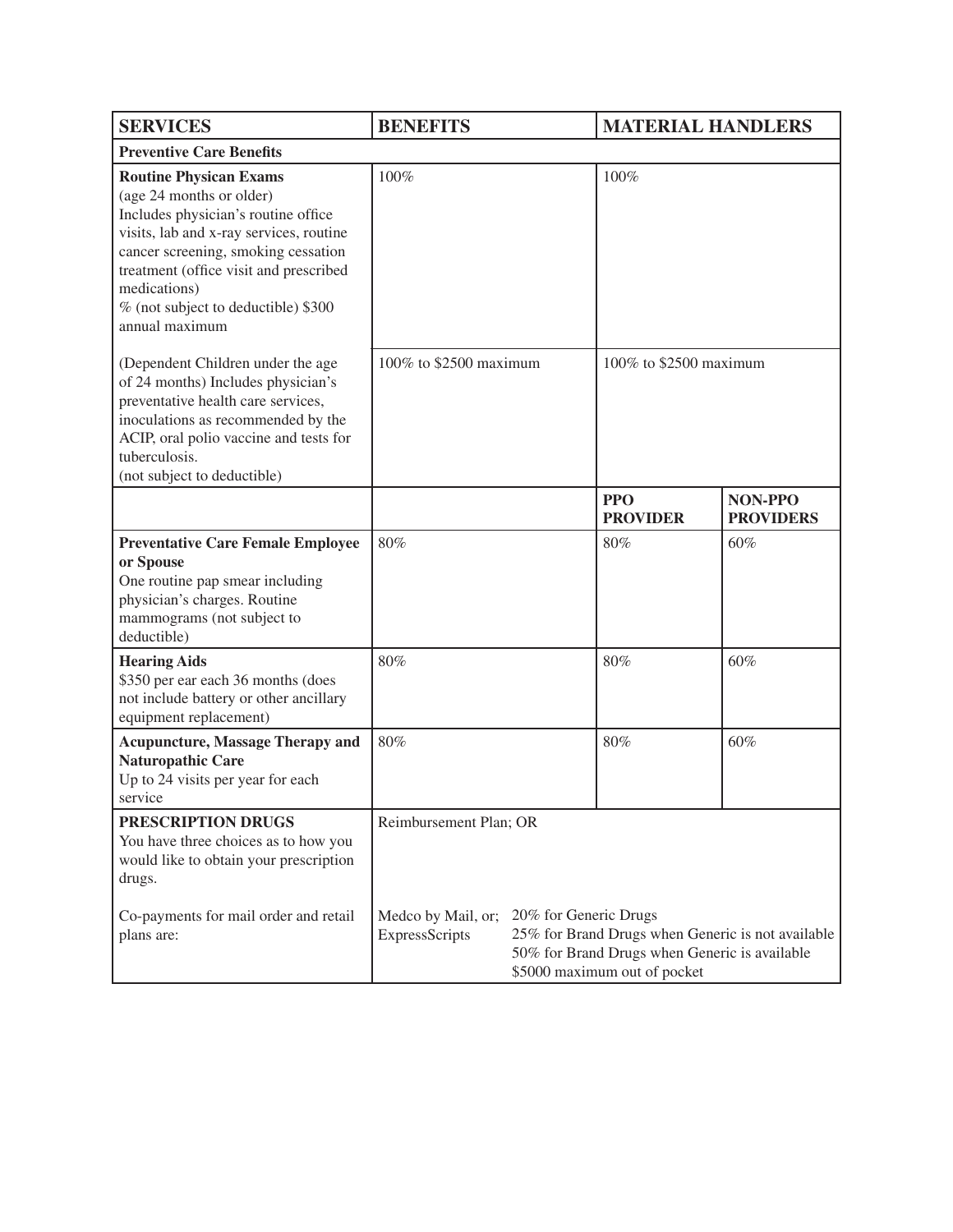## **TABLE OF CONTENTS**

The key sections of your booklet appear in the following order.

| Page                                             |
|--------------------------------------------------|
|                                                  |
|                                                  |
|                                                  |
|                                                  |
|                                                  |
|                                                  |
|                                                  |
|                                                  |
|                                                  |
|                                                  |
|                                                  |
| <b>FAMILY AND MEDICAL LEAVE</b>                  |
|                                                  |
| UNIFORMED SERVICES EMPLOYMENT AND                |
|                                                  |
|                                                  |
|                                                  |
|                                                  |
| <b>MEDICAL CONVERSION</b>                        |
|                                                  |
| <b>COBRA GROUP HEALTH INSURANCE CONTINUATION</b> |
|                                                  |
|                                                  |
|                                                  |
|                                                  |
|                                                  |
|                                                  |
|                                                  |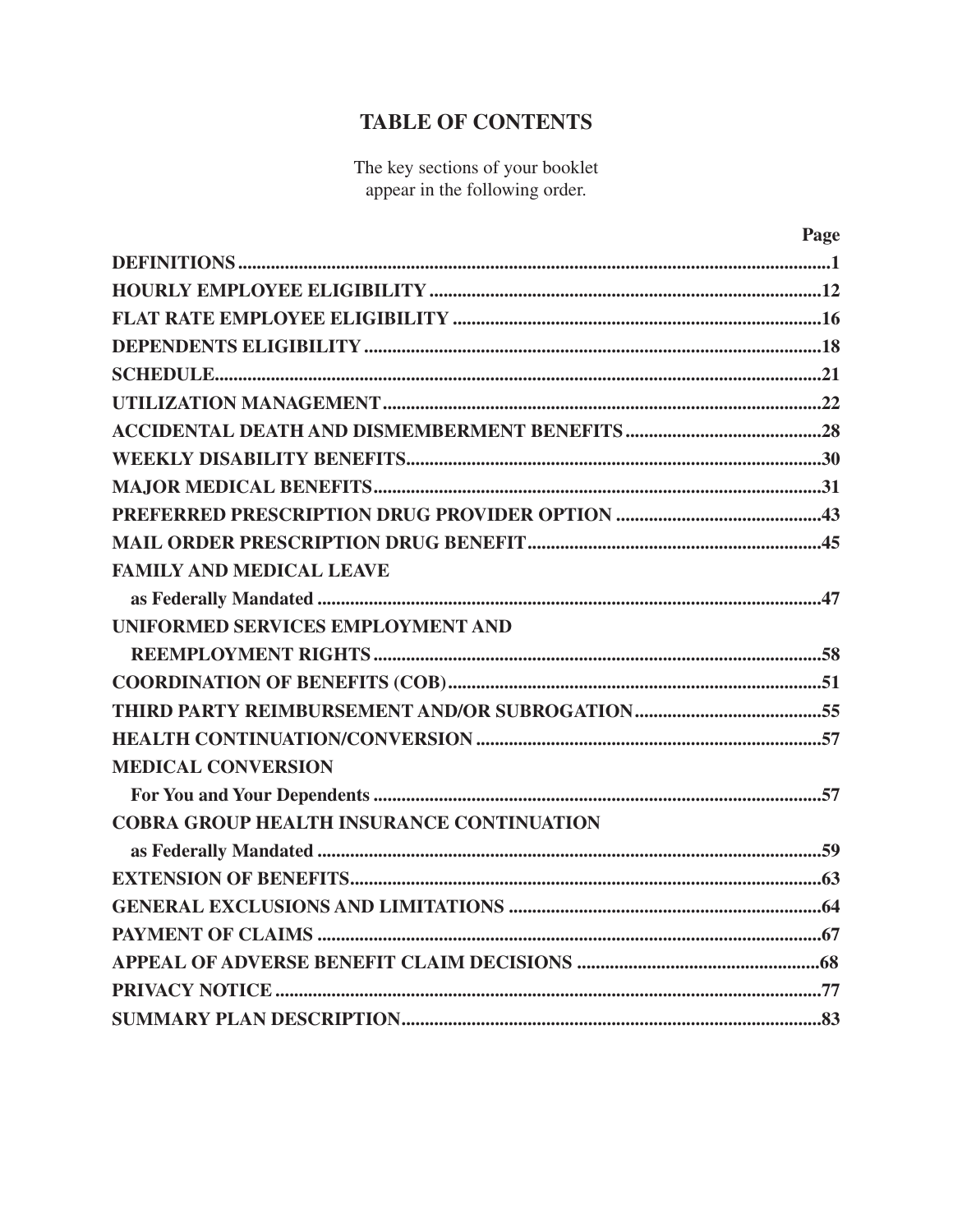## **DEFINITIONS**

When used in the booklet:

Acupuncture means the practice of insertion of needles into specific exterior body locations to:

- (a) relieve pain;
- (b) induce surgical anesthesia; or
- (c) for therapeutic purposes.

**Administrator** or Plan Administrator means Zenith Administrators, Inc.

#### **Bargaining Unit Employee** means a person:

- (a) in good standing in the International Brotherhood of Painters, Decorators and Paperhangers of America, residing within commuting distance and available for work within the jurisdictional area of a Union local accepted by the Trust as a participating Union local; and
- (b) with respect to a Contributing Employer, under the terms of a collective bargaining agreement, is making contributions to the Trust for each hour worked by such employee for the purchase of health and welfare benefits, exclusive of any retirement benefits.

**Body Organ** means any of the following:

- (a) kidney;
- (b) heart;
- (c) heart/lung;
- (d) liver;
- (e) pancreas (when the condition is not treatable by use of insulin therapy);
- (f) bone marrow; and
- (g) cornea.

**Brand Name Drug** means a covered proprietary Drug approved by the Federal Food and Drug Administration.

**Calendar Year** is January 1st to December 31st of the same year.

**Certiicate** means the Certiicate of Insurance form and all other documents that describe insurance coverage under the Plan and are made a part of the Plan.

**Contributing Employer** means any person or entity who, pursuant to a collective bargaining agreement, is making payments to the Trust for the purchase of health and welfare benefits for employees in job classifications covered by such bargaining agreement.

**Copayment** means an amount which the Insured Person must pay before benefits are payable, and which is incurred on the date the Covered Drug or service is received. Copayments may not be used to satisfy any deductible or the major medical stop-loss limit.

**Cosmetic Surgery** means any surgical procedure performed primarily:

- (a) to improve physical appearance without materially correcting a bodily malfunction; or
- (b) to prevent or treat a Mental Sickness through a change in bodily form.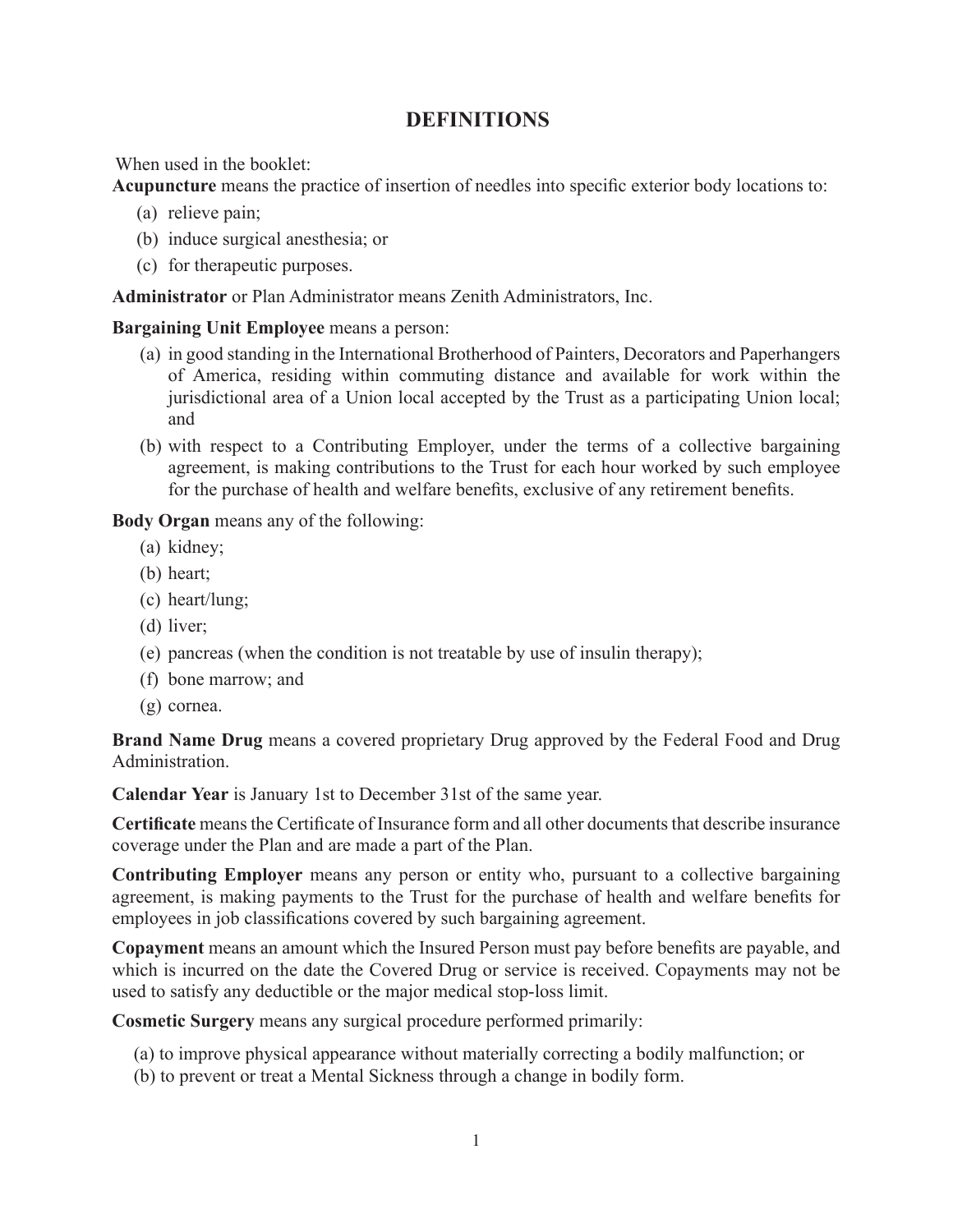**Community Mental Health Agency** means an agency which:

- (a) is licensed as such by the proper authority of the state in which it is located;
- (b) has in effect a Plan for quality assurance and peer review; and
- (c) provides treatment under the supervision of a Physician or a licensed psychologist.

## **Covered Drug** means:

- (a) a Drug or medicine which requires a Physician's written prescription;
- (b) insulin and certain diabetic supplies (needles, syringes, test tablets, sticks, tapes, strips and lancets); and
- (c) Contraceptive Drugs which require a Physician's written prescription.

**Custodial Care** means services or supplies, regardless of where or by whom they are provided which:

- (a) a person without medical skills or background could provide or could be trained to provide:
- (b) are provided mainly to help the Insured Person with daily living activities, including (but not limited to):
	- (1) walking, getting in and/or out of bed, exercising and moving the Insured Person;
	- (2) bathing, using the toilet, administering enemas, dressing and assisting with any other physical or oral hygiene needs;
	- (3) assistance with eating by utensil, tube or gastrostomy;
	- (4) homemaking, such as preparation of meals or special diets, and house cleaning;
	- (5) acting as a companion or sitter; or
	- (6) supervising the administration of medications which can usually be self-administered, including reminders of when to take such medications;
- (c) provide a protective environment;
- (d) are part of a maintenance treatment Plan or are not part of an active treatment Plan intended to or reasonably expected to improve the Insured Person's Sickness, Injury or functional ability; or
- (e) are provided for the convenience of the Insured Person or the caregiver or are provided because the Insured Person's own home arrangements are not appropriate or adequate.

We will determine what services or supplies are Custodial Care. When a confinement in a facility or a visit to a Physician is found to be mainly for Custodial Care, some services (such as Prescription Drugs, x-rays and lab tests) may still be covered if Medically Necessary and otherwise covered by us. All bills should be routinely submitted for consideration.

**Dental Injury** means an Injury to Sound Natural Teeth caused by an external force such as a blow or fall. It does not include tooth breakage while chewing.

**Dentist** means a person who is licensed to practice in the state where the dental procedure is performed, operating within the scope of his or her license and performing a service which is payable under the Plan.

Where required to cover by law, Dentist means any other licensed practitioner who is acting within the scope of his or her license and performing a service which is payable under the Plan when performed by a Dentist.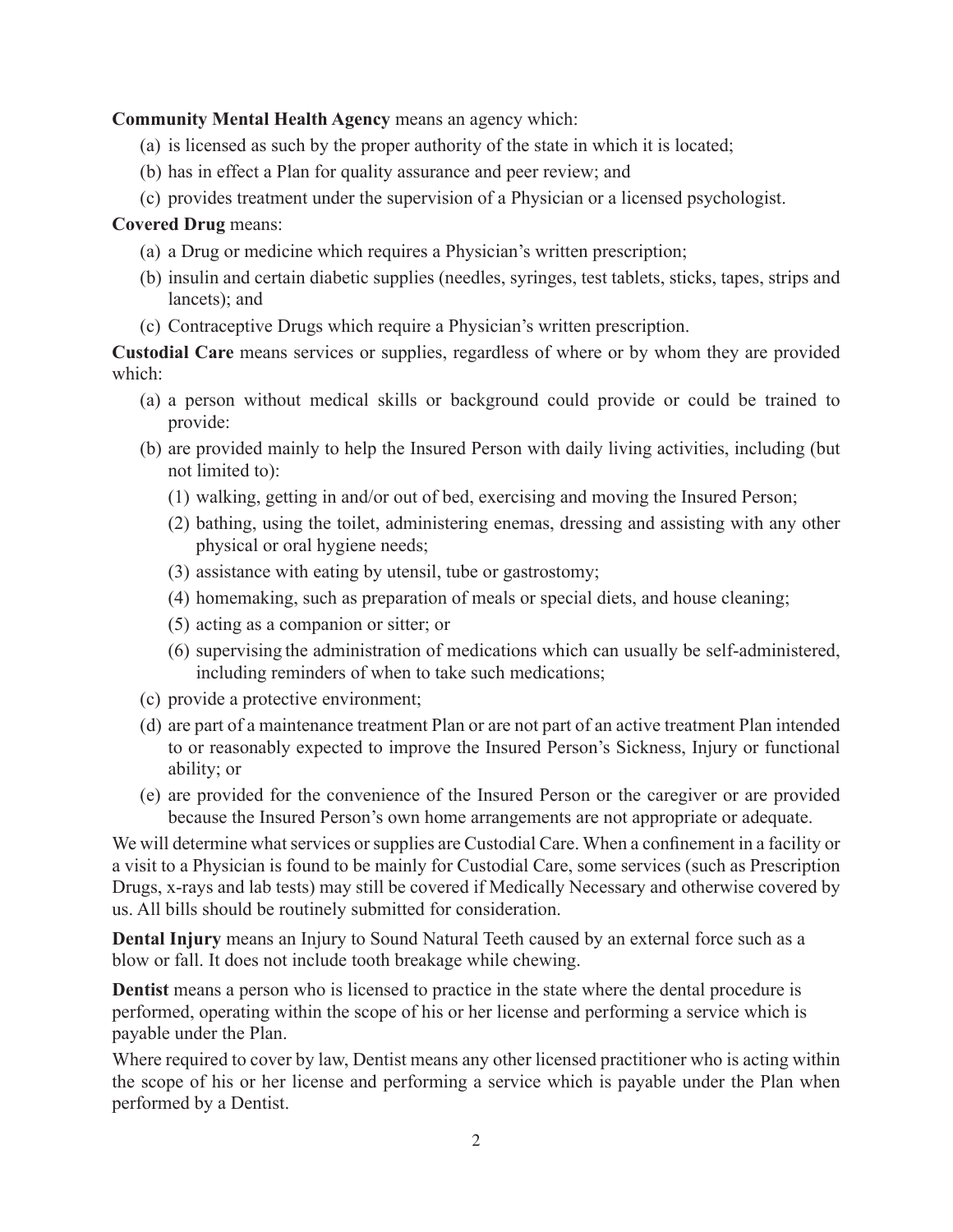A Dentist does not include a person who lives with you or is part of your family (you; your spouse; or a child, brother, sister or parent of you or your spouse).

**Developmental Care** means services or supplies, regardless of where or by whom they are provided which:

- (a) are provided to an Insured Person who has not previously reached the level of development expected for the Insured Person's age in the following areas of major life activity:
	- (1) intellectual;
	- (2) physical;
	- (3) receptive and expressive language;
	- (4) learning;
	- (5) mobility;
	- (6) self-direction;
	- (7) capacity for independent living; or
	- (8) economic self-suficiency;
- (b) are not rehabilitative in nature (restoring fully developed skills that were lost or; impaired due to Injury or Sickness); or
- (c) are educational in nature.

We will determine what services or supplies are Developmental Care. When a confinement, visit or other service or supply is found to be primarily for Developmental Care, some services or supplies (such as Prescription Drugs, x-rays and lab tests) may still be covered if Medically Necessary and otherwise covered by us. All bills should be routinely submitted for consideration.

**Drug** means any substance prescribed by a Physician taken by mouth; injected into a muscle, the skin, a blood vessel or a cavity of the body, or applied to the skin to treat or prevent a disease, and specifically includes Drugs or biologicals used in an anticancer chemotherapeutic regimen for a medically accepted indication or for the treatment of people with HIV or AIDS.

**Durable Medical Equipment** means equipment which:

- (a) can stand repeated use;
- (b) is mainly and customarily used for a medical purpose;
- (c) is not generally useful to a person in the absence of an Injury or Sickness; and
- (d) is suited for use in the home.

It does not include equipment with a non-medical use, such as sun or heat lamps, heating pads, whirlpool baths, exercise devices, ramps or handrails, or air conditioners, purifiers, humidifiers, waterpiks or commodes.

**Emergency Services** means otherwise-covered health care services Medically Necessary to evaluate and treat a Medical Emergency condition, provided in a Hospital emergency department.

**ERISA** means the Employee Retirement Income Security Act of 1974, a Federal statute, which – together with other Federal laws and regulations – governs the administration of the Trust Fund and Benefit Plan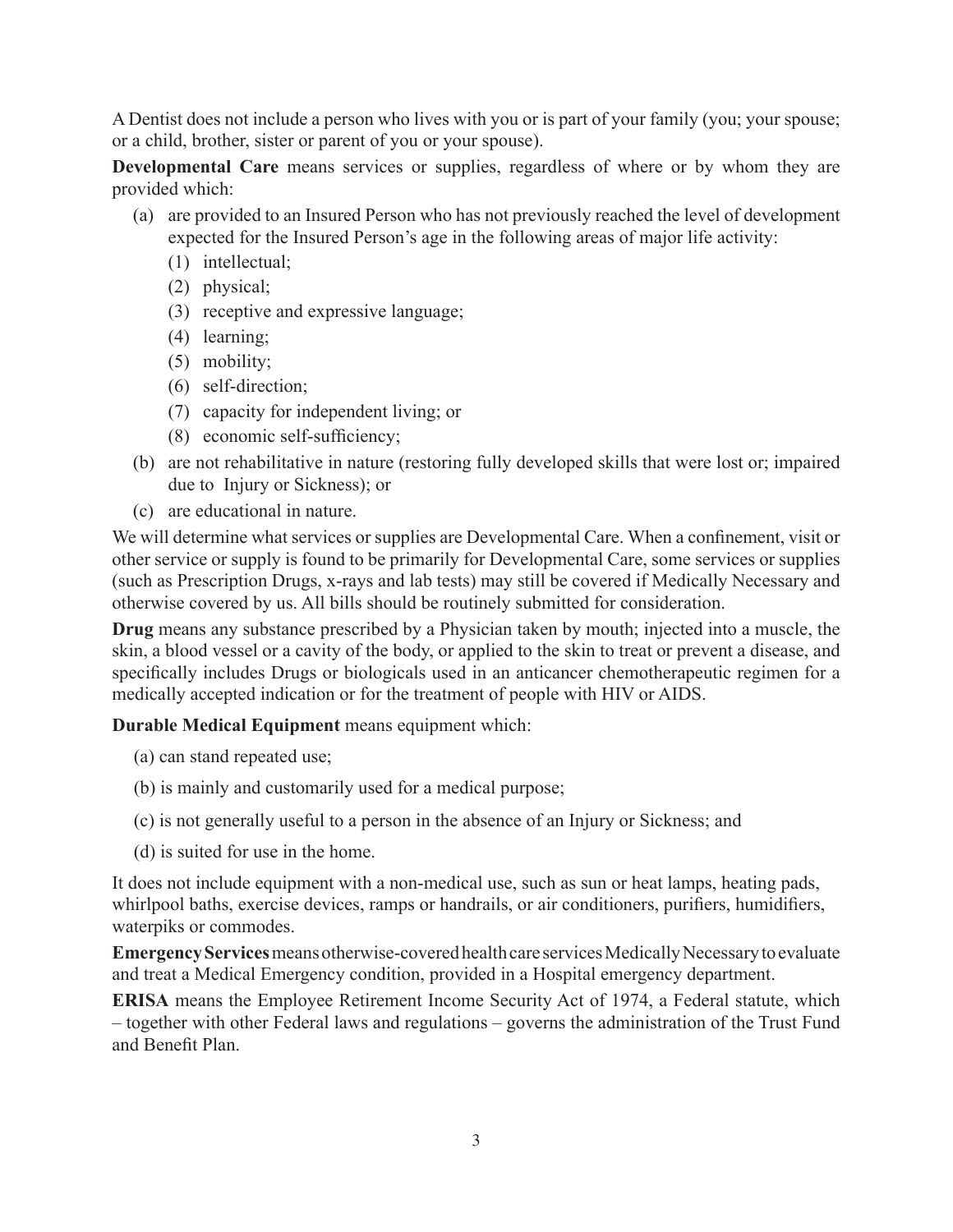**Expense** means the Expense incurred for a covered service or supply which has been ordered or prescribed by a Physician. Expense is considered incurred on the date the service or supply is received. Expense does not include any charge:

- (a) for a service or supply which is not Medically Necessary; or
- (b) which is in excess of the usual and customary Global Charge for a service or supply.

#### **Experimental or Investigational Drug, Device and Treatment or Procedure** means a:

- (a) Drug or device which cannot be lawfully marketed without approval of the U.S. Food and Drug Administration, and which has not been so approved for marketing at the time the Drug or device is furnished;
- (b) Drug, device, treatment or procedure which was reviewed and approved (or which is required by federal law to be reviewed and approved) by the treating facility's Institutional Review Board or other body serving a similar function, or a Drug, device, treatment or procedure which is used with a patient informed consent document which was reviewed and approved (or which is required by federal law to be reviewed and approved) by the treating facility's Institutional Review Board or other body serving a similar function;
- (c) Drug, device, treatment, or procedure which Reliable Evidence shows is the subject of ongoing phase I, II or III clinical trials or is under study to determine its maximum tolerated dose, toxicity, safety, or eficacy as compared with a standard means of treatment or diagnosis; or
- (d) Drug, device, treatment or procedure for which the prevailing opinion among experts, as shown by Reliable Evidence, is that further studies or clinical trials are necessary to determine its maximum tolerated dose, toxicity, safety, eficacy or eficacy as compared with a standard means of treatment or diagnosis.

**Generic Drug** means a Covered Drug, regardless of the manufacturer, which is bioequivalent to a Brand Name Drug and which is approved by the Federal Food and Drug Administration. Not all Brand Name Drugs have a generic equivalent.

**Global Charge** means the single Expense incurred for the combination of all necessary medical services normally furnished by a Physician or other covered provider (or multiple Physicians or other covered providers) before, during and after the principal medical service. The Global Charge will be based on a complete description of the covered medical service, rather than a fragmented description of that service. The Global Charge will not exceed the Usual and Customary Charge allowed by us. The determination of what is included in the Global Charge will be made by us.

**Home Health Care Services** means the services and supplies listed above, which are furnished:

- (a) by a Home Health Agency;
- (b) in the Insured Person's home; and
- (c) in accordance with a Home Health Care Plan.

**Home Health Agency** means a public or private agency or organization which:

- (a) administers and provides Home Health Care Services; and
- (b) is either:
	- (1) certiied as such by the Washington Department of Social Services; or
	- (2) licensed or certiied as such by the state where the services are rendered.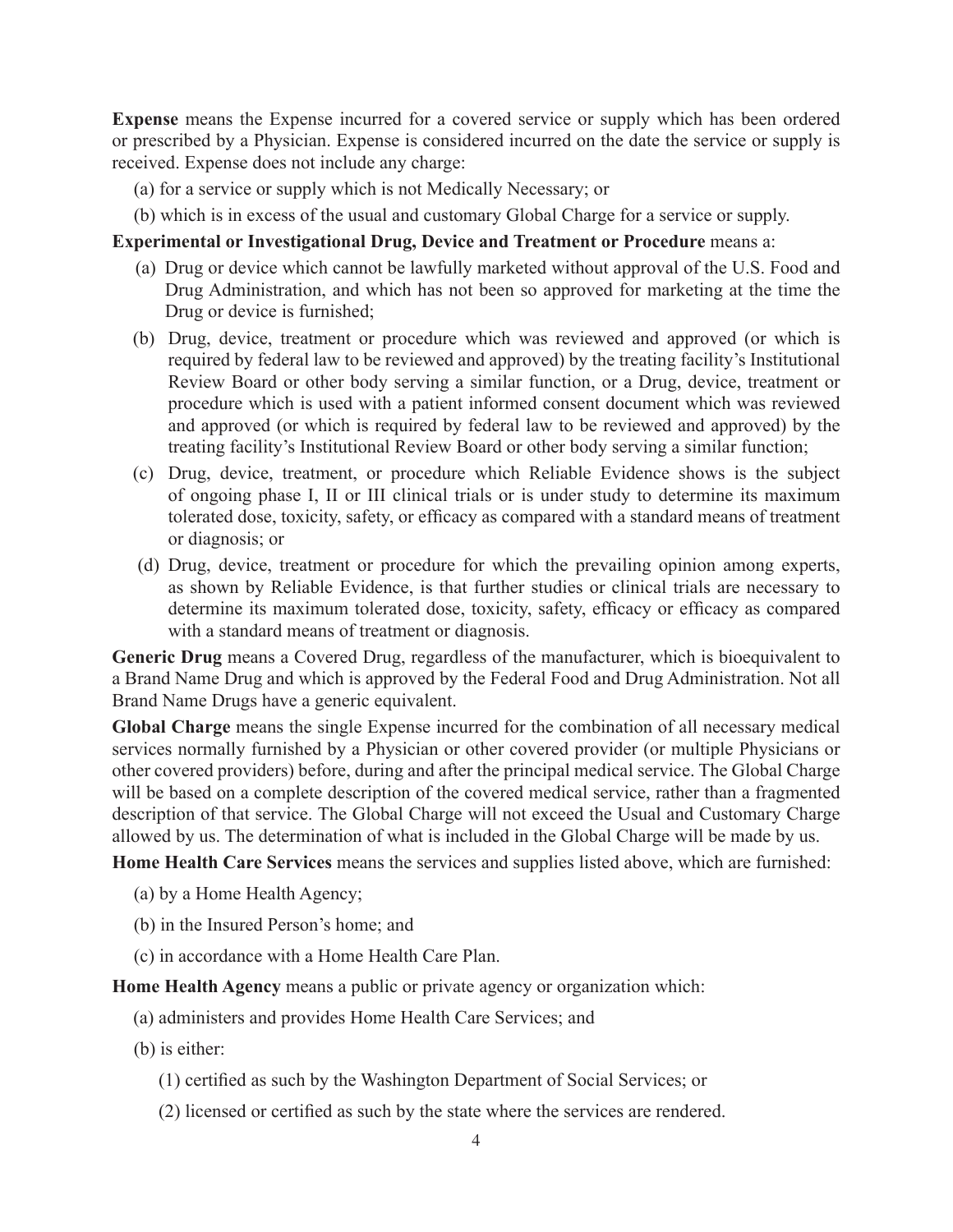**Home Health Care Plan** means a plan of continued care and treatment of an Insured Person:

- (a) who is under the care of a Physician; and
- (b) whose Physician certiies that, without the home health care, coninement in a Hospital or skilled nursing care facility would be needed.

The Home Health Care Plan must be:

- (a) established by a Physician within 14 days after the home health care begins; and
- (b) certified by a Physician every 30 days after the home health care begins.

**Hospice Agency** means a public or private agency or organization which:

- (a) administers and provides hospice care; and
- (b) is either:
	- (1) certiied as such by the Washington Department of Social and Health Services;
	- (2) licensed or certiied as such by the state where services are rendered;
	- (3) certiied to participate as such under Medicare; or
	- (4) accredited as such by the Joint Commission on the Accreditation of Hospitals or the National Hospice Organization.

**Hospice Care Services** means palliative (pain controlling) and supportive medical, nursing and other health services provided:

- (a) by a Hospice Agency;
- (b) in the Insured Person's home or in an inpatient hospice unit or facility; and
- (c) in accordance with a Hospice Care Plan.

**Hospice Care Plan** means a plan of continued care of a Terminally Ill Insured Person who is under the care of a Physician:

- (a) which is established by a Physician within 14 days after the hospice care begins; and
- (b) which is certiied by a Physician every 30 days after the hospice care begins.

**Hospital** means any of the following facilities which are licensed by the proper authority in the area in which they are located:

- (a) a place which is licensed as a general Hospital;
- (b) a place which:
	- (1) is operated for the care and treatment of resident inpatients;
	- (2) has a registered graduate nurse (RN) always on duty;
	- (3) has a laboratory and x-ray facility; and
	- (4) has a place where major surgical operations are performed; or
- (c) a facility which is accredited by the Joint Commission on the Accreditation of Healthcare Organizations, American Osteopathic Association or the Commission on the Accreditation of Rehabilitative Facilities if the function of such facility is primarily of a rehabilitative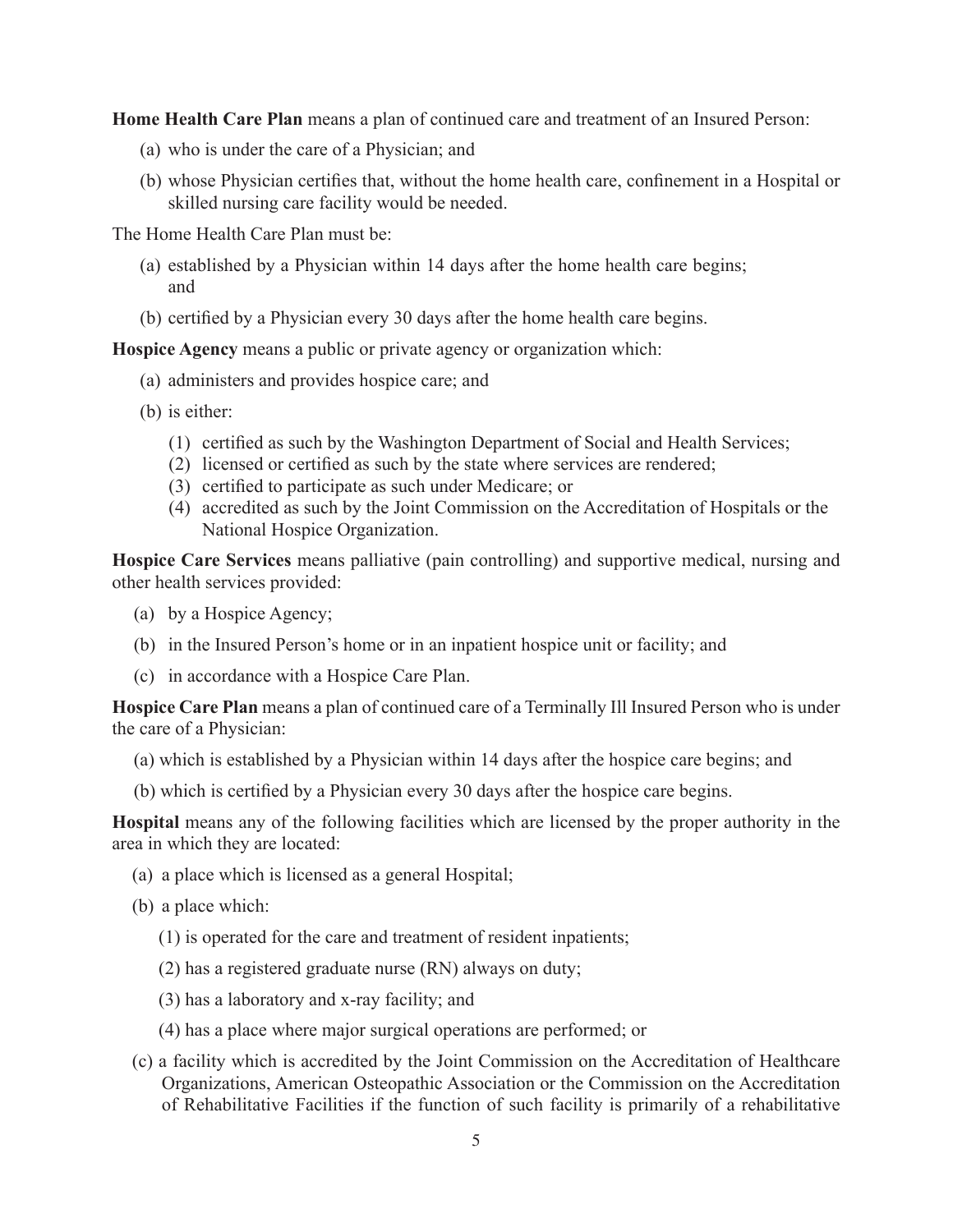nature, provided such rehabilitation is specifically for treatment of a physical disability. Such facility need not have major surgical facilities.

When treatment is needed for Mental Sickness/Alcohol and Drug Abuse and/or Substance Abuse, Hospital can also mean a place which meets these requirements:

- (a) has rooms for resident inpatients;
- (b) is equipped to treat Mental Sicknesses/Alcohol and Drug Abuse and/or Substance Abuse;
- (c) has a resident Physician on duty or on call at all times;
- (d) as a regular practice, charges the patient for the Expense of coninement; and
- (e) is licensed by the proper authority of the area in which it is located.

A Hospital does not include a Hospital or institution or part of a Hospital or institution which is licensed or used principally as a convalescent home, rest home, nursing home, home for the aged, halfway house onboard and care facility, residential treatment center (except as required under Chemical Dependency Benefits), "wilderness" program, treatment group home or "boot camp."

**Hospital Confinement** means a Medically Necessary Hospital stay of 24 consecutive hours or more in any single or multiple departments or parts of a Hospital for the purpose of receiving any type of medical service. These requirements apply even if the Hospital does not charge for daily room and board. How the Hospital classified the stay is irrelevant as well.

Any Hospital Confinement satisfying this definition will be subject to all Plan provisions relating to inpatient Hospital services or admissions, including any applicable preadmission review requirements. Hospital stays or services not satisfying this definition will be considered under the Plan provisions for outpatient services.

**Injury** means an accidental bodily injury which is the direct result of a sudden, unexpected and unintended external force or element, such as a blow or fall that requires treatment by a Physician. It must be independent of Sickness or any other cause, including, but not limited to, complications from medical care.

**Insured Person** means you and/or your dependents who are covered under the Plan.

**Jaw Joint Disorder** means any misalignment, dysfunction or other disorder of the jaw joint (or of the complex of muscles, nerves and tissues related to that joint). It includes:

- (a) temporomandibular joint dysfunction (TMJ), arthritis or arthrosis;
- (b) other craniomandibular joint disorders; and
- (c) myofacial or orofacial pain syndrome. It does not include a fracture or dislocation which results from an Injury.

**Legend Drug** is a Drug which requires a Physician's prescription in order to be dispensed.

**Maintenance Drug** means a Covered Drug which is prescribed for a chronic condition requiring continued medication on a regular or long-term basis.

**Massage Therapy** is the manipulation of the soft tissue of the body through stroking, rubbing, kneading or tapping to increase circulation, to improve muscle tone and to promote relaxation.

**Mastectomy** means the removal of all or part of the breast for Medically Necessary reasons.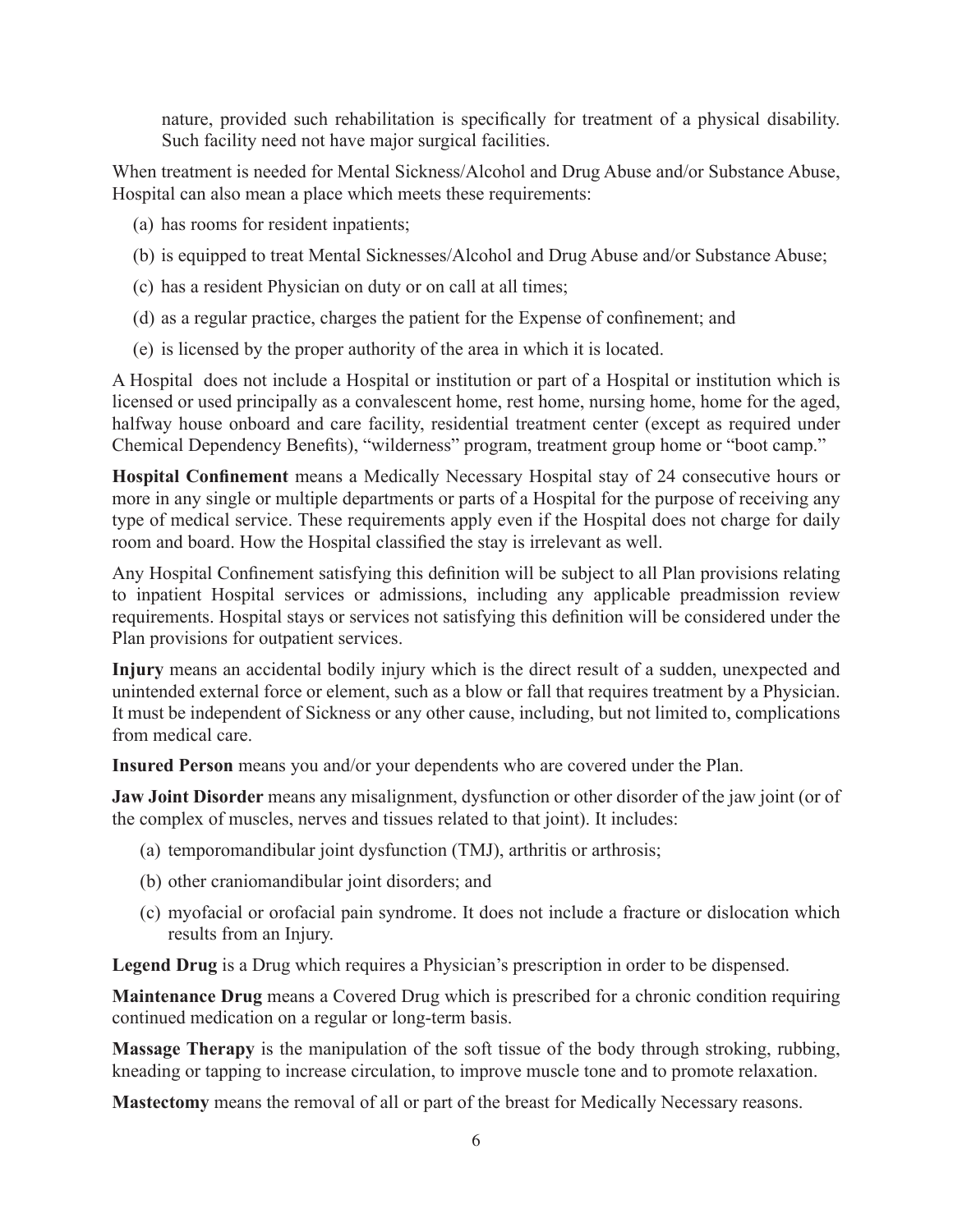**Medical Emergency** means the emergency and acute onset of a symptom or symptoms, including severe pain, that would lead a prudent layperson acting reasonably to believe that a health condition exists that requires immediate medical attention, if failure to provide medical attention would result in:

- (a) serious impairment to bodily functions;
- (b) serious dysfunction of a bodily organ or part;
- (c) placing the person's health in serious jeopardy;
- (d) the patient's portion of the difference between the cost sharing amounts for the use of preferred vs. non-preferred providers services will not exceed \$50;
- (e) if a non-participating hospital emergency department provides Emergency Services, benefits will by payable at the preferred provider level, provided:
	- (1) due to circumstances beyond the insured person's control, he or she was unable to go to a participating hospital in a timely fashion without serious impairment to his or her health; or
	- (2) a prudent layperson possessing an average knowledge of health and medicine would have reasonably believed that he or she would be unable to go to a participating hospital in a timely fashion without serious impairment to his or her health.

**A Medically Necessary** service or supply means one which is ordered by a Physician and which we determine is:

- (a) provided for the diagnosis or direct treatment of an Injury or Sickness;
- (b) appropriate and consistent with the symptoms and indings or diagnosis and treatment of the Insured Person's Injury or Sickness;
- (c) provided in accordance with generally accepted medical practice on a national basis; and
- (d) the most appropriate supply or level of service which can be provided on a cost effective basis (including, but not limited to, inpatient vs. outpatient care, electric vs. manual wheelchair, surgical vs. medical or other types of care).

The fact that the Insured Person's Physician prescribes services or supplies does not automatically mean such services or supplies are Medically Necessary and covered by the Plan.

**Mental Sickness/Alcohol and Drug Abuse and/or Substance Abuse** means any condition or disease, regardless of its cause, listed in the most recent edition of the International Classification of Diseases as a Mental Disorder. Not included in this definition are conditions or diseases specifically excluded.

We may include special benefits for any one or more of the conditions included in this definition. If we do, only those special benefits relating to those conditions are available for that condition.

**Naturopathic Care** means a system of therapeutics in which neither surgical nor medical agents are used, dependent on being placed on natural (non medical) forces, such as:

- (a) natural foods;
- (b) light;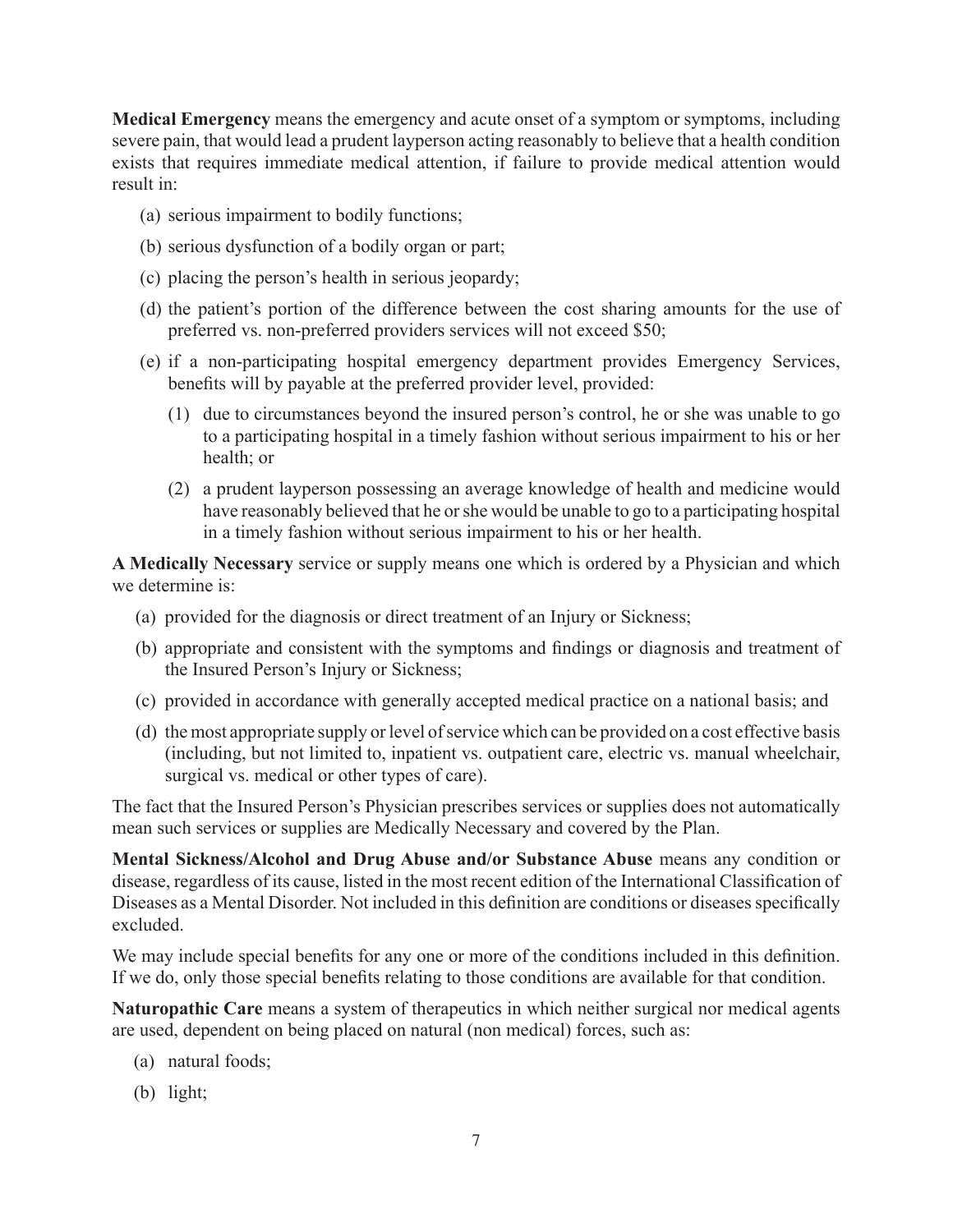- (c) warmth;
- (d) massage;
- (e) fresh air;
- (f) regular exercise; and
- (g) the avoidance of medications.

**Neurodevelopmental Therapies Services** include services of those authorized to deliver Occupational Therapy, Speech Therapy and Physical Therapy. Such services shall be:

- (a) for the maintenance of a dependent child in cases where signiicant deterioration in the patient's condition would result without the service;
- (b) to restore and improve function; and
- (c) periodically reviewed by a Physician.

**Occupational Therapy** means treatment, when you or your dependent is physically Disabled, by means of constructive activities designed and adapted to promote the restoration of the ability to accomplish satisfactorily the ordinary tasks of daily living and those required by the particular occupational role of you or your dependent.

Off-Label means the prescribed use of a Drug which is other than that stated in its FDA approved labeling.

**Other Provider** means a provider of covered services who:

- (a) is not participating in our Preferred Provider option; and
- (b) is not shown on our current list of members in that option.

The payments to Other Providers will be based on the Usual and Customary Charges.

The Plan does not supervise, control or guarantee the health care services of any Preferred Provider or Other Provider.

**Our, We,** or **Us** means the Painters' Trust Health & Welfare Plan.

**Out-of-Pocket Expense** means Expense which the Insured Person incurs for covered services during the Calendar Year and must pay out-of-pocket:

- (a) to satisfy the deductible; or
- (b) as coinsurance (the percentage the Insured Person must pay in accordance with the percentage payable provision).

Peer-Reviewed Medical Literature means scientific studies printed in journals or other publications in which original manuscripts are published only after having been critically reviewed for scientific accuracy, validity, and reliability by unbiased independent experts. Peer-Reviewed Medical Literature does not include in-house publications of pharmaceutical manufacturing companies.

**Person With Diabetes** means a person diagnosed by a health care provider as having insulin using diabetes, noninsulin using diabetes or elevated blood glucose levels induced by pregnancy.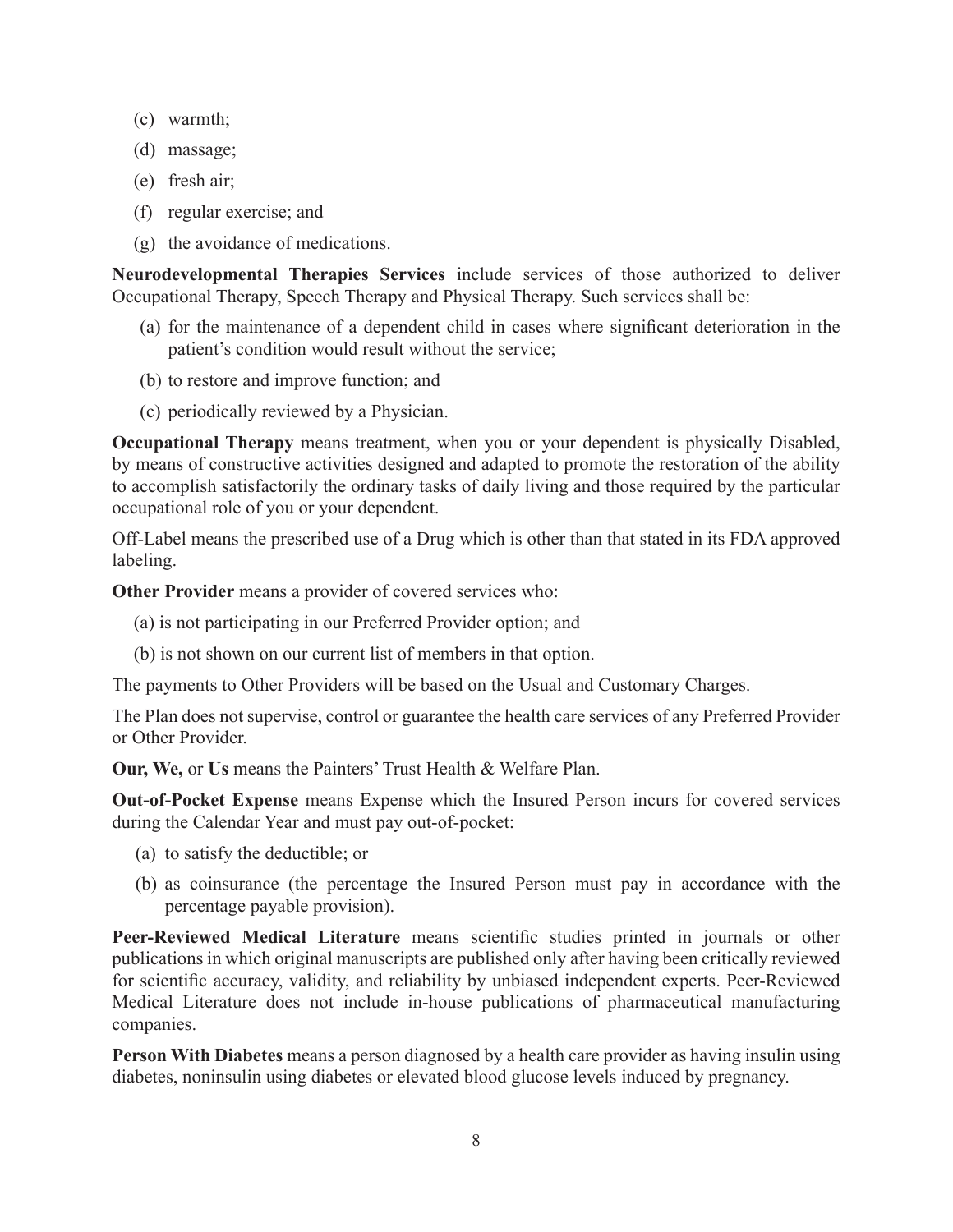**Physical Therapy** means treatment by:

- (a) manual manipulation or other physical means;
- (b) hydrotherapy;
- (c) heat;
- (d) physical agents; and
- (e) biomechanical and neurophysiological principles and devices;

used to:

- 1. relieve pain;
- 2. restore maximum bodily function; or
- 3. prevent disability arising from Injury or Sickness.

Physical Therapy shall not include cardiac rehabilitation

**Physician** means any of the following licensed practitioners who perform a service payable under the Plan:

- (a) a doctor of medicine (MD), osteopathy (DO), podiatry (DPM) or chiropractic (DC);
- (b) a licensed doctoral clinical psychologist;
- (c) a master's level counselor and licensed or certified social worker;
- (d) a licensed Physician's assistant (PA); or
- (e) where required to cover by law, any other licensed practitioner who:
	- (1) is acting within the scope of his/her license; and
	- (2) performs a service which is payable under the Plan when performed by an MD.

A Physician does not include a person who lives with you or is part of your family (you; your spouse; or a child, brother, sister or parent of you or your spouse).

**Placed For Adoption** means assumption and retention by the Insured Person of a legal obligation for total or partial support of such child in anticipation of adoption of such child.

Plan means the provisions and benefits described in this booklet.

**Preferred Prescription Drug Provider** means a pharmacist who:

- (a) is participating in our Preferred Prescription Drug Provider option; and
- (b) is shown on our current list of members in that option.

**Preferred Provider** means a provider of covered services who:

- (a) is participating in our Preferred Provider option; and
- (b) is shown on our current list of members in that option.

The payments to Preferred Providers will be based on arrangements with providers who participate in the Preferred Provider option.

**Prescription Drug** means a Drug requiring a prescription by federal or state law will be provided when dispensed by a licensed pharmacist to treat a condition covered under the Plan. Antigen and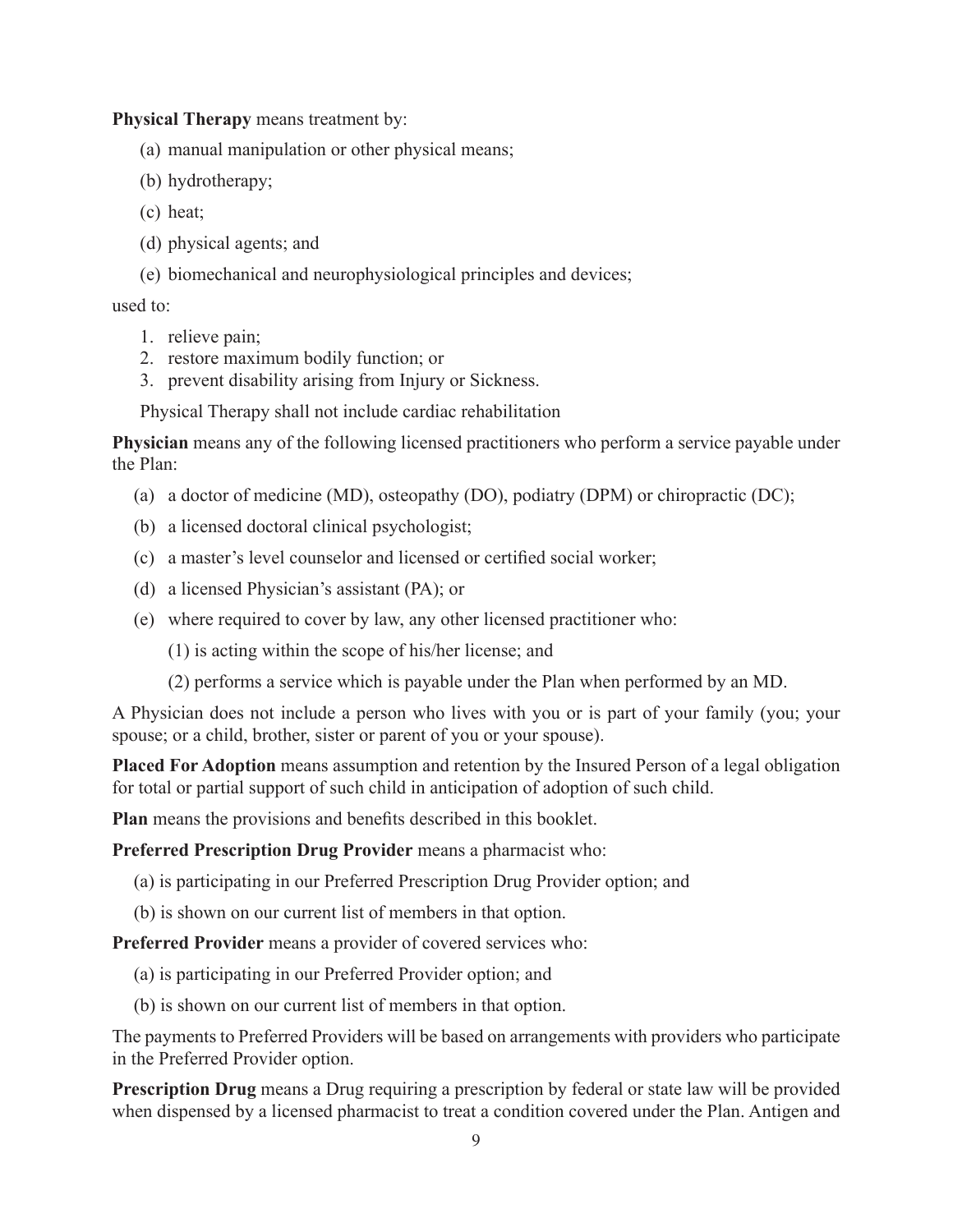allergy vaccine and insulin dispensed by a Physician or certified laboratory will also be provided. Any other Drug or medication furnished by the Physician or any Drug not requiring a prescription will not be provided. Mail Order Drug purchases are limited to a 90-day supply.

**Reconstructive Surgery** means any surgical procedure which repairs an abnormal body structure.

**Reliable Evidence** means only published reports and articles in the authoritative medical and scientific literature; the written protocol or protocols used by the treating facility or the protocol(s) of another facility studying substantially the same Drug, device, treatment or procedure; or the written informed consent used by the treating facility or by another facility studying substantially the same Drug, device, treatment or procedure.

**Recipient** means an Insured Person who undergoes a surgical operation to receive a Body Organ transplant.

**Sickness** means a disease, disorder or condition which requires treatment by a Physician.

- 1. For a female employee and dependent spouses, Sickness **includes** childbirth or pregnancy.
- 2. For a dependent child, Sickness **does not include** Normal Pregnancy or Normal Childbirth, but **it does include** Complications of Pregnancy.

**Normal Pregnancy** or **Normal Childbirth** means pregnancy or childbirth which is free of Complications of Pregnancy.

#### **Complications of Pregnancy means:**

- (a) any condition resulting in Hospital Coninement, the diagnosis of which is distinct from pregnancy, but is adversely affected or caused by pregnancy; or
- (b) a non-elective cesarean section, an ectopic pregnancy which is terminated, a spontaneous termination of pregnancy when a viable birth is not possible, a puerperal infection, eclampsia and toxemia.

False labor, occasional spotting, Physician prescribed rest, morning sickness, hyperemesis gravidarum, preeclampsia and similar conditions associated with a dificult pregnancy are not Complications of Pregnancy.

**Smoking Cessation Services** means treatment received in conjunction with tobacco usage, including chewing.

**Speech Therapy** means treatment for the correction of a speech impairment resulting from an Injury, Sickness or surgery, or such treatment following surgery to correct congenital and developmental anomalies. Speech Therapy is covered only if there is a Physician's recommendation that Speech Therapy is required for an Insured Person. Speech Therapy which is educational in nature, such as for treatment of a learning disability, is *not* covered.

**Sound Natural Teeth** means teeth which:

- (a) are whole or properly restored;
- (b) are without impairment or periodontal disease; and
- (c) are not in need of the treatment provided for reasons other than Dental Injury.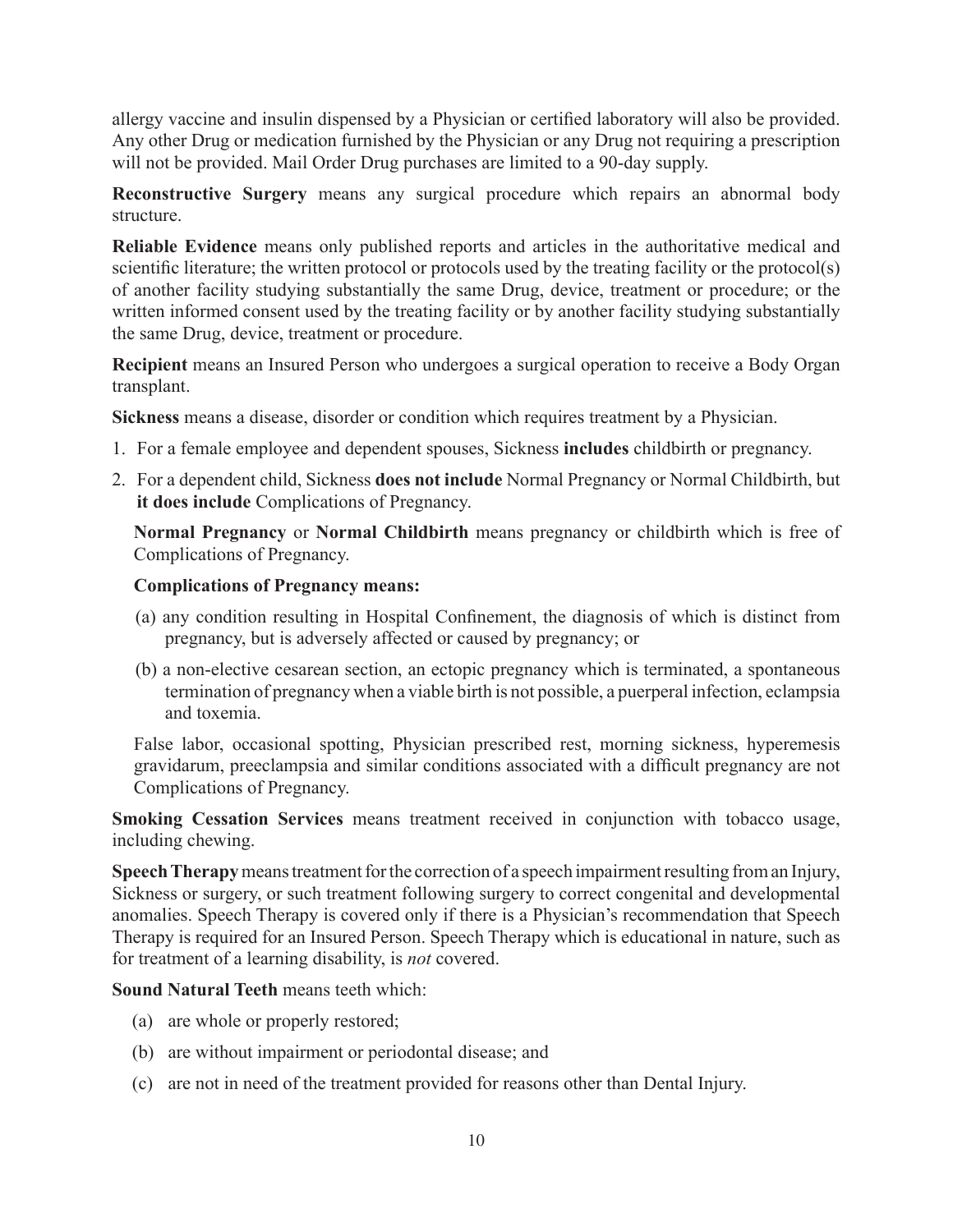**Spinal Treatment** means detection or correction (by manual or mechanical means) of:

- (a) structural imbalance;
- (b) distortion; or
- (c) subluxation in the body;

to remove nerve interference or its effects. The interference must be the result of or related to distortion, misalignment or subluxation of or in the vertebral column.

#### **Standard Reference Compendia** means:

- (a) the American Hospital Formulary, Service-Drug Information;
- (b) the American Medical Association Drug Evaluation;
- (c) the United States Pharmacopoeia-Drug Information; or
- (d) other authoritative compendia as identiied time to time by the Federal Secretary of Health and Human Services or the insurance commissioner.

#### **Terminally Ill** means:

(a) determined by a Physician to have a terminal Sickness with no reasonable prospect of cure; and

(b) expected by a Physician to have less than six months to live.

**Total Disability, Totally Disabled or Disabled** means that because of an Injury or Sickness:

- (a) You are completely and continuously unable to perform the material and substantial duties of your regular occupation and are not engaging in any work or occupation for wages or profit; or
- (b) Your dependent is:
	- (1) either physically or mentally unable to perform all of the usual and customary duties and activities (the "normal activities") of a person of the same age and sex who is in good health; and
	- (2) not engaged in any work or occupation for wages or profit.

**Union** means the International Brotherhood of Painters, Decorators and Paperhangers of America and any other local Union afiliated with the International Brotherhood of Painters, Decorators and Paperhangers of America which may be added from time to time by mutual agreement between the Trust and us.

**Usual and Customary Charge** means a charge by a Professional Service Provider for a Covered Service which is no higher than the 90th percentile identified on the Healthcare Charges Database (HCD). When there is, in our determination, minimal data available from the HCD for a Covered Service, we will determine the Usual and Customary Charge by calculating the unit cost for the applicable service category using HCD, and multiplying that by the relative value of the Covered Service assigned by the Medicare Resource Based Relative Value Scale (supplemented with a commercially available relative value scale selected by us where one is not available from Medicare). In the event of an unusually complex Covered Service, a Covered Service that is a new procedure or a Covered Service that otherwise does not have a relative value that is in our determination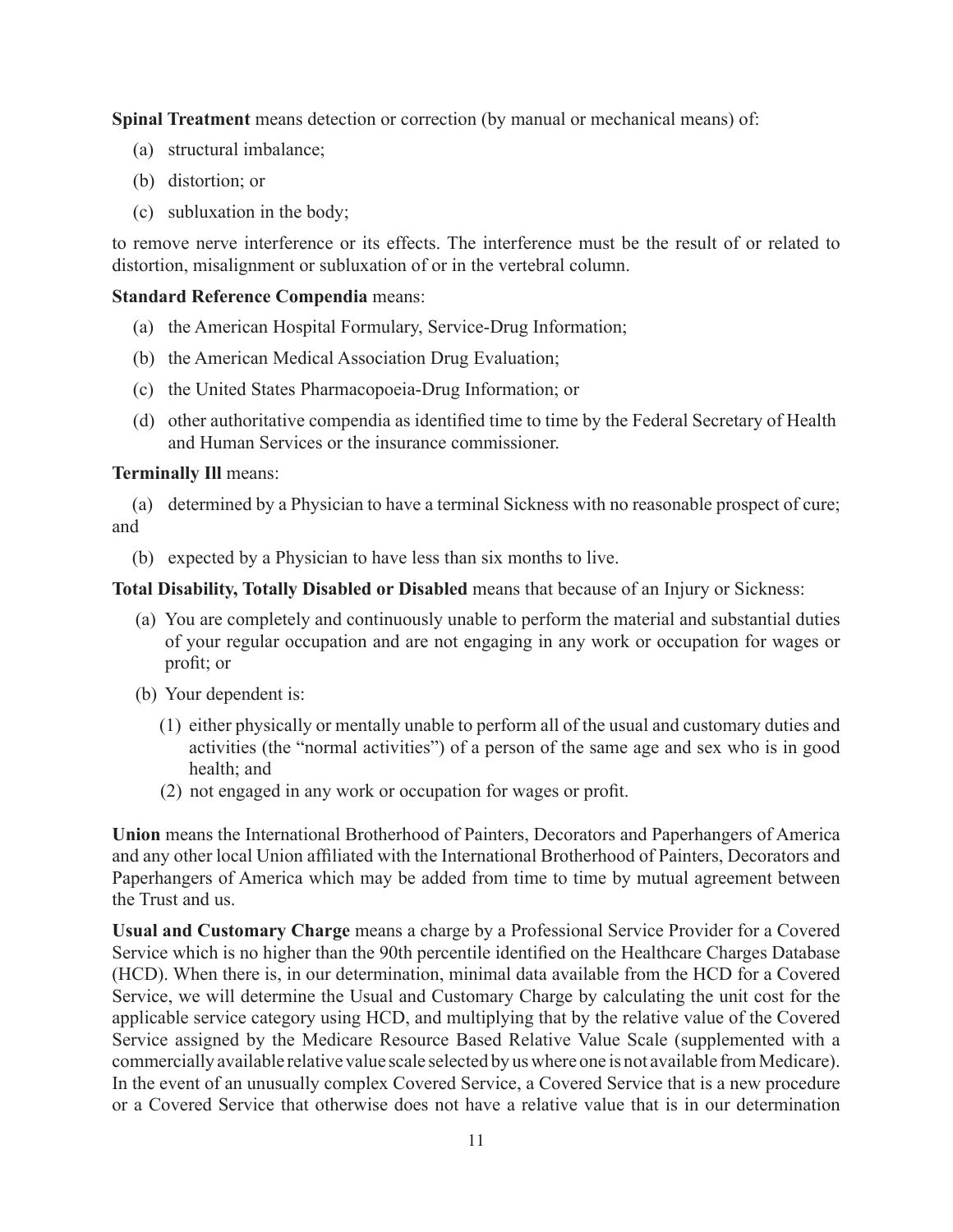applicable, we will assign one. In no event will the Usual and Customary Charge exceed the amount billed by the Professional Service Provider or the amount for which the Insured Person is responsible. The term "Usual and Customary Charge" may not relect the actual charges of the Professional Service Provider, and does not take into account the Professional Service Provider's training, experience or category of licensure.

**Women's Health Care Practitioner** means a person licensed under Washington state law to provide Women's Health Care Services. It includes a licensed advanced registered nurse practitioner specialist in women's health and midwifery.

**Women's Health Care Service** includes, but is not limited to covered Medically Necessary maternity care, reproductive health services, gynecological care, general examination and medically appropriate preventive care, including follow-up visits.

It includes any appropriate care for other health problems, discovered and treated during the course of a visit to a Women's Health Care Practitioner for a Women's Health Care Service which is within the practitioner's scope of practice.

It includes Medically Necessary laboratory, imaging, and diagnostic services, or prescriptions for Covered Drugs or covered medical supplies.

## **HOURLY EMPLOYEE ELIGIBILITY**

## **Eligible Employees**

Employees eligible for insurance under this Plan are Bargaining Unit Employees of Contributing Employers.

An employee is eligible for this coverage if he/she is an employee of a covered employer. A covered employer is an employer that subscribes to the Painters' Trust.

If you are employed by more than one Contributing Employer, the amount of your benefits under the Plan will not exceed the amount for which you would have been insured if you were employed by only one such Contributing Employer.

Employees of Contributing Employers who do not provide the full contribution rate will have their benefits reduced proportionately.

## **Lag Month**

In order that there is suficient time for employer reports to be received and processed by the Administrative Ofice, a lag month is used in determining eligibility. For example: Hours worked in January are reported to the Trust in February, the Administrative Ofice determines eligibility in February (lag month) for March coverage.

## **Initial Eligibility**

You will initially become eligible for benefits on the first day of the second calendar month following the calendar month in which you accumulate 300 hours in twelve consecutive months.

Example: If you work 160 hours in January and 160 hours in February, you will become eligible for benefits beginning the first of April. March is the "lag" month. All hours reported on your behalf by contributing employers are credited, to your "hour bank".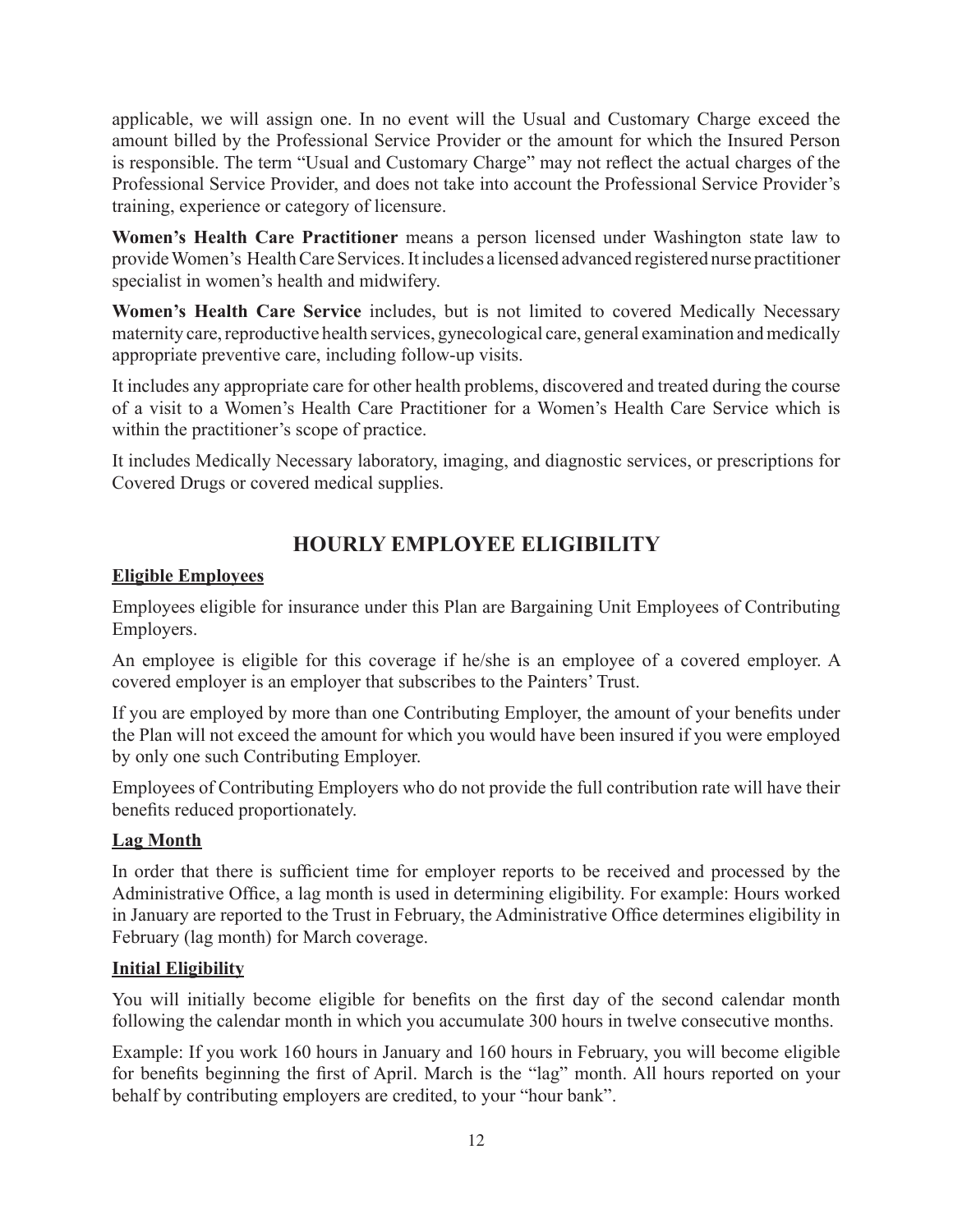## **Continuing Eligibility**

There are two continuing eligibility plans available to members under the Trust. Your continuing eligibility is based on the contribution rate paid by your employer. You should contact the Trust Ofice to determine which plan is applicable to you.

There are two continuing eligibility provisions available to employees under the Trust which are determined by the contribution of each employer. These provisions are described below. You should contact the Trust Ofice to determine which provision is applicable to you.

Under both Plans described below, after you meet the initial eligibility you will continue to be eligible as long as you have at least 120 hours in your hour bank.

Plan I - The maximum number of hours that may be accumulated after deduction of the 120 hours is 450. This means that you can accumulate hours for up to 3 additional months of coverage.

Plan II - The maximum number of hours you can accumulate in your hour bank after deduction of the 120 hours is 810 hours. This means that you can accumulate for up to 6 additional months of coverage.

| Hour Bank Plan         | Local Union or Geographic Region                                                          |
|------------------------|-------------------------------------------------------------------------------------------|
| Plan I - accumulation  | 188, 260, 269, 427, 477, 567, 612, 995, 1034, 1140, 1237, 1555, 1726, 1922 <sup>*</sup> , |
| up to 450 Hours        | DC5 East                                                                                  |
|                        | Western Washington Painters, Oregon<br>Painters, Las Vegas Material Handlers              |
| Plan II - accumulation | 159, 720, 764, 1922*, 1982 Western Washington Drywall, Tapers, Stripers Floor             |
| up to 810 Hours        | Coverers, Oregon Drywall                                                                  |

## **Plan I and Plan II Hour Banks**

\*Depends on bargaining agreement. Check with your Local or call the Trust Ofice.

## **Termination of Eligibility**

Coverage will terminate at the end of the calendar month following the calendar month during which the employee's hour bank accumulation is reduced to less than 120 hours, unless COBRA is elected. If your hour bank falls below 120 hours for 12 consecutive months, your hour bank becomes inactive. The hours credited in all inactive accounts revert to the Trust Fund.

After your hour bank becomes inactive, you must meet the initial eligibility rules to become covered.

## **Reinstatement of Eligibility**

If your hour bank has not become inactive by falling below 120 hours for 12 consecutive months, as described above, you will be reinstated for eligibility when your hour bank shows at least 120 hours. Such reinstatement will become effective on the first day of the second calendar month following the month in which this requirement is met.

If your hour bank is below 120 hours for 12 consecutive months, all credited hours revert to the Trust Fund, and you must again complete the initial eligibility requirement for new employees to become eligible for coverage.

Example - Your coverage terminated January 31 with an hour bank of 90 hours. You work 40 hours with a contributing employer in October. Your eligibility is reinstated as of the first of December.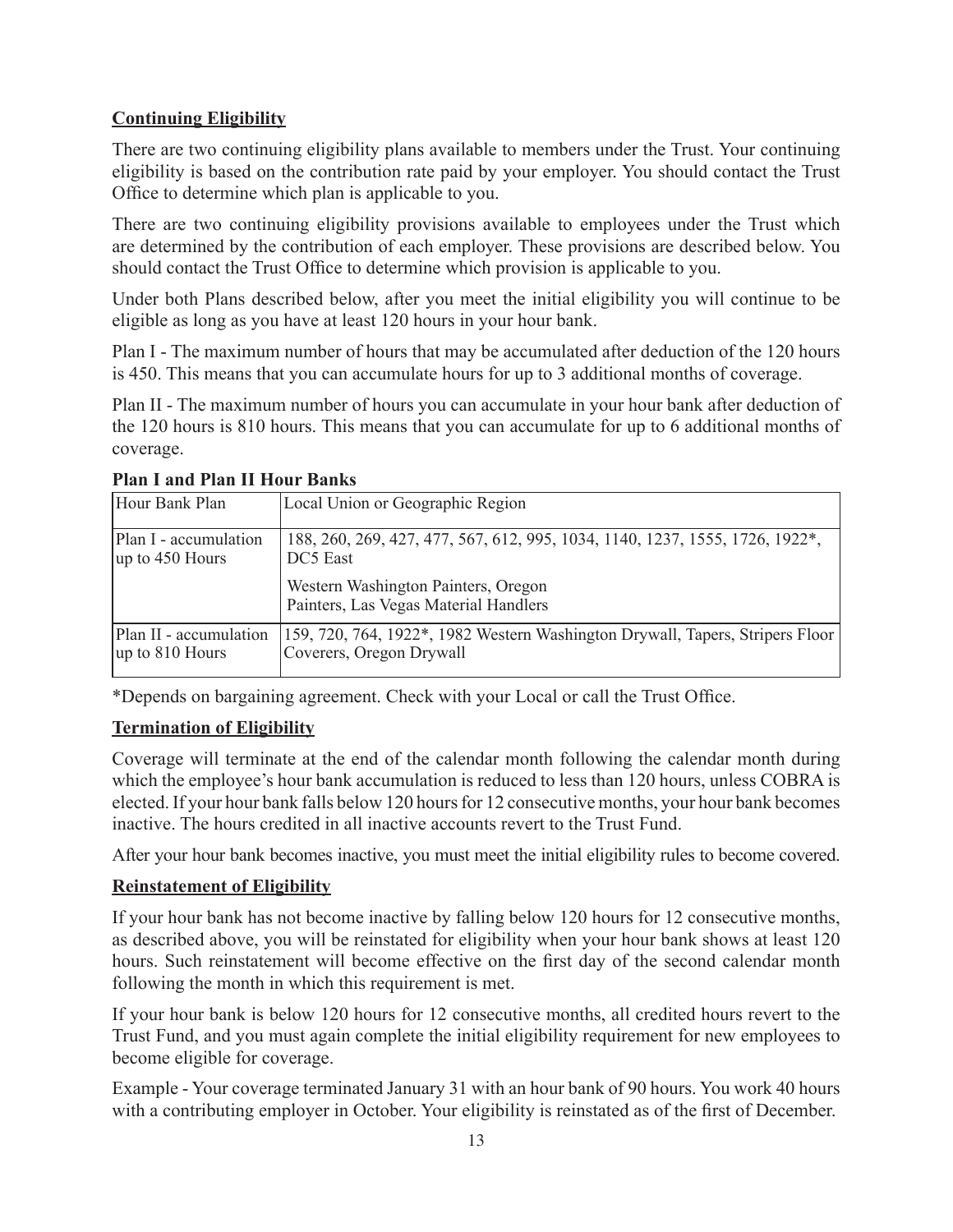If you become Totally Disabled due to an occupational disability, while working for a Contributing Employer, your insurance, and insurance for your eligible dependents, will be continued for up to six months provided the disability commenced when you were eligible for insurance. Your hour bank will be frozen during that time. If you are still Disabled after six months, insurance will be continued for you and your dependents until your hour bank is exhausted.

If you become Totally Disabled due to a non-occupational disability, your insurance will be continued until your hour bank is exhausted.

## **Working for a Non-Participating Employer**

**Eligibility Frozen** Notwithstanding any other provision or rule of this Plan, a Participant who is eligible for benefits and who works in non-covered service (defined below) shall have his or her eligibility suspended subject to the following rules:

- 1. An eligible Participant who works in non-covered service shall have his or her eligibility for benefits suspended and frozen effective on the first day of the next eligibility month following notification or information to the Plan that a Participant is employed in such non-covered service. Such eligibility and any hours bank reserves shall remain frozen until the second calendar month after he or she returns to employment in work described by and covered by a collective bargaining agreement which requires contributions to the Trust Fund. To re-instate frozen eligibility and hours bank reserves, such participant shall be required to earn at least the amount of covered hours required by the Plan to maintain continuing eligibility.
- 2. While a Participant's eligibility and hours bank reserves are frozen, no beneits or claims are payable with respect to any expenses incurred by the Participant or his or her dependents during the period coverage is frozen.
- 3. Unless such Participant re-instates participation as described in Section 1 above, such Participant's hours bank shall remain frozen for a period of 12 consecutive months at which time such account and any hours reserve shall be closed and the balance of the account shall be deemed waived and forfeited by the Participant.
- 4. Application of this rule shall have no effect upon a Participant's or beneiciaries COBRA rights.
- 5. "Non-covered service" is any work as described by and covered by a collective bargaining agreement to which the International Union of Painters and Allied Trades, and its afiliated local unions, are party within the geographic area covered by the Trust Fund but for which no employer contributions are required to be paid to the Plan.

**Withdrawal or Termination of Bargaining Unit Participation** Eligibility for covered benefits is available only to those employees who continue to work for an employer or employers who maintain a labor agreement which requires the payment of supporting contributions to the Employee Painters' Trust. A Participant's continuing eligibility under the hours bank eligibility system may be forfeited if (1) his or her signatory employer no longer maintains a labor agreement requiring contributions to the Trust Fund and/or (2) his or her local union bargaining unit withdraws participation in the Trust Fund.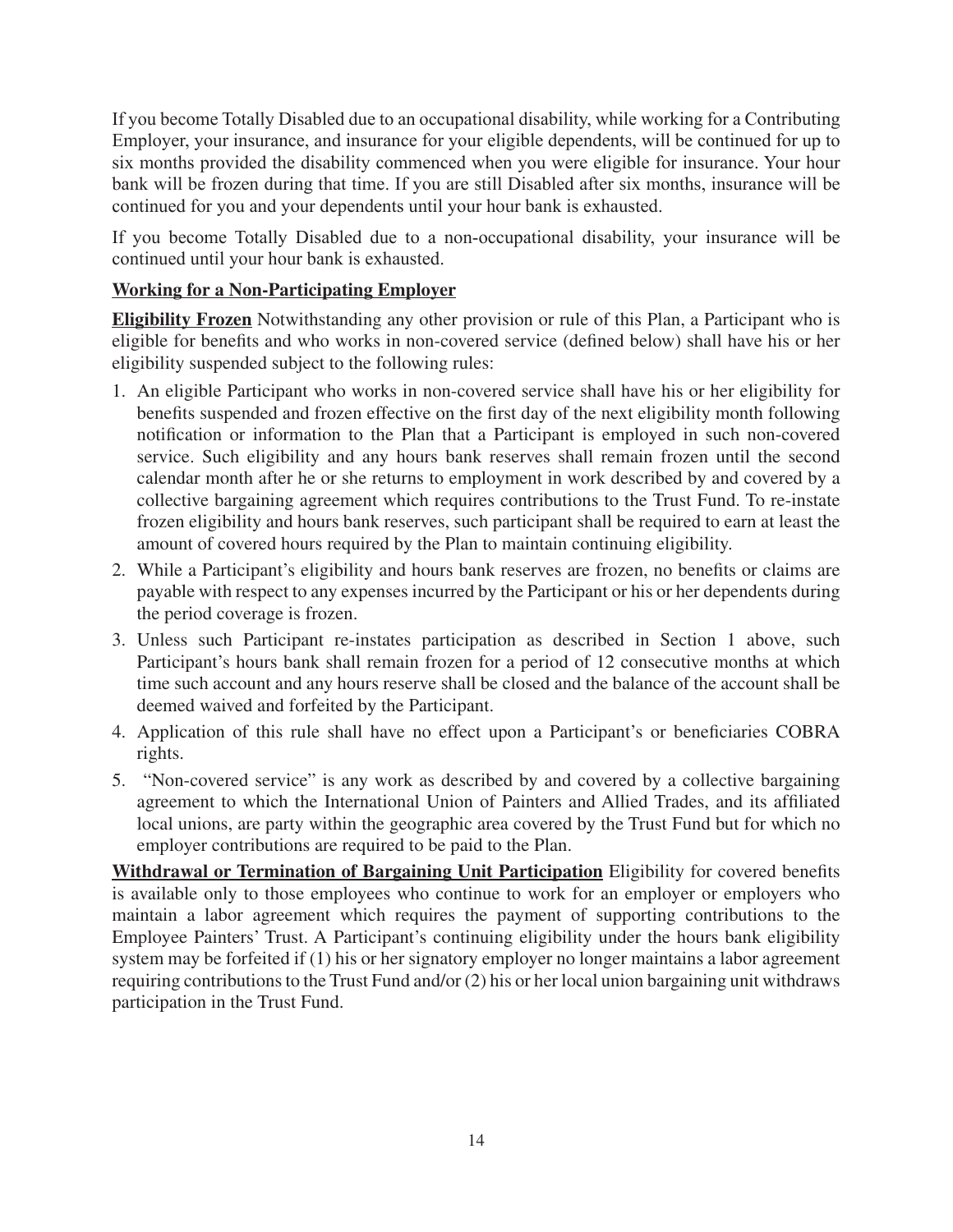## **Continuation of Coverage During Total Disability/Extension of Benefits For Medical and Prescription Drug Benefits**

If you or your dependent is totally disabled by injury or sickness on the date eligibility ends, the Plan will extend Extension of Benefits for covered services as if eligibility had not ended up to a maximum of twelve (12) consecutive months from the date active eligibility ends or, if earlier, (a) the date you or your dependent becomes covered under another group health care plan; or (b) the date the total disability ends. Benefits payable are those in effect on the date eligibility ended.

This Extension of Benefits coverage period described above shall run concurrently with continuation coverage time periods available to you under COBRA if you elect the COBRA coverage (refer to COBRA GROUP HEALTH INSURANCE CONTINUATION found later on in this Certificate for a description of COBRA continuation coverage.) Under this Extension of Benefits provision, the Trust Fund shall pay on your behalf the irst twelve (12) months of COBRA continuation premiums that are required to be paid for COBRA coverage. The election of COBRA will continue full eligibility for benefits for you and your dependents. Premium for COBRA coverage which continues after the expiration of the 12-month period must be paid by you or your dependent.

You must make the election for the COBRA coverage when your Active eligibility ends in order to utilize the COBRA coverage provision and for the Trust to make the COBRA payments on your behalf. If you do not elect COBRA, no COBRA payment will be made by the Trust and coverage will only be available under the Extension of Benefits. You will not be able to later elect COBRA coverage.

## **Retiree Medical Coverage**

If you plan to retire, you may be eligible for coverage under the Retiree Medical Plan. Please note: You must make formal written application for the Retiree Medical Plan for you and your dependents at the time of your retirement and your application must be received in the Trust Administration ofice within 60 days of your retirement. Please contact the Trust Administration ofice for an application and copy of the Retiree Plan book.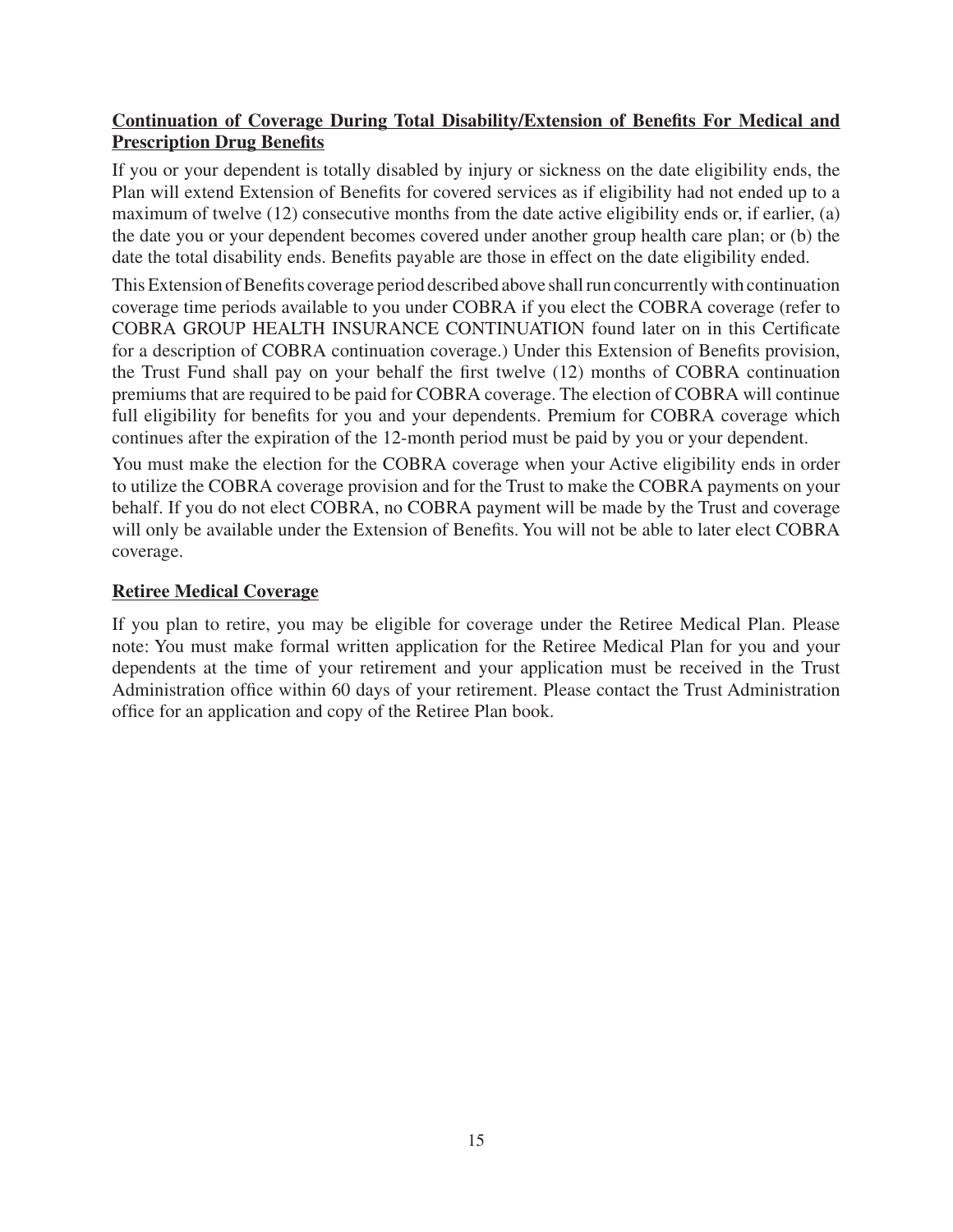## **FLAT RATE EMPLOYEE ELIGIBILITY**

#### **Company Participation Requirement**

In order for you to be covered under the Flat Rate Plan, your employer must have signed a collective bargaining agreement calling for contributions to the Plan. Your employer must cover all employees in that unit. All flat rate employer and employee contributions must be remitted to the Trust Office by the 1st of each month following the month the hours are worked.

Your employer may cover himself and other employees who are not members of a collective bargaining agreement, provided he covers 100% of all such employees and agrees in writing to continue insurance throughout the life of the collective bargaining agreement.

Your employer may only insure employees who work directly for him under the rules set forth above. A non-union subsidiary of a participating employer will not be allowed to participate under the lat rate plan. Eligible employees may include ofice employees, maintenance employees, superintendents, production and/or industrial employees, provided the employer meets the rules and procedures established by the Trust. Please contact the Trust Ofice for a complete description of Plan benefits and rules for participation. Not all employers provide all benefits available **under the Trust. Please contact the Trust Office for verification of eligibility and benefits.**

The contribution required on behalf of lat rate employees will vary, depending upon the number of hours worked by Bargaining Unit Employees in the last year. If the owner/operator has reported 1,000 hours on behalf of bargaining unit members other than the owner/operator or his family, the current flat rate contribution in effect at the time will be continued for another 12 months.

If the owner/operator has not reported 1,000 hours for bargaining unit members, the new lat rate premium for that owner/operator will be the same as other bargaining unit members; 173 hours times the rate per contributions for the geographical area involved for the next 12 months.

#### **Eligibility**

You are eligible on the irst day of the month following the calendar month in which you worked at least 80 hours at your regular job at your customary place of employment.

You will remain eligible as long as you continue to be actively employed.

#### **Termination of Eligibility**

Your insurance will terminate:

- (a) on the day the Plan terminates;
- (b) on the irst of the month for which no employer or employee contributions are received;
- (c) on the day before you enter the Armed Forces on "active duty" (except for temporary active duty of two weeks or less); or
- (d) on the day in which you are no longer eligible under the Plan.

If you are eligible because of your employment, you will no longer be eligible when:

- (a) you resign or retire;
- (b) you go on leave of absence or strike;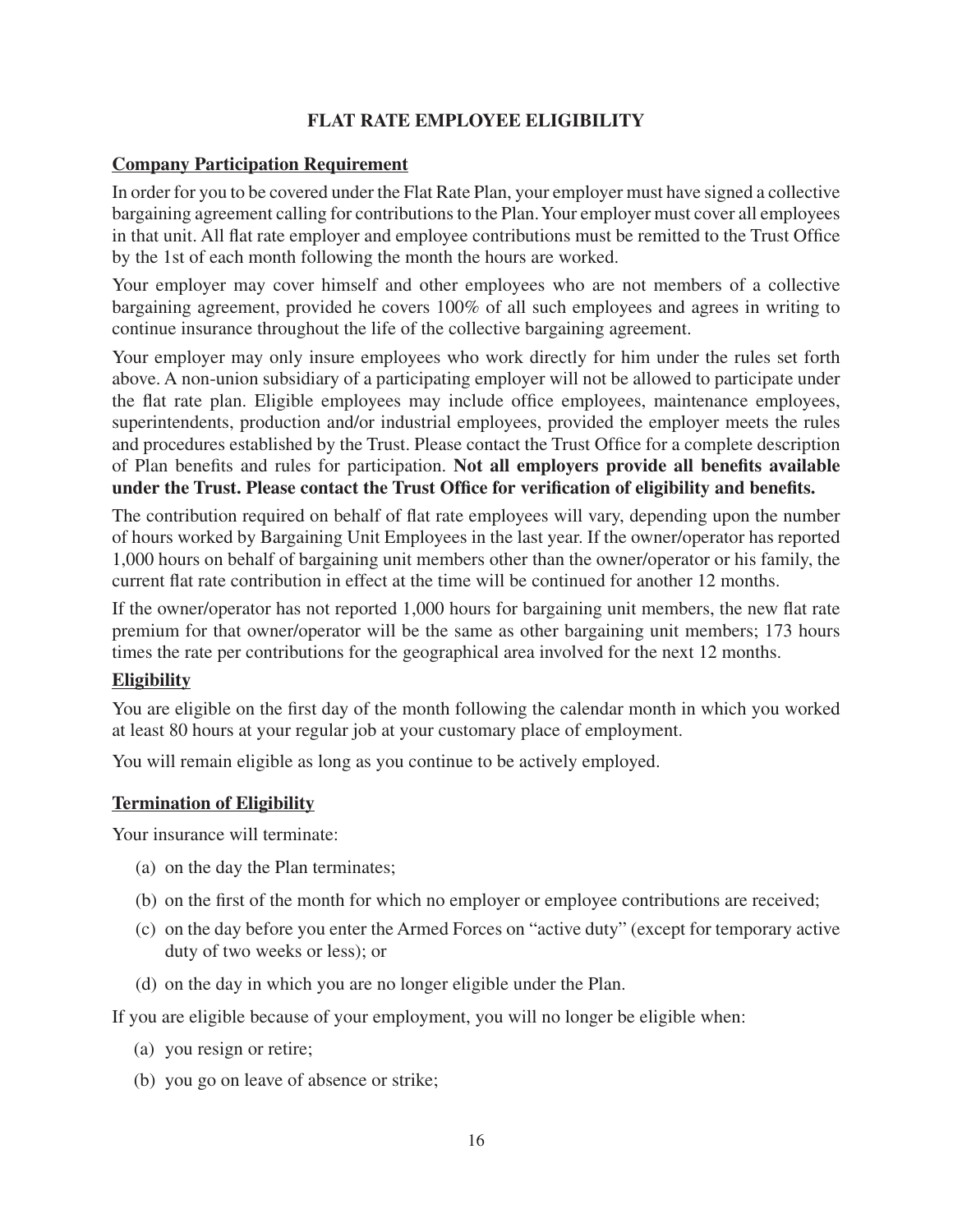- (c) you are dismissed, disabled, suspended, laid off, locked out or not working because of a work stoppage;
- (d) you are no longer in an eligible class; or
- (e) you do not satisfy:
	- (1) the requirements for hours worked; or
	- (2) any other eligibility conditions in this Plan.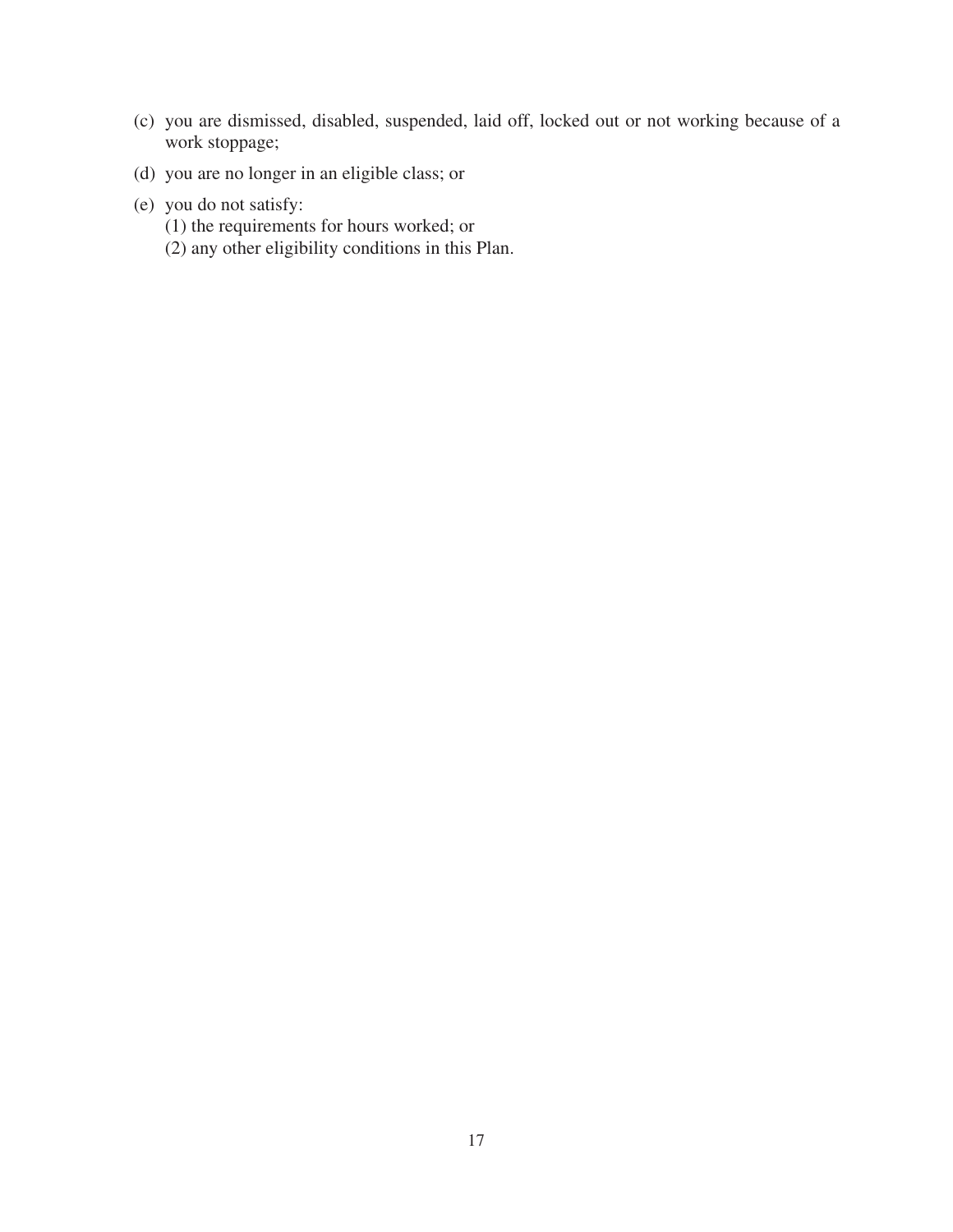## **DEPENDENTS ELIGIBILITY**

## **Eligible Dependents**

Only the following are eligible for dependents insurance:

- (a) your lawful spouse; (the Plan does not include domestic or same sex partners.)
- (b) your natural-born or legally adopted child;
- (c) your stepchild who is living in your home and is chiely dependent on you for support; and
- (d) a foster child.

## **A foster child is:**

- (1) a child you are raising as your own;
- (2) a child who lives in your home;
- (3) a child who is chiely dependent on you for support; and
- (4) a child for whom you have taken full parental responsibility and control

## **A foster child is not:**

- (5) a child temporarily living in your home;
- (6) a child placed with you in your home by a social service agency which retains control of the child; or
- (7) a child whose natural parent is in a position to exercise or share parental responsibility and control.

## **Adopted Child**

A minor child, under the age of 19, Placed for Adoption with you will be insured from the moment the child is placed in your custody.

The child's insurance will continue until the earlier of:

- (a) the day the child is removed from your custody prior to legal adoption; or
- (b) the day insurance would otherwise end in accordance with the Plan provisions.

## **Qualified Medical Child Support Order**

If your eligible child is not insured because you did not enroll your child for dependents insurance, such child may be enrolled after we:

- (a) receive a final medical child support order which requires enrollment; and
- (b) determine that the order is qualified.

## **Our Procedures for Determining if a Medical Child Support Order is Qualified**

When we receive a proposed or final medical child support order, we will notify you and each child named in the order, at the addresses shown in the order, that we have received it. We will then review the order to decide if it meets the definition of a Qualified Medical Child Support Order. Within 30 days after we receive the order (or within a reasonable time thereafter), we will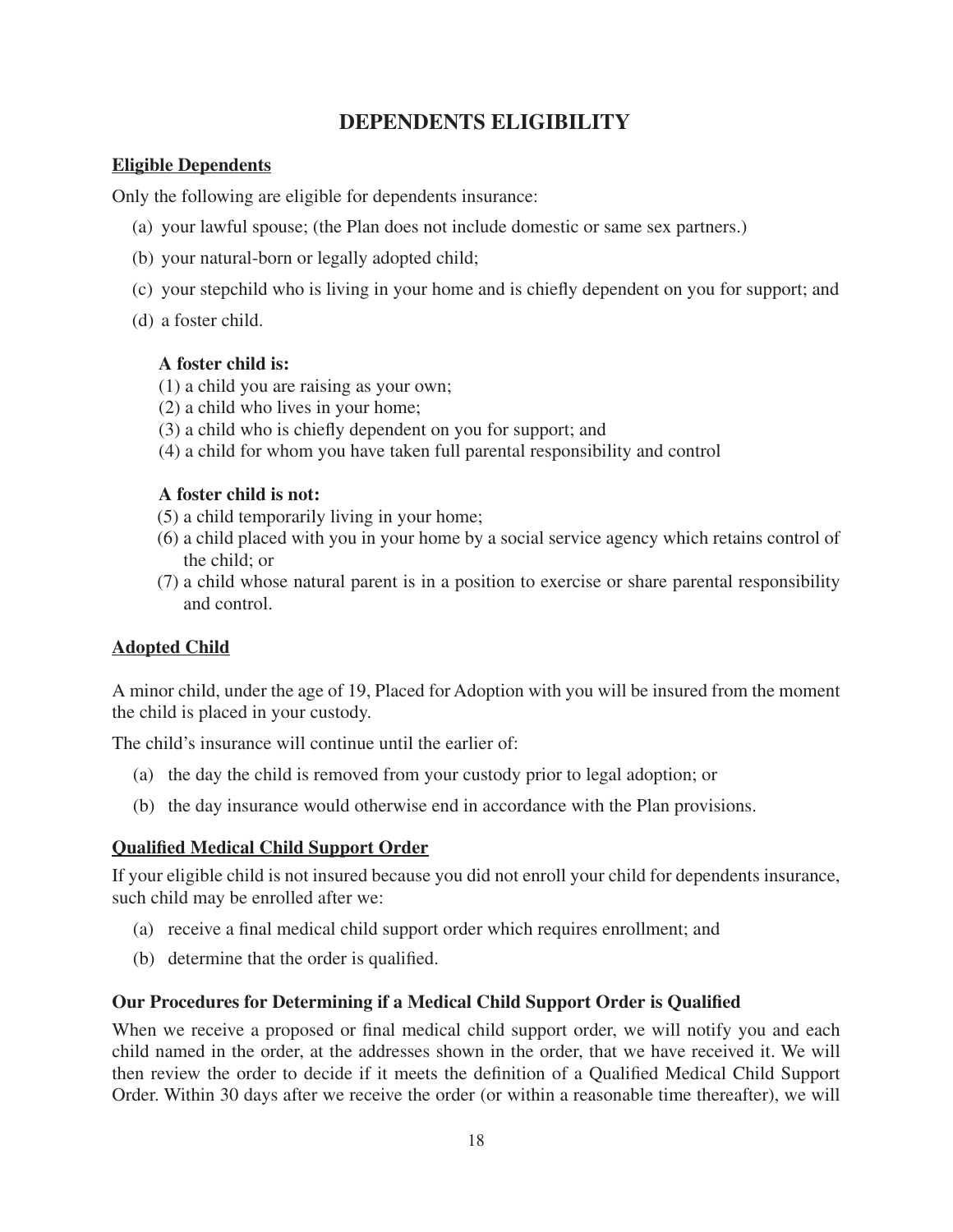give a written notice of our decision to you and each child named in the order. We will also send our notices to each attorney or other representative who may be named in the order or in other correspondence filed with us. If we decide that the order is not qualified, our notice will provide the specific reasons for our decision and the opportunity to correct the order or appeal our decision by contacting us within 30 days. If we decide that the order is qualified, our notice will provide instructions for enrolling each child named in the order, and the Plan provisions that apply for other eligible dependents (such as the exceptions for when dependents insurance begins and the rules for determining when dependents insurance ends) will also apply for each child named in the order. We must receive a certified copy for the entire Qualified Medical Child Support Order before enrollment can occur. Also, if the cost of each child's insurance is to be deducted from your pay, the Plan must receive proper authorization in the order or otherwise.

As part of our authority to interpret the Plan, we have the discretion and final authority to decide if an order meets or does not meet the definition of a Qualified Medical Child Support Order so as to require the enrollment of your child as an eligible dependent; and our reasonable decision will be binding and conclusive on all persons. If, as a result of an order, benefits are paid to reimburse medical Expenses paid by a child or the child's custodial parent or legal guardian, these benefits will be paid to the child or the child's custodial parent or legal guardian.

The Plan will treat each child enrolled because of a Qualified Medical Child Support Order as a participant for purposes of the reporting and disclosure requirements of a federal law known as ERISA.

A **Qualified Medical Child Support Order** is deined by Section 609 of ERISA. In general, a Qualiied Medical Child Support Order means any judgment, decree or order (including approval of a settlement agreement) issued by a court of competent jurisdiction which:

- (a) either:
	- (1) relates to medical beneits under the Plan and provides for your child's support or health beneit coverage pursuant to a state domestic relations law (including a community property law); or
	- (2) enforces a law relating to medical child support described in Section 1908 of the Social Security Act;
- (b) creates or recognizes the existence of your child's right to be enrolled and receive medical benefits under the Plan;
- (c) states the name and last known mailing address (if any) of you and each child covered by the order;
- (d) reasonably describes the type of medical insurance to be provided by the Plan to each child, or the manner in which this type of insurance is to be determined;
- (e) states the period to which the order applies;
- (f) states each Plan to which the order applies; and
- (g) does not require the Plan to provide any type or form of beneit or any option not otherwise provided by the Plan, except to the extent necessary to meet the requirements of Section 1908 of the Social Security Act for medical child support orders.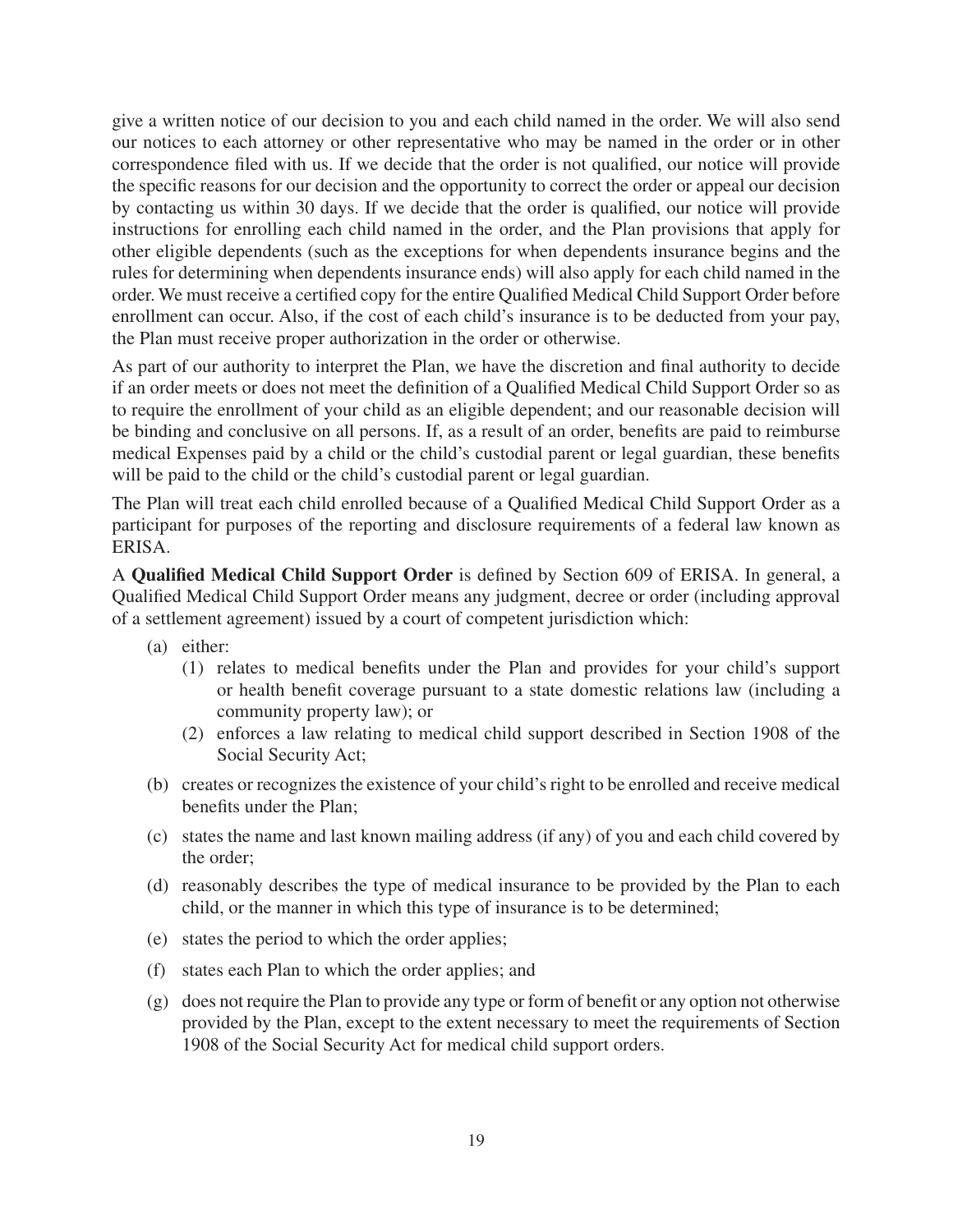## **Dependents Not Eligible**

The following are not eligible for dependents insurance:

- (a) your divorced spouse or any married child;
- (b) a child who has been legally adopted by another person (insurance ends on the date custody is assumed by the adoptive parents); or
- (c) a child who has attained the limiting age. The limiting age is:
	- (1) the child's 19th birthday; or
	- (2) the 23rd birthday if the child is a full-time student in any accredited high school, trade school, college or university and is chiefly dependent on you for support.

#### **Handicapped Child**

The insurance for a mentally or physically handicapped child who attains the limiting age while insured under the Plan may be continued if the child:

- (a) is chiefly dependent on you for support; and
- (b) is not capable of self-sustaining employment.

The insurance will continue only if you give us proof of the child's handicap;

- (a) no later than 31 days after the child attains the limiting age; and
- (b) thereafter as we may require, but not more often than once every two years.

#### **When Dependents Insurance Begins**

Dependents Insurance will begin the later of:

- (a) the day you are insured; or
- (b) the day you first acquire an eligible dependent.

Once you have a dependent insured, any newly acquired eligible dependents will be insured automatically.

#### **Exceptions**

Newborn children. Your newborn child, born while you are insured under the Plan, will automatically be insured; but insurance beyond 60 days for a newborn child will be continued only if any required premium is paid.

#### **When Dependents Insurance Ends**

A dependent's insurance will end at midnight on the earliest of:

- (a) the last day of the Plan month the dependent is no longer eligible;
- (b) the day the Plan ends;
- (c) the day before a dependent enters the Armed Forces on active duty (except for temporary active duty of two weeks or less); or
- (d) the day your insurance ends.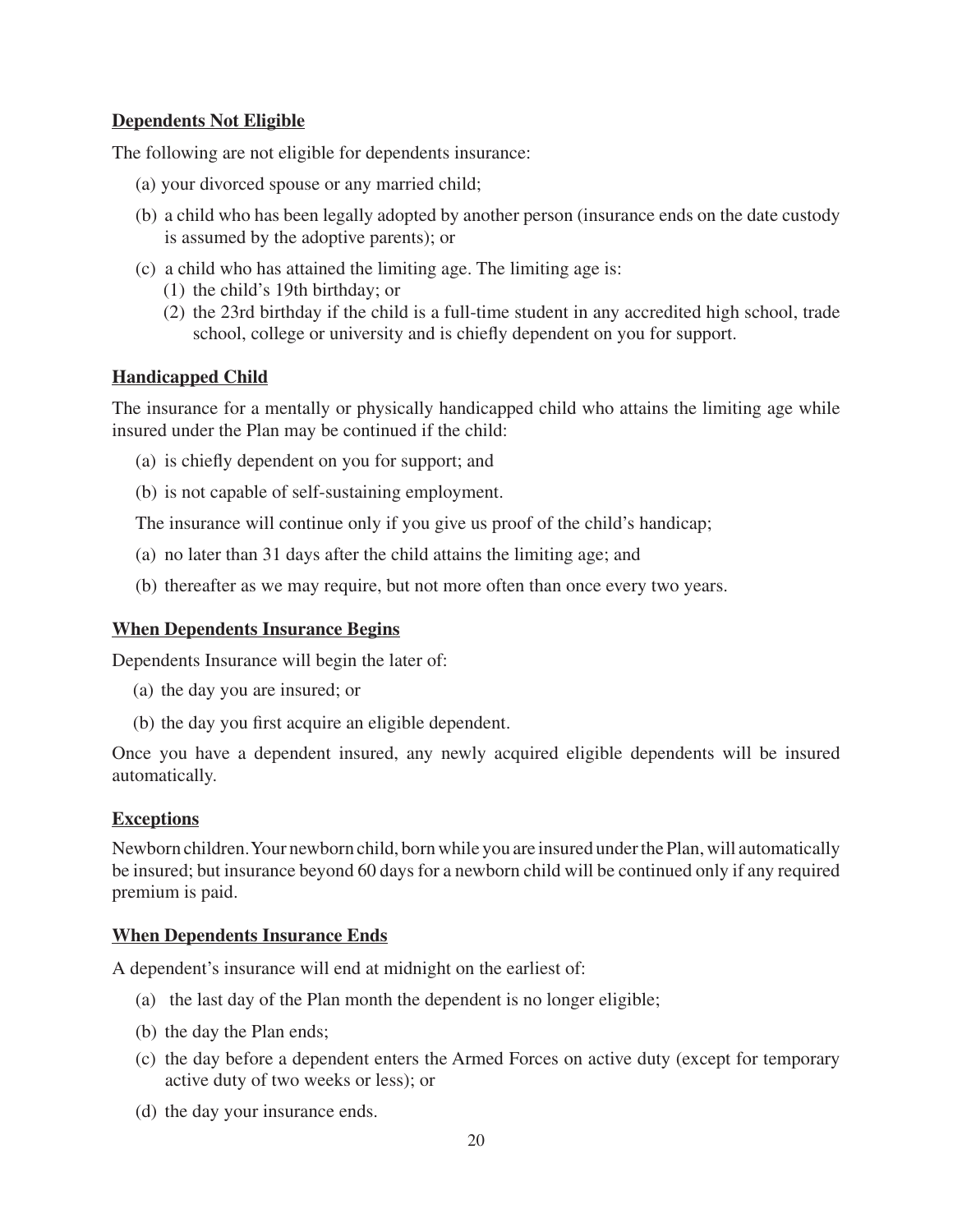#### **THE DEFINITIONS AND GENERAL EXCLUSIONS AND LIMITATIONS ARE VERY IMPORTANT PARTS OF YOUR PLAN. PLEASE READ THOSE PAGES CAREFULLY.**

#### **YOU, OR YOUR DEPENDENTS MUST BE ELIGIBLE FOR COVERAGE WHEN THE SERVICE, CHARGE OR EXPENSE IS INCURRED.**

## **SCHEDULE**

#### **For you**

| <b>Accidental Death and Dismemberment Benefits</b> |  |
|----------------------------------------------------|--|
|                                                    |  |

#### **For you**

## **Weekly Disability Benefit**

#### **Benefit**

Amount is determined by the bargaining agreement:

\$150 or \$500 per week, up to a maximum of 26 weeks for any one period of disability

**NOTE:** Some Flat Rate employers do not contribute to this benefit. you should confirm your eligibility for this benefit with the Trust Office.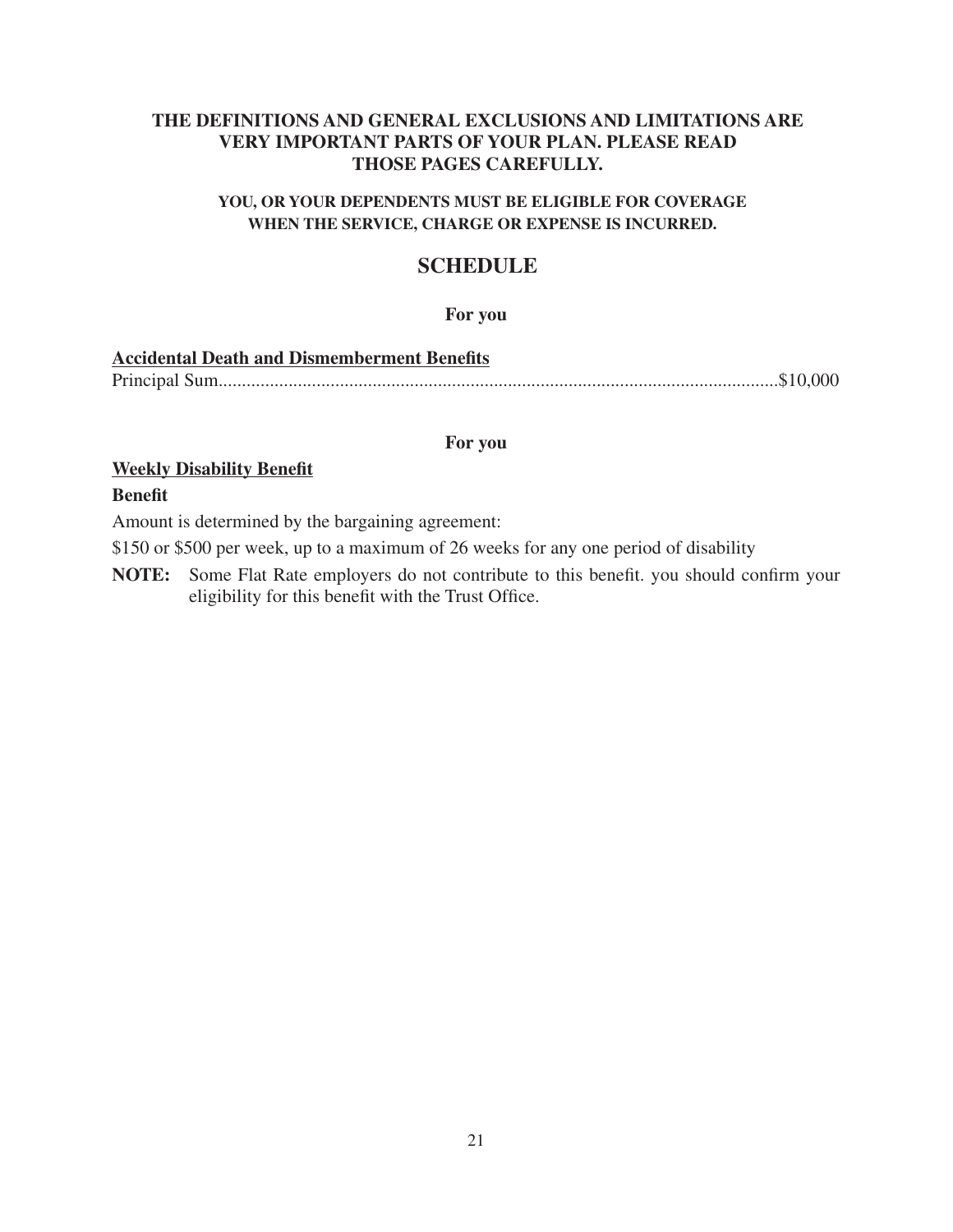## **UTILIZATION MANAGEMENT**

## **Care Management Program**

The Care Management Program requires you, your representative, your doctor and/or hospital to take certain steps when an inpatient confinement is recommended. Before the services or supplies are received, all Hospital Confinements must be precertified as Medically Necessary. You, not your Physician, are responsible for making sure precertification occurs. However, you, your representative or your Physician may initiate the precertification.

What does the Care Management Program do for you?

- It helps you work with your doctor or other health care providers to ensure that your medical services are Medically Necessary under the terms of the Plan.
- It will monitor your hospitalizations to ensure that you receive treatment in the least costly manner.
- It will assist in your hospital discharge planning and see that you receive appropriate medical support services following your discharge, when necessary.
- It allows the Plan to manage health care services and cost more eficiently to ensure that your high level of benefits can continue.

#### **CareAllies Hospital Precertification**

All inpatient hospitalization except for emergency care and childbirth (unless the stay is for greater than 48 hours for normal delivery or 96 hours for Caesarean) require precertification. To precertify, you must call CareAllies at 1-800-932-7766 as soon as you know you are going to be hospitalized. If an emergency admittance, you, your representative or the hospital must call within two (2) business days following the admittance or as soon as reasonably possible.

Precertification of a Hospital Confinement as Medically Necessary through the Utilization Review process does not necessarily mean that benefits are payable. Confirmation of an insured person's eligibility for Plan coverage for a particular service or supply and fulillment of all other Plan requirements are also necessary for benefits to be payable. A determination will be made regarding the medical necessity of your inpatient treatment and you will receive a letter indicating the number of hospital days certified.

Also, unless you have a medical emergency, you should make the call yourself and not rely on your doctor or the hospital to precertify your hospital stay for you.

## **Medical Review While Hospitalized**

During an approved hospitalization, the Plan will monitor the coninement to assure that continued general hospital care is medically necessary and that the services being provided are appropriate to the condition being treated. Your doctor will be advised of alternatives to hospitalization, such as home care services, which may promote an earlier discharge and recovery at home.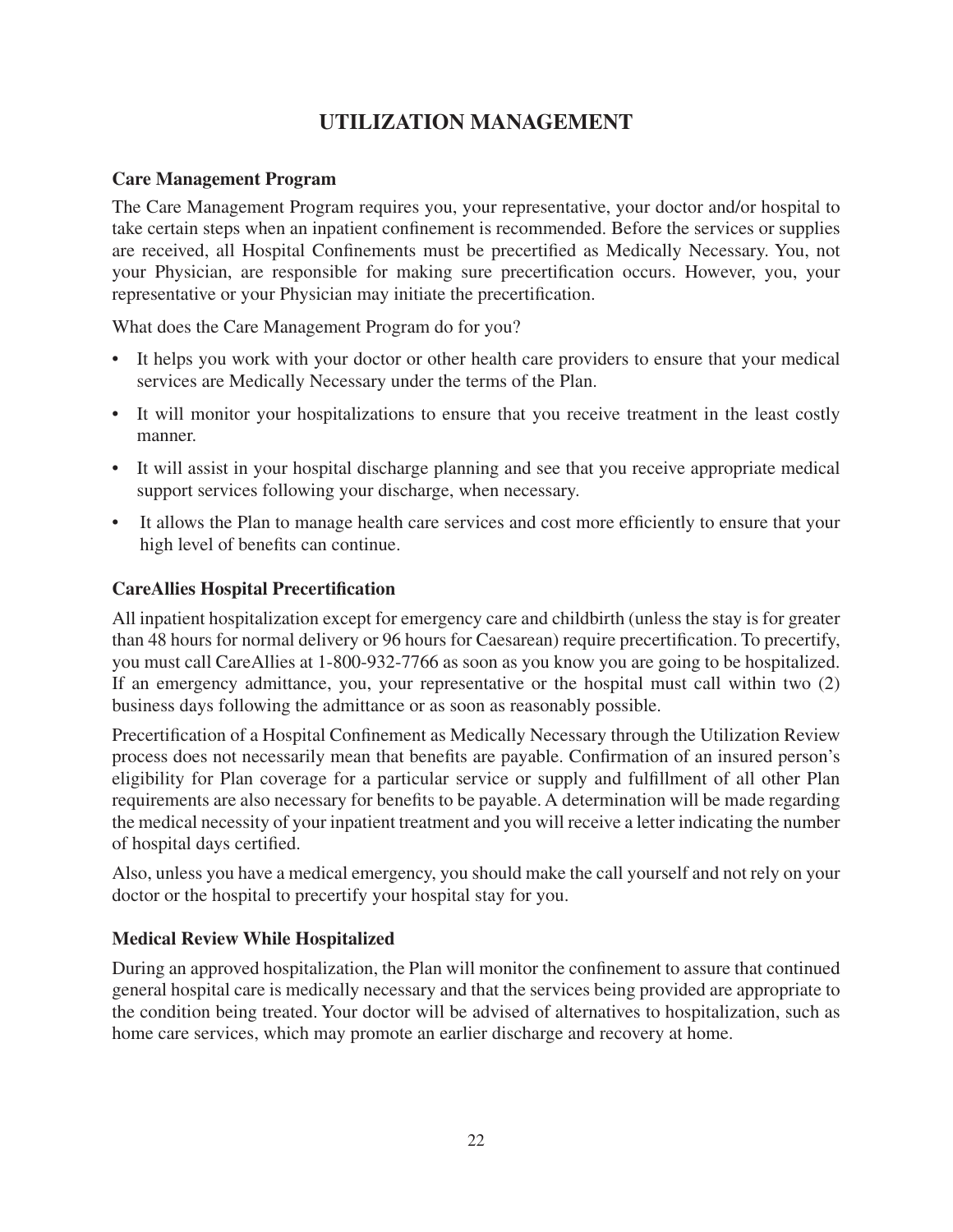#### **If you Have Questions Regarding the Care Management Program**

If you have questions regarding the Care Management Program, your doctor or hospital should call CareAllies. If you have questions regarding the Plan, you should call the Administrative Ofice. When calling, please identify yourself as a participant in the Employee Painters' Health and Welfare Trust.

> Administrative Ofice (509) 534-0265 or (800-566-4455) or Care Management Program CareAllies 1-800-932-7766

#### **Request For An Appeal Of The Utilization Review Decision**

You, your representative or your provider of health care have the right to request an appeal regarding the Utilization Review decision. The request should be submitted in writing and should include any additional information that may have been omitted from the review or that should be considered by us.

The request should be sent to:

Care Management Program CareAllies c/o Zenith Administrators, Inc. 104 S. Freya, Suite 220 Spokane, WA 99202

You may also call the Care Management Program's toll free phone number listed on your insurance identification card for additional information regarding the appeal.

#### **Exceptions**

Precertification is not required when the Insured Person is a retiree or a dependent of a retiree and/ or has Medicare coverage which has primary responsibility for the Insured Person's claims and which must pay its full benefits before Plan benefits are paid in accordance with the Coordination of Benefits provision.

Precertification is not required when an Insured Person has other group medical coverage which has primary responsibility for the Insured Person's claims and which must pay its full benefits before Plan benefits are paid in accordance with the Coordination of Benefits provision.

Precertification is not required when the Insured Person receives services or supplies outside of the United States, Mexico, Canada, or any state, district, province, territory or possession thereof.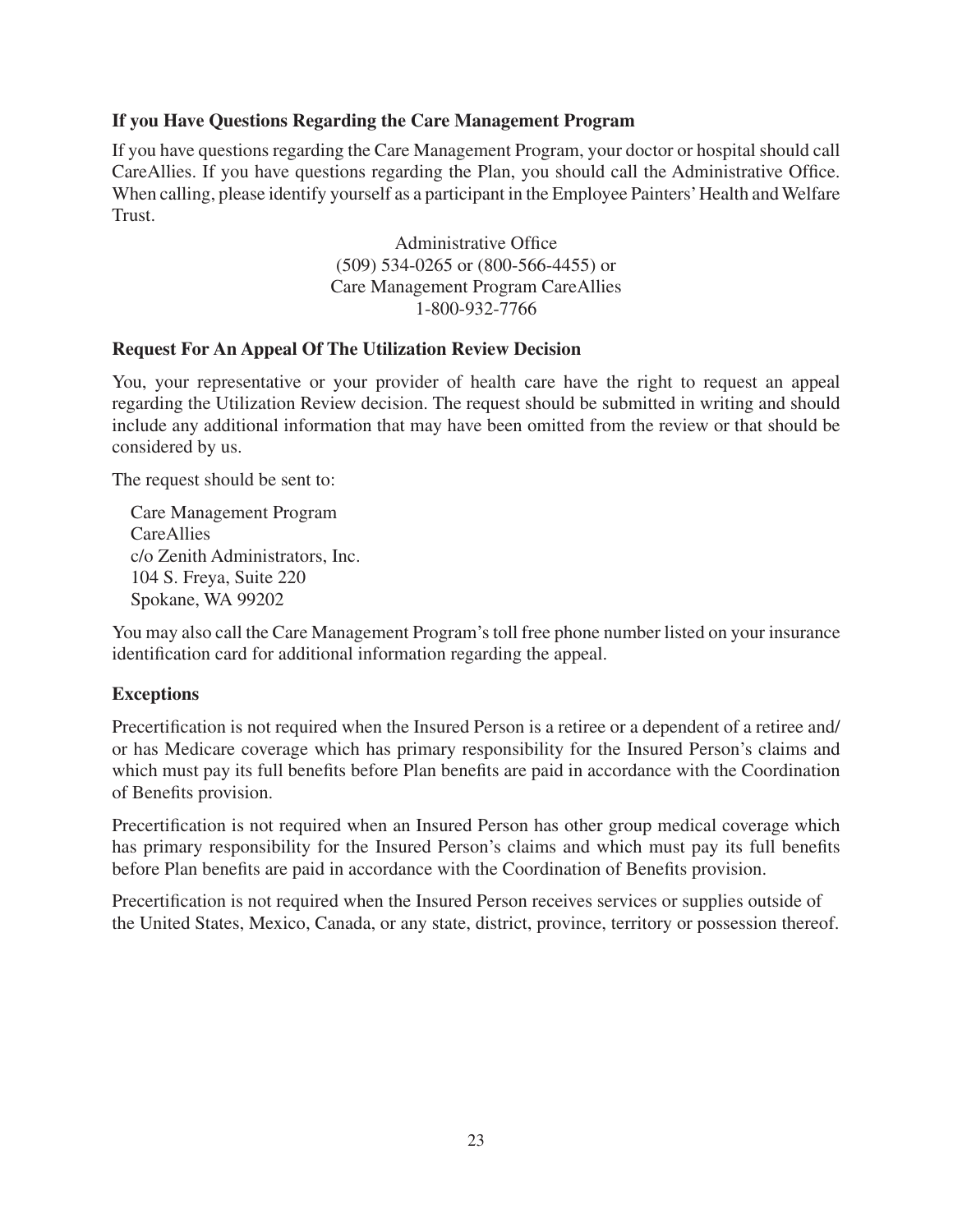## **ACTIVE EMPLOYEES OTHER THAN MATERIAL HANDLERS FOR YOU AND YOUR DEPENDENTS MAJOR MEDICAL BENEFITS**

#### **DISCOUNTED CHARGES**

We have contractual arrangements with Preferred Providers and other health care providers, provider networks, pharmacy beneit managers, and other vendors of health care services and supplies ("Providers"). In accordance with these arrangements, certain Providers have agreed to Discounted Charges.

A "Discounted Charge" is the amount that a Provider has agreed to accept as payment in full for covered health care services or supplies. A "Discounted Charge" does not include pharmaceutical rebates or any other reductions, fees or credits a Provider may periodically give us. We will retain those amounts that are not "Discounted Charges." However, we have estimated the amount of such rebates, reductions, fees and credits and have taken those into consideration in setting the premium charged to provide insurance under this Plan.

Claims under the Plan and any Deductible, Co-payment (based upon percentage of charge), Coinsurance and benefit maximums as described in this Schedule will be determined based on the Discounted Charge.

#### **Percentage Payable**

After the deductible is satisied, we pay 80% of the Expense which the Insured Person incurs for covered services (and the Insured Person pays 20%), until the stop-loss limit is reached.

**NOTE:** Members in Alaska must use Alaska Regional Hospital or Charter North Hospital to obtain full benefits and discounts. Use of any other hospitals in Anchorage will result in a 40% reduction in benefits. Please note that this is for hospital services only and physician's charges are not affected with this arrangement.

## **Out-of-Pocket**

After the Out-of-Pocket Expense by one Insured Person reaches \$1,300 (including the deductible and any coinsurance), we pay 100% of the Expense which that Insured Person incurs for covered services for the rest of the Calendar Year.

#### **Deductible Individual Deductible**

\$300 of Expense incurred for covered services. The Insured Person must satisfy the deductible once each Calendar Year.

#### **Family Deductible**

After \$900 for all Insured Persons in your family has been satisied in the same Calendar Year, no other Insured Person in your family needs to satisfy the deductible in the same Calendar Year.

The deductible applies to all benefits except Preventive Care and Routine Benefits.

## **Exceptions**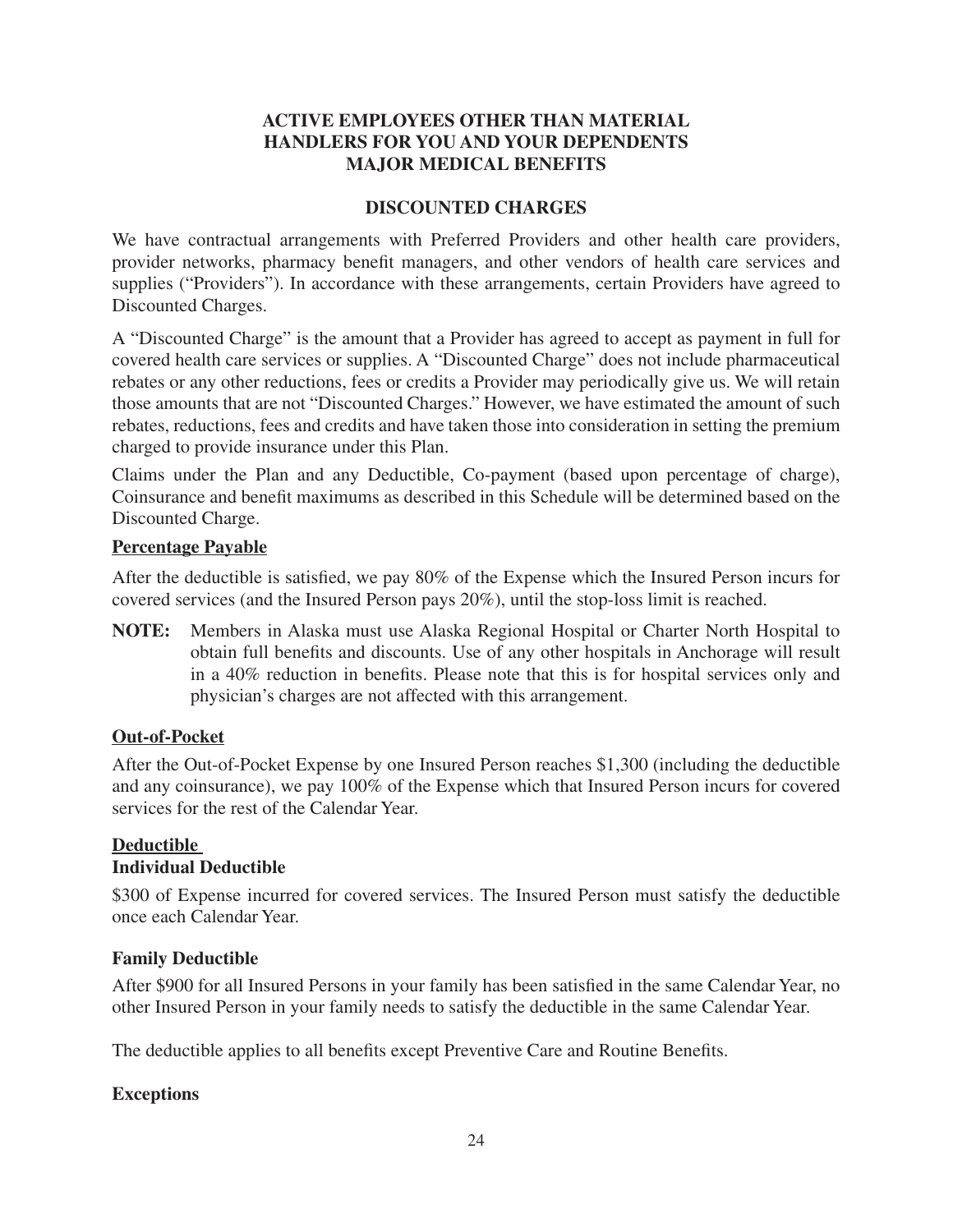- (a) Deductible Carry-over. The Deductible is reapplied on January 1 of each year. However, Expense applied towards the Deductible in the last 90 days of a Calendar Year will be applied towards the Deductible for the next Calendar Year.
- (b) Common Accident Deductible. If two or more Insured Persons of your family are injured in the same accident, we will apply only one Deductible for that accident. This Common Accident Deductible will also apply to any reapplications of the Deductible for that accident.

## **Maximum**

\$1,000,000 for all Injuries or Sicknesses for each Insured Person. Benefits are payable only for Expense incurred while you or your eligible dependents are insured under the Plan or are entitled to benefits under the major medical extended benefits provision.

## **Restoration of Maximum**

After at least \$1,000 of benefits has been paid for Expenses incurred by any one person, \$1,000 will automatically be added to the balance of the maximum the first of each Calendar Year until the original maximum is reinstated. Furthermore, at any time after benefits have been paid under this provision, the maximum may be restored to its entirety by providing evidence of good health acceptable to us.

## **Room Limit**

Semiprivate Room: The semiprivate room charge of the Hospital where the Insured Person is confined.

Ward Accommodation: The ward accommodation charge of the Hospital where the Insured Person is confined.

Private Room: The average semiprivate room charge of the Hospital where the Insured Person is confined.

Intensive Care Unit/Cardiac Care Unit: The intensive care unit/cardiac care unit charge of the Hospital where the Insured Person is confined.

## **Mental Sickness Benefit**

## **Maximum Inpatient and Outpatient Benefit**

Inpatient Benefits - up to 10 days per Calendar Year. Outpatient Benefits – up to 20 visits per Calendar Year.

## **Hearing Aid Benefit Maximum**

We will pay benefits in the same manner as any other Sickness, up to \$350 per each ear in any period of 36 consecutive months.

## **Chemical Dependency Benefit Maximum**

Maximum is the greater of:

- (a) \$13,000; or
- (b) \$13,000 plus any adjustment based upon a change in the medical care component of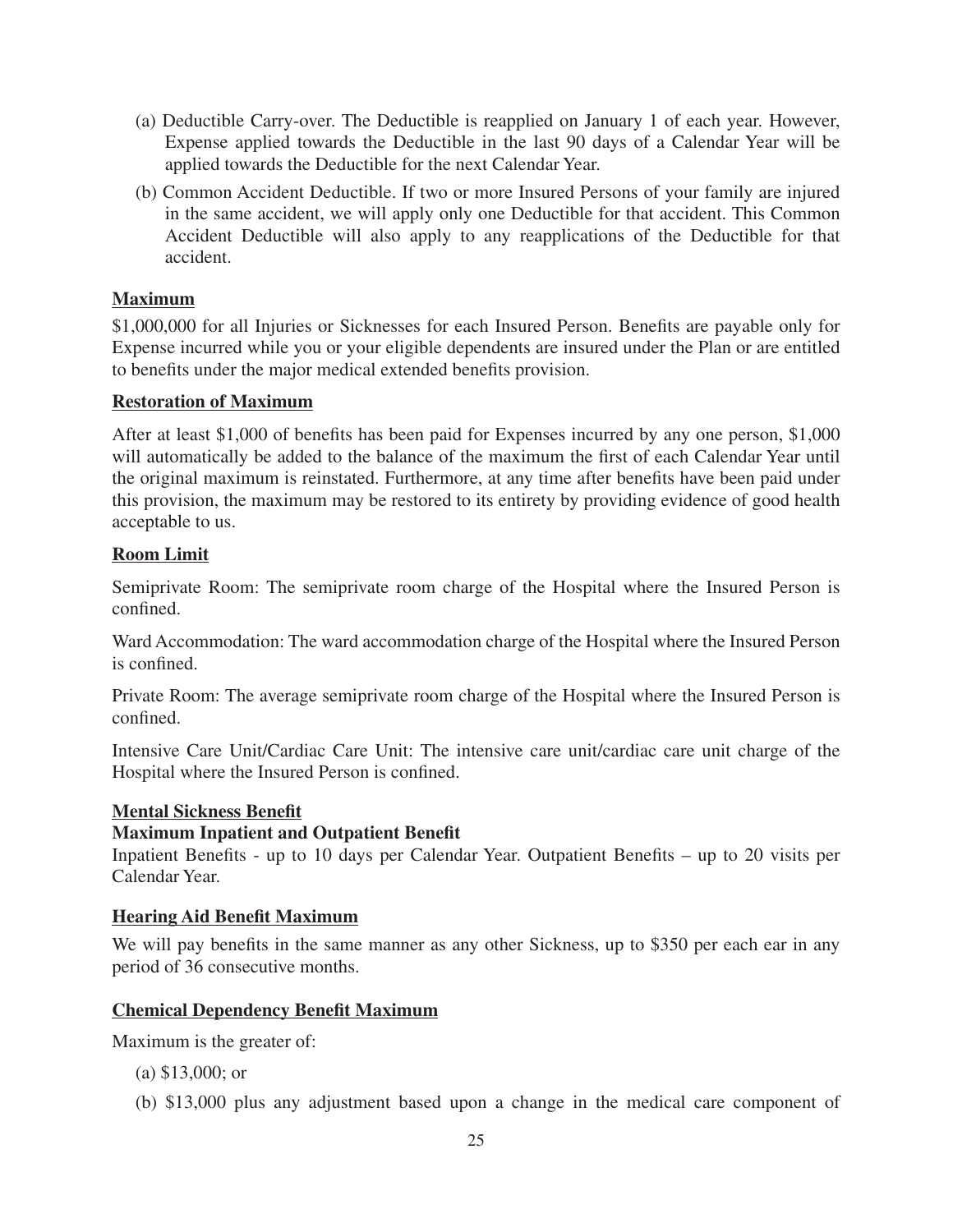the consumer price index for all urban consumers for the Seattle Standard Metropolitan Statistical Area compiled by the Bureau of Labor statistics, United States Department of Labor;

during a 24-month period.

## **Preventive Care Benefit Maximum**

We will pay 100% of the Expense incurred with no deductible, up to \$300 per Insured Person per Calendar Year.

## **Well Child Care**

We will pay 100% of the Expense incurred with no deductible, up to \$2,500 per Insured Child through the age of 24 months.

## **Alternate Provider Benefit**

We will pay up to 24 visits each for services for Acupuncture, Massage Therapy and Naturopathic Care per Calendar Year.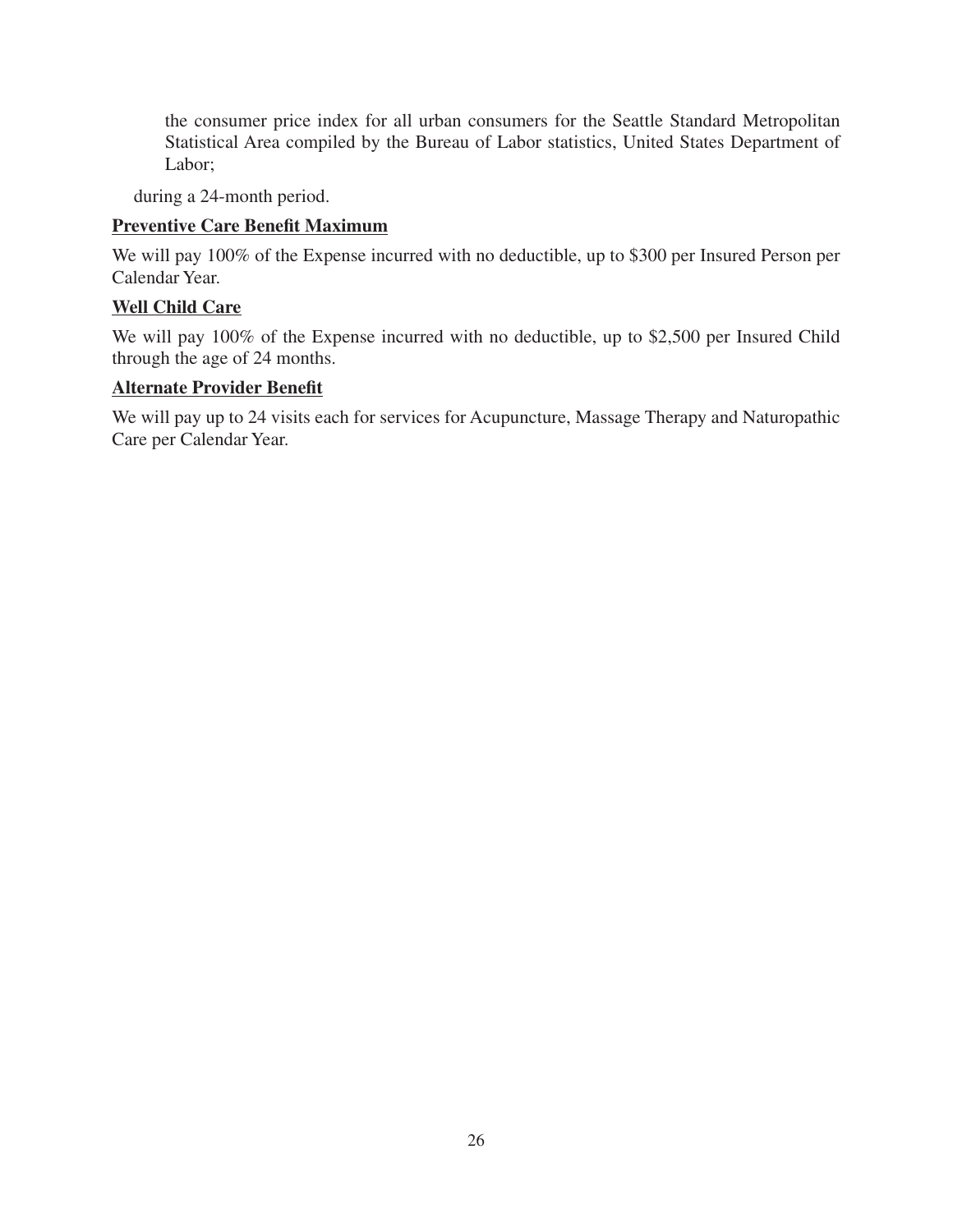#### **PRESCRIPTION DRUG BENEFITS**

## **For Preferred Providers Retail (includes claim form)**

#### **For Covered Drugs:**

The Insured Person pays a Co-payment for each prescription or reill. After the Co-payment is satisfied, we pay 100% of the Expense incurred.

The Co-payment amount does not apply to the medical plan deductible or out-of-pocket amounts and will not be reimbursed under the medical Plan.

20% for Generic Drugs

25% for Brand Name Drugs when Generic Drugs are not available

50% for Brand Name Drugs when Generic Drugs are available

up to a 30-day supply for each prescription.

The \$5,000 family out-of-pocket maximum applies separately to Mail Order and Retail Plans.

#### **Mail Order**

20% Co-payment for Generic Drugs;

25% Co-payment for Brand Name Drugs when Generic Drugs are not available;

50% for Brand Name Drugs when Generic Drugs are available;

up to a 90-day supply for each prescription.

The \$5,000 family out-of-pocket maximum applies separately to Mail Order and Retail Plans.

#### **Reimbursement Plan**

80% after the Deductible subject to the Medical Plan out-of-pocket limit.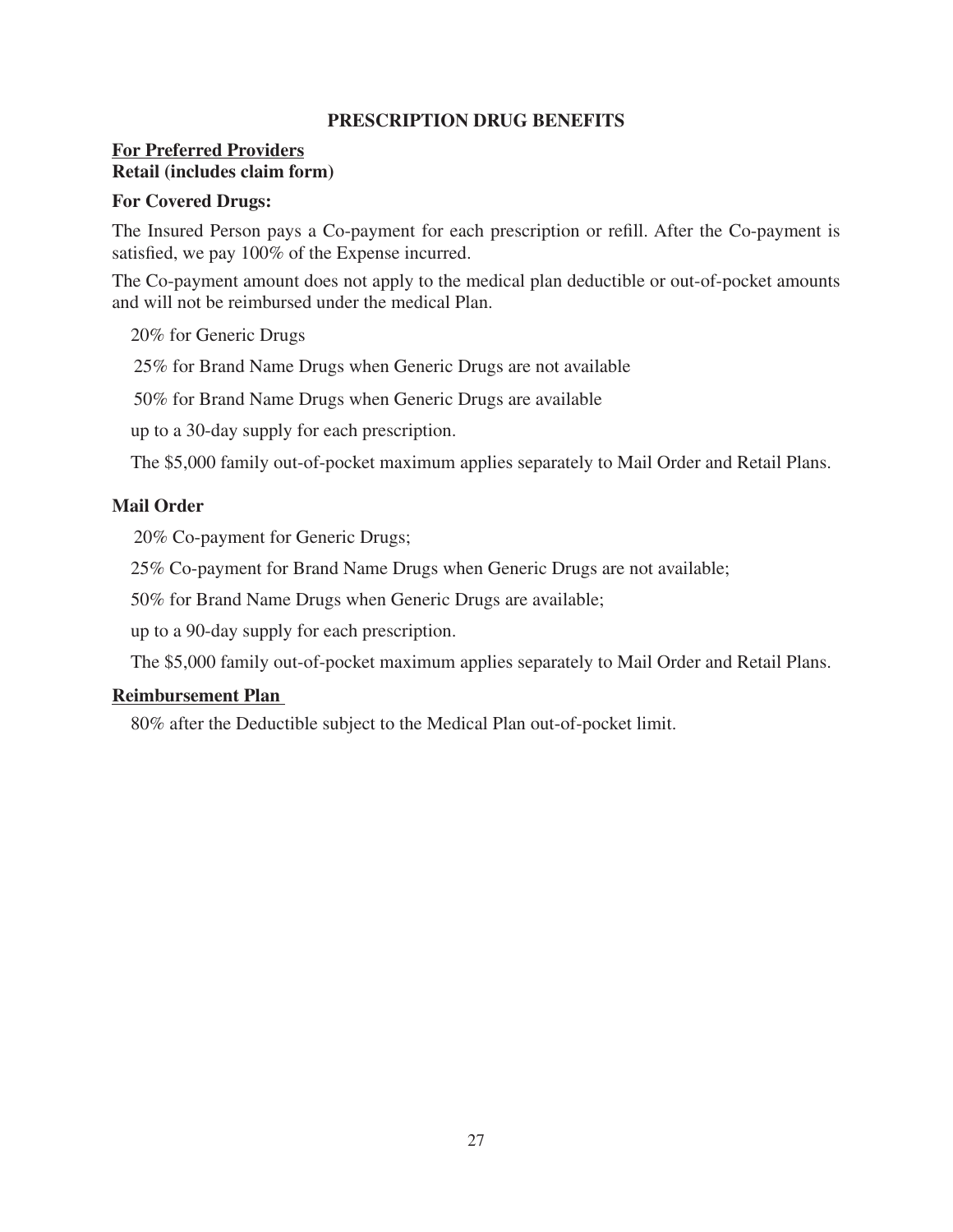# **ACCIDENTAL DEATH AND DISMEMBERMENT BENEFITS**

## **For You**

## **Benefits**

If you are accidentally injured, and that Injury is independent of Sickness and all other causes, we will pay the benefit shown below for any of the following losses:

| Loss                                                                         | <b>Eff 1/1/07</b> |
|------------------------------------------------------------------------------|-------------------|
|                                                                              |                   |
|                                                                              |                   |
| One hand and one foot, one hand and one eye, or one foot and one eye\$10,000 |                   |
|                                                                              |                   |
|                                                                              |                   |

Loss of a hand means the severance at or above the wrist joint.

Loss of a foot means the severance at or above the ankle joint.

Loss of thumb and index finger means the severance of two or more phalanges of both the thumb and the index finger.

Loss of an eye means the total loss of sight in that eye.

If the Injury causes more than one loss, we will pay only the largest benefit.

Benefits payable under this provision for any loss other than life will be paid to you in a lump sum.

#### **Payment for Loss of Life Beneficiary**

Benefits payable under this provision because of your death will be paid to the beneficiary you name. If you have not named a beneficiary, or if your named beneficiary does not survive you, the benefits will be paid to the person or persons in the following order of priority:

- (a) spouse;
- (b) natural or adopted child or children;
- (c) parent or parents;
- (d) brothers or sisters; or
- (e) your estate.

Benefits will be paid equally among surviving beneficiaries unless you have requested otherwise in writing.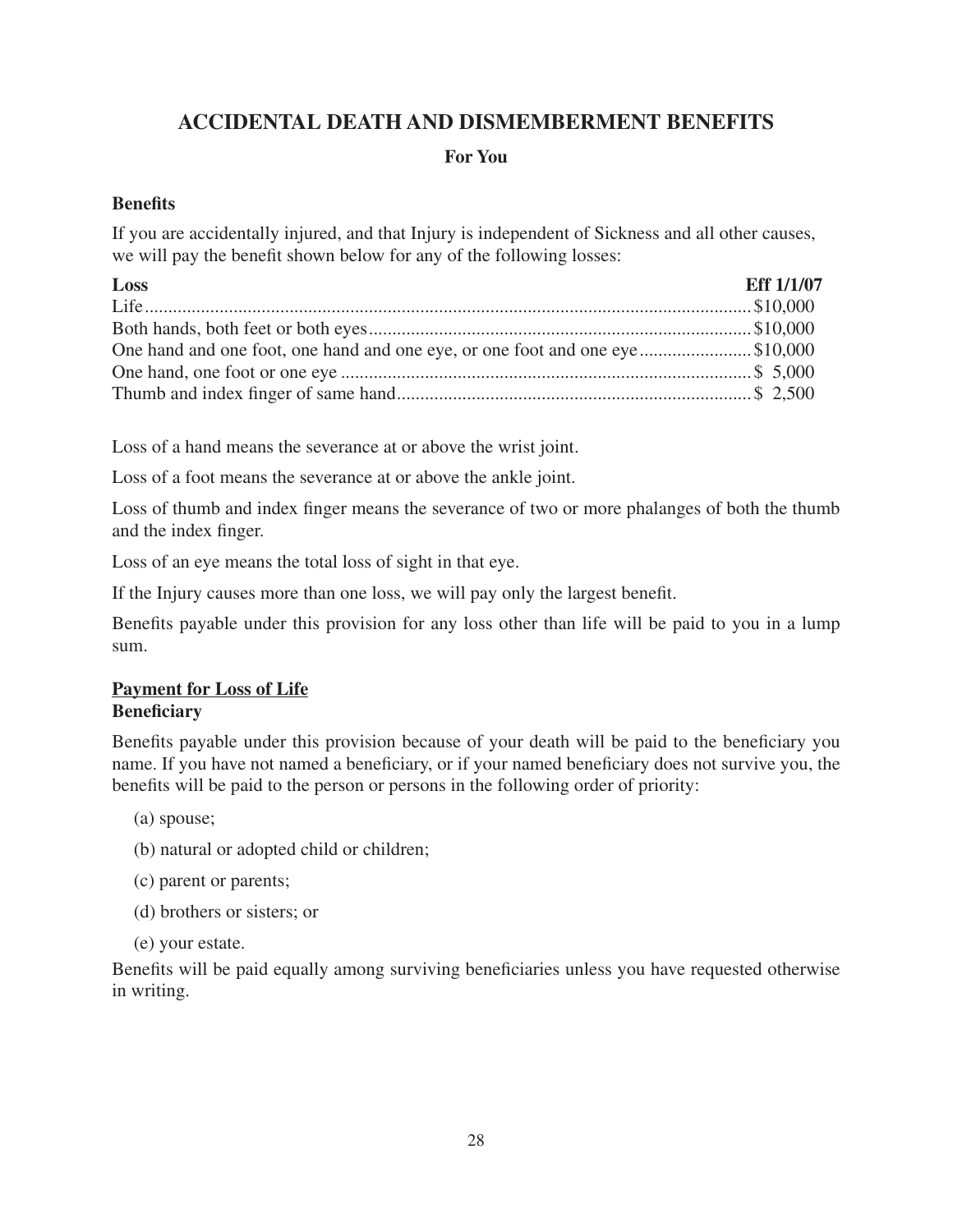## **Mode of Payment**

We will pay death benefits:

- (a) in a lump sum; or
- (b) in other than a lump sum if:
	- (1) another mode of payment is requested as described below; and
	- (2) we agree to it in writing.

#### **Beneficiary or Mode of Payment Change**

The beneficiary or mode of payment may be changed at any time, unless this right has been given up. To make a change, a written request should be sent to the Trust Ofice where the beneiciary records are kept. When recorded and acknowledged, the change will take effect as of the date the request is signed. However, the change will not apply to any payments or other action taken before the request was acknowledged by us.

#### **Definition**

**Traveling on Business of the Plan** means any trip made by you on assignment by or with authorization of the Plan for the purpose of furthering the business of the Plan.

#### **Exceptions**

We will not pay for any loss which:

- (a) is not permanent;
- (b) occurs more than 365 days after the Injury;
- (c) is caused by voluntary carbon monoxide poisoning;
- (d) results from injuries you receive in any aircraft other than while riding as a passenger in a commercial aircraft on a regularly scheduled flight or while:
	- (1) operating;
	- (2) riding as a passenger in; or
	- (3) boarding or leaving;

any aircraft while you are Traveling on Business of the Plan, provided the aircraft:

- (1) has a current and valid FAA (Federal Aviation Administration of the Unites States) standard airworthiness certificate; and
- (2) is operated by a person holding a current and valid FAA pilot's certiicate of rating authorizing him or her to operate the aircraft;
- (e) results from Injuries you receive while riding in any aircraft engaged in:
	- (1) racing; or
	- $(2)$  acrobatic or stunt flying;
- (f) is caused by bodily or mental inirmity, ptomaines, bacterial infections (except pyogenic infections sustained accidentally) or which is caused by any other kind of disease; or
- (g) is excluded under the General Exclusions and Limitations.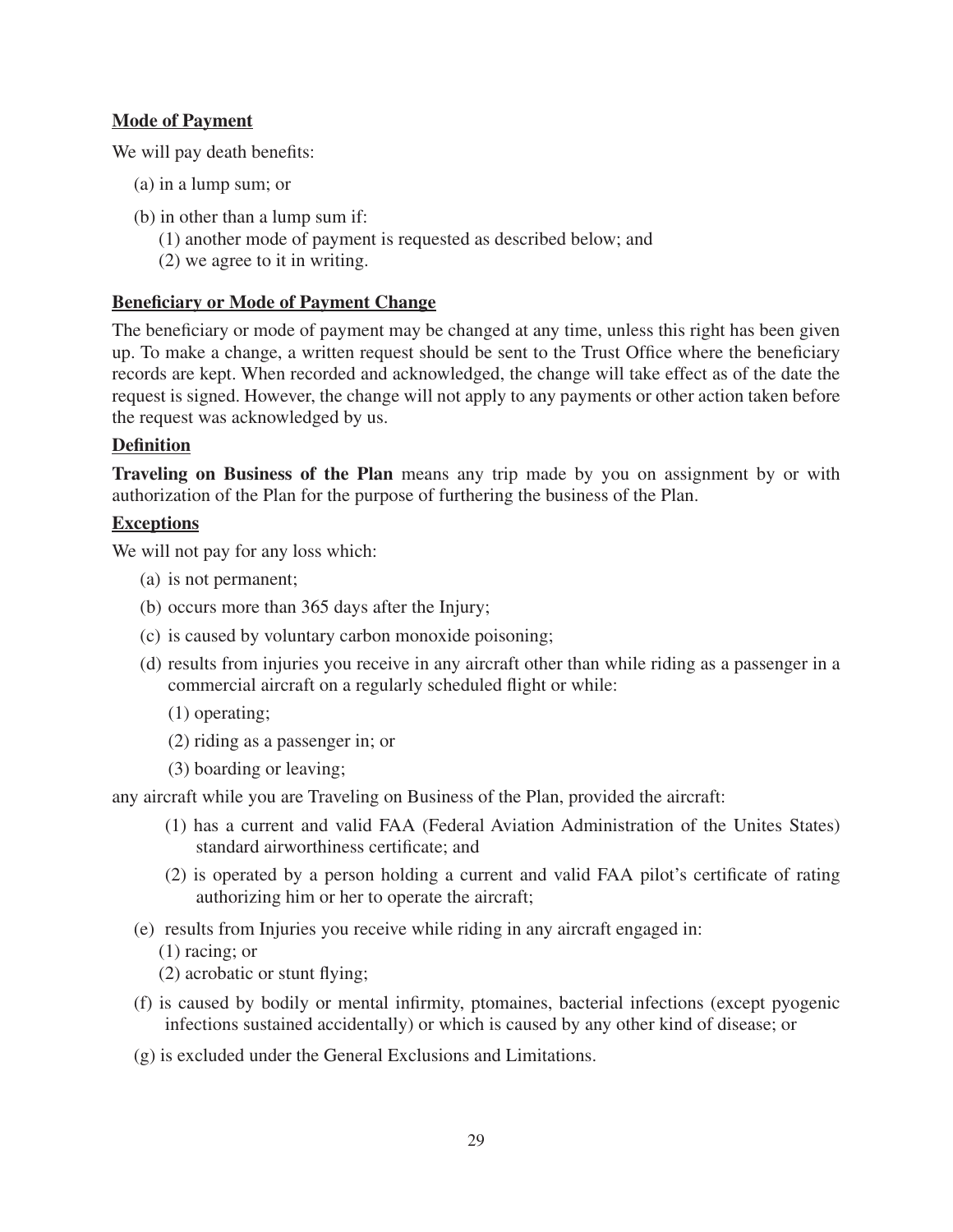# **WEEKLY DISABILITY BENEFITS**

#### **For You**

#### **Benefits**

If you become Totally Disabled by Injury or Sickness while you are eligible and covered under active coverage, we will pay while you remain Totally Disabled:

- (a) at the rate of the **Weekly Benefit** shown in the **Schedule;** and
- (b) up to the **Maximum Weeks Payable** shown in the **Schedule** for a period of disability.

Benefits begin on the first day of disability due to an accident, and the eighth day of disability due to Sickness. No benefits will be paid for any period of disability during which you are not under the care of a Physician or receiving compensation from any other sources.

The benefit amount for which you are eligible is determined by the Collective Bargaining Agreement with your employer.

## **New Period of Disability**

Weekly Disability Benefits shown in the Schedule will be restored each new period of disability.

A new period of disability begins:

- (a) when you become Disabled after you have been back to work full-time for at least 10 consecutive working days since the previous disability; or
- (b) when you become Disabled due to a cause not related to any cause of the previous disability, and the new disability begins after you have been back to work full-time for at least one day.

No extension options are available for this benefit.

## **Exceptions**

We will not pay for:

- (a) any disability during which you are not under the regular care of a Physician; or
- (b) anything excluded under the General Exclusions and Limitations; or
- (c) any disability that began while you are on COBRA.

#### **Taxation of Benefits**

Benefits paid by the Plan are subject to Social Security (FICA) taxation. The Plan is required by federal law to withhold and deposit with the appropriate depository your share of the tax from each weekly disability benefit payment.

Weekly disability benefits provided by the Plan are also subject to federal income tax. You have the option of having the Trust withhold federal income taxes from your weekly benefit. At year end, the Plan will send you a W-2 form so that you will be able to ile your federal income taxes.

If you want federal income taxes withheld, contact the Trust Ofice and request form W4S.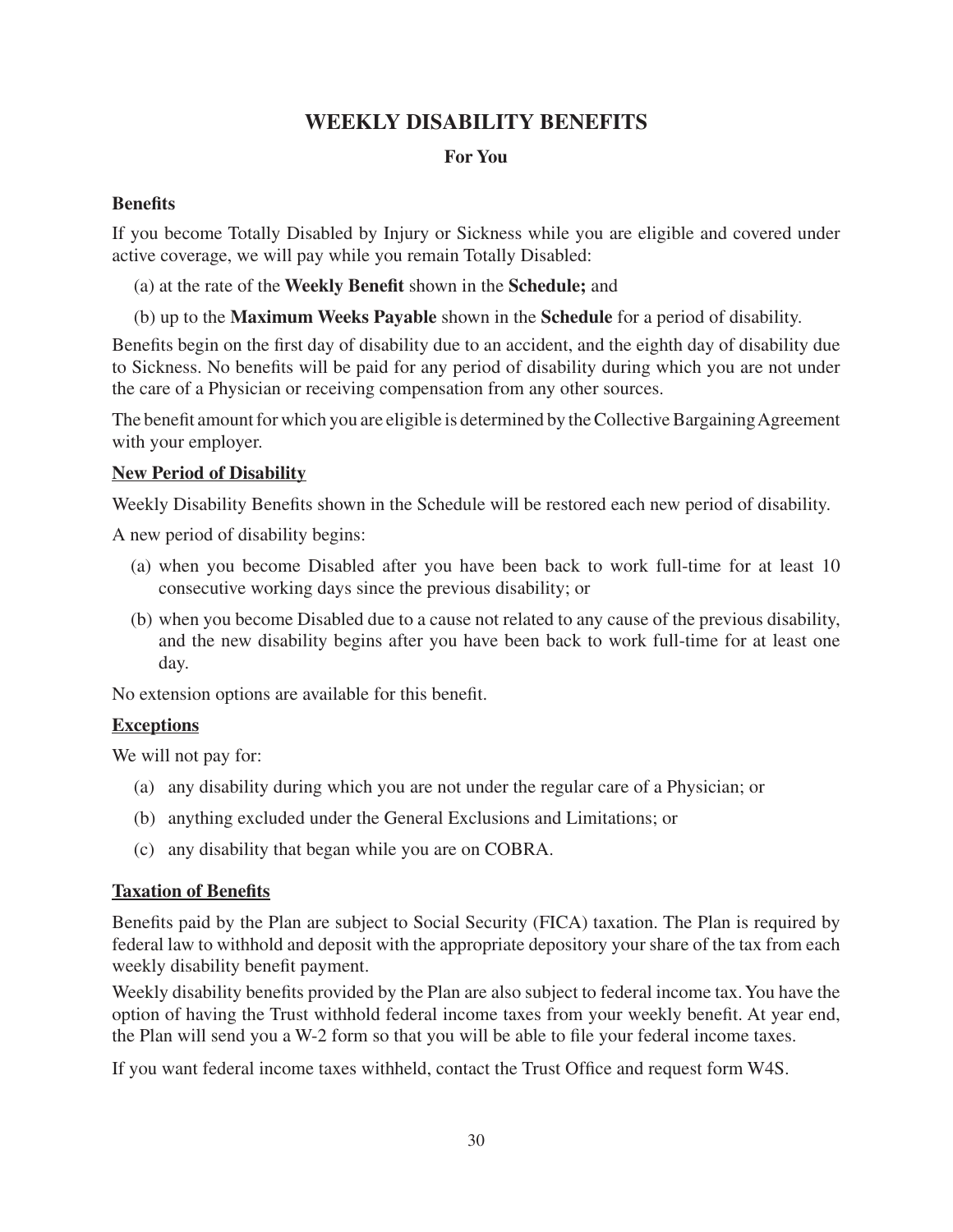# **MAJOR MEDICAL BENEFITS**

## **For You and Your Dependents**

The Painters' Trust has implemented a Preferred Provider plan through First Choice for Hospital care and Physician services. (In Oregon, Managed Healthcare NW) and (in Nevada, it is through Sierra Healthcare Options). (Alaska members must use Alaska Regional or Charter North Hospitals to avoid penalties). You will be provided with an identification card which will identify you as being covered through the Preferred Provider plan.

Not all providers listed in the directory are covered by the Plan and some may be covered only under certain benefits or certain circumstances. The Plan does not supervise, control or guarantee the health care services of any provider.

# **Benefits**

If you or your dependent incurs Expense for Covered Services because of an Injury or Sickness, we will pay a percentage of that Expense after the deductible is satisied. We will pay up to the Maximum for each Insured Person. The **Percentage Payable, Deductible** and **Maximum** are shown in the **Schedule.**

# **Covered Hospital Services**

We will pay Expenses for:

- (a) Hospital room and board, up to the **Room limit** shown in the **Schedule;**
- (b) Hospital services and supplies used when benefits are payable under (a) above.

Hospital charges for the services of a Physician, private duty nurse or other practitioner are not covered under (a) or (b) above;

- (c) Hospital outpatient services in connection with:
	- (1) a surgical operation; or
	- (2) emergency treatment **within 48 hours** after an accident; and
- (d) preadmission tests for surgery which are:
	- (1) given within 72 hours of admission as a resident patient;
	- (2) ordered by a Physician;
	- (3) performed on you or your dependent at the Hospital; and
	- (4) necessary for and consistent with the reason for which surgery is to be performed.

# **Covered Surgical Services**

We will pay Expenses for:

- (a) Physician's services for an operation, or the repair of a dislocation or fracture; and
- (b) administration of anesthesia by persons not employed by the Hospital.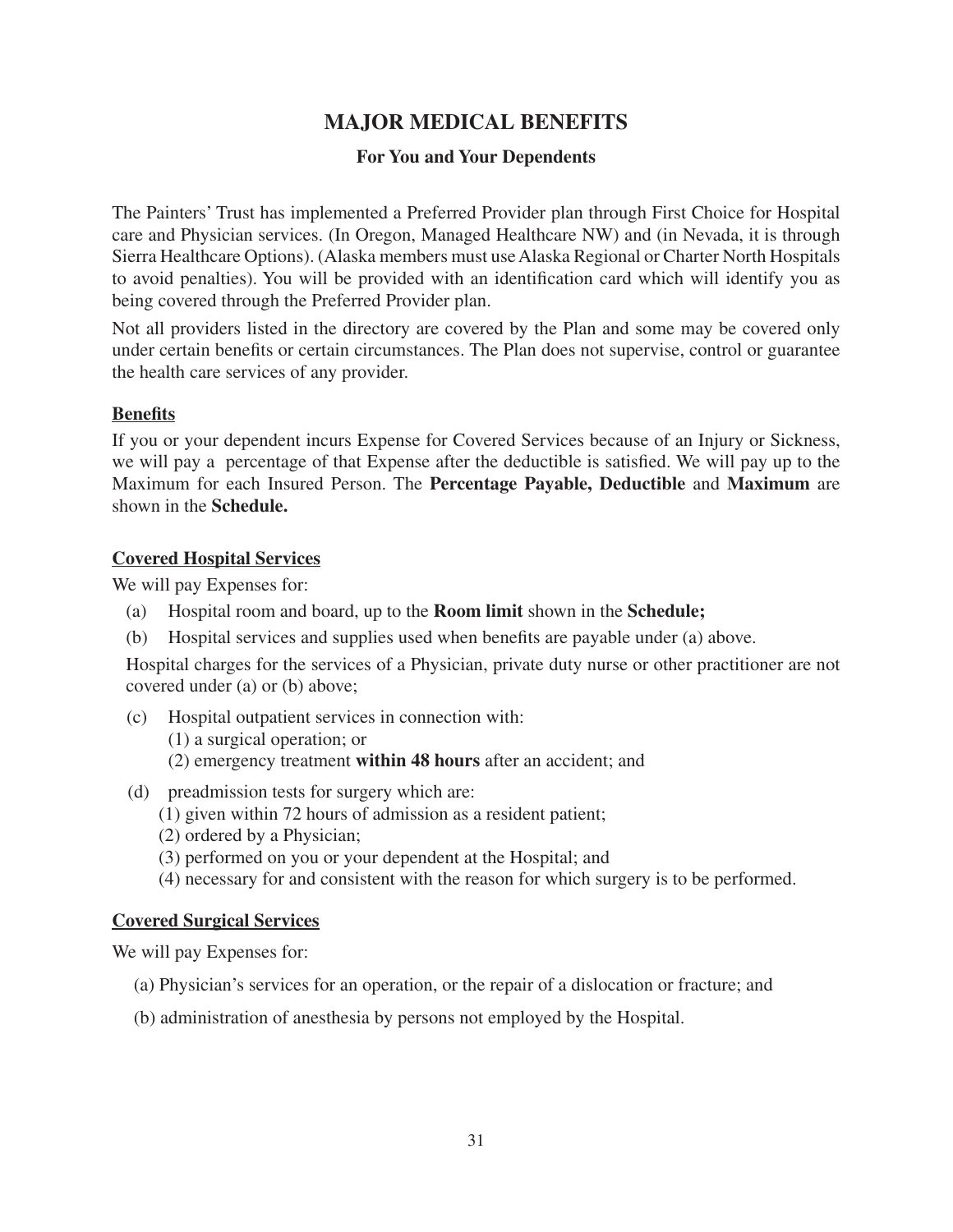#### **Other Covered Services (if not included above)**

We will pay Expenses for:

- (a) Hospital outpatient services;
- (b) Physician's services for medical care;
- (c) active services of an assisting surgeon;
- (d) services of a registered graduate nurse (RN) for private duty nursing care, or of a licensed physiotherapist; but we will not pay for services provided by a person who lives with you in your home or is a part of your family;
- (e) Physical and occupational therapy will be limited to 60 visits per calendar year and speech therapy will be limited to 30 visits per calendar year;
- (f) ambulance services for:
	- (1) local professional ambulance service; and

(2) transportation by professional ambulance or on a regularly scheduled flight on a commercial airline when:

- a. special and unique Covered Hospital Services are required which are not provided by a local Hospital;
- b. transportation is Medically Necessary; and
- c. transportation is to the nearest Hospital equipped to furnish the services; and
- (g) the following services and supplies:
	- (1) formulas necessary for the treatment of phenylketonuria (PKU). (Beneits payable for PKU are not subject to any Preexisting Condition exclusion or limitation);
	- (2) diagnostic x-ray and laboratory service. Also included is one routine pap smear per Calendar Year (including Physician's charges) and routine mammograms recommended by a Physician or a Physician's assistant and one prostate exam (including Physician's charges) not subject to the deductible;
	- (3) Women's Health Care Services because of an Injury or Sickness. Any Women's Health Care Practitioner may be chosen for the covered service, **provided the services are otherwise covered under the Plan;**
	- (4) oxygen and the rental of equipment for its administration;
	- (5) blood or blood plasma and its administration;
	- (6) radium, radioactive isotopes and x-ray therapy;
	- (7) casts, splints, braces, trusses and crutches;
	- (8) Durable Medical Equipment used for the treatment of a covered Injury or Sickness;
	- (9) artificial limbs and eyes to replace natural limbs and eyes;
	- (10) initial placement of contact lenses required because of cataract surgery;
	- (11) dental services by a Physician or Dentist for the treatment of a Dental Injury to Sound Natural Teeth, (including the initial replacement of the injured teeth and any necessary dental x-rays), provided the Expense is incurred within one year after the Injury;
	- (12) sterilization procedures and elective abortions for employees and spouses; and
	- (13) prescription drugs for which a Physician's written prescription is required in order to obtain.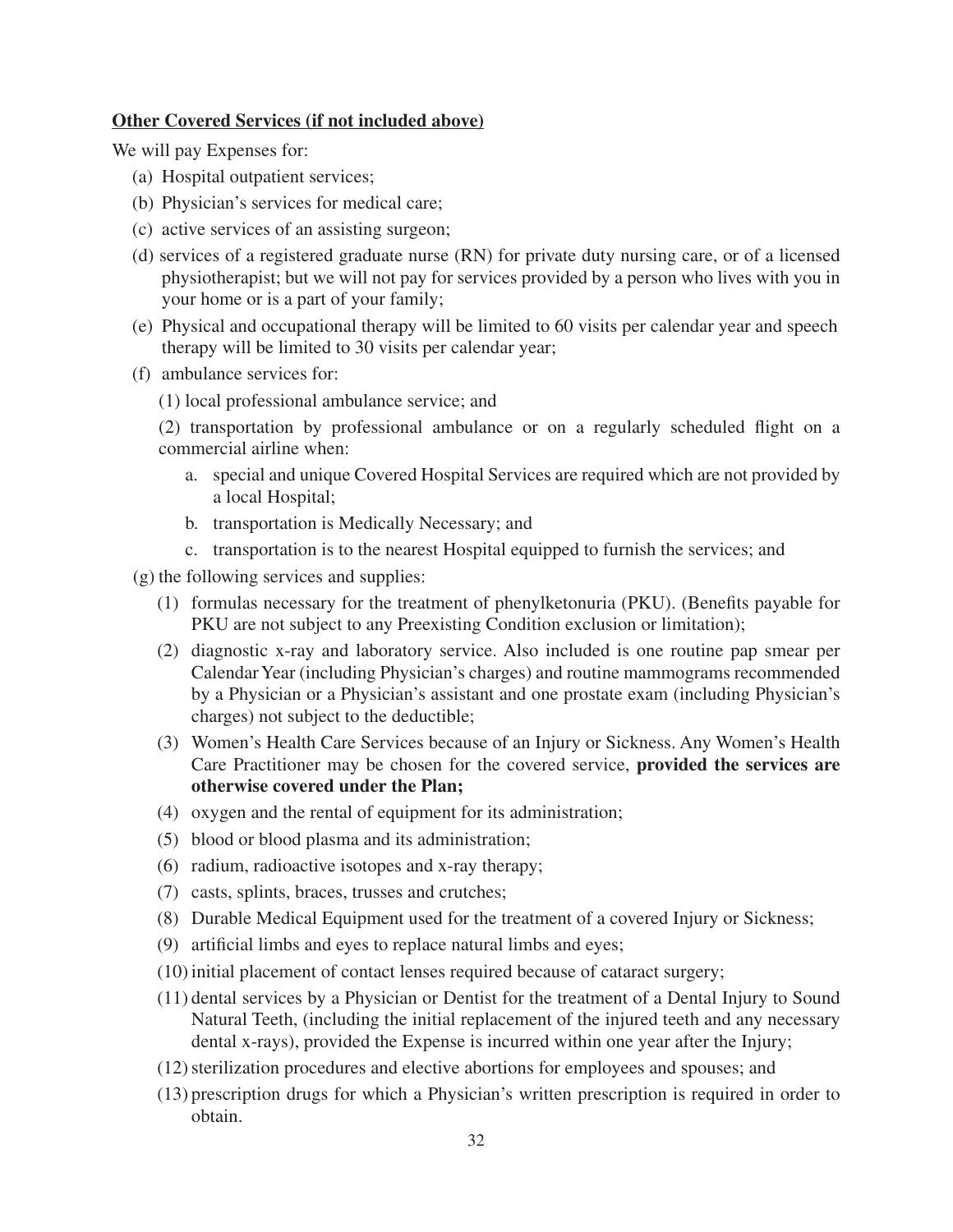**NOTE:** If you or your dependent are Medicare eligible and are enrolled in a Medicare Part D prescription drug plan, outpatient prescription drug benefits will not be provided under this Plan.

#### **Home Health Care Benefits**

If you or your dependent incur Expense for covered Home Health Care Services, we will pay:

- (a) major medical benefits at  $100\%$  for other covered services; but
- (b) not to exceed 130 visits in any Calendar Year for the services listed in (a) through (d) below.

Each visit by a member of the Home Health Care team will be considered one Home Health Care visit.

#### **Covered Home Health Care Services**

We will pay Expenses for:

- (a) skilled nursing care provided on a part-time basis (no more than an eight-hour shift) by: (1) a registered nurse; or (2) a licensed practical nurse (LPN);
- (b) Physical Therapy, Occupational Therapy, inhalation therapy or Speech Therapy provided by a licensed therapist;

(c) home health aide services provided on a part-time basis (less than an eight-hour shift) which:

- (1) are performed by a home health aide under the supervision of a registered nurse (RN) or a licensed therapist;
- (2) consist mainly of medical care and therapy for the Insured Person; and
- (3) may include helping the Insured Person with:
	- a. personal care;
	- b. taking medications;
	- c. movement or exercise; and
	- d. making reports on the Insured Person's condition;
- (d) medical social services provided by a licensed social worker with a master's degree in social work;
- (e) ambulance service which is:
	- (1) certiied by a Physician to be necessary because of the Insured Person's medical condition; or
	- (2) required because of a Medical Emergency; and
- (f) the following equipment and supplies, which are ordered or prescribed by a Physician and would be covered as a Hospital inpatient Expense:
	- (1) Drugs and medicines requiring a Physician's written prescription (and insulin);
	- (2) medical supplies such as oxygen, catheters, syringes, dressings, antiseptics, irrigation solutions and intravenous fluids;
	- (3) prosthetic devices, casts, splints, trusses, crutches and braces; and
	- (4) rental (up to the purchase price) of a wheelchair, Hospital bed for patient care or other Durable Medical Equipment.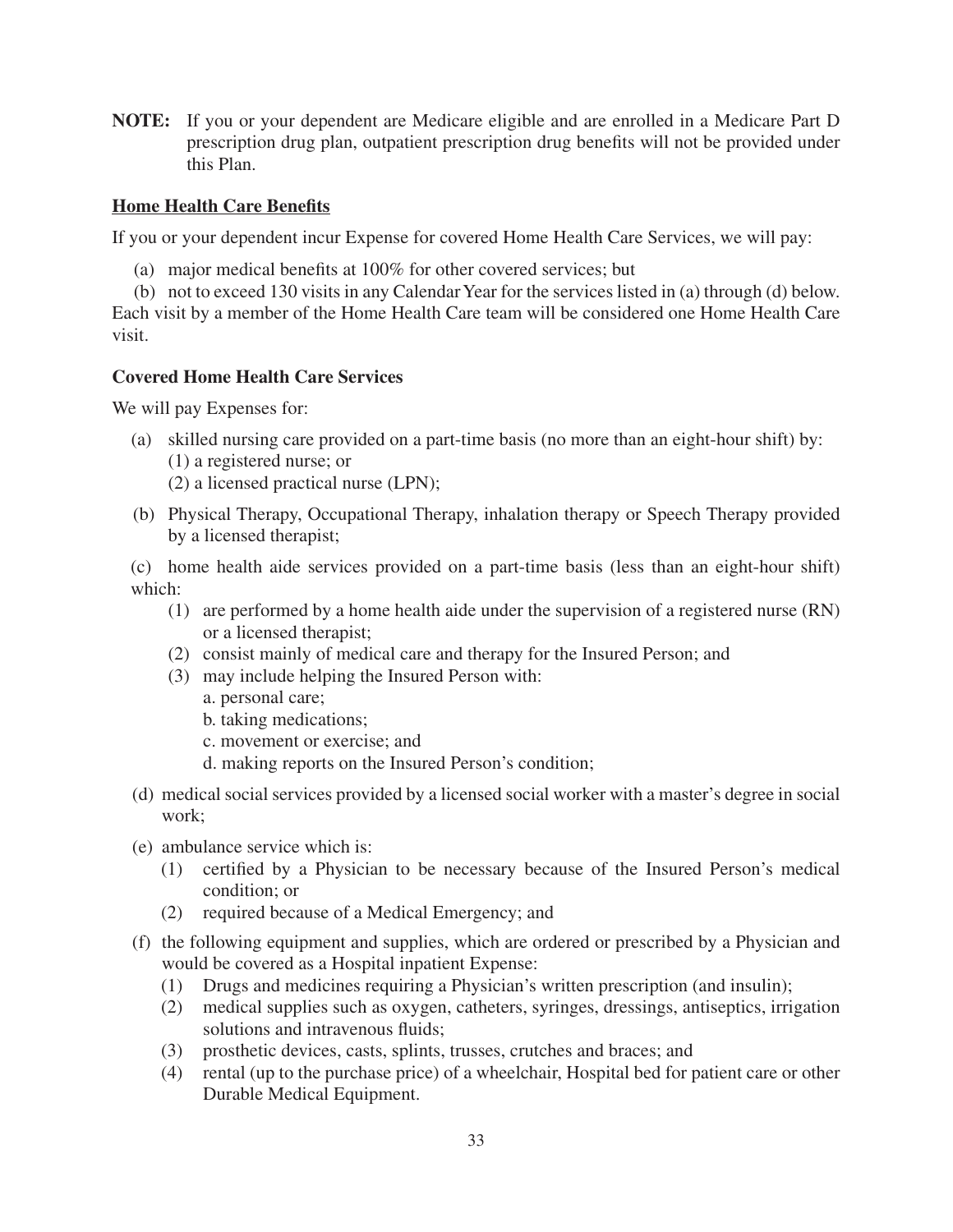Benefits for such equipment and supplies will be paid in the same manner as when they are provided while the Insured Person is confined to a Hospital.

# **Hospice Care Benefits for a Terminally Ill Person**

If you or your dependent incurs Expense for Hospice Care Services because of a terminal Sickness, we will pay major medical benefits at 100%, but:

- (a) not to exceed 6 months of inpatient and outpatient Hospice Care Services combined while insured under the Plan; and
- (b) not to exceed a daily benefit which:
	- (1) for inpatient hospice care equals the semiprivate room rate; and
	- (2) for outpatient hospice care equals 50% of the semiprivate room rate;

of any Hospital, skilled nursing care facility or convalescent home which is associated with the hospice (or, if none, which is located nearest the hospice).

Payment of hospice care benefits is not in lieu of Hospital or medical benefits under the Plan; but we will not pay duplicate benefits for the same services and supplies or the same days of confinement.

# **Exceptions for Home Health Care and Hospice Care**

We will not pay for:

- (a) services and supplies which are not covered under this home health care beneit and hospice care benefit:
- (b) services by a person who lives in your home or is a member of your family;
- (c) services which consist mainly of housekeeping, companionship or sitting;
- (d) services which are not directly related to the Insured Person's medical condition, including (but not limited to):
	- (1) estate planning, drafting of wills or other legal services;
	- (2) pastoral counseling or funeral arrangements or services;
	- (3) nutritional guidance or food services such as "meals on wheels;" or
	- (4) transportation services (except as provided above); or
- (e) Expense for which beneits are paid under any other provision of the Plan.

Any requirement that Hospice Care be part of an active plan of medical treatment which is reasonably expected to reduce the disability will not apply.

## **Mental Sickness Benefits**

Benefits provided under the Plan for the treatment of a Mental Sickness will include treatment by:

- (a) a Physician;
- (b) a licensed psychologist;
- (c) a Community Mental Health Agency; or
- (d) a state Hospital;

subject to such providers being licensed by the proper authority of the state in which they are located.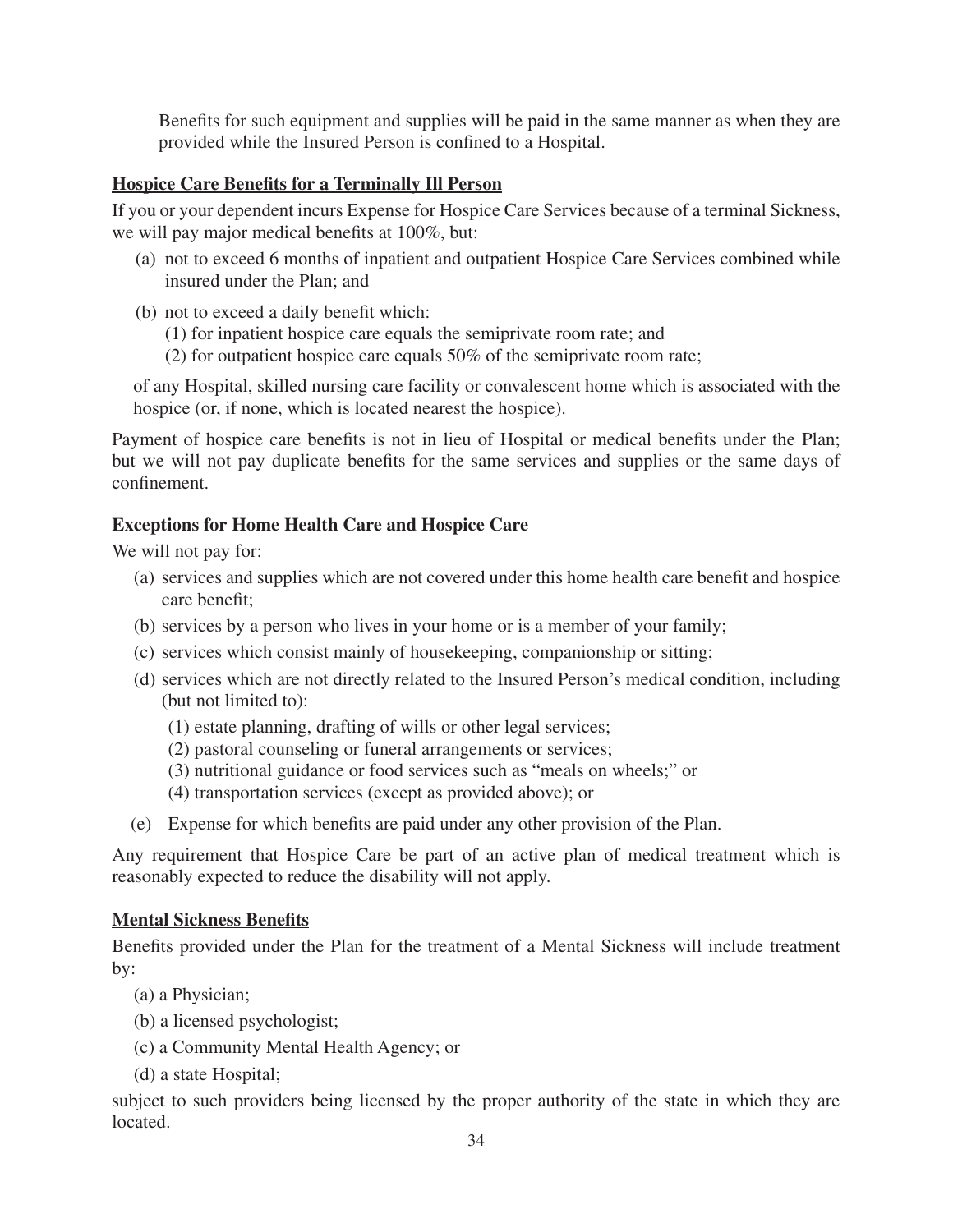If an employee or dependent incurs covered charges because of a Mental Sickness, the beneits for any inpatient or outpatient Medically Necessary treatment and supporting services will be paid in the same manner as any other Sickness.

Inpatient services will be payable up to 10 days per Calendar Year. Outpatient services will be payable up to 20 visits per Calendar Year.

# **Jaw Treatment Benefits**

We will pay limited benefits for surgical and non-surgical treatment by a Physician or a Dentist for:

(a) temporomandibular joint (TMJ) dysfunction;

- (b) myofascial pain dysfunction (MPD); and
- (c) jaw surgeries of any nature;

including skeletal deformities, except treatments relating to tumors or malignancies.

Coverage includes:

- (a) diagnosis;
- (b) x-rays;
- (c) hospitalization;
- (d) surgery;
- (e) physical therapy;
- (f) splints; and
- (g) guards.

We will pay benefits in the same manner as any other Sickness for covered charges up to a maximum of \$5,000 while insured under the Plan. Charges in excess of these beneits do not apply to the annual "out-of-pocket" maximum.

Regular Plan benefits will apply to jaw surgery or repair if the required treatment is for an Injury resulting from an accident. These benefits require treatment to be started within the 12 months immediately following the accident. Failure to commence treatment within this time shall not invalidate any claim if it can be shown that it was not reasonably possible to commence the treatment within the 12-month period, and the treatment was commenced as soon as reasonably possible.

# **Spinal Treatment Benefits**

If an Insured Person incurs Expenses for home and ofice calls to a Physician or surgeon as a result of Spinal Treatment, we will pay for 24 visits per Calendar Year up to a considered maximum benefit payable of \$20 per visit. X-rays are paid the same as any other condition.

## **Chemical Dependency Benefit**

## **Definition**

**Medically Necessary,** with respect to Chemical Dependency coverage, means indicated in the most recent Patient Placement Criteria for the Treatment of Substance-Abuse-Related Disorders II as published by the American Society of Addiction Medicine.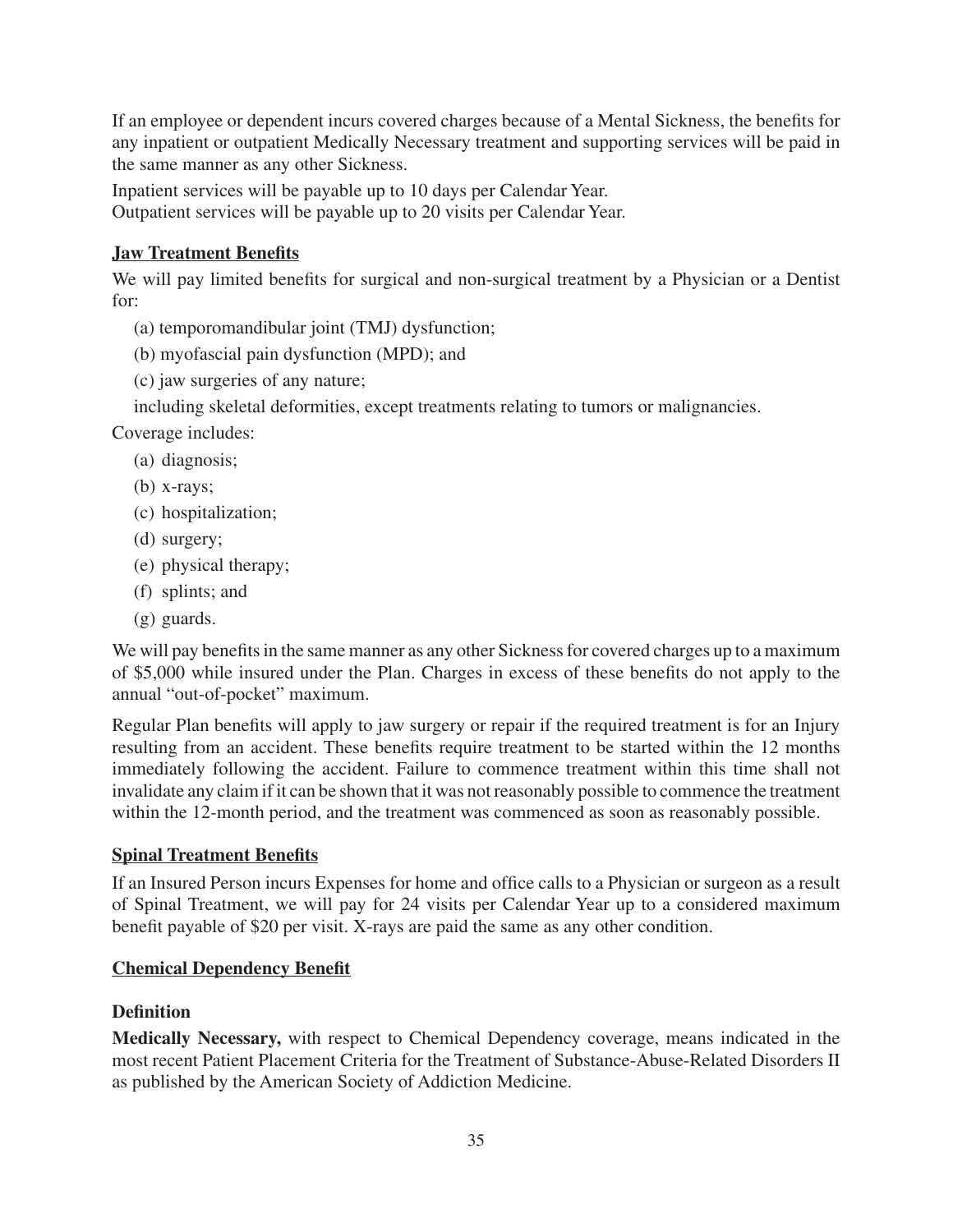Chemical Dependency means for the purposes of an illness characterized by a physiological or psychological dependency, or both, on a controlled substance regulated and/or alcoholic beverages. It is further characterized by a frequent or intense pattern of pathological use to the extent the user exhibits a loss of self-control over the amount and circumstances of use; develops symptoms of tolerance or physiological and/or psychological withdrawal if use of the controlled substance or alcoholic beverage is reduced or discontinued; and the user's health is substantially impaired or endangered or his or her social or economic function is substantially disrupted.

#### **Benefits**

1. If you or your insured dependent requires Medically Necessary detoxification in a Hospital or other licensed facility as a result of Chemical Dependency, we will pay the Expense incurred in the same manner and subject to the same conditions and limitations as any other Sickness.

Such detoxification care:

- (a) is considered a Medical Emergency under the Plan; and
- (b) as long as the patient is not yet enrolled in other Chemical Dependency treatment, is not included when calculating the Chemical Dependency payment maximum described in item 2 below.
- 2. If you or your insured dependent enrolls in a state-approved treatment program, for the Medically Necessary treatment of Chemical Dependency, we will pay the Expense incurred, including supporting services, in the same manner and subject to the same conditions and limitations as any other Sickness, but not to exceed \$12,500, during any consecutive 24-month period.

Note: Each January 1 following January 1, 2005, the benefit amount will increase by \$500.

Court-ordered Chemical Dependency treatment is not covered under this provision unless it is Medically Necessary.

#### **Notice Requirement**

In situations where an Insured Person is under court order to undergo a Chemical Dependency assessment or treatment which:

- (a) is related to deferral of prosecution;
- (b) is related to deferral of sentencing or suspended sentencing; or
- (c) pertains to motor vehicle driving rights and the Washington State Department of Licensing;

We will require, at the Insured Person's expense, and no less than 10 and no more than 30 working days before treatment is to begin:

- (a) an initial assessment of the need for Chemical Dependency treatment; and
- (b) a treatment plan;

made by a certified Chemical Dependency counselor of the Insured Person's choice who is employed by a state-approved treatment program. This will enable us to make our own determination that the scheduled treatment is Medically Necessary.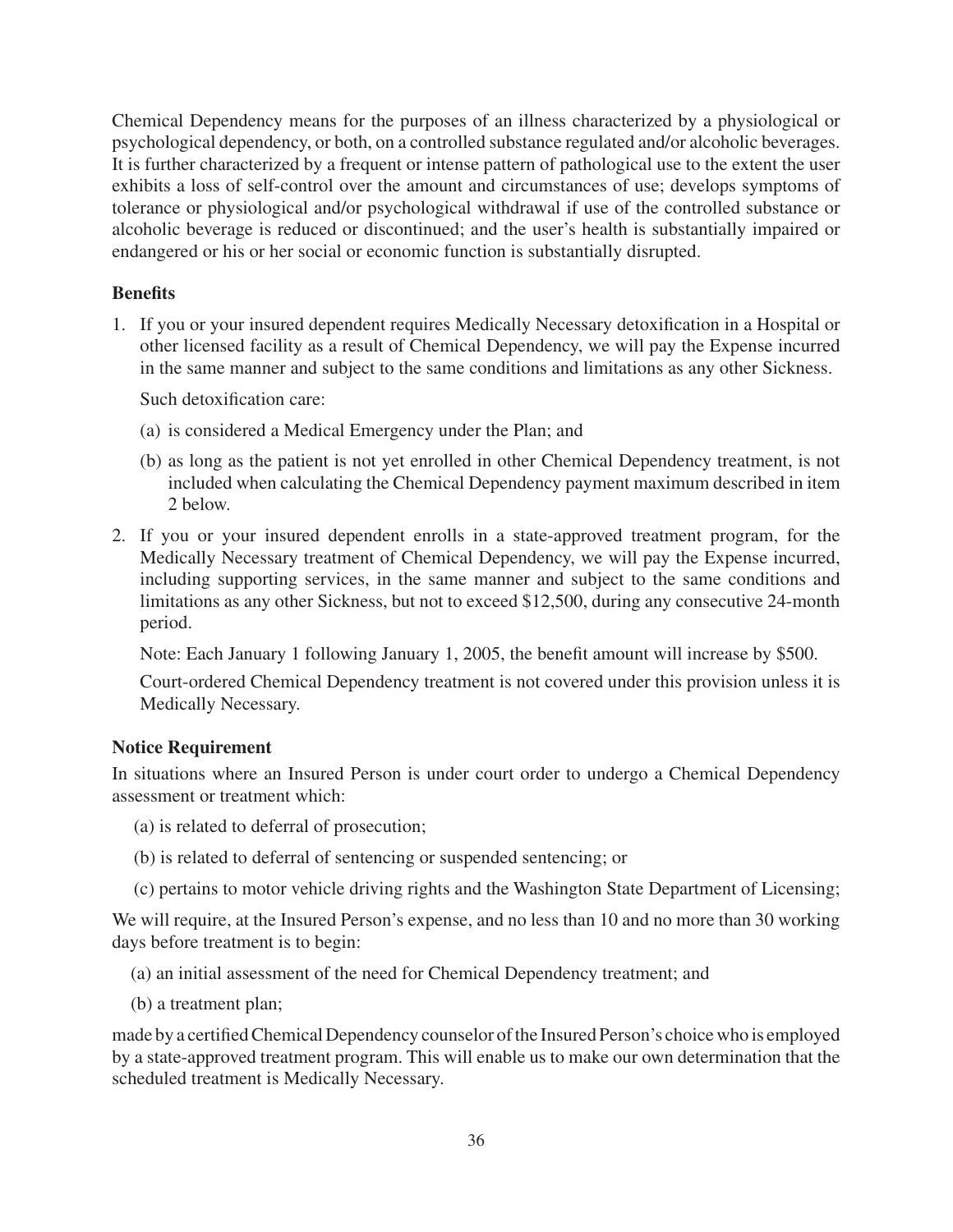## **Alternate Provider Benefits**

If an Insured Person incurs Expense for a covered service because of an Injury or Sickness for Naturopathic Care, Acupuncture treatment or Massage Therapy by an acupuncturist, massage therapist or naturopath we will pay benefits as shown in the Schedule.

#### **Hearing Aid Services Benefit**

If you or your dependent incurs Expense by a Physician or a certiied or licensed audiologist for covered Hearing Aid Services, we will pay for the Expense incurred up to the Hearing Aid Benefit Maximum shown in the Schedule.

We will pay Expenses for the following:

- (a) an otologic examination made by a Physician;
- (b) an audiologic examination made by a certiied or licensed audiologist and the Expense for one follow-up visit; and
- (c) the purchase of a hearing aid device (monaural or binaural) prescribed as a result of such examinations, but only if the examining Physician or audiologist certifies that the Insured Person has a hearing loss that may be lessened by the use of a hearing aid device. These charges include the Expense for:
	- (1) the actual hearing aid device;
	- $(2)$  ear mold $(s)$ ;
	- (3) the initial batteries, cords and other necessary ancillary equipment;
	- (4) a warranty; and
	- (5) a follow-up visit within 30 days after the delivery of the hearing aid device.

#### **Exceptions**

We will not pay for:

- (a) replacement of a hearing aid more than once during any period of 36 consecutive calendar months, regardless of the reason;
- (b) batteries or other ancillary equipment, except those purchased with the hearing aid device;
- (c) repairs, servicing or alterations of hearing aid equipment;
- (d) a hearing aid device that exceeds the speciications of the prescription;
- (e) service or supply that is not necessary or that does not meet professionally recognized standards; or
- (f) anything excluded under the General Exclusions and Limitations.

#### **Extension of Hearing Aid Benefits**

No benefits will be paid for Expense incurred after the date an Insured Person's insurance ends other than Expense for a hearing aid device that was ordered prior to and delivered within 30 days after the termination date.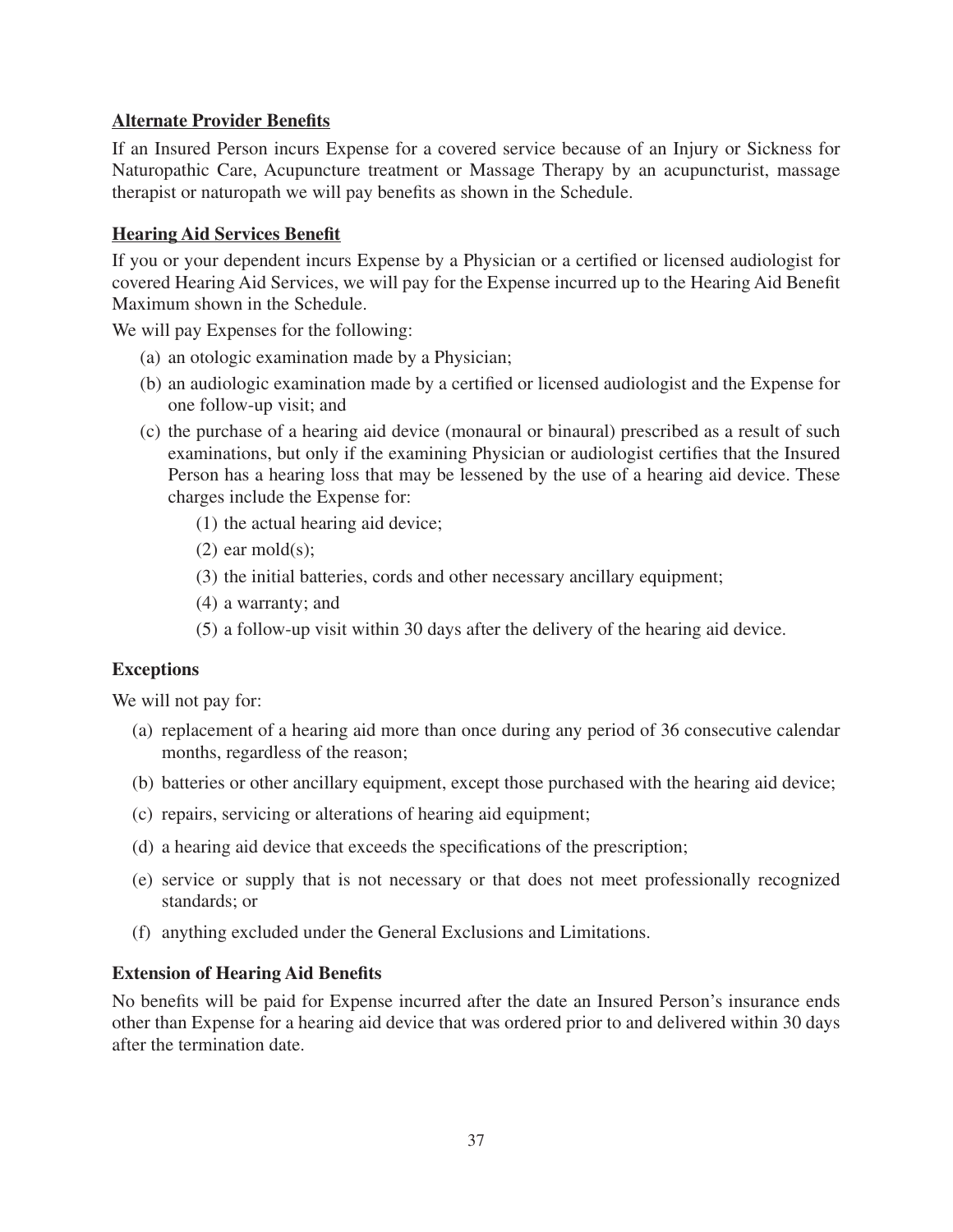## **Phenylketonuria (PKU) Treatment Benefits**

Formulas necessary for the treatment of phenylketonuria (PKU) are payable as any other covered service.

This benefit provision is not subject to any preexisting condition exclusion or limitation in the Plan.

#### **Neurodevelopmental Therapies Services**

If a dependent child six years of age and under incurs Expense for Neurodevelopmental Therapies Services, we will pay benefits in the same manner and subject to the same conditions and limitations as any other covered service, but not to exceed \$2,000 while insured under the Plan.

#### **Exceptions**

We will not pay for:

- (a) any Neurodevelopmental Therapies Services when the dependent child is over six years of age; or
- (b) any Expense which is paid under any other provision of the Plan.

#### **Routine Benefits**

If you or your dependent incurs Expense for the following services, we will pay 100% of the Expense incurred, but not to exceed \$300 each calendar year (except benefits for #4) for all routine preventive care services combined. Any deductible shown in the Plan will not apply.

Benefits for routine pap tests and routine prostate test, including Physician charges, are paid as a separate benefit under the medical plan.

- **1. Routine Physical Exam Benefits (For Insured Persons Age 24 Months or Older).** A routine physical exam performed in:
	- (a) a Hospital outpatient department; or
	- (b) a Physician's ofice or clinic;

including any related laboratory and x-ray charges for the routine physical exam.

- **2. Routine Cancer Screening Benefits.** Expense incurred for routine screening procedures for cancer.
- **3. Smoking Cessation Benefits.** Smoking cessation benefits for:
	- (a) nicotine patches or any other smoking deterrent which requires a Physician's written prescription; and
	- (b) a behavioral modiication program (other than hypnosis) attended in conjunction with the nicotine patch or other smoking deterrent;

for treatment received in conjunction with tobacco usage, including chewing, is covered, provided:

- (a) the nicotine patch or other smoking deterrent used is in conjunction with a behavioral modification program; and
- (b) we receive the Physician's written certiication that the program was completed.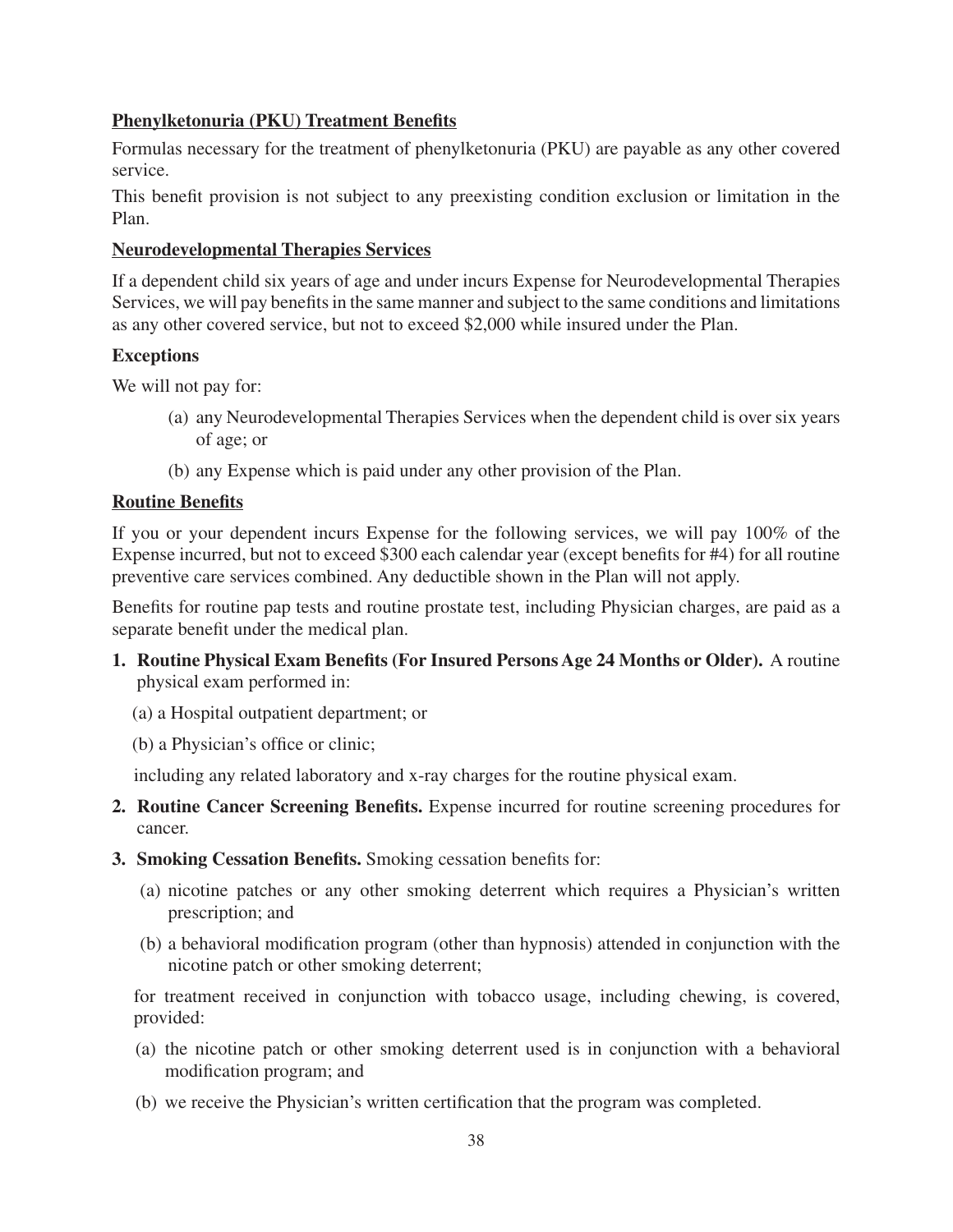- **4. Preventive Health Care Services (For Dependent Children through the Age of 24 Months).**  If your dependent child incurs Well Child expense for the following services, we will pay 100% of the covered expense incurred, but not to exceed \$2,500 in the irst two years of the child's life. Preventive health care services in a Hospital outpatient department, Physician's ofice or clinic, for:
	- (a) a Physician's preventive health care services; and
	- (b) preventive inoculations, which include:
		- (1) inoculations for diphtheria, tetanus, pertussis, measles, mumps and rubella;
		- (2) oral polio vaccine; and
		- (3) tests for tuberculosis.

#### **Exceptions**

We will not pay for:

- (a) a routine physician exam performed while the Insured Person is conined as a resident patient in a Hospital;
- (b) Preventive Health Care Services performed while a dependent child is conined as a resident patient in a Hospital; or
- (c) any Expense which is paid under any other provision of the Plan.

#### **Off-Label Use Of Drug Benefits**

If you or your dependent incurs Expense for Drugs, including their administration, which have not been approved by the federal Food and Drug Administration (FDA) for a particular indication, we will pay the Expense incurred on the same basis as any other Covered Drug, provided the Drug is recognized as effective for treatment of such indication:

- (a) in one of the Standard Reference Compendia;
- (b) in the majority of relevant Peer-Reviewed Medical Literature if not recognized in one of the Standard Reference Compendia; or
- (c) by the Federal Secretary of Health and Human Services.

#### **Exceptions**

We will not pay for:

- (a) any Drug when the FDA has determined its use to be contraindicated;
- (b) Experimental Drugs not otherwise approved for any indication by the FDA; or
- (c) anything excluded under the General Exclusions and Limitations; however, any exclusion that is in conflict with the benefits provided by this provision will not apply.

#### **Prenatal Testing for Congenital Disorders**

If a female Insured Person incurs Expense for prenatal diagnosis of congenital disorders of the fetus by means of screening and diagnostic procedures, benefits will be payable under the Plan in the same manner as for any other Sickness.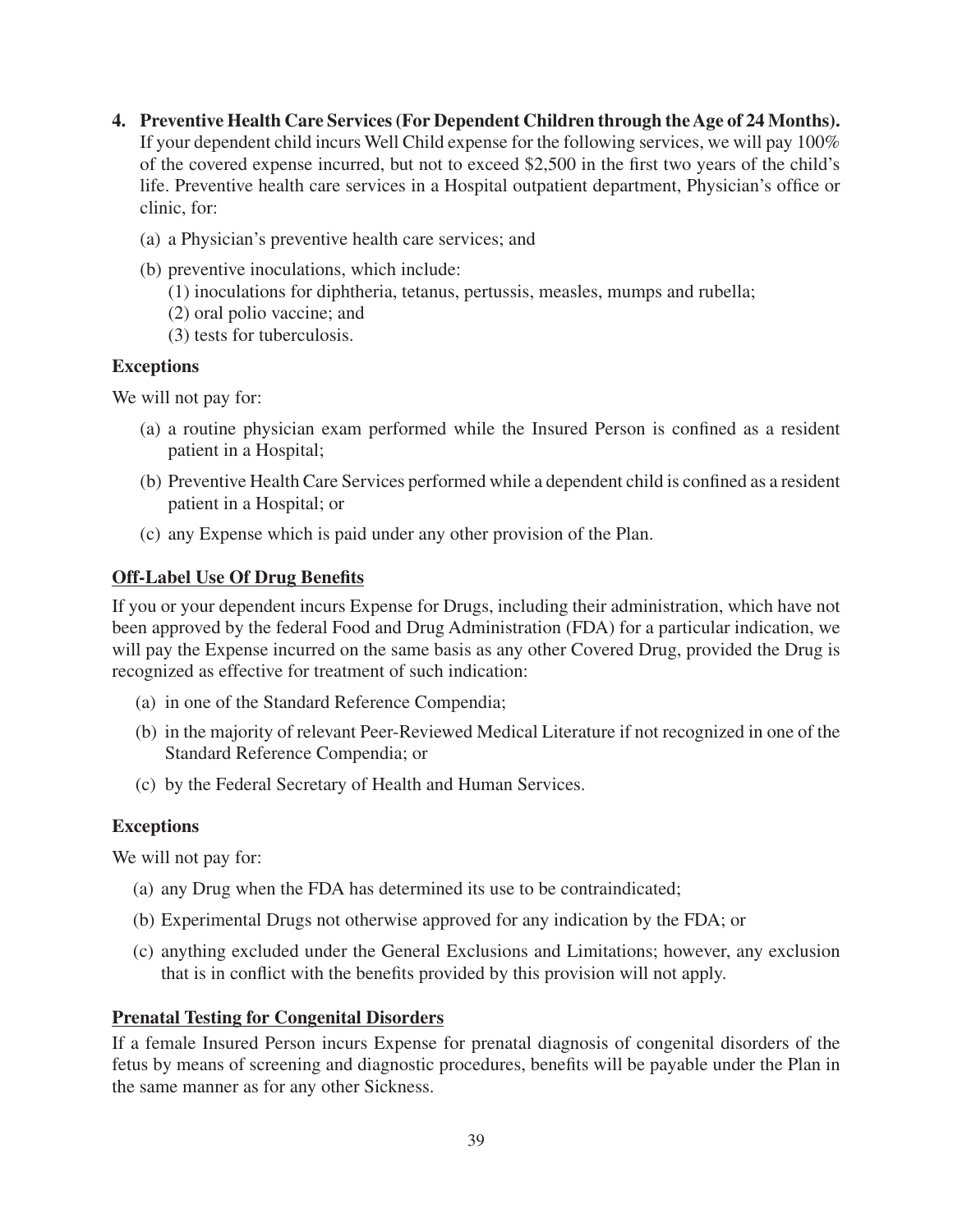# **Maternity Benefits**

If an Insured Person is confined to a Hospital as a resident inpatient for childbirth, including any post delivery follow-up care, we will pay benefits in the same manner and subject to the same conditions and limitations as any other Covered Service. Benefits will be in accordance with accepted medical practice as recommended by the attending Physician (including a licensed nurse midwife, a licensed Physician's assistant, or a licensed advanced registered nurse-practitioner), in consultation with the mother.

Post delivery follow-up care includes, but is not limited to, visits by a licensed home health agency or by a licensed registered nurse.

The newborn child will be insured automatically for three (3) weeks following birth, even if the newborn child is admitted separately to the Hospital. Following such three-week period, the newborn child will be insured in accordance with the Dependent Eligibility provisions of the Plan.

## **Condition**

Benefits will be payable only if the Insured Person's pregnancy is insured under the Plan.

## **Diabetes Benefits**

1. If you or your dependent is a Person With Diabetes and incurs Expense for the following diabetes equipment and supplies for the treatment of diabetes, benefits will be paid in the same manner and subject to the same conditions and limitations as any other covered service.

Diabetes Equipment and Supplies includes but is not limited to:

- (a) blood glucose monitors;
- (b) test strips for blood glucose monitors, visual reading and urine test strips;
- (c) insulin;
- (d) injection aids;
- (e) syringes;
- (f) insulin pumps and accessories to the pumps;
- (g) insulin infusion devices;
- (h) prescriptive oral agents for controlling blood sugar levels;
- (i) foot care appliances for prevention of complications associated with diabetes; and
- (j) glucagon emergency kits.
- 2. If you or your dependent incurs Expense for diabetes outpatient self-management training and education, including medical nutrition therapy, benefits will be paid in the same manner and subject to the same conditions and limitations as any other covered service.

## **Exceptions**

We will not pay for:

- (a) any Expense not recommended or prescribed by a Physician or other licensed health care provider;
- (b) any Expense which is paid under any other provision of the Plan; or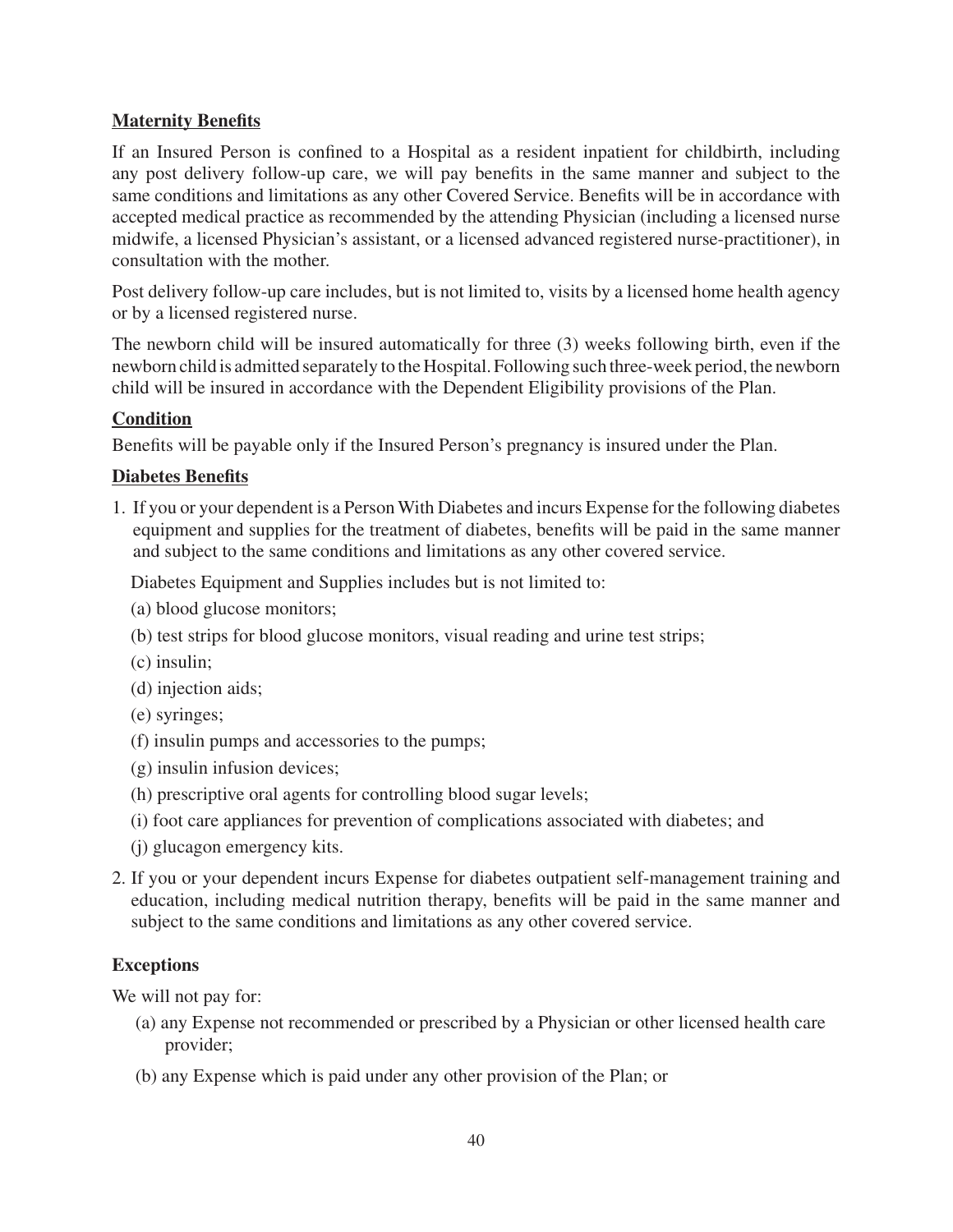(c) anything excluded under the General Exclusions or Limitations; except that any podiatric appliance covered under item 1 (i) above will not be excluded.

#### **Body Organ Transplant Benefits**

Please note: Organ transplants require pre-authorization. Please contact the Trust ofice for additional information.

If you or your dependent incurs Expense for transplant surgery, we will pay Expenses incurred by a Recipient in the same manner as any other Sickness. The following are included as Covered Services:

- (a) the use of temporary mechanical equipment, pending the acquisition of "matched" human organ(s);
- (b) multiple transplant(s) during one operative session;
- (c) replacement(s) or subsequent transplant(s); and
- (d) follow-up Expenses for covered services (including immunosuppressant therapy) up to the follow-up limit shown in the schedule.

#### **Exceptions**

We will not pay for:

- (a) any Expenses when approved alternative remedies are available; or
- (b) any animal organ or mechanical:
	- (1) equipment;
	- (2) device; or
	- $(3)$  organ $(s)$ ;

except as provided under this section.

(c) donor expenses

#### **Medical Emergency**

If you or your dependent requires Emergency Services for a Medical Emergency, we will pay the Expense incurred in the same manner and subject to the same conditions and limitations as any other covered service.

#### **Contraceptives Benefits**

#### **Definition**

**Contraceptive Drugs and/or Devices** means drugs or devices that prevent unwanted pregnancy including, but not limited to:

- (a) oral contraceptives;
- (b) lUD's;
- (c) contraceptive implants; or
- (d) any similar drug, device or method.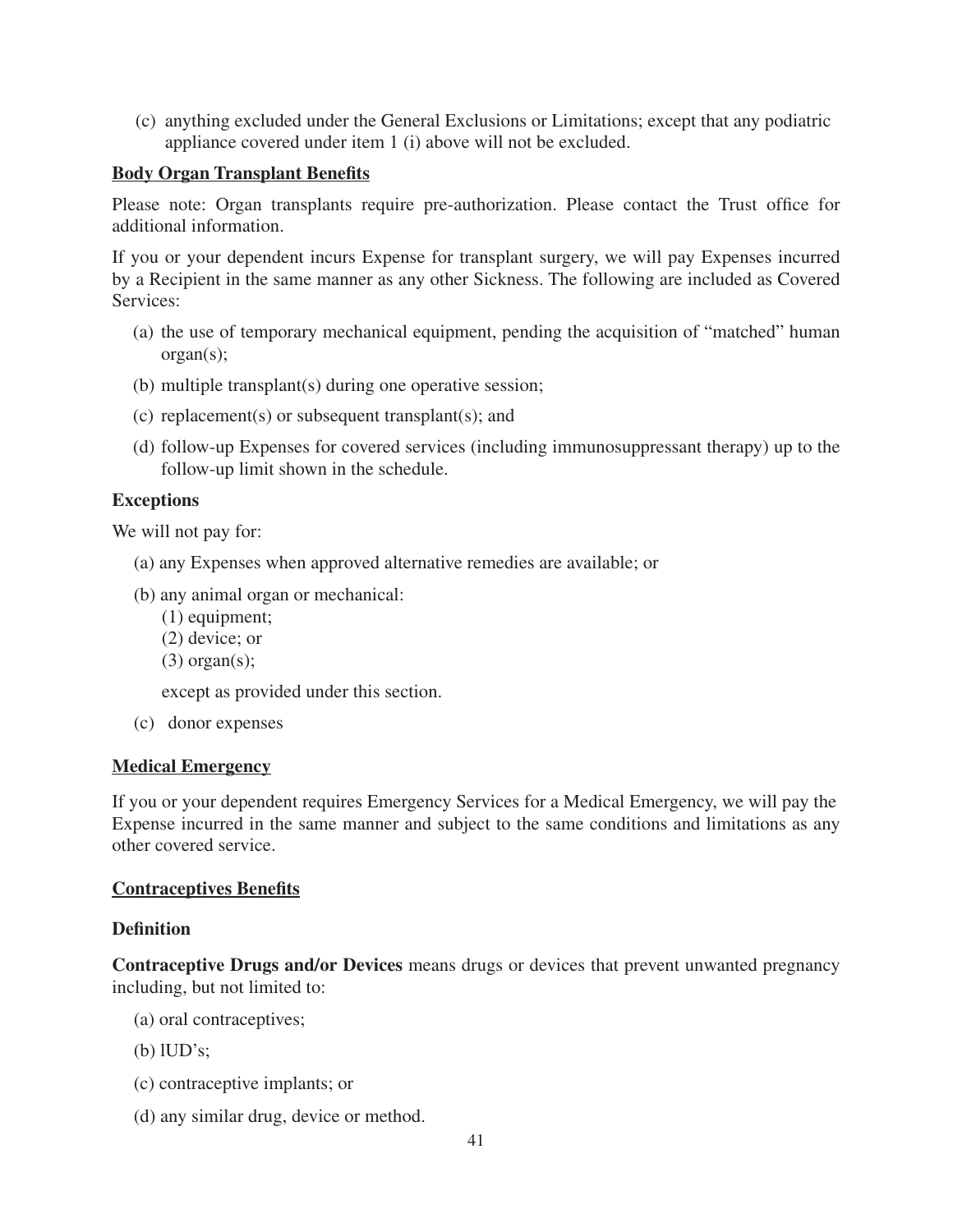## **Benefits**

If an Insured Persons receives Contraceptive Drugs and/or Devices, including any services associated with the use of such drug or device, we will pay the Expense incurred in the same manner and subject to the same conditions and limitations as any other Covered Service. Removal of such devices will only be covered if medically indicated.

## **Conditions**

The Contraceptive Drug and/or Device:

- (a) requires a Physician's written prescription;
- (b) must be approved by the United States Food and Drug Administration for use as a contraceptive; and
- (c) removal of an IUD is subject to medical necessity review.

## **Exception**

Any exclusion for birth control drugs or devices will not apply.

#### **Restoration of Maximum**

After at least \$1,000 of payable benefits has been paid for Expenses incurred by any one person, \$1,000 will automatically be added to the balance of the maximum the first of each Calendar Year until the original maximum is reinstated. Furthermore, at any time after benefits have been paid under this provision, the maximum may be restored to its entirety by providing evidence of good health acceptable to us.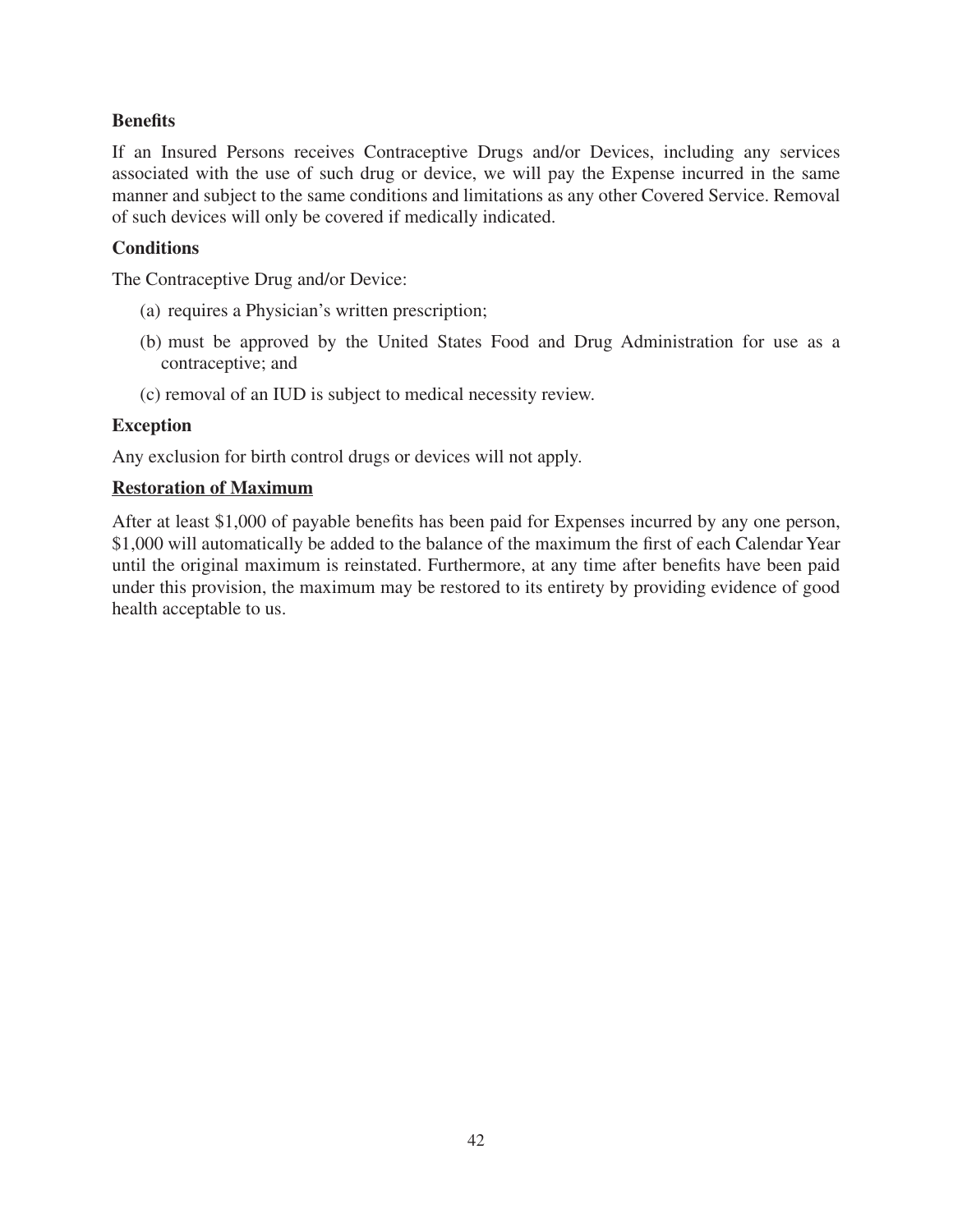# **PREFERRED PRESCRIPTION DRUG PROVIDER OPTION**

#### **For You and Your Dependents**

**NOTE:** If you or your dependent are Medicare eligible and are enrolled in a Medicare Part D prescription drug plan, outpatient prescription drug benefits will not be provided under this Plan.

When you or your dependents require Covered Drugs, the Insured Person may choose any pharmacist they wish. However, if the Insured Person uses the services of a Preferred Prescription Drug Provider, benefits may be subject to a more favorable Co-payment or Percentage Payable (as shown below). Regardless of the provider chosen, benefits will be subject to all other terms, conditions and limitations of the Plan.

We will publish an updated list of members periodically. For the current list of members, contact the Plan Administrator. We will also provide the Insured Person with a prescription drug card.

We do not supervise, control or guarantee the services of any Preferred Prescription Drug Provider or Other Provider.

#### **Payment of Claims for Preferred Prescription Drug Providers Prescription Drug Retail Claim Form**

The Insured Person pays the total Expense at the pharmacy when using the Prescription Drug Program Retail Claim Form. Reimbursement will be made for the total Expense less the Copayment for each prescription or refill. The claim form can be used:

- (a) prior to the effective date of the Prescription Drug retail program;
- (b) before receiving the Prescription Drug card if the Insured Person became eligible after the effective date of the Prescription Drug retail program; or
- (c) before receiving a replacement Prescription Drug card if the Insured Person has lost the card.

Use the claim form when purchasing a **30-day or less supply** of Covered Drugs. If purchasing more than a 30-day supply on the same day, any Expense exceeding the supply limit will not be covered. Present the claim form to the Preferred Prescription Drug Provider when purchasing Prescription Drugs. Follow the instructions on the form.

Prescription refills will be covered when no more than 25% of the days supply remains based on the Physician's written order.

## **Prescription Drug Retail Program (Card)**

The Insured Person pays only the Co-payment for each prescription or reill when using the Prescription Drug retail program. Use the Prescription Drug card when purchasing a **30-day or less supply** of Covered Drugs. If purchasing more than a 30-day supply on the same day, any Expense exceeding the supply limit will not be covered. Present the card to the Preferred Prescription Drug Provider each time a prescription is purchased.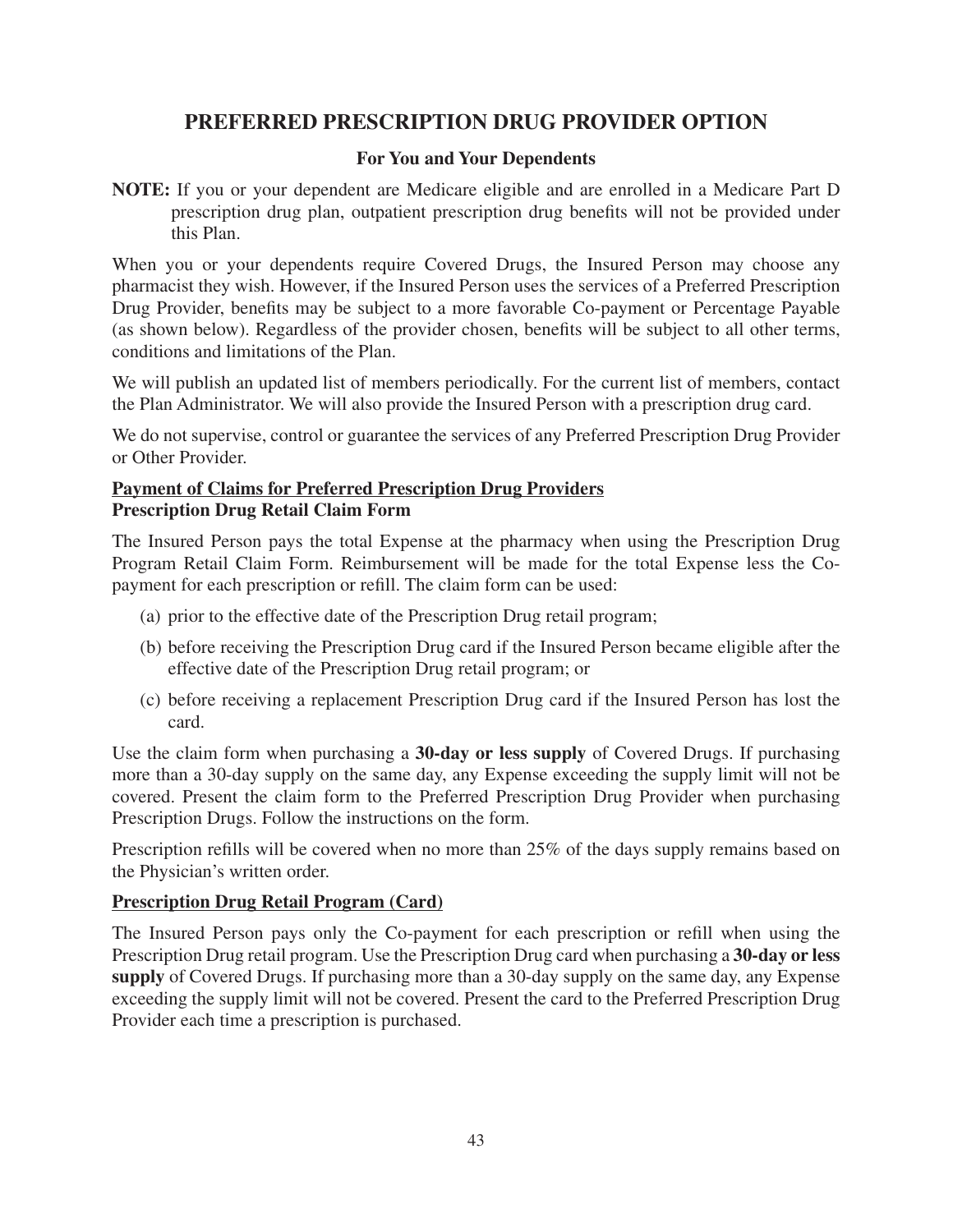If the Physician is prescribing Maintenance Drugs, have the Physician write two prescriptions:

- (a) the irst for the Insured Person's immediate needs; and
- (b) the second for the Insured Person to submit to the Mail Order Program.

Prescription refills will be covered when no more than 25% of the days supply remains based on the Physician's written order.

#### **Exclusion**

We will not pay Prescription Drug benefits for Drugs that have been determined under the internal standards of the Food and Drug Administration to be "less-than-effective" in accordance with the Drug Eficacy Study Implementation (DESI) or where the same Prescription Drug item is also available over-the-counter.

Please refer to the General Exclusions and Limitations found later on in this booklet for additional exclusions applicable to the Prescription Drug Plan.

## **Coordination of Benefits**

This Prescription Drug Plan does not coordinate benefits with any other insurance coverage.

#### **Co-Payments**

Your Co-payments depend on whether the prescription is for a Generic Drug or Brand Name Drug. The Co-payments are available:

- (a) 20% for Generic Drugs:
- (b) 25% for Brand Name Drugs when Generic Drugs are not available; and
- (c) 50% for Brand Name Drugs when Generic Drugs are available.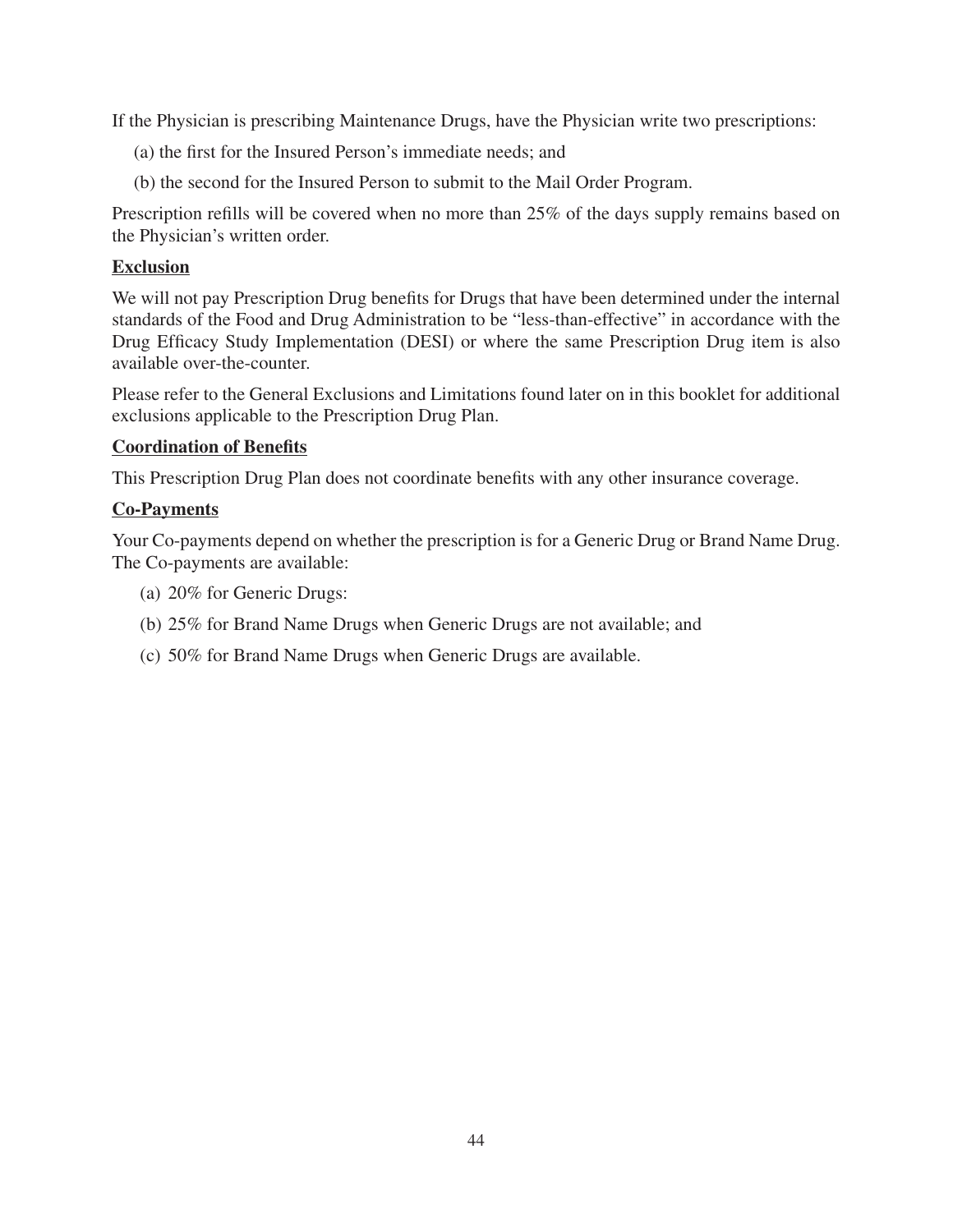#### **MAIL ORDER PRESCRIPTION DRUG BENEFIT**

#### **For You and Your Dependents**

**NOTE:** If you or your dependent are Medicare eligible and are enrolled in a Medicare Part D prescription drug plan, outpatient prescription drug benefits will not be provided under this Plan.

The mail order Prescription Drug program is speciically designed to help protect you and your family's good health. The program saves money and encourages you to ask your Physician to prescribe Generic Drugs whenever possible.

The mail order program is administered by Medco by Mail and is designed for Maintenance Drugs for ongoing or chronic conditions. Prescriptions for up to a 90-day supply may be illed by mail through this program. The group number for the Medco Health Plan is PAINTER.

This program is completely separate from the major medical benefits and does not coordinate benefits with any other insurance coverage. You do not have to satisfy the annual deductible for the mail order Prescription Drug benefits. Your Co-payment depends on whether the prescription is for a Generic Drug or Brand Name Drug. The Co-payments are:

- (a) 20% for Generic Drugs:
- (b) 25% for Brand Name Drugs when Generic Drugs are not available; and
- (c) 50% for Brand Name Drugs when Generic Drugs are available.

You can choose to use this mail order benefit, or you may purchase your Drugs at your regular pharmacy, receiving reimbursement under the regular major medical benefit provisions.

#### **How to Use the Mail Order Program**

To use the mail order program for the irst time, complete the patient proile questionnaire for each family member who will use this program. The questionnaire asks for information about your medical history, blood type, allergies and any other Drugs you are taking (prescription and over-the-counter). Medco by Mail keeps this information and checks it every time you send a prescription. You may update your profile as you like by including any health condition changes with your prescription.

Follow these steps:

- (a) obtain an envelope from the Administrative Ofice or your local Union. Complete the information requested on the envelope. Be sure to include all required information, including your Physician's name. Medco by Mail automatically ills your prescriptions with a Generic Drug whenever possible;
- (b) if you are getting a new prescription illed, have your Physician prescribe up to a 90-day supply of the Maintenance Drug with the appropriate number of refills. If your Physician specifies a Brand Name Drug and writes "Dispense as Written" (DAW) on the prescription, the pharmacist will fill your prescription with the Brand Name Drug rather than filling it with a Generic Drug. However, the pharmacist may call your Physician to request approval of illing your prescription with a Generic Drug;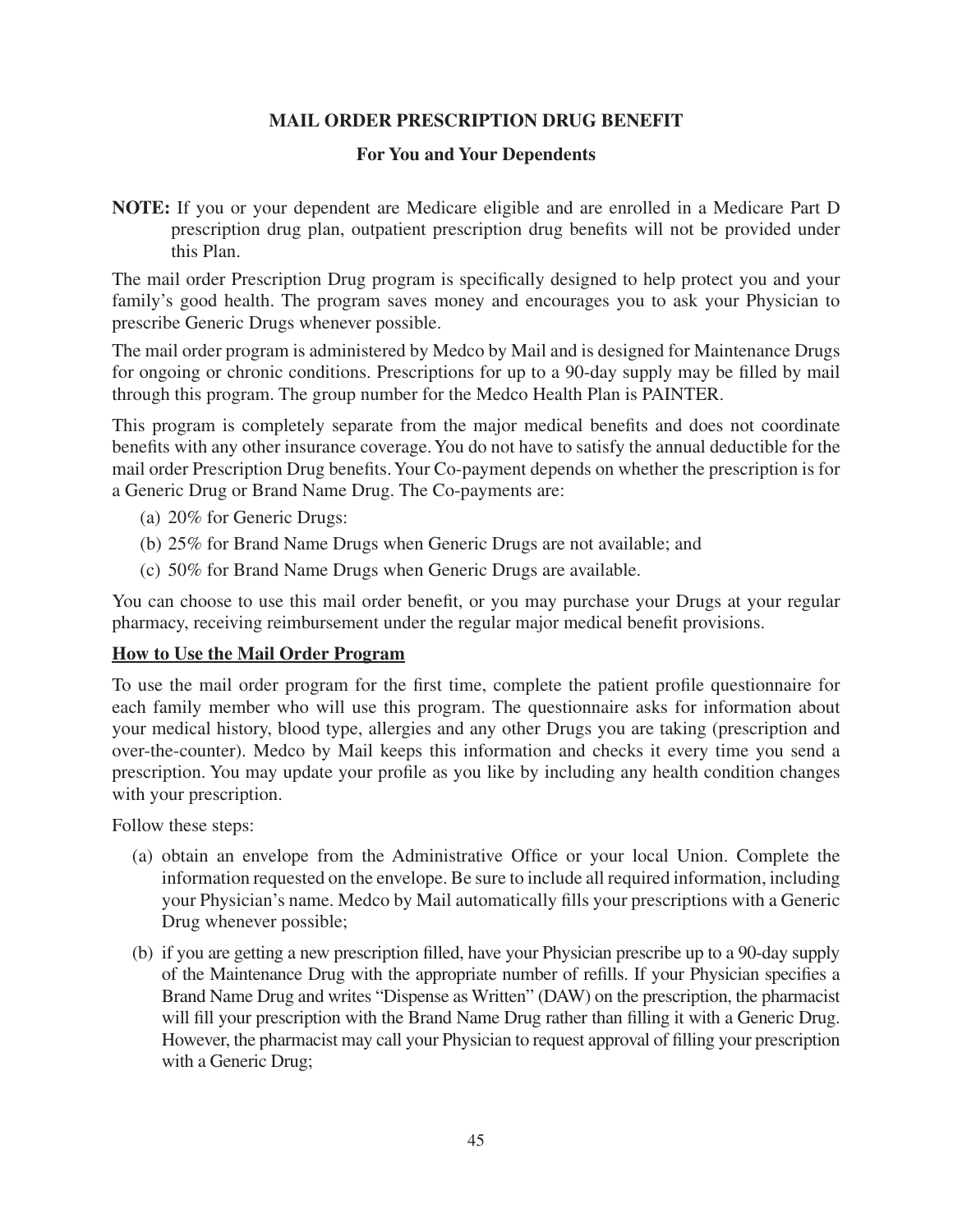- (c) if you are requesting a reill, you should request your reill at least two weeks before your prescription runs out. With each prescription, Medco by Mail sends a postage-paid envelope (for your future use) and a notice showing how many refills you have left. Be sure to contact your Physician when you request your last refill from Medco by Mail;
- (d) send your prescription (and questionnaire if it is your irst order or request for a reill) and the appropriate Co-payment in the postage-paid envelope to Medco by Mail. You can pay by check, money order, MasterCard, Visa or Discover card. If you use a credit card, include the card number and expiration date. DO NOT SEND CASH; and
- (e) within two weeks after ordering, your prescription will arrive at your home by United Parcel Service (UPS) or U.S. Mail.

You can call Medco by Mail directly for information and to order refills. The toll-free number is: 1-800-711-0917. You can call seven days a week, 24 hours a day. Emergency pharmacy consultation is also available seven days a week, 24 hours a day.

The following is a list of Drugs covered by the mail order program:

- (a) federal or state Legend Drugs;
- (b) injectable insulin, including insulin syringe and related supplies;
- (c) injectables, other than insulin; and
- (d) Retin-A (for acne only).

#### **Exclusions**

The following are excluded under the mail order program:

- (a) syringes, other than for use with insulin;
- (b) fertility Drugs;
- (c) obesity Drugs;
- (d) over-the-counter items;
- (e) Rogaine;
- (f) prescription vitamins; and
- (g) any exclusion or limitation included in the General Exclusions and Limitations found later in this booklet.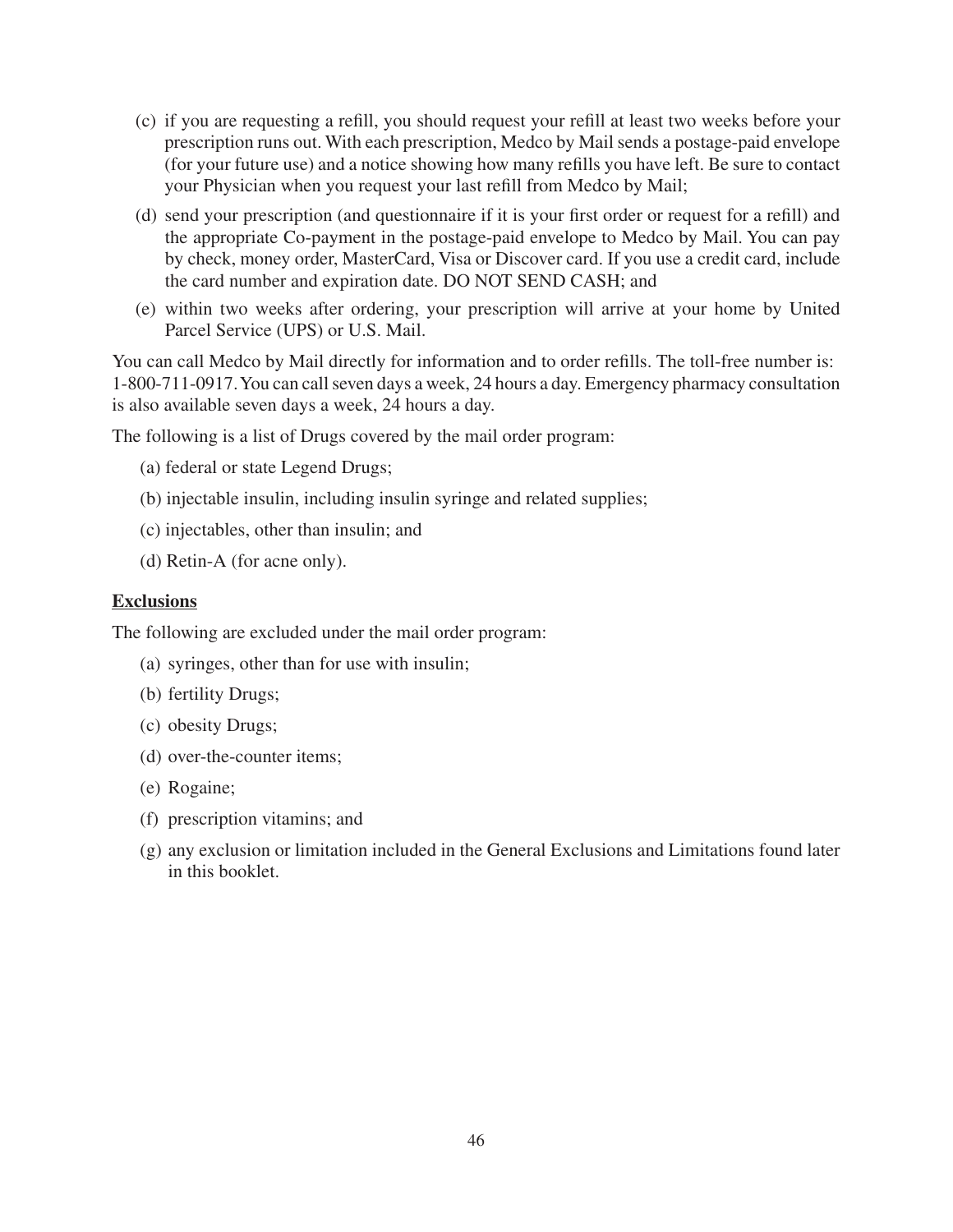# **FAMILY AND MEDICAL LEAVE**

#### **as Federally Mandated**

If you become eligible for a family or medical leave of absence in accordance with the Family and Medical Leave Act of 1993 (FMLA) (including any amendments to such Act), your insurance may be continued on the same basis as if you were an actively-at-work employee for up to 12 weeks during the 12-month period, as defined by your employer, for any of the following reasons:

- (a) to care for your child after the birth or placement of a child with you for adoption or foster care, so long as such leave is completed within 12 months after the birth or placement of the child;
- (b) to care for your spouse, child, foster child, adopted child, stepchild or parent who has a Serious Health Condition; or
- (c) for your own Serious Health Condition.

In the event you or your spouse are both insured as employees of the Plan, the continued coverage under (a) may not exceed a combined total of 12 weeks. In addition, if the leave is taken to care for a parent with a Serious Health Condition, the continued coverage may not exceed a combined total of 12 weeks.

#### **Conditions**

- 1. If, on the day your insurance is to to begin, you are already on an FMLA leave of absence, you will be considered actively-at-work. Insurance for you and any eligible dependents will begin in accordance with the terms of the Plan. However, if your leave of absence is due to your own or any eligible dependent's Serious Health Condition, benefits for that condition will not be payable to the extent benefits are payble under any Prior Group Plan.
- 2. You are eligible to continue insurance under FMLA if:
	- (a) You have worked for your employer for at least one year;
	- (b) You have worked at least 1,250 hours over the previous 12 months;
	- (c) Your employer employs at least 50 employees within 75 miles from your worksite; and
	- (d) You continue to pay any required premium for yourself and any eligible dependents in a manner determined by your employer.
- 3. In the event you choose not to pay any required premium during your leave, your insurance coverage will not be continued during the leave. You will be able to reinstate your coverage on the day you return to work, subject to any changes that may have occurred in the Plan during the time you were not insured. You and any insured dependents will not be subject to any evidence of good health requirement provided under the Plan. Any partially-satisied waiting periods, including any limitations for a preexisting condition, which are interrupted during the period of time premium was not paid will continue to be applied once coverage is reinstated.
- 4. You and your dependents are subject to all conditions and limitations of the Plan during your leave, except that anything in conflict with the provisions of the FMLA will be construed in accordance with the FMLA.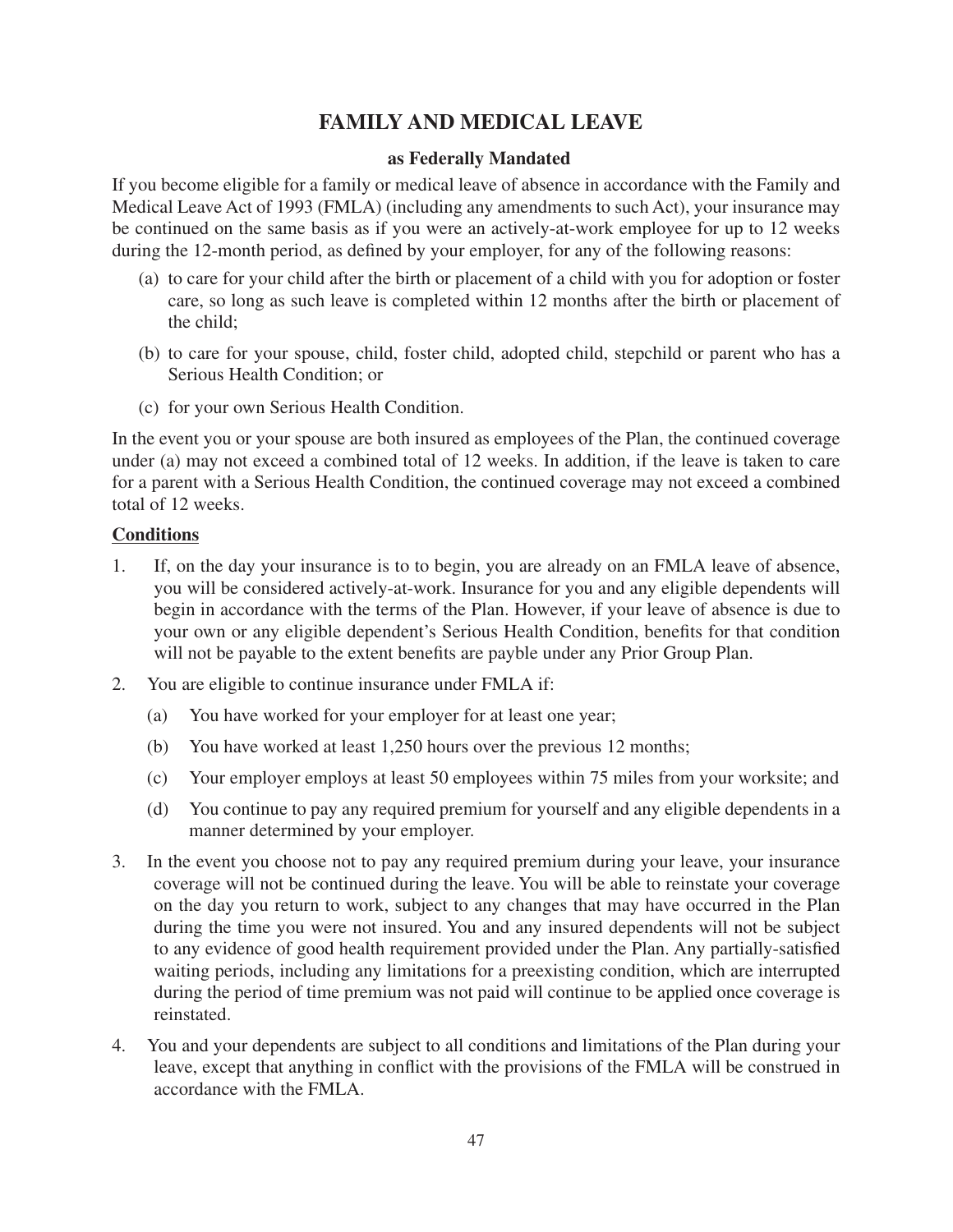- 5. If requested by us, you or your employer must submit proof acceptable to us that your leave is in accordance with FMLA.
- 6. This FMLA continuation is concurrent with any other continuation option except for COBRA, if applicable. You may be eligible to elect any COBRA continuation available under the Plan following the day your FMLA continuation ends.
- 7. FMLA continuation ends on the earliest of:
	- (a) the day you return to work;
	- (b) the day you notify your employer that you are not returning to work;
	- (c) the day your coverage would otherwise end under the Plan; or
	- (d) the day coverage has been continued for 12 weeks.

#### **Definitions**

**COBRA** means the Consolidated Omnibus Budget Reconciliation Act of 1985, as amended.

**Prior Group Plan** means the group plan providing similar benefits (whether insured or selfinsured, including HMOs and other prepayment plans provided by the Plan) in effect immediately prior to the effective date of this Plan.

**Serious Health Condition** is defined as stated in the FMLA.

#### **Important Notice**

Contact your employer for additional information regarding FMLA.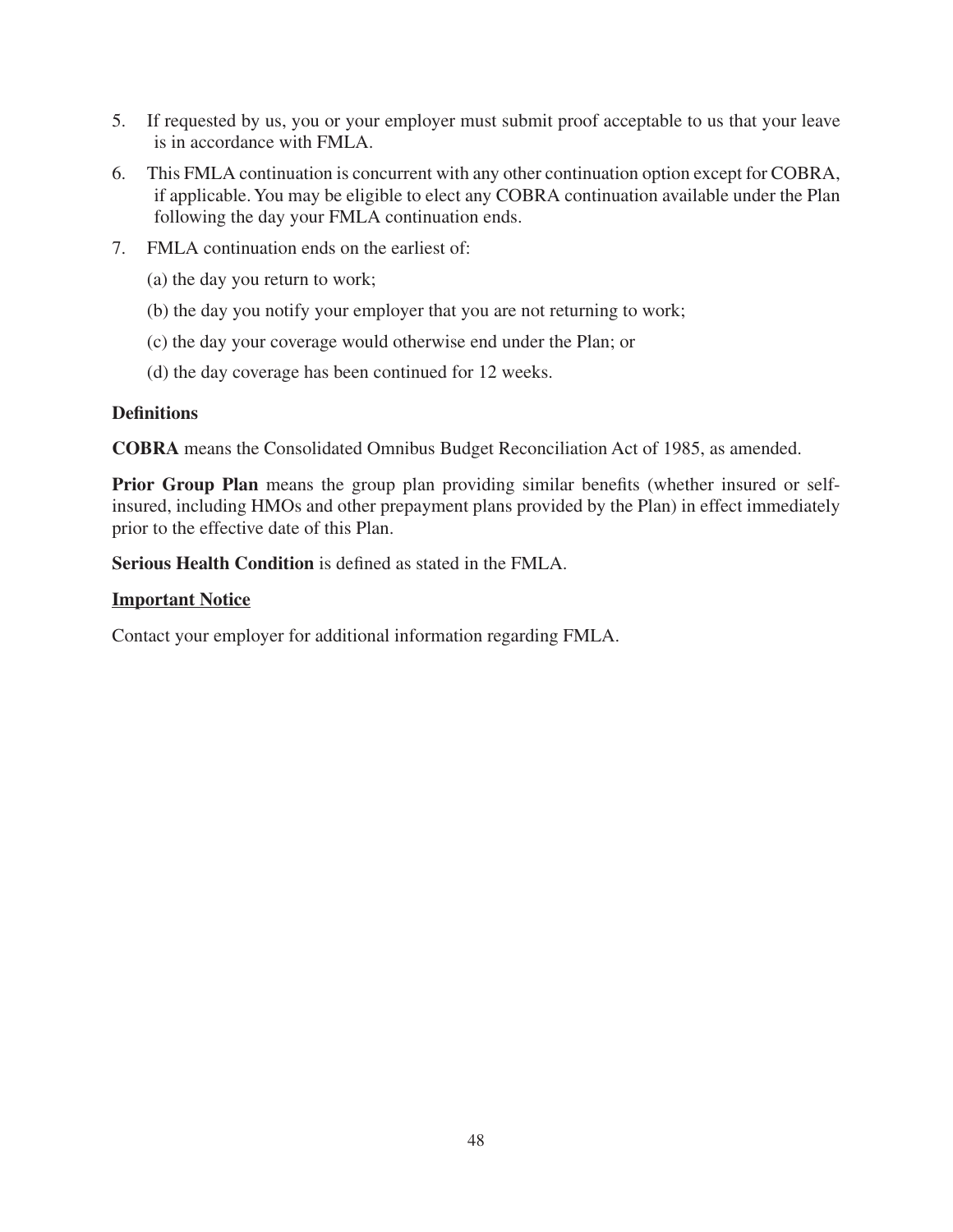# **UNIFORMED SERVICES EMPLOYMENT AND REEMPLOYMENT RIGHTS**

#### **as Federally Mandated**

#### **Continuation of Group Health Insurance**

- 1. **For You and Your Eligible Dependents.** If Health Insurance ends because of your Service in the Uniformed Services, you may elect to continue such Health Insurance, if required by USERRA until the earlier of:
	- (a) the end of the period during which you are eligible to apply for reemployment in accordance with USERRA; or
	- (b) 24 consecutive months after insurance ended.
- 2. To continue coverage, you or your dependent must pay the required premium (including your former employer's share and any retroactive premium), unless your Service in the Uniformed Service is for fewer than 31 days, in which event you must pay your share, if any, of the premium. The Plan Administrator will inform you or your dependent of procedures to pay premiums.
- 3. **End of Continuation**. An Insured Person's continued Health Insurance will end at midnight on the earliest of:
	- (a) the day your former employer ceases to provide any group plan to any employee;
	- (b) the day premium is due and unpaid;
	- (c) the day an Insured Person again becomes covered under the Plan;
	- (d) the day Health Insurance has been continued for the period of time provided in part 1 (a) or (b) above (or any longer period provided in the Plan); or
	- (e) the day the master Plan terminates.

Any Health Insurance for an eligible dependent will also end as provided in the Dependents Eligibility provision of the Plan.

4. **Other Continuation Provisions.** In the event Health Insurance is continued under any other continuation provision of the Plan, the periods of continued coverage will run concurrently. If another continuation provision provides a shorter continuation period for which premium is paid in whole or in part by your employer, then the premium you are required to pay may increase for the remainder of the period provided above.

**Reemployment** (following Service in the Uniformed Services)

Following your discharge from such service, you may be eligible to apply for reemployment with your former employer in accordance with USERRA. Such reemployment includes your right to elect reinstatement in any then existing health coverage provided by your employer.

## **Other Benefits**

Your employer's leave of absence policy will determine your right to participate in any group life or other insurance.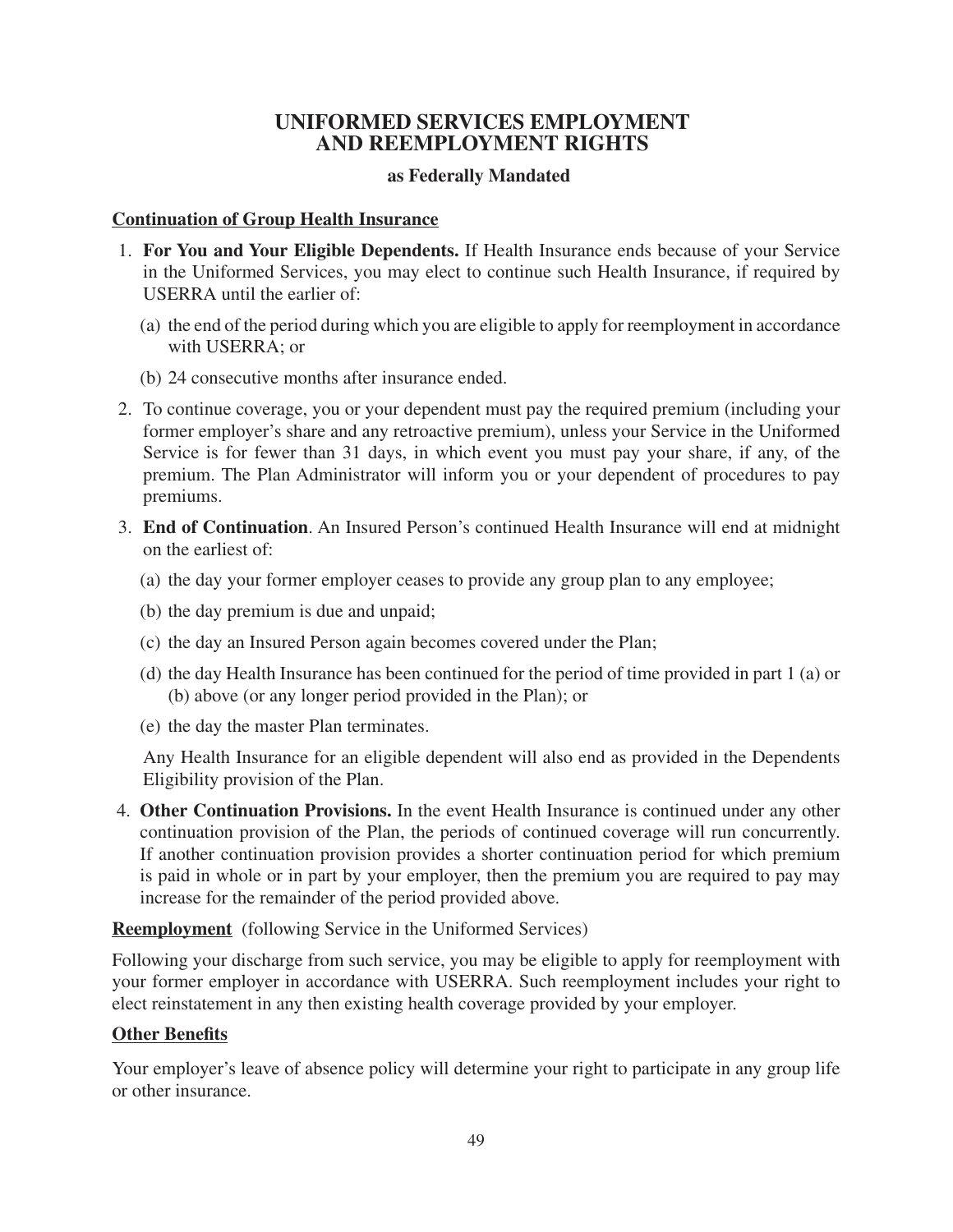After reemployment, credit will be given, if applicable, for the period of such service, if required to determine your benefit amounts, eligibility or costs.

## **Important Notice**

In the event of a conflict between this provision and USERRA, the provisions of USERRA, as interpreted by your employer or former employer, will apply.

# **Definitions**

**Health Insurance** means Hospital, surgical, medical, dental, vision, or Prescription Drug insurance provided under the Plan. Health Insurance is subject to change as a result of open enrollments or plan modifications.

**Service in the Uniformed Services** means the performance of duty on a voluntary or involuntary basis in a Uniformed Service under competent authority and includes active duty, active duty for training, initial active duty for training, inactive duty training, full-time National Guard duty and a period for which a person is absent from a position of employment for the purpose of an examination to determine the fitness of the person to perform any such duty.

**Uniformed Service** means the United States Armed Forces, the Army National Guard and the Air National Guard when engaged in active duty for training, inactive duty training, or full-time National Guard duty, the commissioned corps of the Public Health Service, and any other category of persons designated by the President in time of war or emergency.

**USERRA** means the Uniformed Services Employment and Reemployment Rights Act of 1994 (including any amendments to such Act and any interpretive regulations or rulings).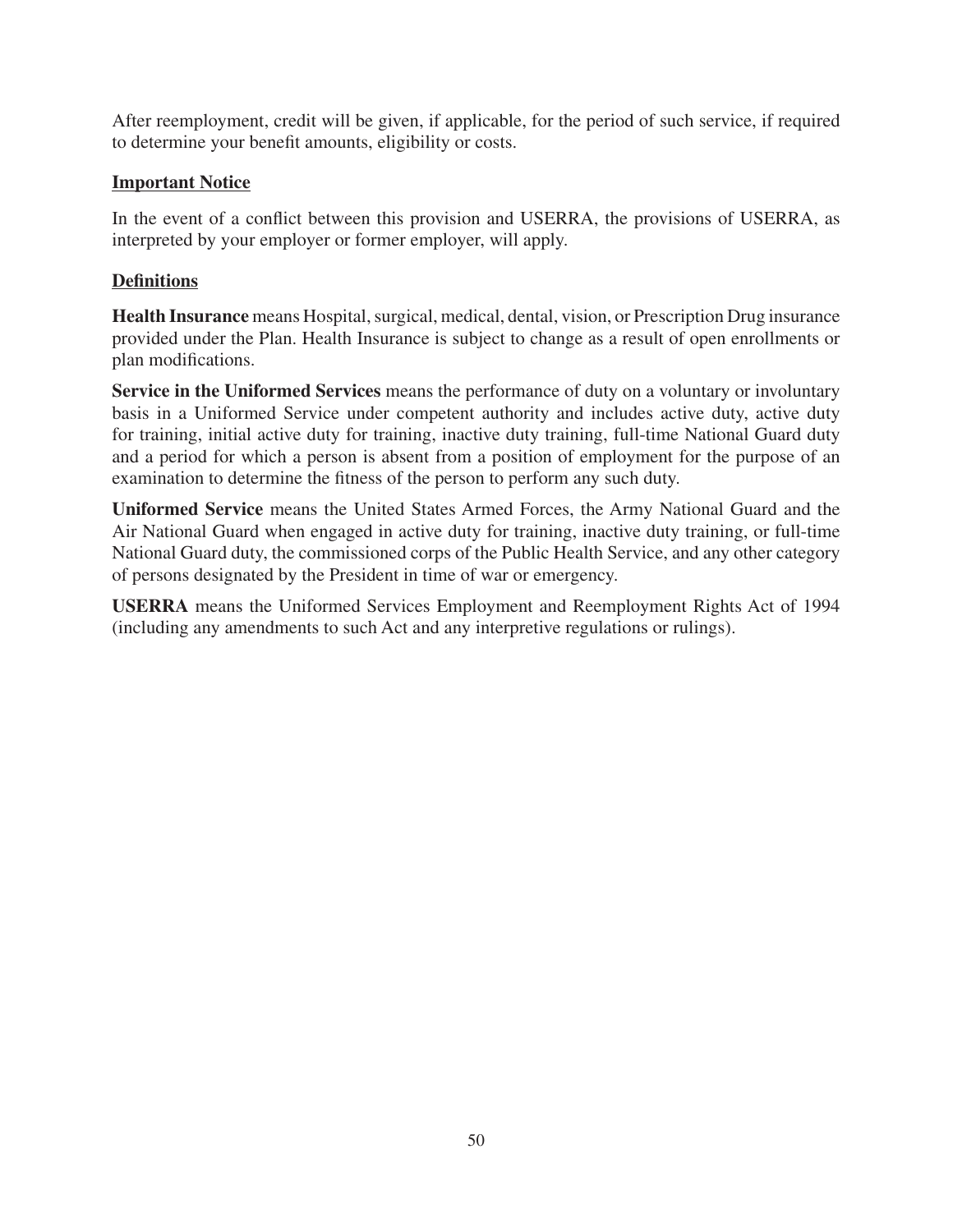# **COORDINATION OF BENEFITS (COB)**

If the Claimant is covered by another Plan or Plans, the benefits under the Plan and the other Plan(s) will be coordinated. This means one Plan pays its full benefits first, then the other  $Plan(s)$  pay(s).

- 1. The primary Plan (which is the Plan that pays beneits irst) pays the beneits that would be payable under its terms in the absence of this provision.
- 2. The secondary Plan (which is the Plan that pays benefits after the primary Plan) will limit the benefits it pays so that the sum of its benefit and all other benefits paid by the primary Plan will not exceed 100% of total Covered Expense exclusive of Copayments, deductibles and other cost-sharing arrangements.

The Order of Benefit Determination paragraph below explains the order in which Plans must pay. In the event the Insured Person is covered by Medicare, then the Order of Benefit Determination for Medicare applies.

This COB provision will not apply to a claim when the Covered Expense for a Claim Period is \$50 or less, but if:

- (a) additional Expense is incurred during the Claim Period; and
- (b) the total Covered Expense exceeds \$50;

then this COB provision will apply to the total amount of the claim.

#### **Order of Benefit Determination**

When another Plan **does not** have a COB provision, that Plan must determine benefits first.

When another Plan **does** have a COB provision, the first of the following rules which applies govern:

- (a) if a Plan covers the Claimant as an employee, member or nondependent, then that Plan will pay its benefits first;
- (b) if the Claimant is a dependent child whose parents **are not** divorced or separated then the Plan of the parent whose birthday anniversary is earlier in the Calendar Year will pay first; except:
	- (1) if both parents' birthdays are on the same day, rule (d) below will apply; or
	- (2) if another Plan does not include this COB rule based on the parents' birthdays, but instead has a rule based on the gender of the parent, then that Plan's COB rule will determine the order of benefits:
- (c) if the Claimant is a dependent child whose parents **are** divorced or separated, then the following rules apply:
	- (1) a Plan which covers a child as a dependent of a parent who by court decree must provide health coverage will pay first; and
	- (2) when there is no court decree which requires a parent to provide health coverage to a dependent child, the following rules will apply:
		- a. when the parent who has custody of the child **has not** remarried, that parent's Plan will pay first; or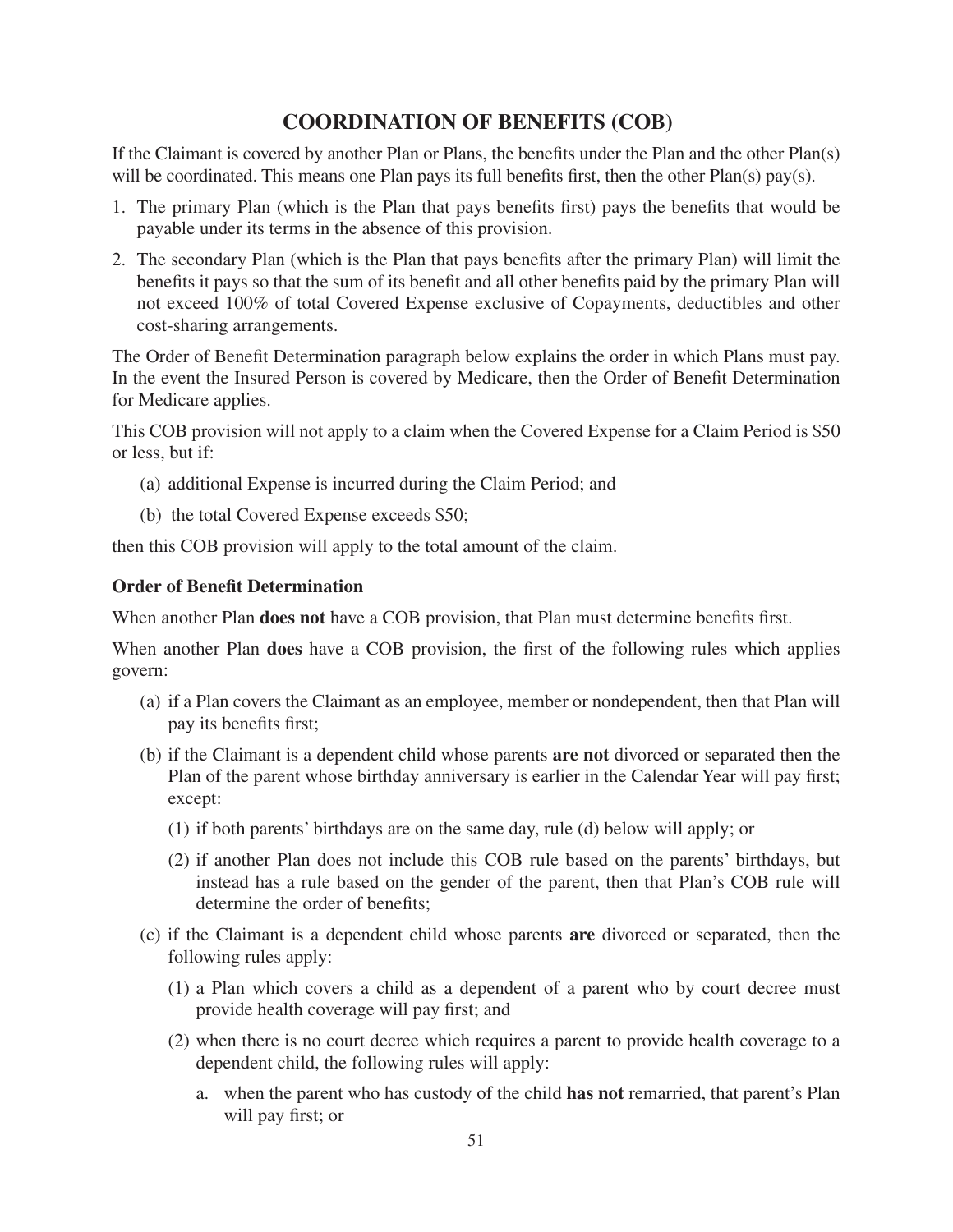- b. when the parent who has custody of the child **has** remarried, then beneits will be determined by that parent's Plan irst, by the stepparent's Plan second and by the Plan of the parent without custody third; and
- (d) if none of the above rules apply, the Plan which has covered the Claimant for the longer period of time will pay its benefits first, except when:
	- (1) one Plan covers the Claimant as a laid-off or retired employee (or a dependent of such an employee); and
	- (2) the other Plan includes this COB rule for laid-off or retired employees (or is issued in a state which requires this COB rule by law);

then the Plan which covers the Claimant as **other than** a laid-off or retired employee (or a dependent of such an employee) will pay first.

Where part of a Plan coordinates benefits and a part does not, each part will be treated like a separate Plan.

#### **Order of Benefit Determination for Medicare**

- **1. For You**. We have primary responsibility for your claims if:
	- (a) You are insured under the Plan because of your current active employment status with an ADEA Employer, and you are eligible for Medicare Benefits because of age; or
	- (b) the Plan is part of a Large Group Plan, and you are insured under the Plan because of your current active employment status, and you are eligible for Medicare Benefits because of disability.

We have secondary responsibility for your claims if you are eligible for Medicare Benefits and the above conditions do not apply.

- **2. For Your Dependent.** We have primary responsibility for your dependent's claims if:
	- (a) You are insured under the Plan because of your current active employment status with an ADEA Employer, and your dependent spouse is eligible for Medicare because of age; or
	- (b) the Plan is part of a Large Group Plan, and you are insured under the Plan because of your current active employment status, and your dependent is eligible for Medicare Benefits because of disability.

We have secondary responsibility for your dependent's claims if your dependent is eligible for Medicare Benefits and the above conditions do not apply.

- **3. Exception for End Stage Renal Disease.** If Medicare does not already have primary responsibility when you or your dependent becomes eligible for Medicare Benefits because of end stage renal disease:
	- (a) We have primary responsibility for your or your dependent's claims for up to 30 months beginning with the month in which you or your dependent is first eligible for Medicare Benefits because of end stage renal disease; and
	- (b) We have secondary responsibility after the end of this 30-month period.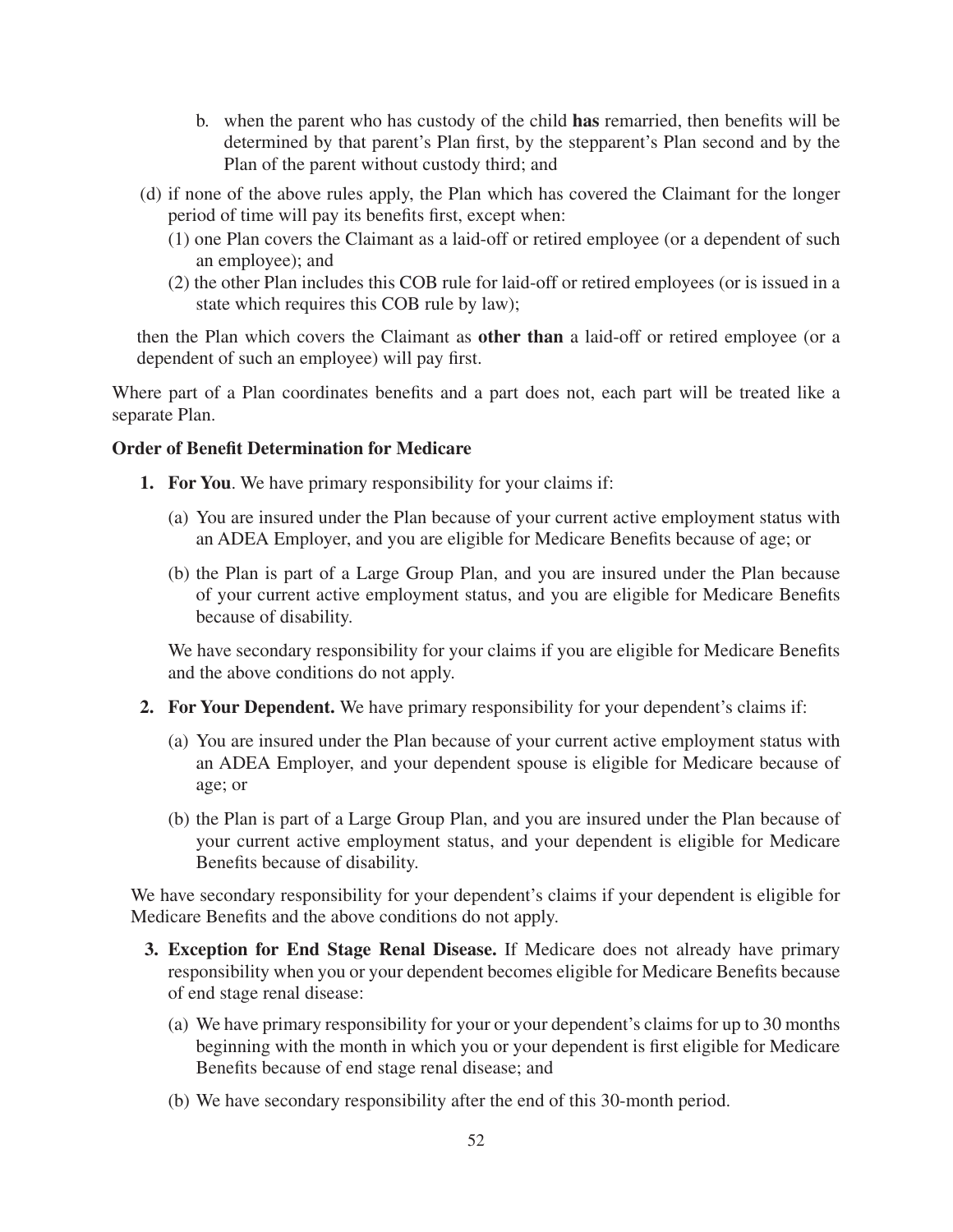#### **Important Information About Medicare**

Medicare may affect Plan benefits; therefore, you may want to contact your local Social Security ofice for information about Medicare. This should be done before your or your spouse's 65th birthday. A penalty may be imposed should you delay your enrollment with Medicare and your premium is increased when you do elect your Medicare coverage.

Medicare will pay primary, secondary or last to the extent stated in federal law. When Medicare is to be the primary payer, this Plan will base its payment upon benefits that would have been paid by Medicare under Parts A and B, regardless of whether or not the person was enrolled under both of these parts. This includes charges incurred in Veterans Affairs facilities.

## **Credit Savings**

Where the Plan does not have to pay its full benefits because of COB, the savings will be credited to the Claimant for the Claim Period. These savings would be applied to any unpaid Covered Expense during the Claim Period.

#### **How COB Affects Benefit Limits**

If COB reduces the benefits payable under more than one Plan provision, each benefit will be reduced proportionately. Only the reduced amount will be charged against any benefit limit in those Plan provisions.

#### **Automobile Insurance**

When medical payments are available under a third party's vehicle insurance or Personal Injury Protection (PIP) the Plan shall pay excess benefits only.

## **Right To Collect and Release Needed Information**

In order to receive benefits, the Claimant must give the insurer any information which is needed to coordinate benefits. With the Claimant's consent, the insurer may release to or collect from any person or organization any needed information about the Claimant.

#### **Facility of Payment**

If benefits which this Plan should have paid are instead paid by another Plan, this Plan may reimburse the other Plan. Amounts reimbursed are Plan benefits and are treated like other Plan benefits in satisfying Plan liability.

## **Right of Recovery**

If this Plan pays more for a Covered Expense than is required by this provision, the excess payment may be recovered from:

- (a) the Claimant;
- (b) any person to whom the payment was made; or
- (c) any insurance company, service plan or any other organization which should have made payment.
- **NOTE:** If a Claimant is covered under more than one Plan, it is recommended that the claim be submitted to all Plans at the same time. In that way, the proper coordinated benefits may be most quickly determined and paid.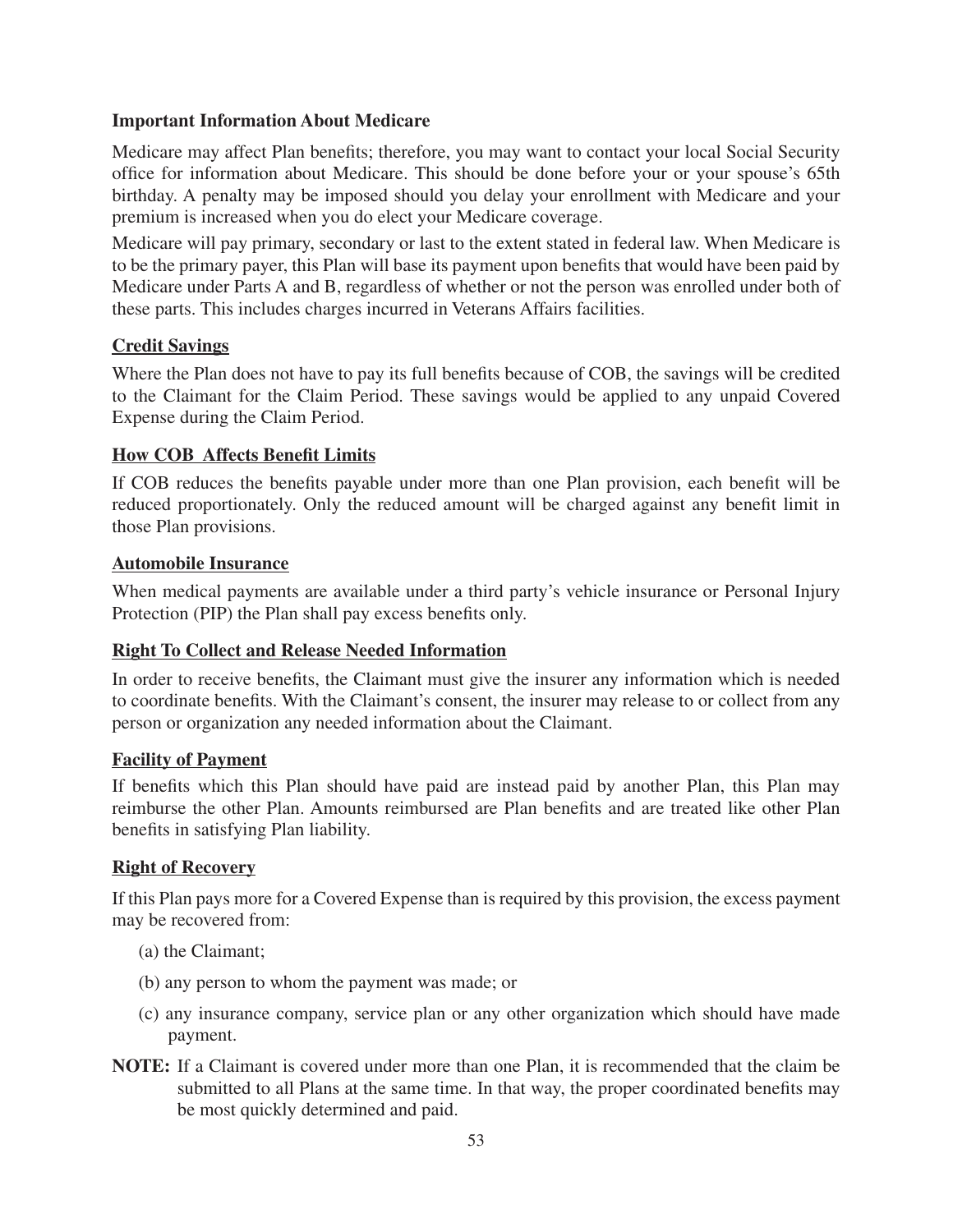## **Definitions**

**ADEA Employer** means an employer which:

- (a) is subject to the U.S. Age Discrimination in Employment Act (ADEA); and
- (b) has 20 or more employees each working day in 20 or more calendar weeks during the current or preceding Calendar Year.

**Age 65** (as used in this provision) means the age attained at 12:01 a.m. on the irst day of the month in which the Insured Person's 65th birthday occurs.

**Claimant** means the Insured Person for whom the claim is made.

**Claim Period** means part or all of a Calendar Year during which the Claimant is insured under the Plan.

A **Covered Expense** means the Usual and Customary Charge for any Medically Necessary health care service or supply which is covered at least in part by any of the Plans involved during a Claim Period. Where a Plan provides benefits in the form of services or supplies rather than cash payments, the reasonable cash value of the service or supply during a Claim Period will also be considered a Covered Expense. The difference in cost of a private Hospital room and the cost of a semiprivate room is not considered a Covered Expense unless the Claimant's stay in a private room is considered Medically Necessary by at least one of the Plans involved.

**Large Group Plan** means a Plan which covers employees of at least one employer that normally employed at least 100 employees on a typical business day during the previous Calendar Year.

**Medicare Benefits** means benefits for services and supplies which the Insured Person receives or is eligible for under Medicare.

**Plan** means any of the following coverages (including Plan coverage) which provide benefits payments or services to an Insured Person for Hospital, medical, surgical, dental Prescription Drug or vision care:

- (a) group or blanket insurance (except student accident insurance);
- (b) group Blue Cross and/or Blue Shield and other prepayment coverage on a group basis, including HMOs (Health Maintenance Organizations);
- (c) coverage under a labor-management trust Plan, a Union welfare Plan, an employer organization Plan or an employee benefits Plan;
- (d) coverage under government programs, other than Medicaid, and any other coverage required or provided by law;
- (e) other arrangements of insured or self-insured group coverage.

If any of the above coverages include group and group-type Hospital indemnity coverage, Plan also means that amount of indemnity benefits which exceeds \$200 a day.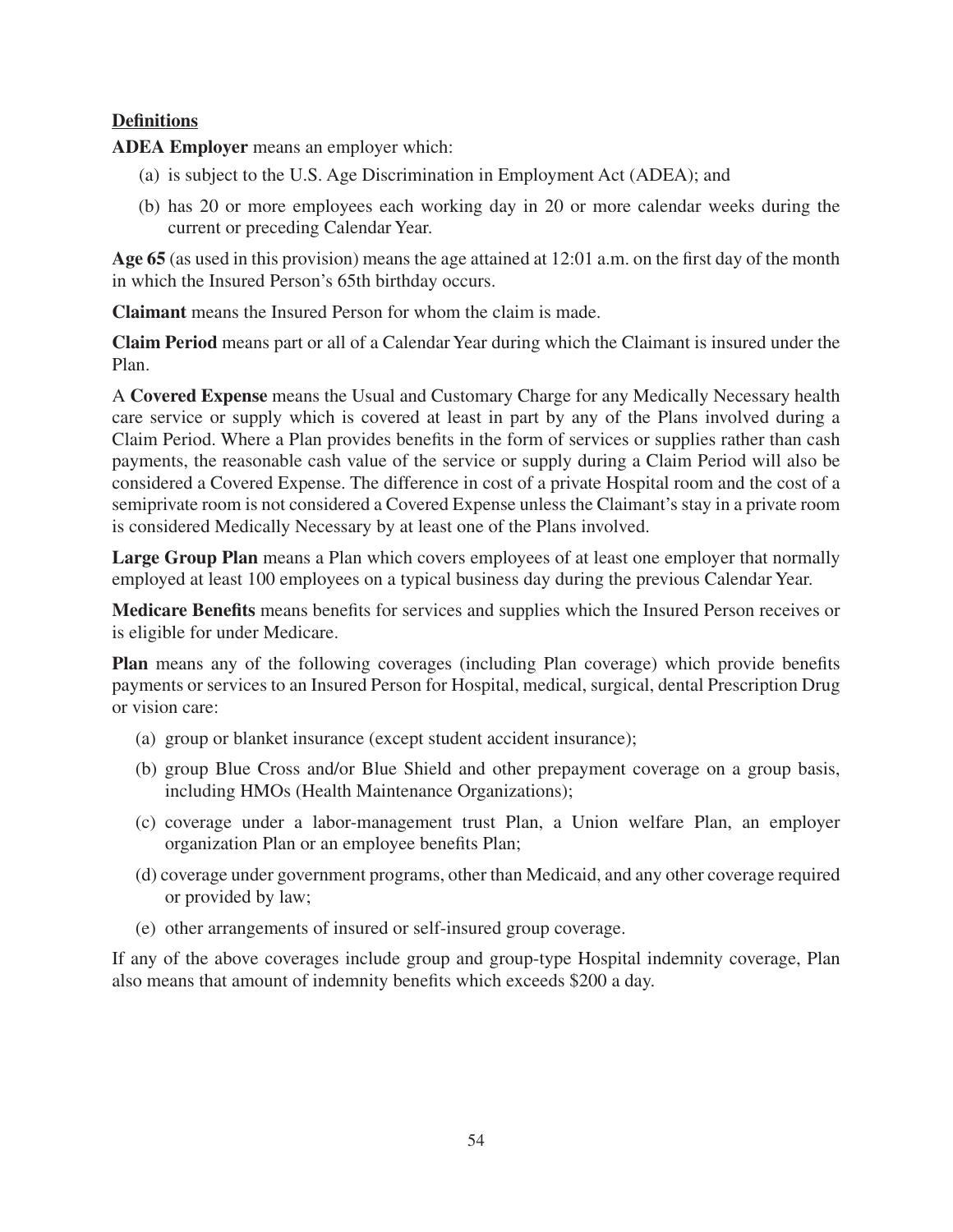# **THIRD PARTY REIMBURSEMENT AND/ OR SUBROGATION**

This provision applies if you or your dependent is injured or sick as a result of the act or omission of a Third Party.

## **Definitions**

For the purposes of this provision, the following terms have the following meanings:

**Reimbursement Rights** means our right to be reimbursed if:

- (a) We pay Plan benefits for you or your dependent because of an Injury or Sickness caused by a Third Party's act or omission; and
- (b) You, your dependent or the legal representative recovers an amount from the Third Party, the Third Party's insurer, an uninsured motorist insurer or anyone else by reason of the Third Party's act or omission. This recovery may be the result of a lawsuit, a settlement or some other act. We are entitled to be paid out of any recovery, up to the amount of Plan benefits we pay.

**Subrogation Rights,** as used in this provision, means our right to enforce our recovery of any Plan benefits paid for you or your dependent because of an Injury or Sickness caused by a Third Party's act or omission. We are entitled to be paid out of any recovery, up to the amount of Plan benefits we pay.

**Third Party** means another person or organization.

#### **Reimbursement Rights and Subrogation Rights**

If you or your dependent has an Injury or Sickness caused by a Third Party's act of omission:

- 1. We will pay Plan benefits for that Injury or Sickness subject to our Reimbursement Rights and Subrogation Rights and on condition that you or your dependent (or the legal representative of you or your dependent):
	- (a) will not take any action which would prejudice our Reimbursement Rights or Subrogation Rights; and
	- (b) will cooperate in doing what is reasonably necessary to assist us in enforcing our Reimbursement Rights or Subrogation Rights.
- 2. Our Reimbursement or Subrogation Rights will not be reduced because:
	- (a) the recovery does not fully compensate you or your dependent for all losses sustained or alleged; or
	- (b) the recovery is not described as being related to medical costs or loss of income.
- 3. We may enforce our Reimbursement Rights or Subrogation Rights by iling a lien with the Third Party, the Third Party's insurer or another insurer, a court having jurisdiction in this matter or any other appropriate party.
- 4. The amount of our Reimbursement will not be reduced by legal fees or court costs incurred in seeking the recovery, unless we agree otherwise in writing.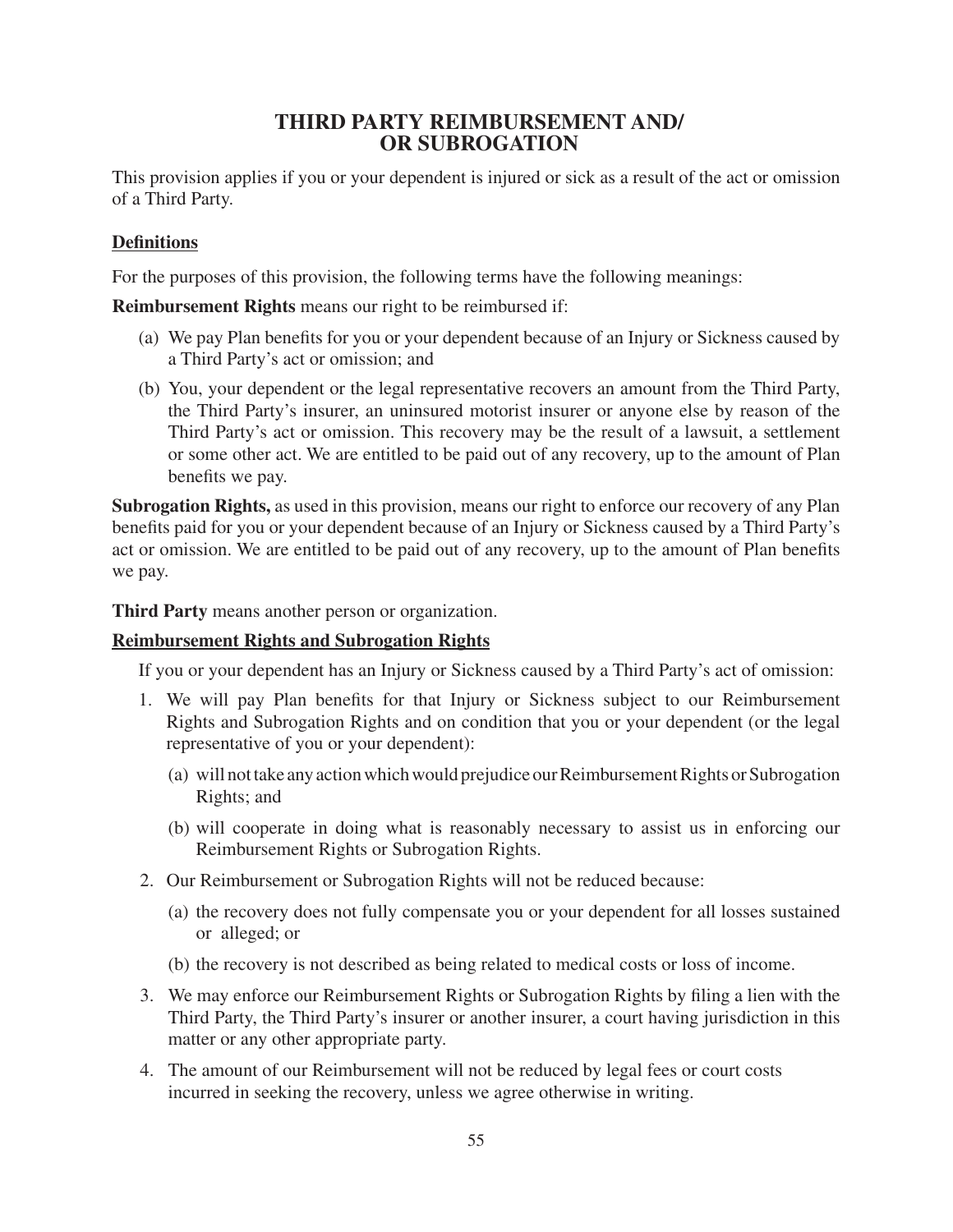5. We may elect to charge any reimbursement due us under this provision against any further benefit payments for you or your dependent under this Plan. This will not reduce our right to be paid out of any recovery up to the amount of Plan benefits not yet reimbursed.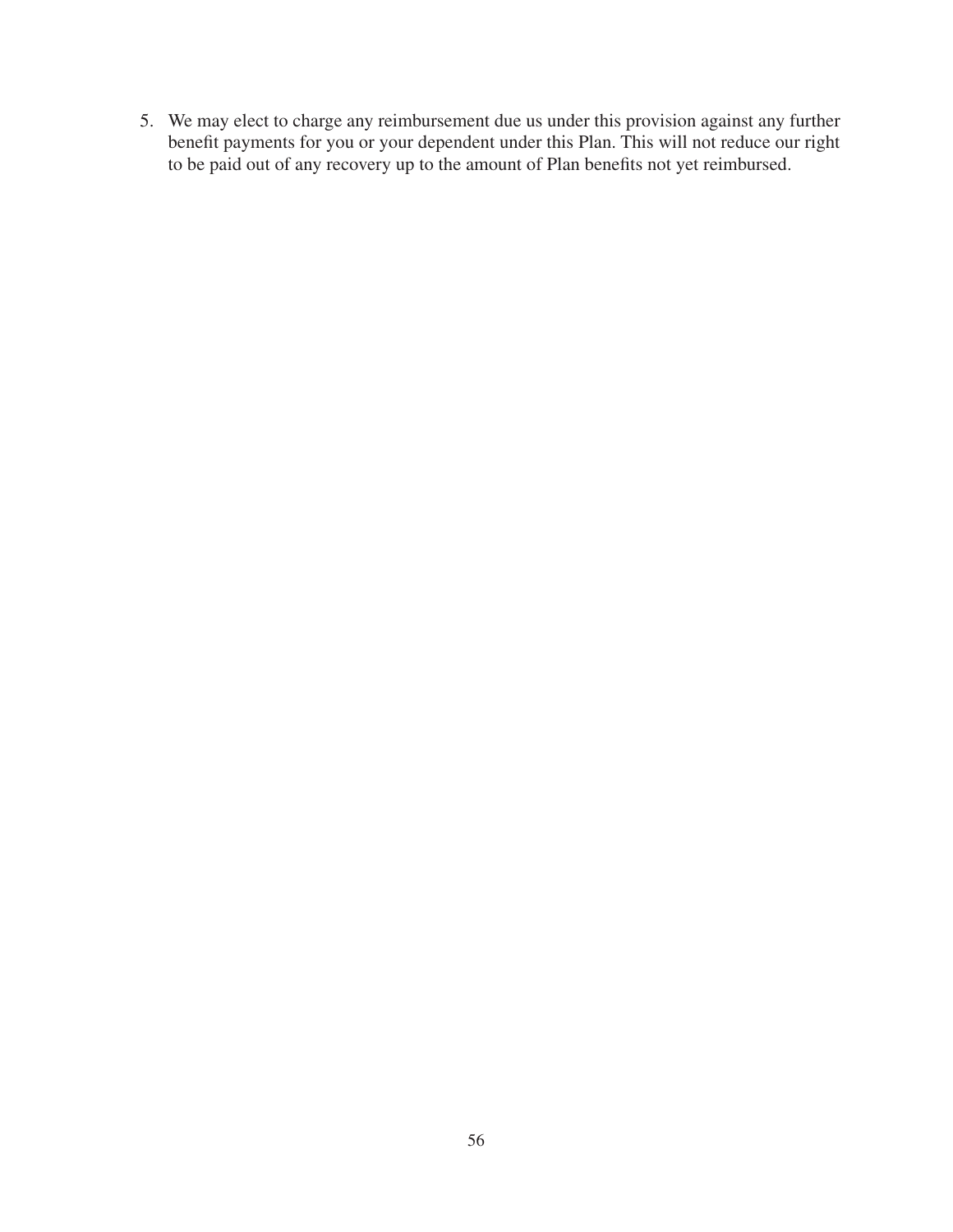# **HEALTH CONTINUATION/CONVERSION**

If an Insured Person is eligible for continuation of group health insurance when such insurance would otherwise end, the Insured Person may obtain conversion coverage under any health conversion provision in the Plan only if the Insured Person:

- (a) has elected the continuation option; and
- (b) has remained covered during the fall period of continuation.

If the Insured Person is eligible for more than one continuation period under the Plan, the Insured Person must remain insured for the longest period.

# **MEDICAL CONVERSION**

#### **For You and Your Dependents**

#### **Definitions**

**Health Insurance** means Hospital, surgical or medical insurance provided under the Plan on an Expense-incurred basis.

**Conversion Coverage** means individual or family Hospital, surgical and medical insurance, then available, issued without evidence of good heath.

**NOTE:** Conversion Coverage may not provide the same insurance benefits you or your dependent had while insured under the Plan. Consequently, Expenses covered under the Plan may not be covered by the Conversion Coverage or may be covered at a different level. You may contact the Plan Administrator at any time for a description of the conversion benefits then available. Conversion Benefits are subject to change.

#### **Available To You**

Conversion Coverage is available to you if your Health Insurance ends because your eligibility ends.

#### **Available To Dependents**

Conversion Coverage is available to your dependents if their Health Insurance ends because:

- (a) your Health Insurance ends;
- (b) you die or your marriage is ended by divorce or annulment; or
- (c) a child reaches the limiting age in the Plan.

#### **Exceptions to Availability of Conversion Coverage**

Conversion Coverage is not available to you or your dependents when:

- (a) the Plan ends or your employer withdraws from the group;
- (b) you or your dependent have similar individual or group coverage;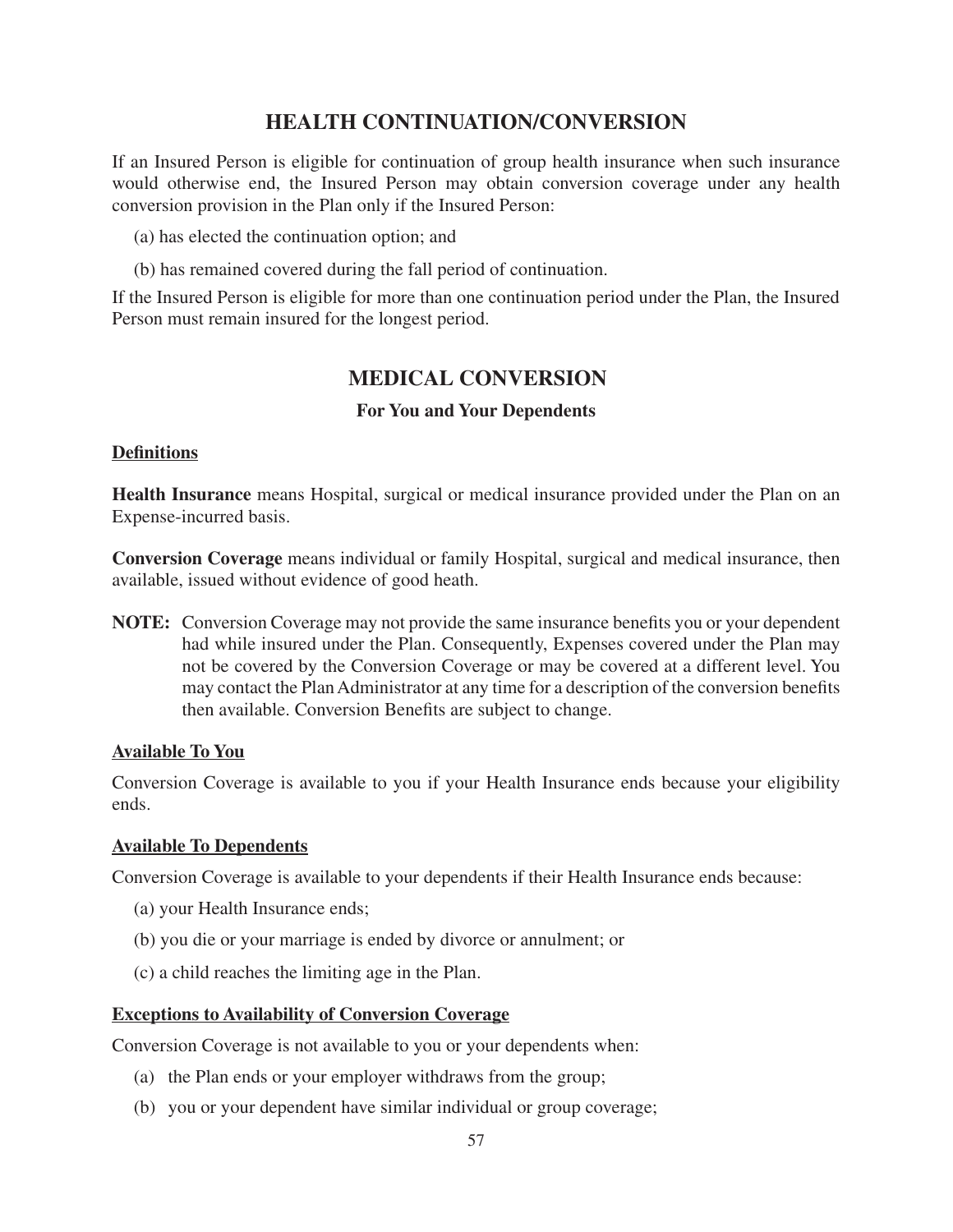- (c) you or your dependent are eligible for or have Medicare coverage;
- (d) you have been insured under the Plan (including any similar group coverage the Plan replaces) less than three months before your or your dependent's Health Insurance ends; or
- (e) you or your dependent reside in a state that does not require us to provide you with conversion.

Please contact us at 1-800-566-4455 for further information about the availability of conversion.

#### **Option To Obtain Conversion Coverage**

If a completed application and the first premium payment is sent to us within 31 days from when Health Insurance ends,\* Conversion Coverage will be issued in accord with:

- (a) our rules; and
- (b) the conversion law in effect when application is made.

**\*NOTE:** Application must be made when Health Insurance ends; not when any Extended Benefits coverage ends.

Application may be made:

(a) by you:

- (1) for yourself; or
- (2) for yourself and any dependent whose Health Insurance ends because your Health Insurance ends; or
- (3) for any dependent who does not have the legal capacity to apply; or
- (b) by any dependent to whom Conversion Coverage is available.

## **Conditions**

Conversion Coverage begins immediately after insurance under the Plan ends. Expense for which benefits are payable under the Plan will not be paid under the Conversion Coverage. Coverage for conditions which are excluded under the Plan may be excluded under the Conversion Coverage.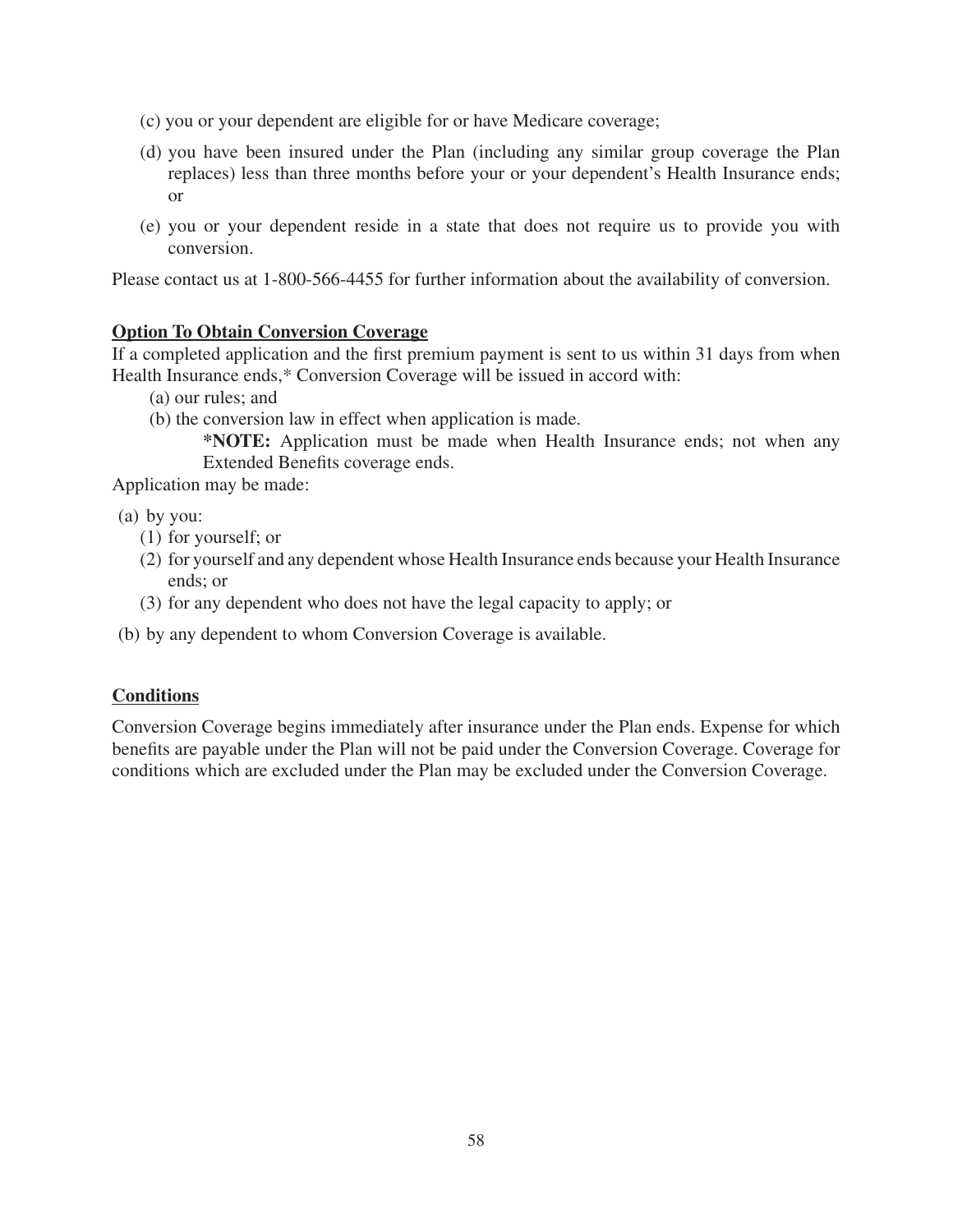# **COBRA GROUP HEALTH INSURANCE CONTINUATION (As Federally Mandated)**

## **ALL PARTICIPANTS**

Under the circumstances described below, you, your lawful spouse and eligible dependents each have the independent right to elect to continue your Trust health coverage beyond the time coverage would ordinarily have ended pursuant to a Federal law known as COBRA. The Plan Administrator is responsible for administering COBRA continuation rights for the Trust. All communications must be made in writing, identifying the person or persons requesting coverage, and be sent to the Plan Administrator.

# **Qualifying Events**

You (as the participating employee) have the right to elect continuation of your health coverage from the Trust if you would otherwise lose eligibility because of a reduction in hours of employment or termination of employment (other than due to gross misconduct.)

Your spouse has the right to choose continuation of coverage if he or she would otherwise lose eligibility for any of the following reasons:

- (a) The participating employee's termination of employment or reduction in hours of employment; (other than due to gross misconduct.)
- (b) Death of the participating employee;
- (c) Divorce or legal separation from the participating employee; or
- (d) The participating employee becoming entitled for Medicare.

A dependent child has the right to elect continuation of coverage if eligibility would otherwise be lost for any of the following reasons:

- (a) The participating employee's termination of employment or reduction in hours of employment; (other than due to gross misconduct.)
- (b) Death of the participating employee;
- (c) Divorce or legal separation from the participating employee;
- (d) The participating employee becoming entitled for Medicare; or
- (e) The child no longer qualifying as an eligible dependent under the Plan.

# **Your COBRA Notification Responsibilities**

The Trust offers continuation coverage only after it has been notified of a qualifying event. You or your eligible dependents have the responsibility to inform the Trust Ofice of a loss of coverage resulting from a divorce, legal separation or a child losing dependent status. **If you or your eligible dependents have a loss of coverage because of these events, you must notify the Trust Ofice in writing at the address listed above within 60 days from the latest of: (a) the date of the qualifying event, (b) the date on which there is a loss of coverage; or (c) the date on which the qualiied beneiciary is informed of his/her obligation to provide notice and the procedures for providing such notice. The notice must identify the Individual who has experienced the qualifying event, the eligible employee's name and the qualifying event which occurred.**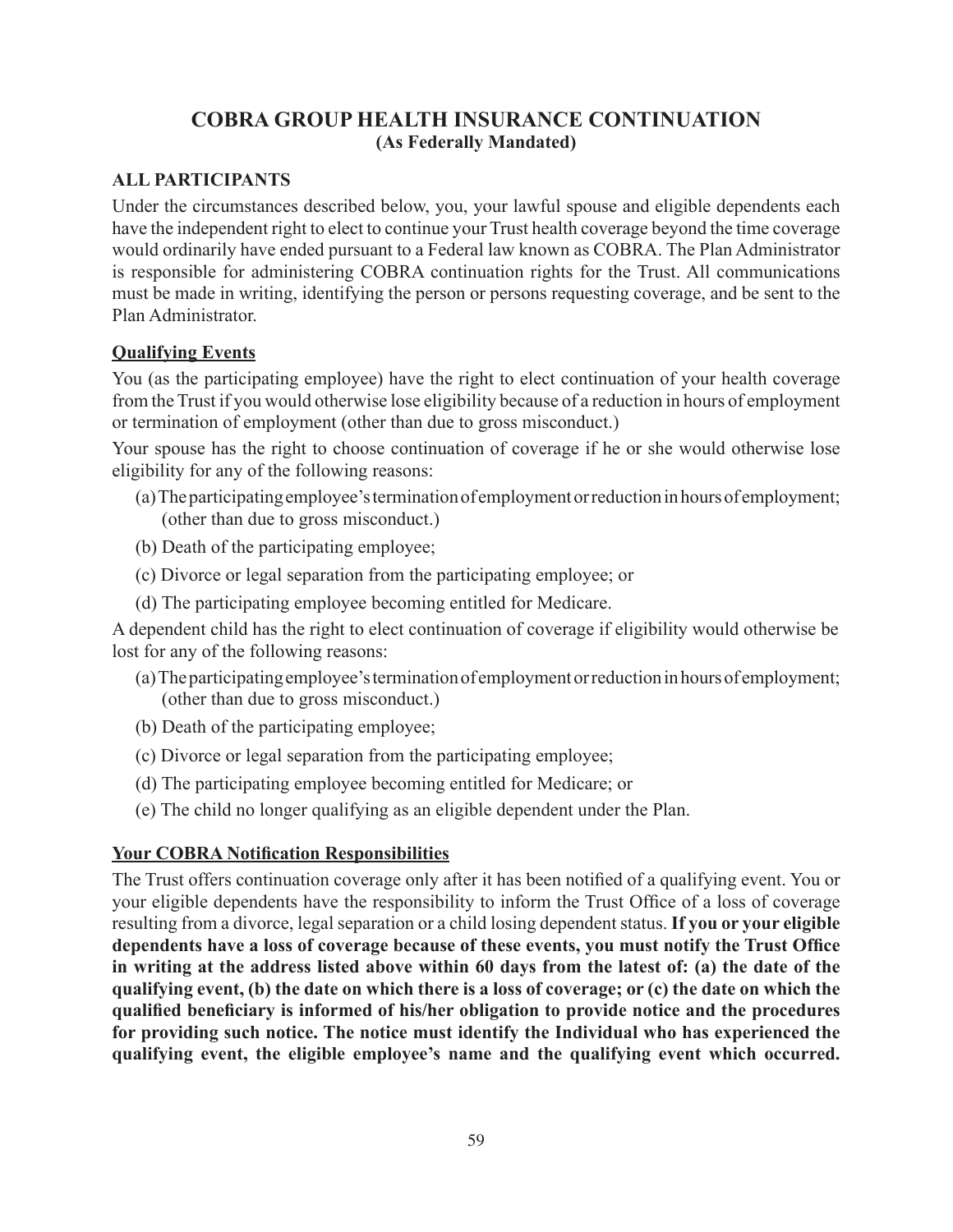## **Failure to provide timely notice will result in your coverage ending as it normally would under the terms of the Plan.**

Your employer is responsible for informing the Trust if your employment is terminated. The Trust's administrative ofice will determine when the Employee's hour bank falls below 120 hours. The Board of Trustees, though, reserves the right to determine whether coverage has in fact been lost due to a qualifying event.

# **Election of COBRA**

Once the Trust Ofice has received proper notice that a qualifying event has occurred, it will notify you and each of your eligible family members, of your rights to elect continuation coverage. A written election must be made in writing within 60 days from the date coverage would otherwise end or 60 days from the date the notification is received from the Trust, if later. An election of COBRA coverage under the Trust by one family member covers all other eligible members of the same family, provided that such family members are specifically listed on the election form as completed by you or the Plan Administrator. Notice must be sent to the Trust's administrative ofice.

Failure to elect continuation within this 60-day period will cause eligibility to end as it normally would under the terms of the Plan.

# **Available Coverage**

The continuation coverage offered is the same as the Trust-paid coverage provided to the employees of your current employer, and the Employee's eligible dependents. COBRA does not include life insurance or short term disability coverage.

## **Adding New Dependents**

COBRA is only available to individuals who were covered under the Plan at the time of the qualifying event. If you elect COBRA, any new eligible dependents you acquire may be added in accord with the Dependent's Eligibility provisions of the Plan. To add such new dependent you must provide written notice to the Trust Ofice within 31 days of acquiring the new dependent. The written notice must identify the employee, the new dependent, the date the new dependent was acquired and be mailed to the Trust's administrative ofice. Only newborn dependents are entitled to extend their continuation coverage if a second qualifying event occurs as discussed below.

## **Continuous Coverage Required**

Your coverage under COBRA must be continuous from the date your Trust coverage would have otherwise ended if COBRA was not elected. If you initially reject COBRA continuation coverage before the end of your 60-day election period, you may change your election to elect COBRA continuation coverage provided that you furnish a completed election form by the end of your original 60-day election period. However, your COBRA continuation coverage will begin on the date the completed Election Form is sent to the Trust Ofice, and not on the date of the qualifying event.

## **Cost**

A qualified beneficiary must pay the entire cost of the continuation coverage. The Trust uses a composite rate which means that you pay the same monthly rate if you are covering one person or an entire family. The cost for the coverages available through the Trust is set annually. If you have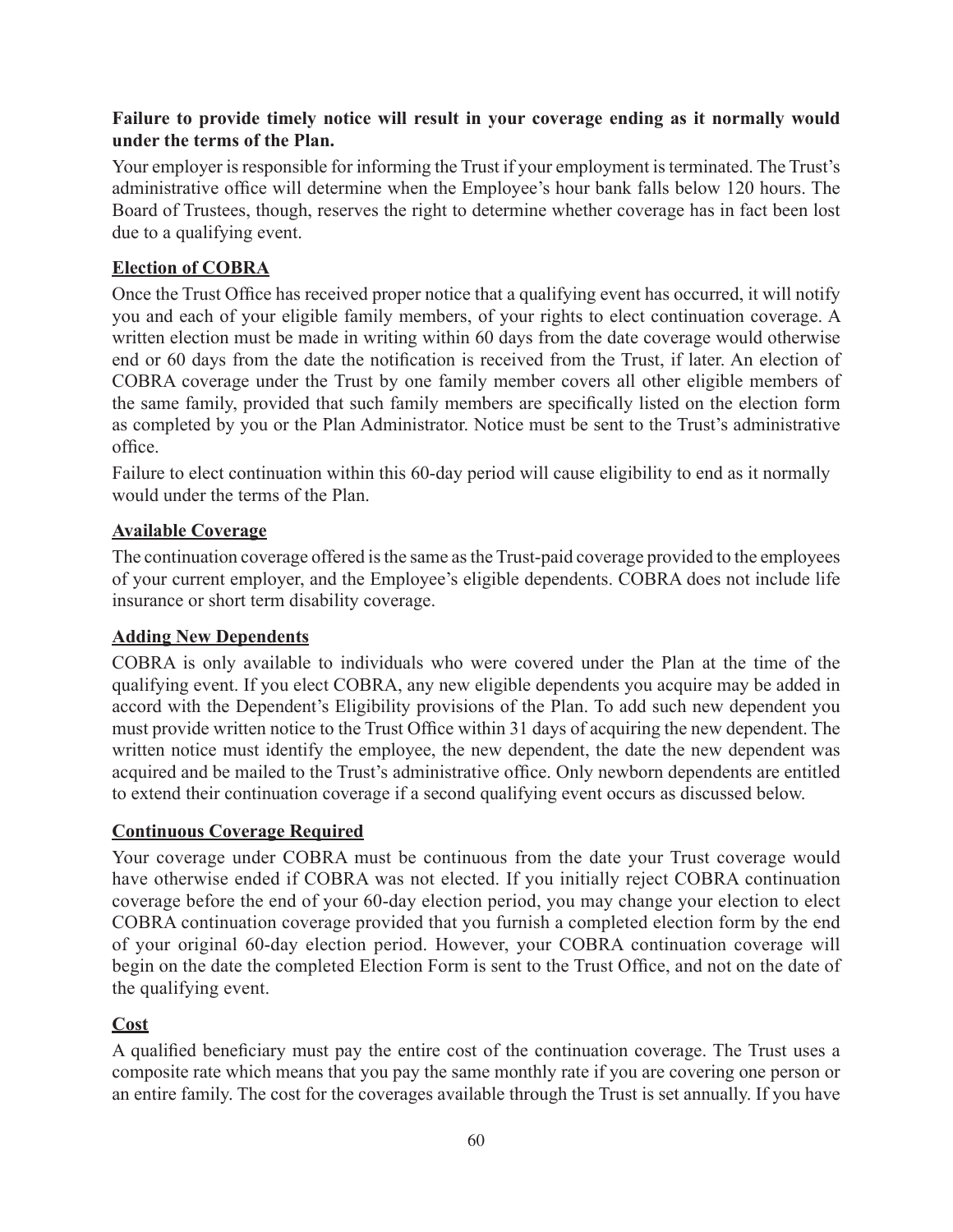a qualifying event, you will be notified of the applicable monthly self-payment premium for the coverage options available to you. If you are eligible for an extension of coverage as a result of you or a dependent being disabled, the cost of the coverage will be 150% of the COBRA self-payment rate for the additional 11 months of coverage provided as a result of your disability.

## **Monthly Self-Payments Required**

COBRA self-payments are due on the irst of each month for that month's coverage and must be sent to the Trust Ofice at:

> The Employee Painters' Trust Health & Welfare Plan 104 S. Freya, Ste. 220 Spokane, Washington 99202 Phone (800) 566-4455

Coverage will be terminated if payment is not received by the Trust Ofice within 30 days of this due date. Checks that are received and do not clear the bank due to insuficient funds are considered non-payment. The only exception is that the self-payment for the period preceding the initial election of coverage may be made up to 45 days after the date of election. If your initial payment is not received or postmarked within 45 days of when you elected coverage, your right to continuation coverage will be lost.

#### **Length of Continuation Coverage**

Continuation of coverage may last for up to 18 months following loss of coverage as a result of a termination of employment or reduction in hours. For dependent qualifying events (death of employee, divorce or legal separation from employee, employee becoming Medicare entitled or a child no longer qualifying as a dependent under the Plan) continuation of coverage may last for up to 36 months following the initial 18-month qualifying event date. However, continuation coverage will end on the last day of the monthly premium payment period if any one of the following occurs before the maximum available continuation period:

- (a) A required self-payment is not paid to the Trust's administrative ofice on a timely basis for the next monthly coverage period;
- (b) You or your eligible dependent becomes covered under any other group health plan after the date of your COBRA election (unless the other group health plan limits or excludes coverage for a preexisting condition of the individual seeking continuation coverage);
- (c) You or your eligible dependent provide written notice that you wish to terminate your coverage;
- (d) You or your eligible dependent become entitled to Medicare beneits after the date of your COBRA election; or
- (e) The date upon which the employer or employee organization ceases to provide any group health plan (including successor plans) to any employee.
- (f) The day the insured person again becomes eligible to be covered under the Trust.
- (g) The last day of your maximum COBRA coverage period ends (e.g. 18, 29 or 36 months, as applicable).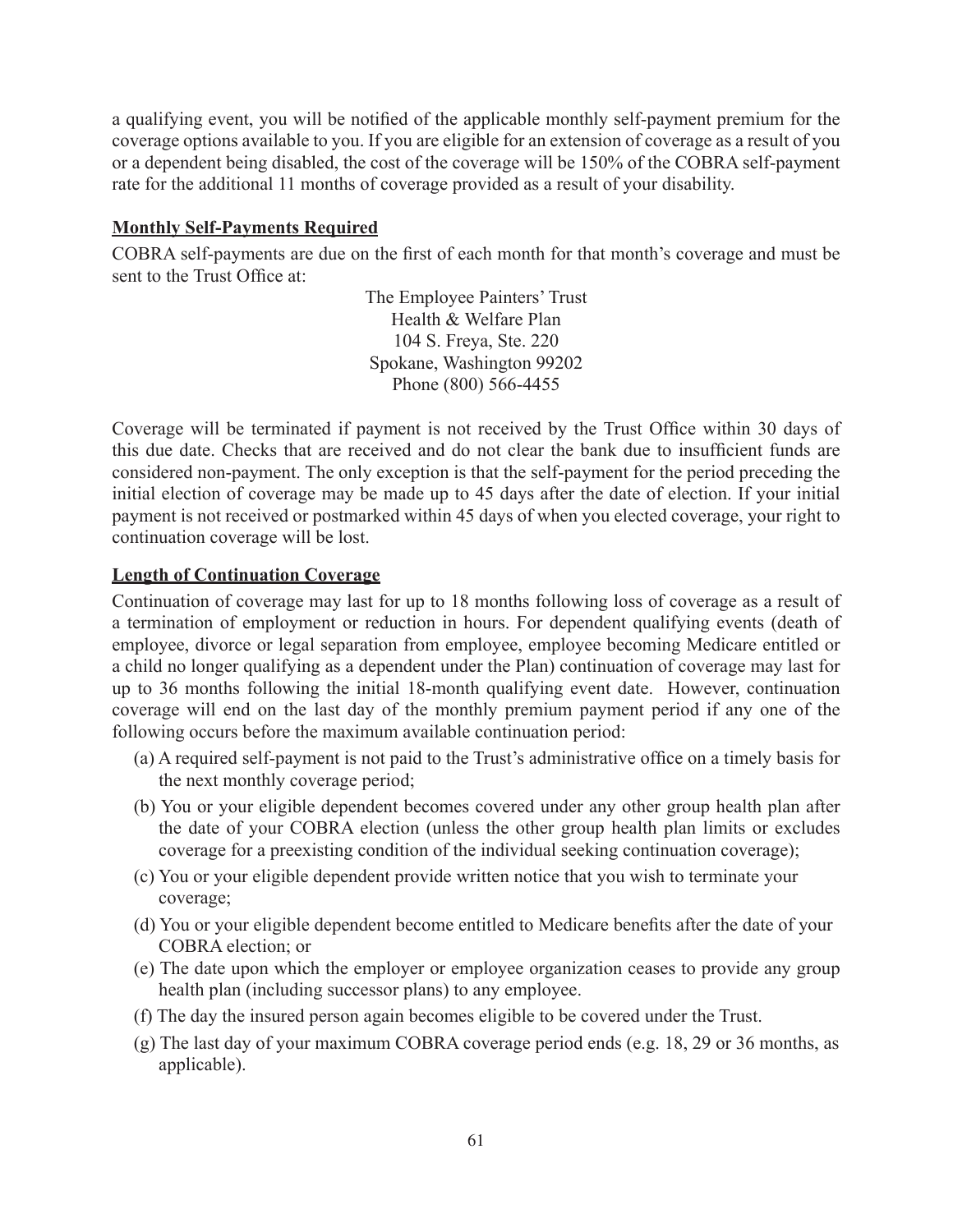# **Length of Continuation Coverage - Disabled Participants**

If you, your spouse or any dependent covered by the Trust is determined by the Social Security Administration to be disabled within the first 60 days of continuation coverage, the individuals who have previously been elected to receive COBRA coverage can receive an additional 11 months of continuation coverage for up to a maximum of 29 months. To obtain the additional months of coverage, you must notify the Trust's administrative ofice in writing within 60 days of receipt of your Social Security Disability Determination and prior to the end of your initial 18-month period of continuation coverage. If the disabled individual is subsequently found to not be disabled, you must notify the Trust's administrative ofice in writing within 30 days of this determination.

## **Length of Continuation Coverage - Second Qualifying Event**

Eligible dependents who are entitled to continuation coverage as the result of the employee's termination of employment or reduction of hours can extend their coverage up to a total of 36 months if a second qualifying event occurs during the initial 18 months of continuation coverage. Possible second qualifying events are the employee's death, a divorce or legal separation from the employee, a child losing dependent status or the employee becoming entitled for Medicare during the initial 18 months of continuation coverage.

If an eligible dependent wants extended coverage as a result of a second qualifying event, he or she must notify the Trust's administrative ofice in writing within 60 days of the second qualifying event. Failure to give such timely written notice of a second qualifying event will cause the individual's coverage to end as it normally would under the terms of the Plan. In no event will continuation of coverage extend beyond a total of 36 months.

## **Relationship Between COBRA and Medicare or Other Health Coverage**

An individual's COBRA coverage will terminate if he/she becomes entitled to Medicare or other group health coverage after his/her COBRA election. However, if an Individual is entitled to Medicare or other group coverage at the time he/she elected COBRA, the individual can be eligible for both coverages.

If you have coverage under a Trust-sponsored Plan based on COBRA and you are entitled to Medicare based on age or disability and no longer have current employment status, Medicare will pay irst and the Trust will only pay secondary and coordinate with Medicare. Current employment status means you are still at work or have received short-term disability benefits for less than six months. If you have Medicare coverage based on end stage renal disease and have Trust coverage (based on COBRA or otherwise), the Trust will pay primary during the 30-month coordination period provided for by statute. If you have other group health coverage, it will pay primary and the Trust's continuation coverage will be secondary.

## **Effect of Not Electing Continuation Coverage**

In considering whether to elect continuation coverage, please be aware that a failure to continue your group health coverage can affect your rights under federal law: 1) you can lose the right to avoid having preexisting condition exclusions apply to you under a future group health plan if you have more than a 63-day gap in health coverage. Electing continuation coverage may help you avoid such a gap; 2) you can lose the right to purchase guaranteed individual health coverage that does not impose a preexisting condition exclusion if you do not obtain a continuation coverage for the maximum time available to you; and 3) you should be aware that federal law gives you special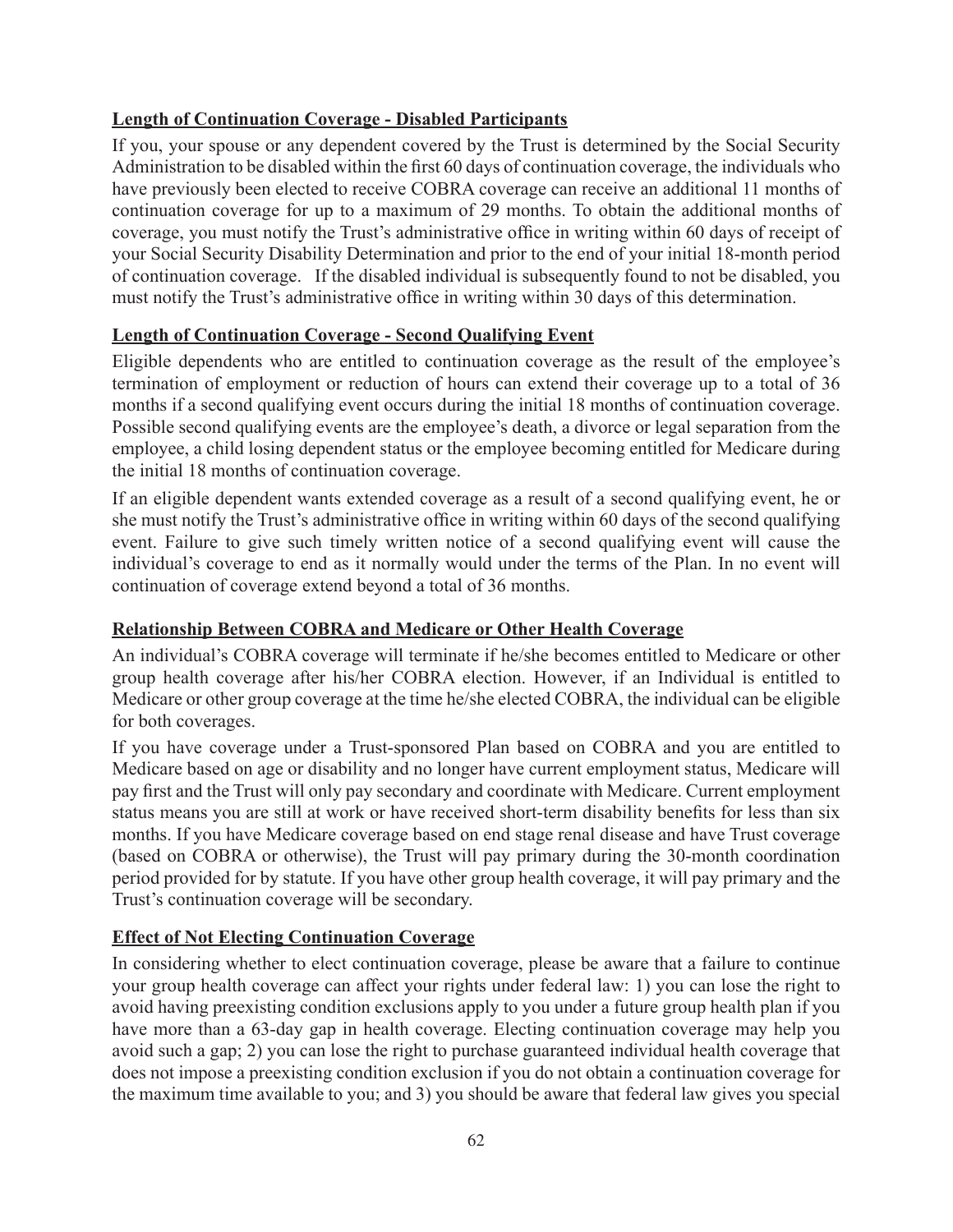enrollment rights. You may have the right to request special enrollment in another group health plan for which you are otherwise eligible (such as a spouse's plan) within 30 days after your group health coverage from the Trust ends because of your qualifying event. You may also have the same special 30-day enrollment right at the end of the maximum continuation coverage period available to you.

In order to protect your family's rights, you should keep the Trust Ofice informed of any changes in the address of family members. You should also keep a copy, for your records, of any notices you send to the Trust Administrator.

## **Additional Information**

For more information about your rights under ERISA (including COBRA) and other laws affecting group health plans, contact the U.S. Department of Labor's Employee Benefits Security Administration or visit its website at www.dd.gov/esba.

# **EXTENSION OF BENEFITS**

If you or your dependent is Totally Disabled by Injury or Sickness on the date eligibility ends, the Plan will extend continuation coverage for covered services as if eligibility had not ended, up to a maximum of twelve (12) consecutive months from the date active eligibility ends or, if earlier,

- (a) the date you or your dependent becomes covered under another group health care plan; or
- (b) the date the Total Disability ends.

Benefits payable are those in effect on the date eligibility ended.

**This Extension of Beneits coverage period described above shall run concurrently with continuation coverage time periods available to you under COBRA (refer to COBRA GROUP HEALTH INSURANCE CONTINUATION found later on in this booklet for a description of COBRA continuation coverage.) Under this Extension of Beneits provision, and if you elect COBRA, the Trust Fund shall pay on your behalf the irst twelve (12) months COBRA continuation premiums that are required to be paid for COBRA coverage. Premiums for COBRA coverage which continue after the expiration of the 12-month period must be paid by you or your dependent.**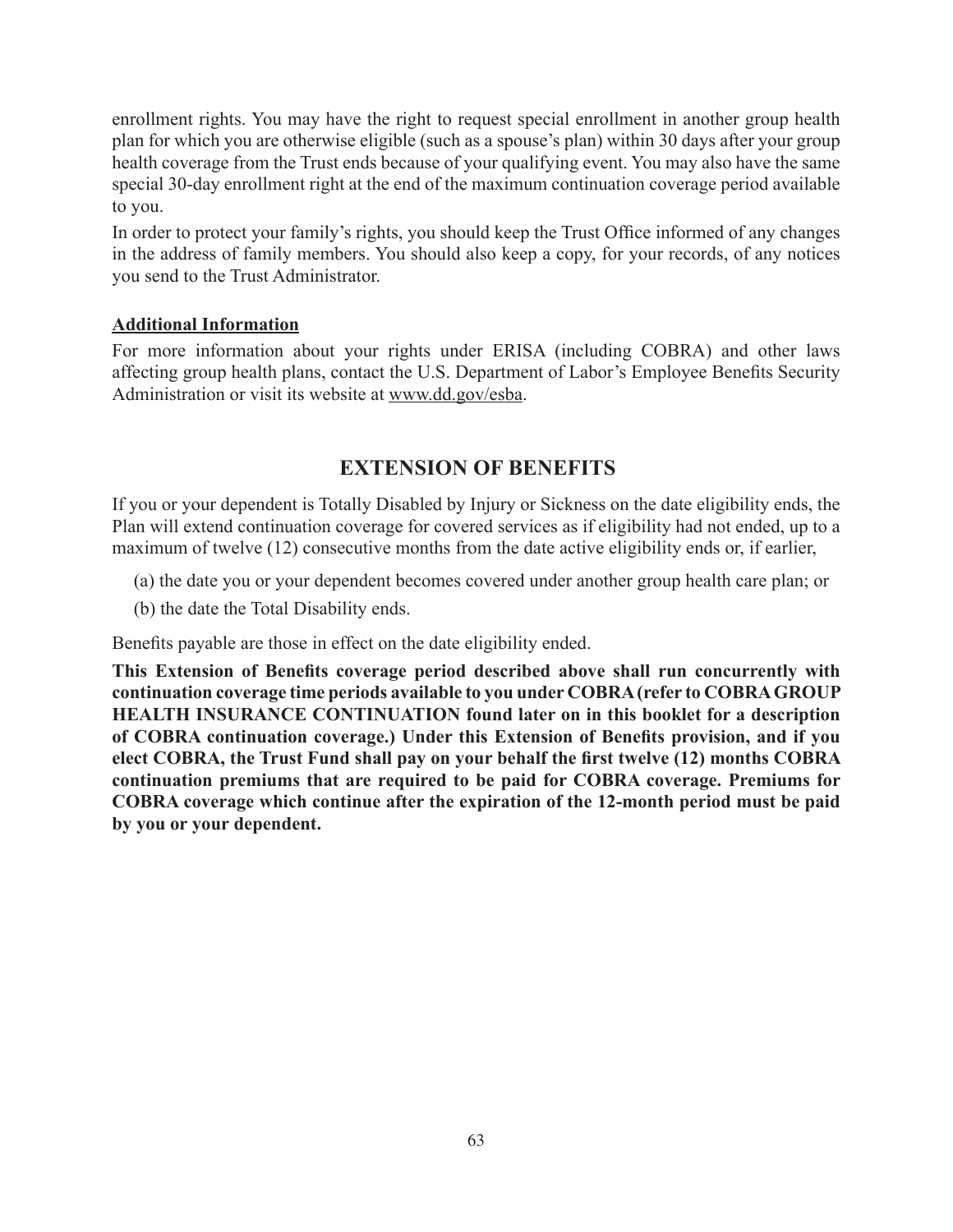## **GENERAL EXCLUSIONS AND LIMITATIONS**

#### **These General Exclusions and Limitations do not apply to any Life Insurance Beneits provisions.**

We do not pay under the **Health Insurance** provisions (including any Accidental Death and Dismemberment Benefits provision and Weekly Disability Benefits provision) for:

- (a) any Injury or Sickness which arises out of or in the course of any employment with any employer or for which the Insured Person is entitled to benefits under any workers' compensation or occupational disease law, or receives any settlement from a worker's compensation carrier (but this exclusion does not apply to any Accidental Death and Dismemberment Benefits provision);
- (b) any Expense which is in excess of the usual and customary Global Charges;
- (c) any Expense or charge for services or supplies not Medically Necessary;
- (d) any Expense incurred after insurance ends (except as speciically provided under any extended benefits provisions in the Plan);
- (e) any Expense which is not the result of an Injury or Sickness as deined in the Deinitions section of the Plan, except as otherwise specifically covered under the Plan<sup>\*</sup>;

\*This exclusion applies only to any Accidental Death and Dismemberment;

- (f) any loss, Expense or charge resulting from the Insured Person's participation in a riot or in the commission of a felony;
- (g) any Expense or charge which the Insured Person does not have to pay;
- (h) any treatment, service or supply unless it is shown as a covered service;
- (i) contact lenses, except as specifically provided;
- (j) eye refractions or the itting or cost of visual aids or surgery to correct visual acuity;
- (k) the fitting or cost of hearing aids, except as specifically provided;
- (1) Alcohol and Drug Abuse, except as provided under the chemical dependency beneit;
- (m) Mental Sicknesses, except as provided under that section;
- (n) any Expense or charge for preventive shots, vaccinations and inoculations, except as specifically provided;
- (o) any Expense or charge for routine physical exams, checkups or premarital exams, except as specifically provided;
- (p) any Expense or charge for failure to appear for an appointment as scheduled, or for completion of claim form or for additional information as requested for claims processing;
- (q) any Expense or charge for medicines, vitamins or any other supplements not prescribed for an illness except as specifically provided;
- (r) any Expense or charge which is older than 12 months from the date of service from date received;
- (s) services and supplies which are for conditions related to autistic disease of childhood, milieu therapy, learning disabilities, developmental disability or for hospitalization for environmental change;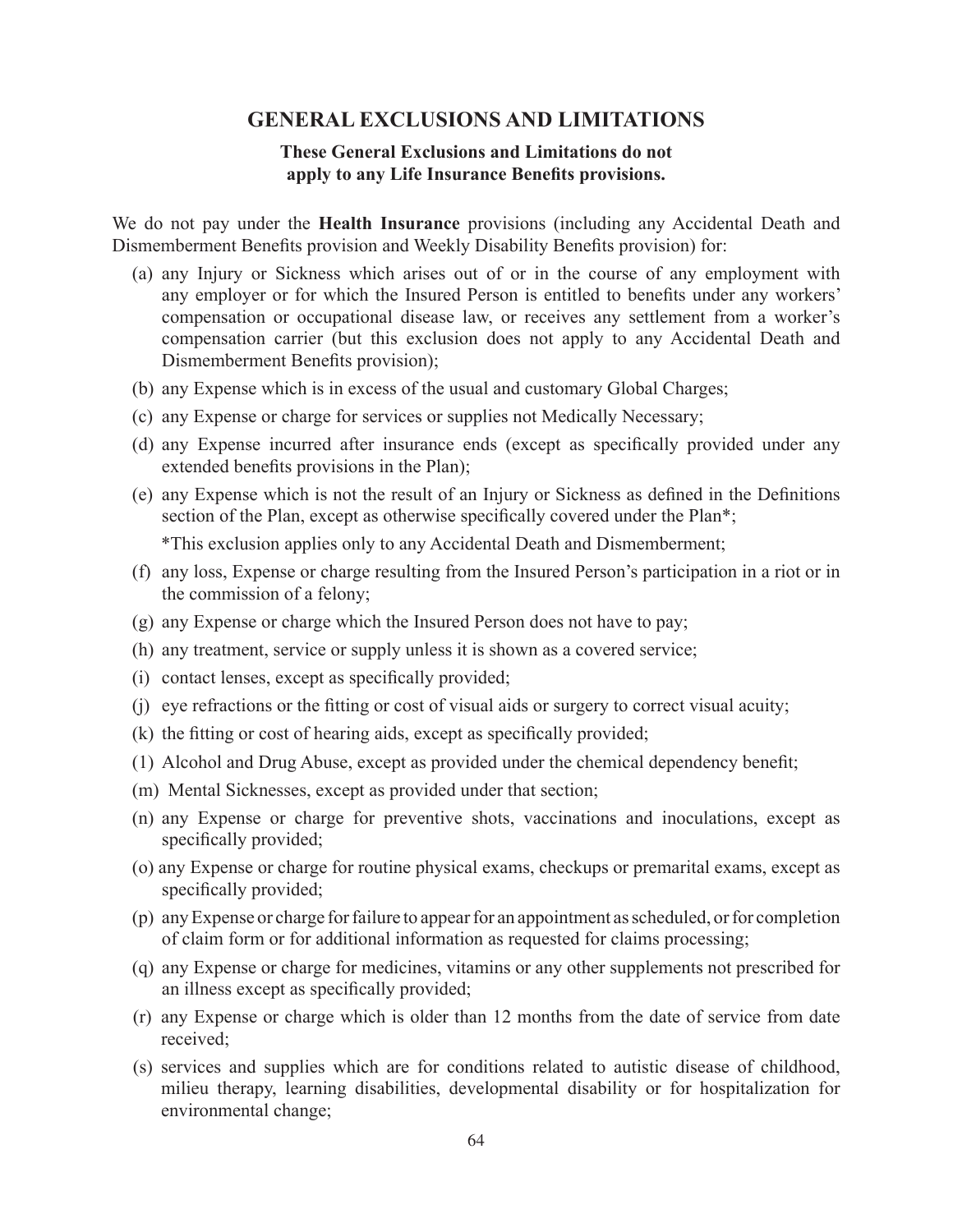- (t) services or supplies by a provider who normally resides in your home or is related to you by blood or marriage;
- (u) Spinal Treatment, except as specifically provided under the Spinal Treatment benefit;
- (v) any Expense or charge for Custodial Care or Developmental Care;
- (w) any Expense which results from Reconstructive Surgery, except:
	- (1) for an Injury;
	- (2) for repair of defects which result from surgery; or
	- (3) for the reconstructive (not cosmetic) repair of a congenital defect which materially corrects a bodily malfunction;
- (x) any Expense which results from Cosmetic Surgery;
- (y) any loss, Expense or charge which results from appetite control, food addictions, eating disorders (except for documented cases of bulimia or anorexia that meet standard diagnostic criteria as determined by us, and present signiicant symptomatic medical problems) or any treatment of obesity (including surgery to treat morbid obesity);
- (z) any Expense or charge for orthopedic shoes, orthotics or other supportive devices for the feet, except as specifically provided in the Plan;
- (aa) any Expense or charge in connection with dental work, dental surgery or oral surgery (unless speciically provided or except as required by law), including:
	- (1) treatment or replacement of any tooth or tooth structure, alveolar process, abscess or disease of the periodontal or gingival tissue; or
	- (2) surgery or splinting to adjust dental occlusion;
- (ab) any Expense or charge for treatment of Jaw Joint Disorders (unless specifically provided);
- (ac) any loss, Expense or charge for sex transformations or any treatment related to sexual dysfunction;
- (ad) any loss, Expense or charge related to Mental Sicknesses which are classified as sexual deviations or disorders;
- (ae) any Expense or charge for the diagnosis or treatment of fertility or infertility or promotion of fertility including (but not limited to):
	- (1) fertility tests and procedures;
	- (2) reversal of surgical sterilization; and
	- (3) any attempts to cause pregnancy by hormone therapy, artiicial insemination, in vitro fertilization and embryo transfer or any treatment or method;
- (af) chelation therapy except for acute arsenic, gold, mercury or lead poisoning;
- (ag) any Expense or charge for services or supplies which are not provided in accordance with generally accepted professional standards on a national basis;
- (ah) any Expense or charge for services or supplies which:
	- (1) are considered Experimental or Investigational Drugs, Devices, Treatments or Procedures; or
	- (2) result from or relate to the application of such Experimental or Investigational Drugs, Devices, Treatments or Procedures;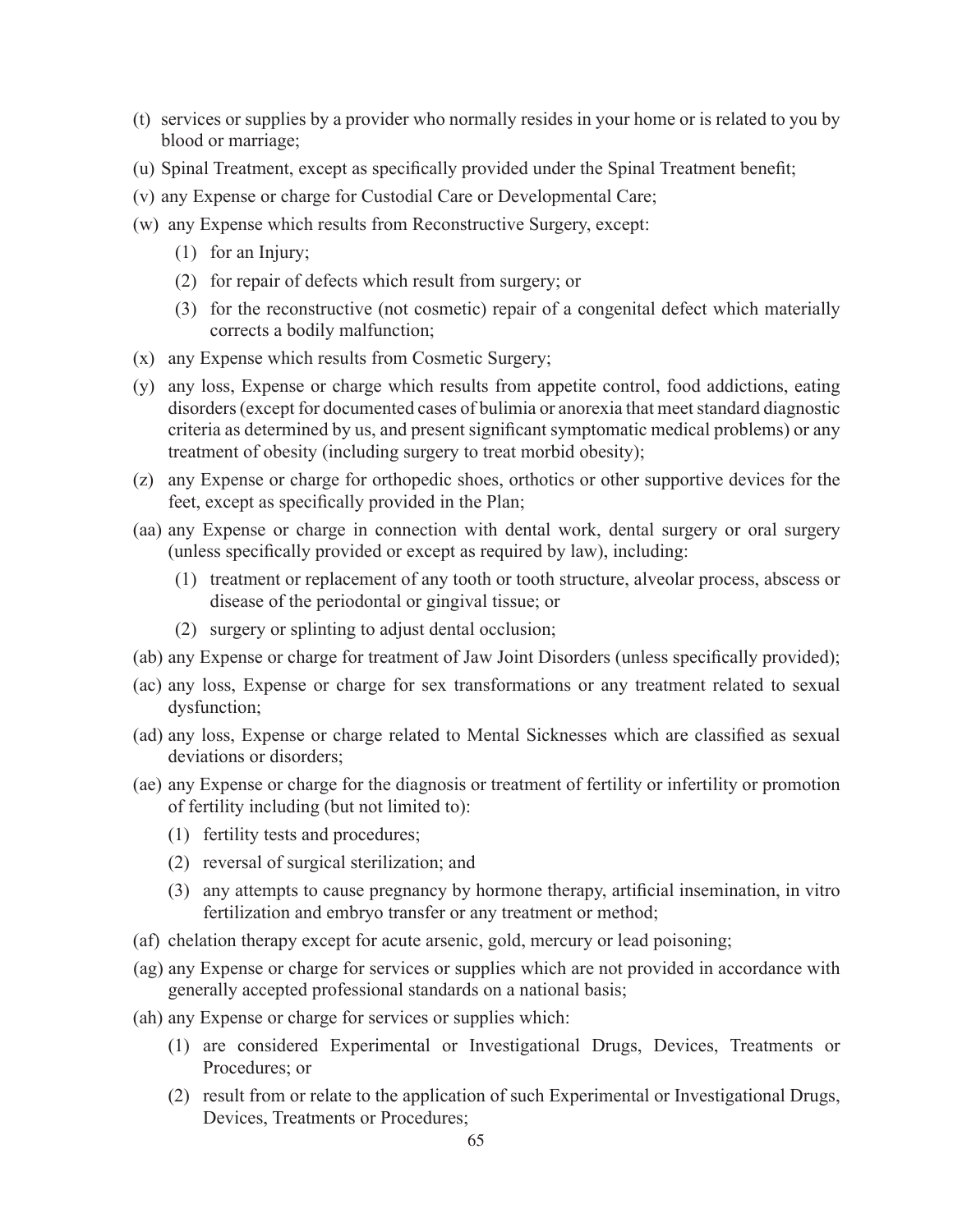- (ai) any Expense or charge which is primarily for the Insured Person's education, training or development of skills needed to cope with an Injury or Sickness, unless speciically provided in the Plan;
- (aj) any Expense or charge which is primarily for the Insured Person's convenience or comfort or that of the Insured Person's family, caretaker, Physician or other medical provider;
- (ak) any Expense or charge for telephone calls to or from a Physician, Hospital or other medical provider;
- (al) any loss, Expense or charge which results from breast augmentation or reduction which is not associated with cancer of the breast;
- (am)any loss, Expense or charge which results from services from developmental disability. (When we, our medical staff or a qualified party or entity selected by us determine that a confinement or visit is mainly for developmental disability, some services such as Prescription Drugs, x-rays and lab tests may still be covered if Medically Necessary and otherwise covered by the Plan. All bills should be routinely submitted for consideration);
- (an) any Expense or charge for services or supplies which are provided or paid for by federal government or its agencies; except for:
	- (1) the Veterans Administration, when services are provided to a veteran for a disability which is non service-connected;
	- (2) a military Hospital or facility, when services are provided to a retiree (or dependent of a retiree) from the armed services; or
	- (3) a group health plan established by a government for its own civilian employees and their dependents;
- (ao) any loss, Expense or charge which results from an act of declared or undeclared war;
- (ap) any loss, Expense or charge:
	- (1) which is incurred while the Insured Person is on active duty or training in the Armed Forces, National Guard or Reserves of any state or country; and
	- (2) for which any governmental body or its agencies are liable; or

(aq) marriage or family counseling.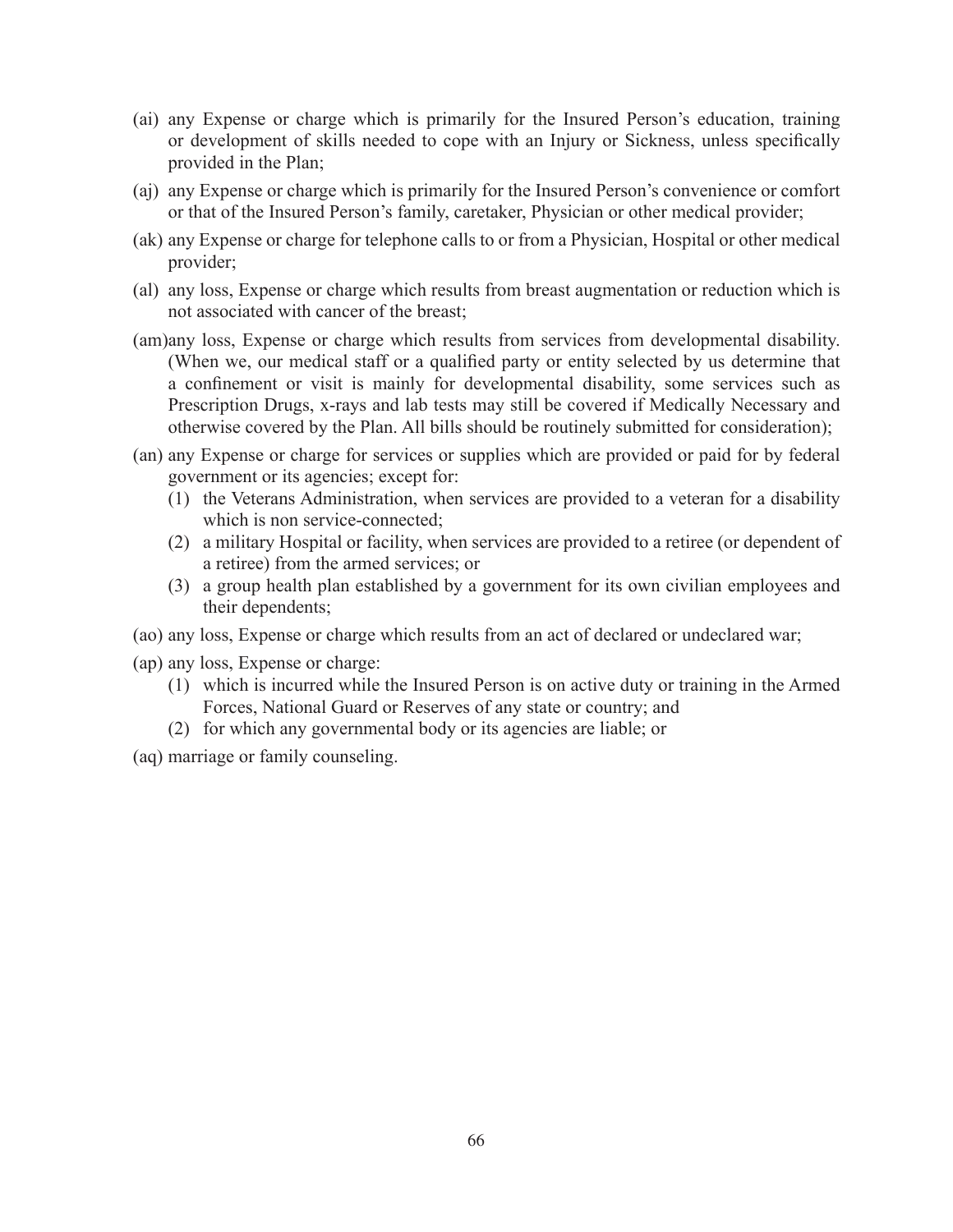# **PAYMENT OF CLAIMS**

Only claims incurred on or after the effective date of your insurance will be processed. In order for you to receive prompt payment for your claims, the procedures listed below should be followed as closely as possible.

- 1. Obtain a claim form from your local Union ofice or the Trust Ofice. If you utilize a Preferred Provider, you do not need to complete a claim form. You must present your I.D. card to the provider who will then submit the claim for you.
- 2. Complete your portion, part 1, by inserting all of the information requested and sign your name on the line specified.
- 3. For Physician's services, attach an itemized copy of your Physician's bill or have your Physician complete his portion of the claim form.
- 4. For Hospital services, attach an itemized copy of the Hospital bill which lists all services and supplies received.
- 5. For Prescription Drugs not obtained through the Retail Plan or Mail Order Prescription Drug program, be sure to attach itemized pharmacy receipts showing the name of the individual for whom the Drugs were prescribed, the prescription number, name of Drug prescribed and the name of the Physician prescribing the Drug.
- 6. For weekly disability benefits, you and your Physician must complete the form.
- 7. Dental Expenses incurred as a result of an accident should be submitted with complete accident details to the medical plan for payment.
- 8. You should then forward the completed claim form together with itemized bills to the Trust Ofice, at the following address:

The Employee Painters' Trust c/o Zenith Administrators, Inc. P.O. Box 2523 Spokane, Washington 99220 Phone: 1-509-534-0265 or 1-800-566-4455 Fax: 1-509-534-5910

Your claim and all bills connected with it must be submitted to the Trust Ofice within 90 days following the date Expenses are incurred, or as soon as reasonably possible, but not later than 12 months after loss occurs, unless the claimant is not legally capable.

- 9. Payment can be handled in two ways:
	- (a) You may assign payment of beneits by signing the authorization on the claim form or by filling out one of the provider's own assignment forms. If you do assign your benefits, the payment will be sent directly to the provider of service (payments to Preferred Providers are automatically paid to the provider); or
	- (b) You may pay the bill directly, in which case the beneit checks will be made payable to you.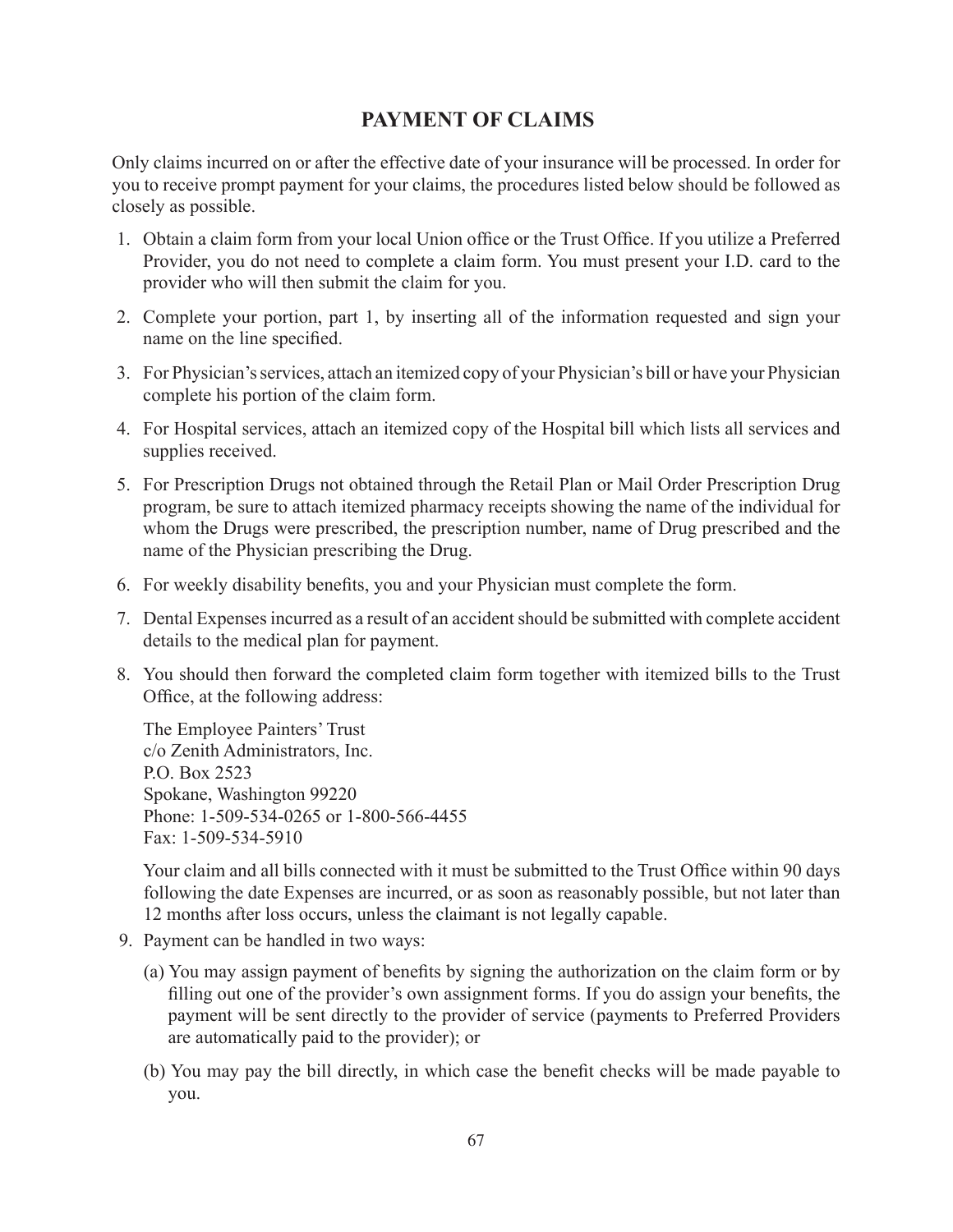## **Appeal Procedure for Denial of Experimental and Investigational Services**

Based upon information submitted, if we deny a request for benefits or refuse to approve a request to preauthorize services because of an experimental or investigational exclusion or limitation, you may appeal any denial directly to us within 60 days after receiving the denial notiication. We will notify you in writing of a final determination within 14 working days of receipt of the fully documented appeal. The review period will extend beyond 14 working days only with the informed written consent of the Insured Person.

## **Appeal Rights**

## **(Medical Beneits) (as Federally Mandated)**

### **Deinitions**

Capitalized terms have the same meaning as shown in the Plan and the Precertification and Claim Review Procedures provision.

For the purposes of this Appeal Rights provision, the terms **you, your, yours** shall include your authorized representative.

### **Opportunity To Request An Appeal**

You shall have a reasonable opportunity to appeal the Plan's precertification or claim review decisions in accordance with this Appeal Rights provision. As part of the appeal, there will be a full and fair review of the precertification and/or claim review decisions.

The request for an appeal can be written, electronically or orally submitted and should include any additional information you believe may have been omitted from the Plan's review or that should be considered by the Plan.

The Plan will establish and maintain procedures for hearing, researching, recoding and resolving any appeal. The notification you receive regarding the Plan's precertification or claim review decision will include instructions on how and where to submit an appeal.

## You will have no later than 180 days from your receipt of notification of the Plan's **precertiication or claim review decision to submit a request for an appeal.**

The request for an appeal should include:

- (a) the name of the patient;
- (b) the name of the person filing the appeal if different from the patient;
- (c) the policy number;
- (d) the member number;
- (e) the nature of the appeal; and
- (f) names of all individuals, facilities and/or services involved with the appeal.

By requesting an appeal, you have authorized the Plan, or anyone designated by the Plan, to review any and all records (including, but not limited to, your medical records) which the Plan determines may be relevant to your appeal.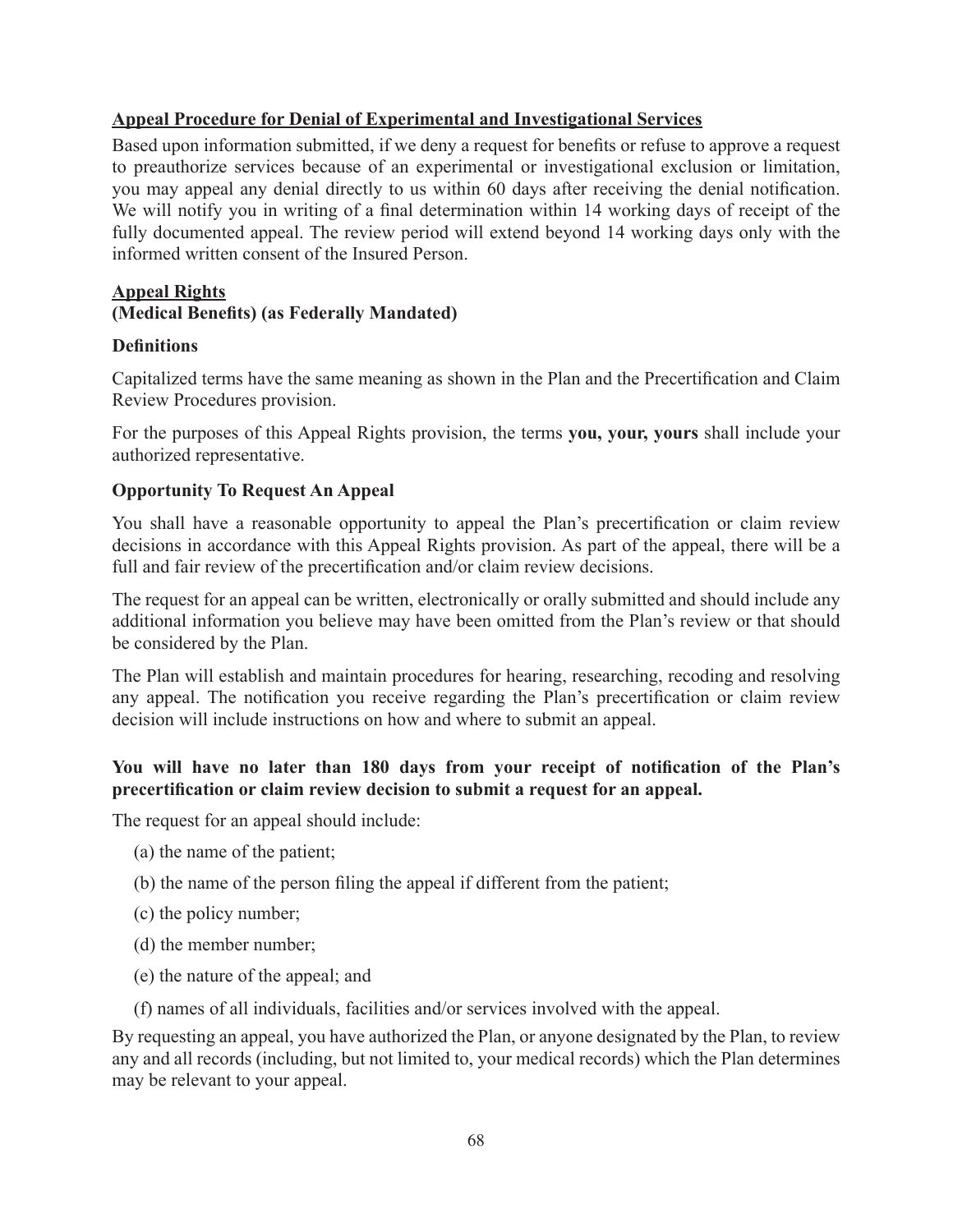## **Response To Appeals**

Once the Plan receives your request for an appeal, the Plan will respond no later than:

- (a) 72 hours for Claims Involving Urgent Care;
- (b) 30 days for claims and services for benefits requiring precertification (excluding Claims Involving Urgent Care); and
- (c) 60 days for claims and services for beneits not requiring precertiication.

When the Plan makes their determination, you will be provided with:

- (a) information regarding its decision; and
- (b) information regarding other internal or external appeal or dispute resolution alternatives, including any required state mandated appeal rights.

Please refer to the Precertification and Claim Review Procedures provision.

### **Claim Review and Appeal Procedures**

**(Accidental Death & Dismemberment and Weekly Disability Beneits) (As Federally Mandated)**

### **Definitions**

Capitalized terms have the same meaning as shown in the Plan.

For the purposes of this provision the following term has the following meaning:

**Adverse Beneit Determination** means a denial, reduction or termination of, or a failure to provide or to make payment (in whole or in part) for a benefit, including any such denial, reduction, termination of, or failure to provide or make payment (in whole or in part) that is based upon the Insured Person's ineligibility for insurance under the Plan.

### **Claim Review Procedures**

Once the Plan receives information necessary to evaluate the claim, the Plan will make a decision within the time periods set forth below. Please refer to the Payment of Claims provision of the Plan.

In the event an extension is necessary due to matters beyond the Plan's control, the Plan will notify the person submitting the claim of the extension and the circumstances requiring the extension. Extensions are limited as set forth below.

If an extension is necessary due to failure to submit complete information, the Plan will notify the person submitting the claim of the additional information required. Such notice of incomplete information will be sent within the time periods set forth below.

In order for the Plan to continue processing the claim, the missing information must be provided to the Plan within the time periods set forth below.

For accidental death & dismemberment, the Plan may contact the person submitting the claim at any time for additional details about the processing of the claim.

For weekly disability, you may contact the Plan at any time for additional details about the processing of the claim.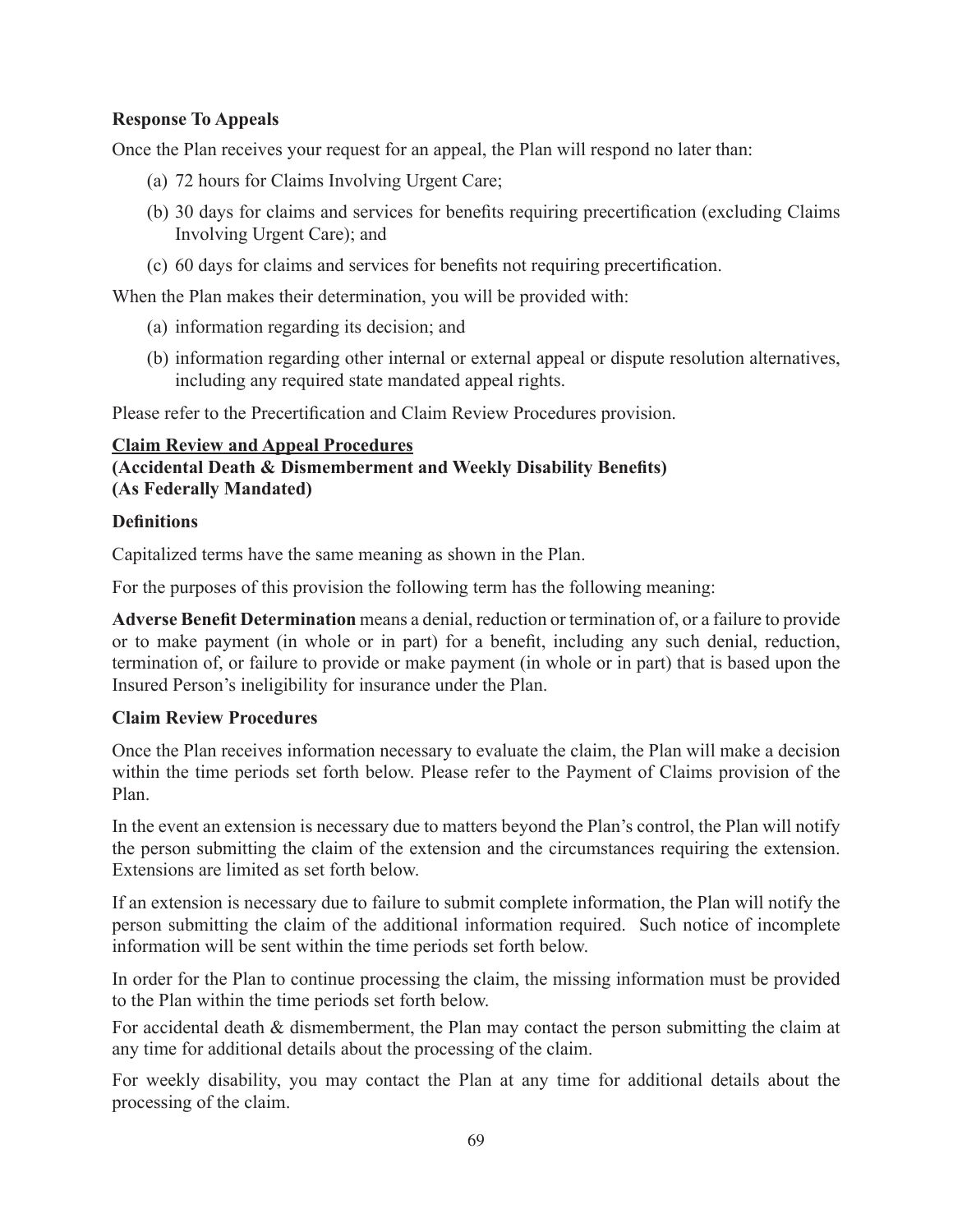### **Accidental Death & Dismemberment Claim Review Decisions**

- (a) Initial review: The Plan will notify the person submitting the claim of its claim decision within 45 days after the Plan's receipt of the claim, unless additional information is requested as set forth below;
- (b) Extension period: 30 days; and
- (c) Maximum number of extensions: two.

If additional information is needed, the Plan will notify the person submitting the claim within 30 days of the Plan's receipt of the claim. Once the Plan's request for additional information is received, the person submitting the claim will have 45 days to submit the additional information to the Plan. The Plan will have a total of 105 days (which includes an additional 30-day extension, if necessary, due to circumstances beyond its control) to process the claim. If the Plan does not receive the additional information within the specified time period, the Plan will make their determination based on the available information.

### **Disability Claim Review Decisions**

- (a) Initial review: The Plan will notify you of its claim decision within 45 days after the Plan's receipt of your claim, unless additional information is requested as set forth below;
- (b) Extension period: 30 days; and
- (c) Maximum number of extensions: two.

If additional information is needed, the Plan will notify you within 30 days of the Plan's receipt of the claim. Once you receive the Plan's request for additional information, you will have 45 days to submit the additional information to the Plan. The Plan will have a total of 105 days (which includes an additional 30-day extension, if necessary, due to circumstances beyond its control) to process the claim. If the Plan does not receive the additional information within the speciied time period, the Plan will make their determination based on the available information.

### **Accidental Death & Dismemberment Claim Denials**

If a claim is denied or partially denied, the person submitting the claim will receive a written or electronic notice of the denial which will include:

- (a) the specific reason(s) for the denial;
- (b) reference to the specific Plan provisions on which the denial is based;
- (c) if applicable, a description of any additional material or information necessary to complete the claim and the reason the Plan needs the material or information;
- (d) a description of the appeal procedures; including the right to request an appeal within 180 days and the right to bring a civil action following the appeal process; and
- (e) any other information which may be required under state or federal laws and regulations.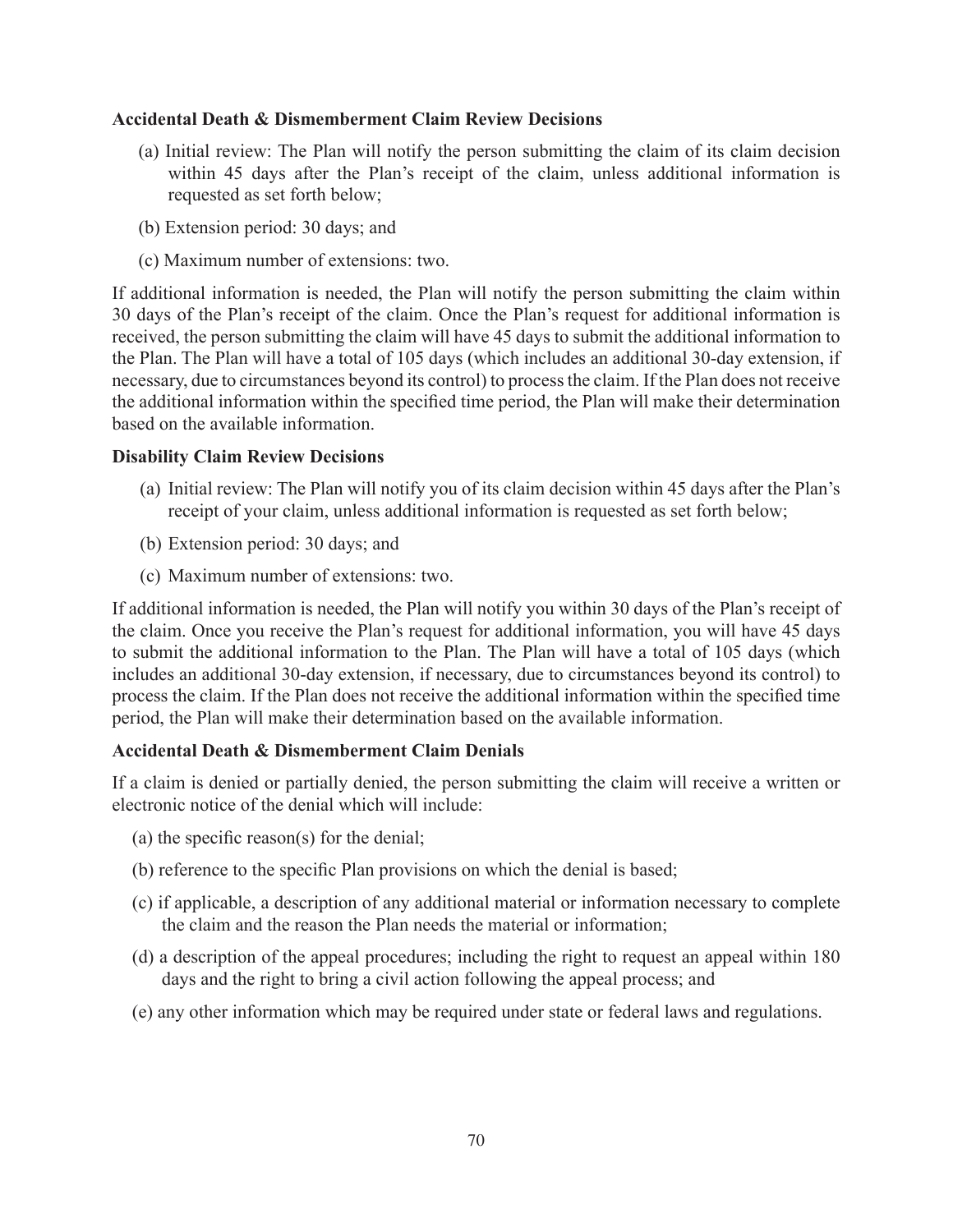## **Disability Claim Denials**

If a claim is denied or partially denied, you will receive a written or electronic notice of the denial which will include:

- (a) the specific reason(s) for the denial;
- (b) reference to the specific Plan provisions on which the denial is based;
- (c) if applicable, a description of any additional material or information necessary to complete the claim and the reason the Plan needs the material or information;
- (d) a description of the appeal procedures; including your right to request an appeal within 180 days and your right to bring a civil action following the appeal process; and
- (e) any other information which may be required under state or federal laws and regulations.

Additionally, if the Plan used an internal rule, guideline, protocol or other similar criterion in making an Adverse Benefit Determination, you will receive a statement of your right to receive, upon request and free of charge, a copy of any internal rule, guideline, protocol or other similar criterion.

Furthermore, if the Plan makes an Adverse Benefit Determination based upon a medical necessity or experimental treatment or a similar exclusion or limitation, the Plan will include a statement that an explanation of the scientific or clinical judgment for such determination will be provided to you upon request and free of charge.

### **For Accidental Death & Dismemberment, The Opportunity To Request An Appeal**

The person submitting the claim may appeal the Plan's claim review decision in accordance with this Claim Review and Appeal Procedures provision. As part of the appeal, the Plan will perform a full and fair review of the decision.

The request for an appeal can be written, electronically or orally submitted to the Plan and should include any additional information that the person submitting the claim believes may have been omitted from the Plan's review that should be considered by the Plan.

The request for an appeal should include:

- (a) the name of the person for whom the claim has been submitted;
- (b) the name of the person filing the appeal;
- (c) the policy number; and
- (d) the nature of the appeal.

The Plan will establish and maintain procedures for hearing, researching, recording and resolving any appeal. The notification of the Plan's claim review decision will include instructions on how and where to submit an appeal.

The person submitting the claim will:

- (a) have 60 days from receipt of notiication to submit a request for an appeal;
- (b) be provided the opportunity to submit written comments, documents, records and other information relating to the claim; and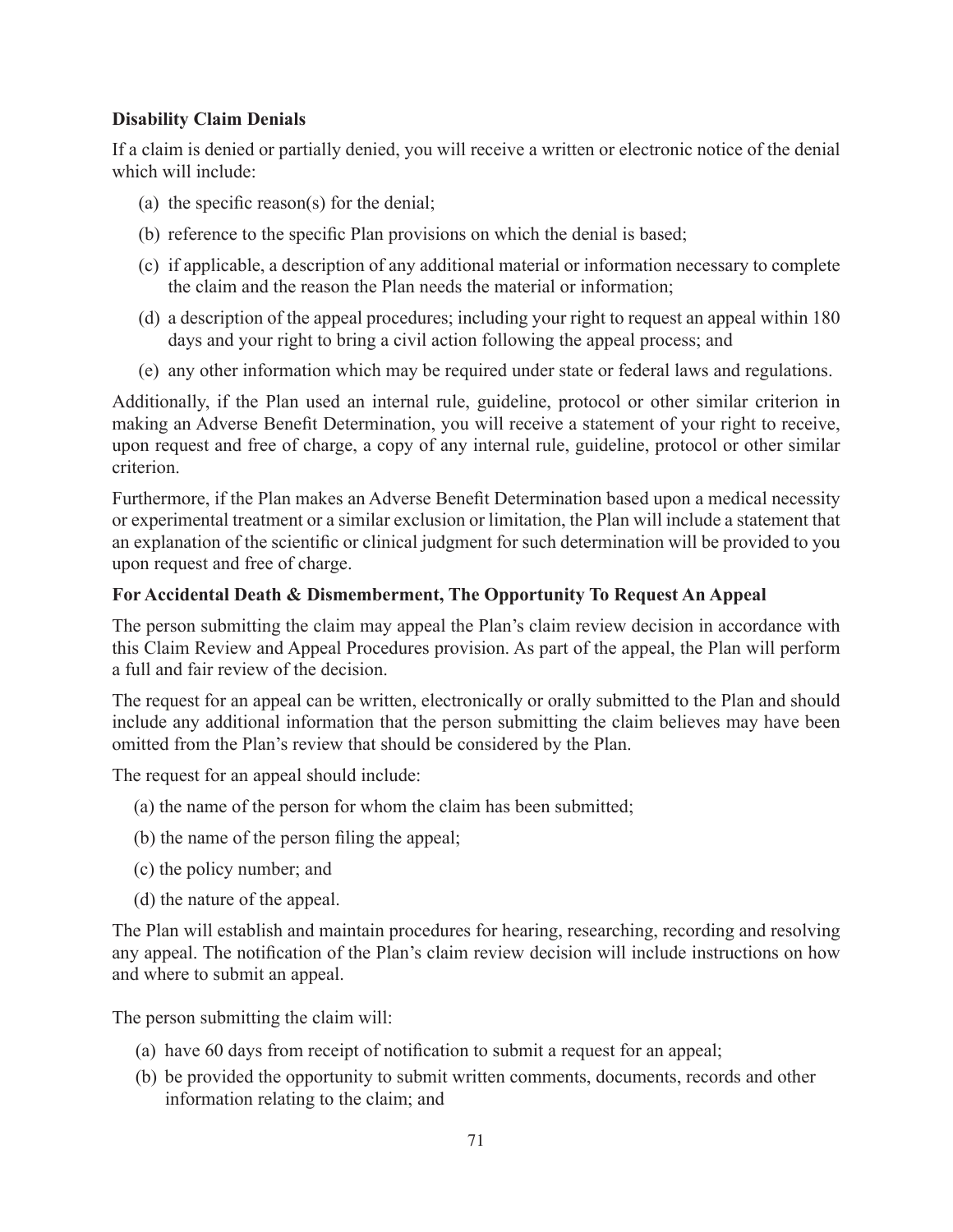(c) be provided, upon request and free of charge, reasonable access to and copies of documents, records and other information relevant to the claim.

In reviewing the appeal the Plan will consider all comments, documents, records and other information submitted by the person submitting the claim relating to the claim, without regard to whether such information was submitted or considered in the claim decision.

Request for an appeal authorizes the Plan, or anyone designated by the Plan, to review records relevant to the claim.

## **For Accidental Death & Dismemberment, the Plan's Response To An Appeal**

Once the Plan receives a request for an appeal, the Plan will respond within 60 days, unless additional information is requested. If additional information is requested, the following extensions apply:

- (a) extension period: 60 days; and
- (b) maximum number of extensions: one.

When the Plan makes their decision, the person submitting the claim will be provided with:

- (a) information regarding the Plan's decision; and
- (b) information regarding other internal or external appeal or dispute resolution alternatives, if available, including any required state mandated appeal rights.

## **Appeal Rights for Weekly Disability Opportunity To Request An Appeal**

You may appeal the Plan's claim review decision in accordance with this Appeal Rights provision. As part of the appeal, the Plan will perform a full and fair review of the claim review decision.

The request for an appeal can be written, electronically or orally submitted to the Plan and should include any additional information you believe may have been omitted from the Plan's review or that should be considered by the Plan.

The Plan will establish and maintain procedures for hearing, researching, recording and resolving any appeal. The notification you receive regarding the Plan's claim review decision will include instructions on how and where to submit an appeal.

## You will have 180 days from your receipt of notification of the Plan's claim review decision **to submit a request for an appeal.**

The request for an appeal should include:

- (a) the name of the employee;
- (b) the name of the person iling the appeal if different from the employee;
- (c) the policy number; and
- (d) the nature of the appeal.

By requesting an appeal, you have authorized the Plan, or anyone designated by the Plan, to review your records.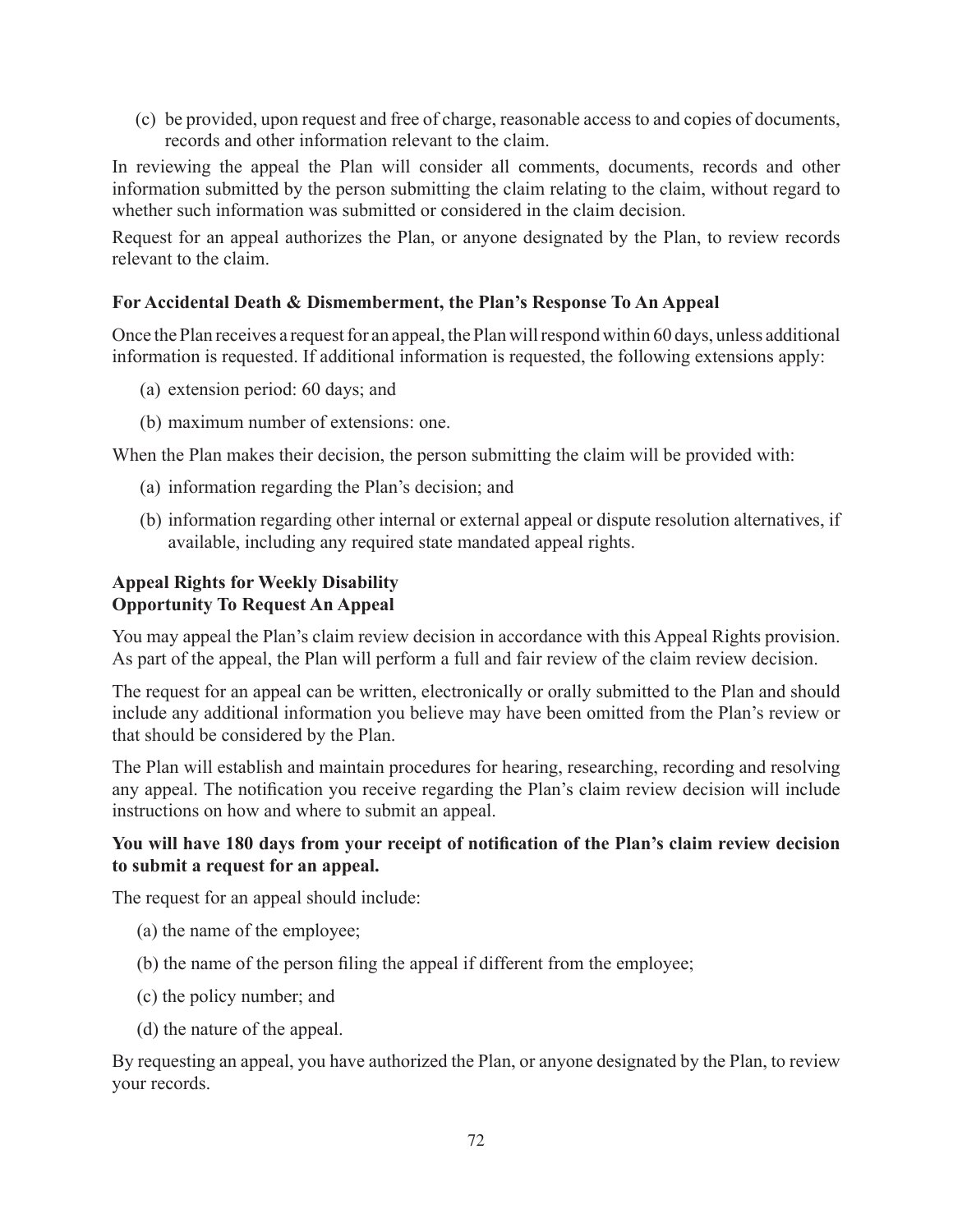### **Our Response To An Appeal**

Once the Plan receives your request for an appeal, the Plan will respond no later than 45 days, unless additional information is requested. If additional information is requested, the following extensions apply:

- (a) extension period: 45 days;
- (b) maximum number of extensions: one.

The Plan will have a total of 90 days to process the appeal.

When the Plan makes their determination, you will be provided with:

- (a) information regarding its decision; and
- (b) information regarding other internal or external appeal or dispute resolution alternatives, including any required state mandated appeal rights.

### **Precertiication And Claim Review Procedures (Medical Beneits)(as Federally Mandated)**

#### **Deinitions**

Capitalized terms have the same meaning as shown in the Plan. For the purposes of this provision:

Adverse Benefit Determination means a denial, reduction, or termination of, or a failure to provide or make payment, (in whole or in part), for a benefit, including, without limitation, any such denial, reduction, termination of, or failure to provide or make payment that is based upon:

- (a) the Insured Person's ineligibility for insurance under the Plan;
- (b) the Plan's determination that the treatment or service is not a Covered Service under the Plan;
- (c) a utilization review determination;
- (d) the Plan's determination that the treatment or service is considered an Experimental or Investigational Drug or Treatment; or
- (e) the Plan's determination that the treatment is not Medically Necessary.

Additionally, if the Plan has previously approved an ongoing course of treatment to be provided over a period of time or a given number of treatments, any reduction or termination of such course of treatment by the Plan (other than by plan amendment or termination) before the end of such period of time or number of treatments is an Adverse Benefit Determination.

**Claim or Request Involving Urgent Care** means any claim or request for a benefit for medical care or treatment with respect to which the application of time periods for making nonurgent care determinations:

- (a) could seriously jeopardize the life or health of the Insured Person or the ability of the Insured Person to regain maximum function; or
- (b) in the opinion of a Physician with knowledge of the Insured Person's medical condition, would subject the Insured Person to severe pain that cannot be adequately managed without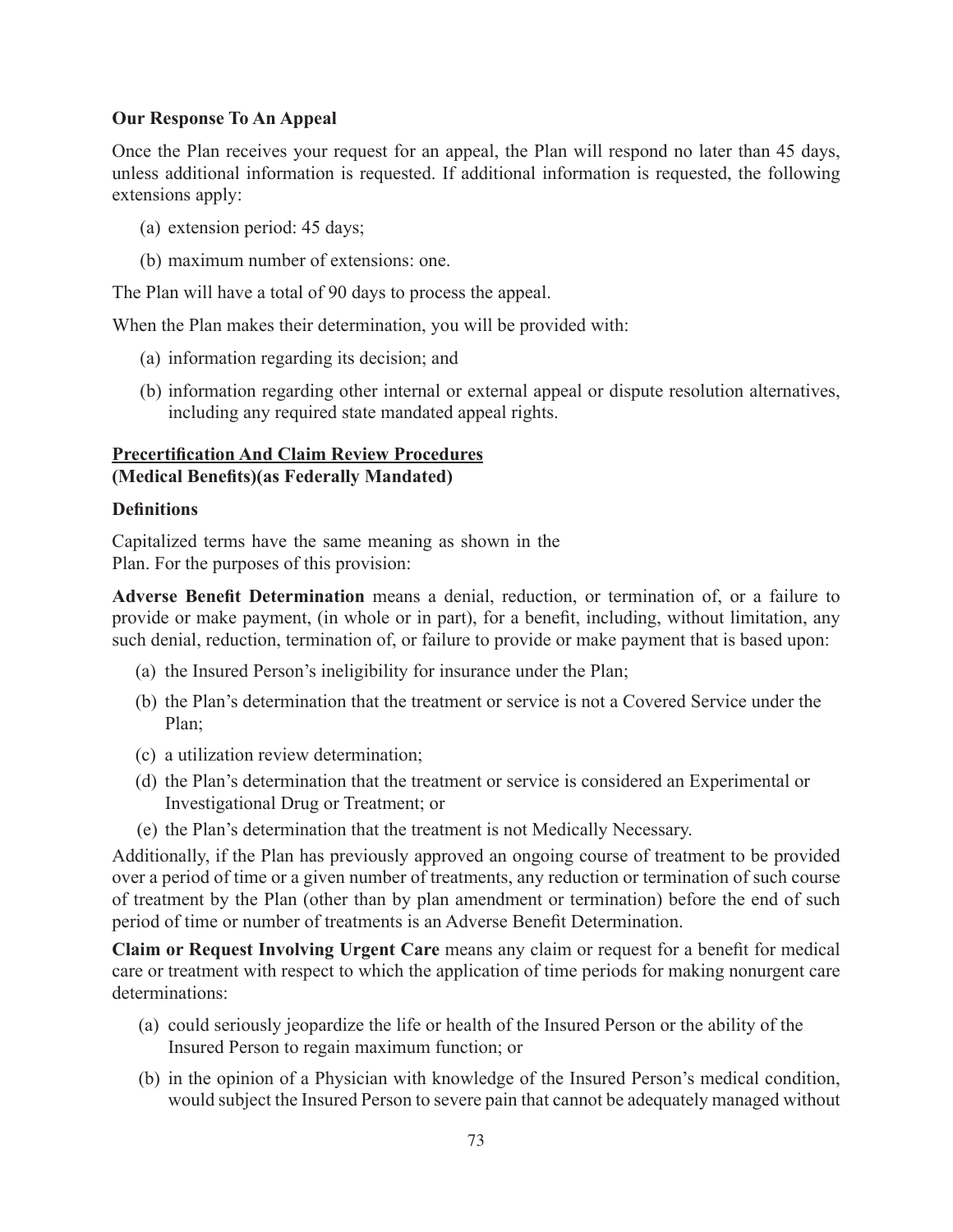the care or treatment that is the subject of the claim. Additionally, if a Physician with knowledge of the Insured Person's medical condition determines that a claim is a Claim or Request Involving Urgent Care, the claim shall automatically be treated as a Claim or Request Involving Urgent Care for the purposes of this provision.

**Day(s)** means calendar day(s).

For the purposes of these Precertification and Claim Review Procedures, the terms **you, your, yours** shall include the employee, dependent or your authorized representative.

### **Precertiication and Claim Review Procedures**

Once the Plan receives information necessary to evaluate the precertification request or evaluate the claim, the Plan will make a decision within the time periods set forth below. Please refer to the Utilization Management Provisions, if any; and the Payment of Claims provisions of the Plan.

In the event an extension is necessary due to matters beyond the Plan's control, the Plan will notify you of the extension and the circumstances requiring the extension. Except where you voluntarily agree to provide the Plan with additional time, extensions are limited as set forth below.

If an extension is necessary due to your failure to submit complete information, the Plan will notify you of the additional information required. Such notice of incomplete information will be sent within the time periods set forth.

In order for the Plan to continue processing your precertification request or claim, the missing information must be provided to the Plan within the time periods set forth below.

You may contact the Plan at any time for additional details about the processing of the precertification request or claim.

## **Claims or Requests Involving Urgent Care**

Initial review: 72 hours, unless additional information is requested as set forth below.

If additional information is needed, the Plan will notify you within 24 hours of the Plan's receipt of the request. Once you receive the Plan's request for additional information, you will be given no less than 48 hours to submit the additional information to the Plan. The Plan will make their determination within 48 hours of its receipt of the additional information. If the Plan does not receive the additional information within the specified time period, the Plan will make their determination based upon the available information.

### **Claims or Requests For Beneits Requiring Precertiication (excluding Claims or Requests Involving Urgent Care)**

- (a) Initial review: 15 days unless additional information is requested as set forth below;
- (b) Extension Period: 15 days; and
- (c) Maximum number of extensions: one.

If additional information is needed, the Plan will notify you within ive days of its receipt of the request. Once you receive the Plan's request for additional information, you will be given no less than 45 days to submit the additional information to the Plan. The Plan will make their determination within 15 days of its receipt of the additional information. If the Plan does not receive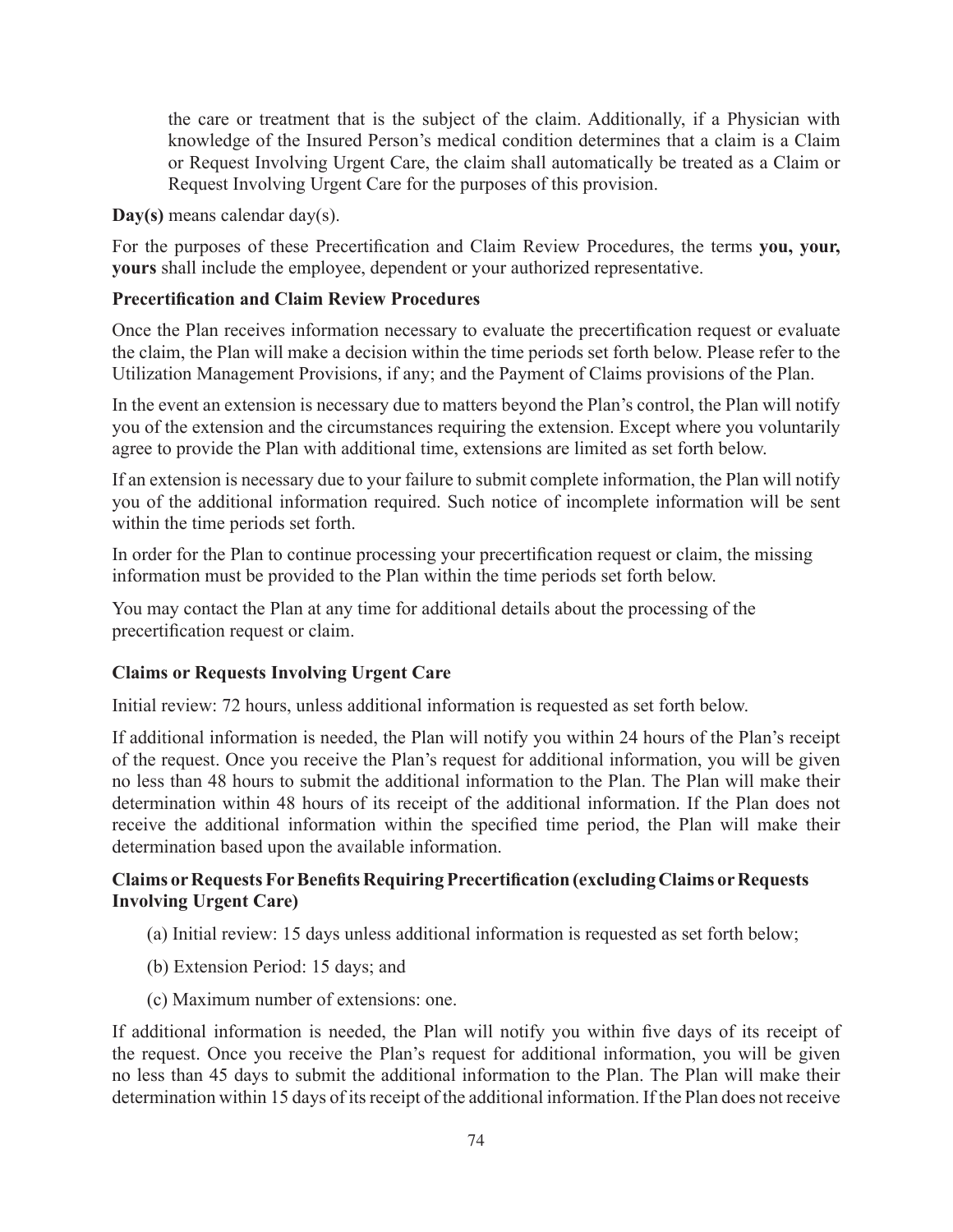the additional information within the specified time period, the Plan will make their determination based upon the available information.

## **Claims or Requests For Beneits Not Requiring Precertiication**

- (a) Initial review: 30 days;
- (b) Extension period: 15 days: and
- (c) Maximum number of extensions: one.

If additional information is needed, the Plan will notify you within 30 days of its receipt of the request. Once you receive the Plan's request for additional information, you will be given no less than 45 days to submit the additional information to the Plan. The Plan will make their determination within 15 days of its receipt of the additional information. If the Plan does not receive the additional information within the specified time period, the Plan will make their determination based upon the available information.

### **Claims or Requests for Beneits Involving Concurrent Care**

The Plan will notify you of an Adverse Benefit Determination regarding a previously-approved ongoing course of treatment or number of treatments suficiently in advance to allow you to appeal the Adverse Benefits Determination and obtain a determination of your appeal before such ongoing treatment is terminated or reduced. (Please refer to the Appeal Rights provision for additional information.)

If you request to extend the course of treatment beyond the period of time or number of treatments that were originally approved by the Plan, and such request is a Claim Involving Urgent Care. the Plan will notify you of their determination within 24 hours of its receipt of your request, provided that the Plan receives your request for extension at least 24 hours prior to the expiration of the prescribed period of time or number of treatments. If the Plan does not receive your request within the 24 hour period, the Plan will treat your request as described in the section entitled "Claims Involving Urgent Care."

If you request to extend the course of treatment beyond the period of time or number of treatments that were originally approved by the Plan and such request is not a Claim Involving Urgent Care, the Plan will treat your request as described in the section herein entitled "Claims For Benefits" Requiring Precertification" or "Claims For Benefits Not Requiring Precertification," whichever is applicable to the request.

### **Precertiication Denials and/or Claim Denials**

If a request for precertification or a claim is denied or partly denied, you will receive a written or electronic notice of the denial, which will include:

- (a) the specific reason(s) for the denial;
- (b) reference to the specific Plan provisions on which the denial is based;
- (c) if applicable, a description of any additional material or information necessary to complete the claim and the reason the Plan needs the material or information;
- (d) a description of the appeal procedures; the applicable time frames, including your right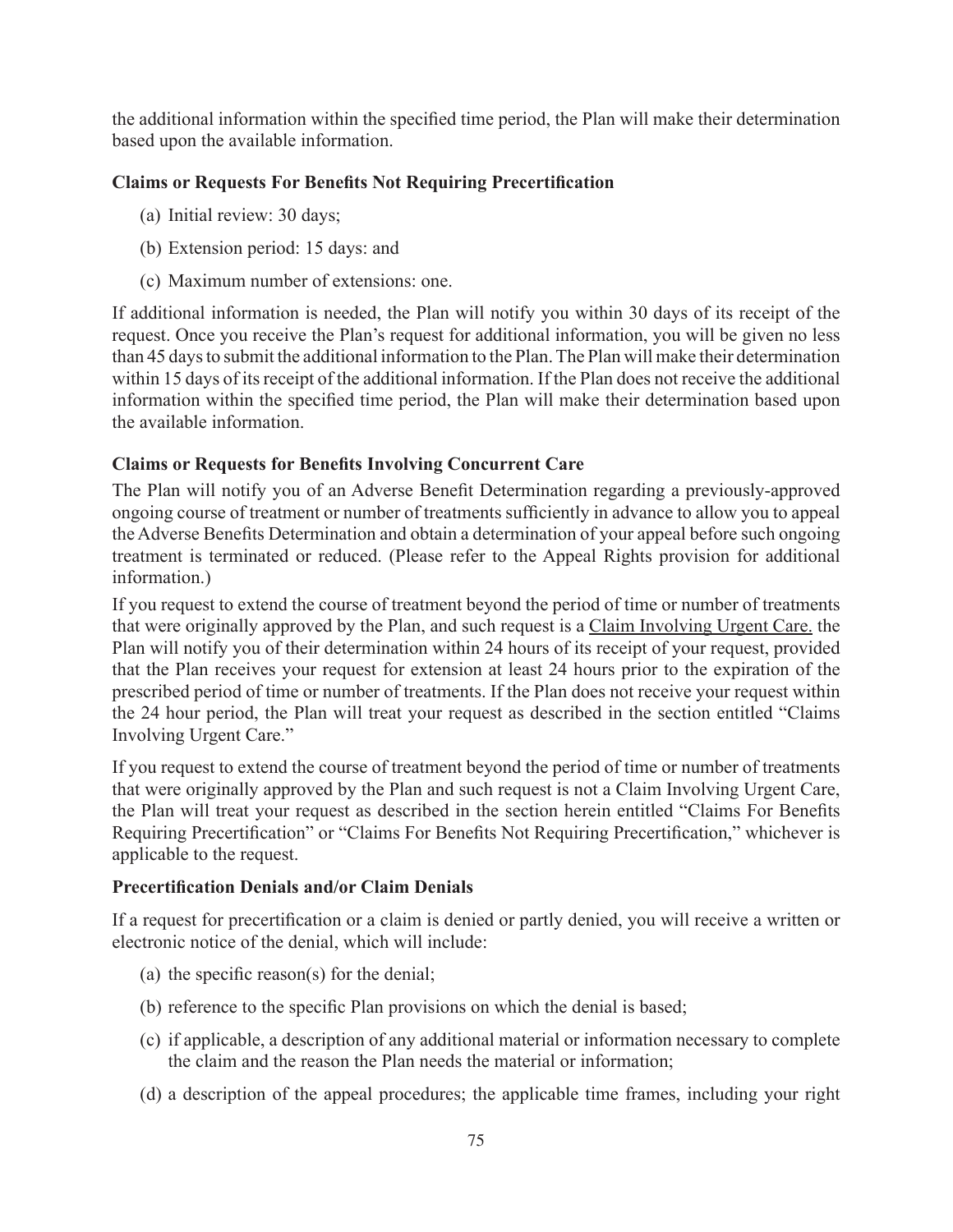to request an appeal within 180 days and your rights to bring a civil action following the appeal process; and

(e) any other information which may be required under state or federal laws and regulations.

Additionally, if the Plan made an Adverse Benefit Determination, you will receive a statement of your right to receive, upon request and free of charge, any internal rule, guideline, protocol or other similar criterion the Plan used in making an Adverse Benefit Determination.

Furthermore, if the Plan makes an Adverse Benefit Determination based upon their determination that:

- (a) the treatment and/or service is considered an Experimental or Investigational Drug or Treatment; or
- (b) the treatment and/or service is not Medically Necessary;

The Plan will include a statement that an explanation of the scientific or clinical judgment for such determination will be provided to you upon request, free of charge.

#### **Appeals**

If a request for precertification or a claim is denied or partly denied, you shall have a reasonable opportunity for an appeal and a right to a full and fair review. Please refer to the Appeal Rights provision.

**"NOTICE - Trustee Discretion Retained. The Board of Trustees reserves the maximum legal discretionary authority to construe, interpret and apply the terms, rules and provisions of the Beneit Plan covered in this Descriptive Booklet. The Trustees retain full discretionary authority to make determinations on matters relating to eligibility for beneits, on matters relating to what services, supplies, care, drug therapy and treatments are Experimental, and on matters which pertain to Participant's rights. The decisions of the claims adjusters, Administrator, and Board of Trustees as to the facts related to any claim for beneits and the**  meaning and intent of any provision of the Benefit Plan, or application of such to any claim for benefits, shall receive the maximum deference provided by law and will be final and **binding on all interested parties."**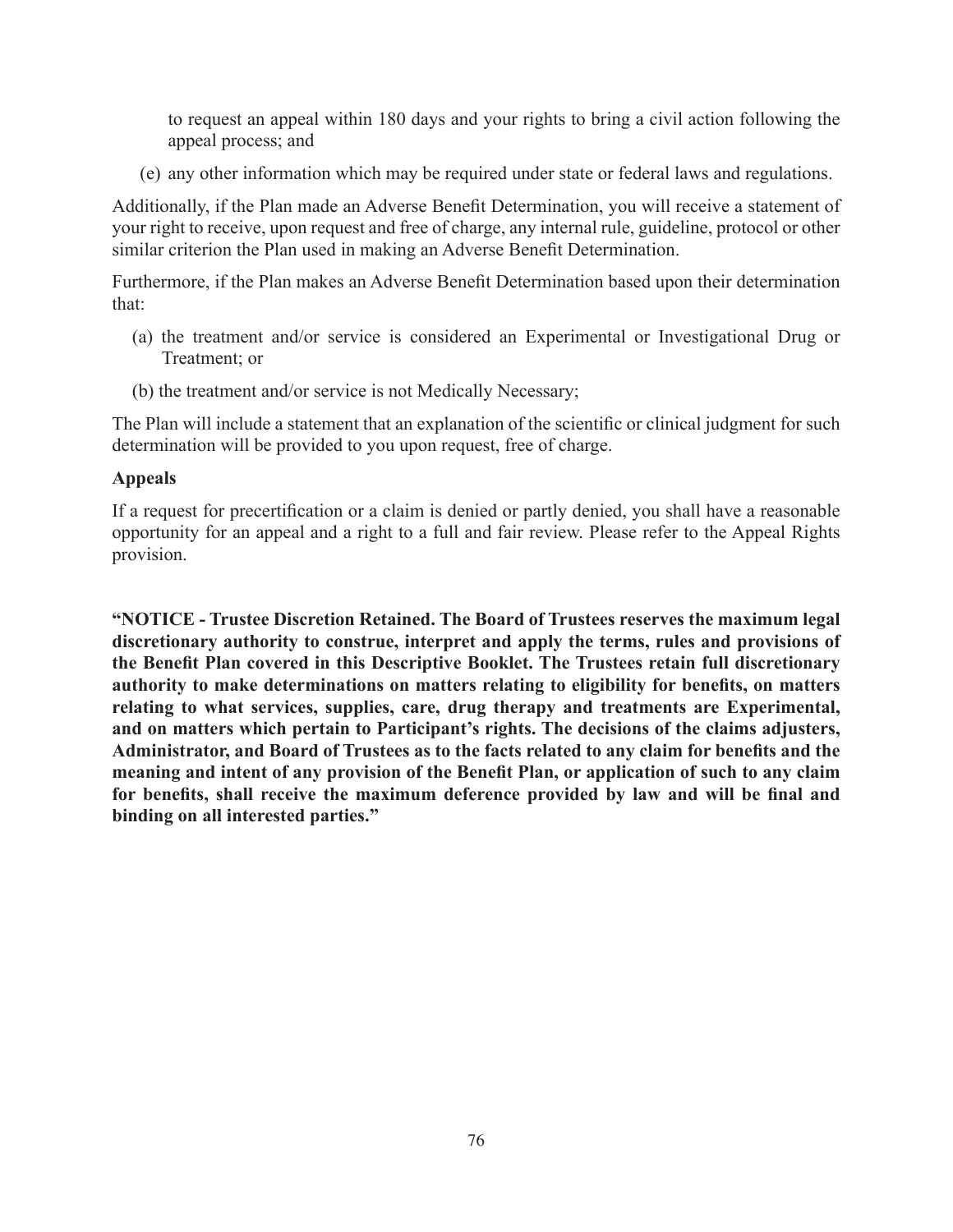# **PRIVACY NOTICE**

## **THIS NOTICE DESCRIBES HOW MEDICAL INFORMATION ABOUT YOU MAY BE USED AND DISCLOSED AND HOW YOU CAN GET ACCESS TO THIS INFORMATION. PLEASE REVIEW IT CAREFULLY.**

The Employee Painters' Trust is required by law to maintain the privacy of your health information. We must provide you with this Notice of our legal duties and privacy practices with respect to your health information. We are also required to abide by the terms of this Notice, which may be amended from time to time.

We reserve the right to change the terms of this Notice at any time in the future and to make the new provisions effective for all health information that we maintain. We will promptly revise our Notice and distribute it to all plan participants whenever we make material changes to our privacy policies and procedures. Until then, we are required by law to comply with the current version of this Notice.

## **HOW THE EMPLOYEE PAINTERS' TRUST MAY USE OR DISCLOSE YOUR HEALTH INFORMATION**

We are permitted by law to use or disclose your "health information" to conduct activities necessary for "payment" and "health care operations" (as those terms are defined in the attached Glossary). There are other purposes for which we may use or disclose your health information, but these two are the main ones. For each of these primary purposes we list below examples of these kinds of uses and disclosures. These are only examples and are not intended to be a complete list of all the ways we may use or disclose your health information within each of these two categories.

**Payment.** We may use or disclose health information about you for purposes within the definition of "payment". These include, but are not limited to, the following purposes and examples:

- **Determining your eligibility for plan benefits.** For example, we may use information obtained from your employer to determine whether you have satisied the Plan's requirements for active eligibility.
- **Obtaining contributions from you or your employer.** For example, we may send your employer a request for payment of contributions on your behalf, and we may send you information about premiums for COBRA continuation coverage.
- **Pre-certifying or pre-authorizing health care services.** For example, we may consider a request from you or your physician to verify coverage for a specific hospital admission or surgical procedure.
- **Determining and fulfilling the Plan's responsibility for benefits.** For example, we may review health care claims to determine if specific services that were provided by your Physician are covered by the Plan.
- **Providing reimbursement for the treatment and services you received from health care providers.** For example, we may send your physician a payment with an explanation of how the amount of the payment was determined.
- **Subrogating health claim beneits for which a third party is liable.** For example, we may exchange information about an accidental injury with your attorney who is pursuing reimbursement from another party.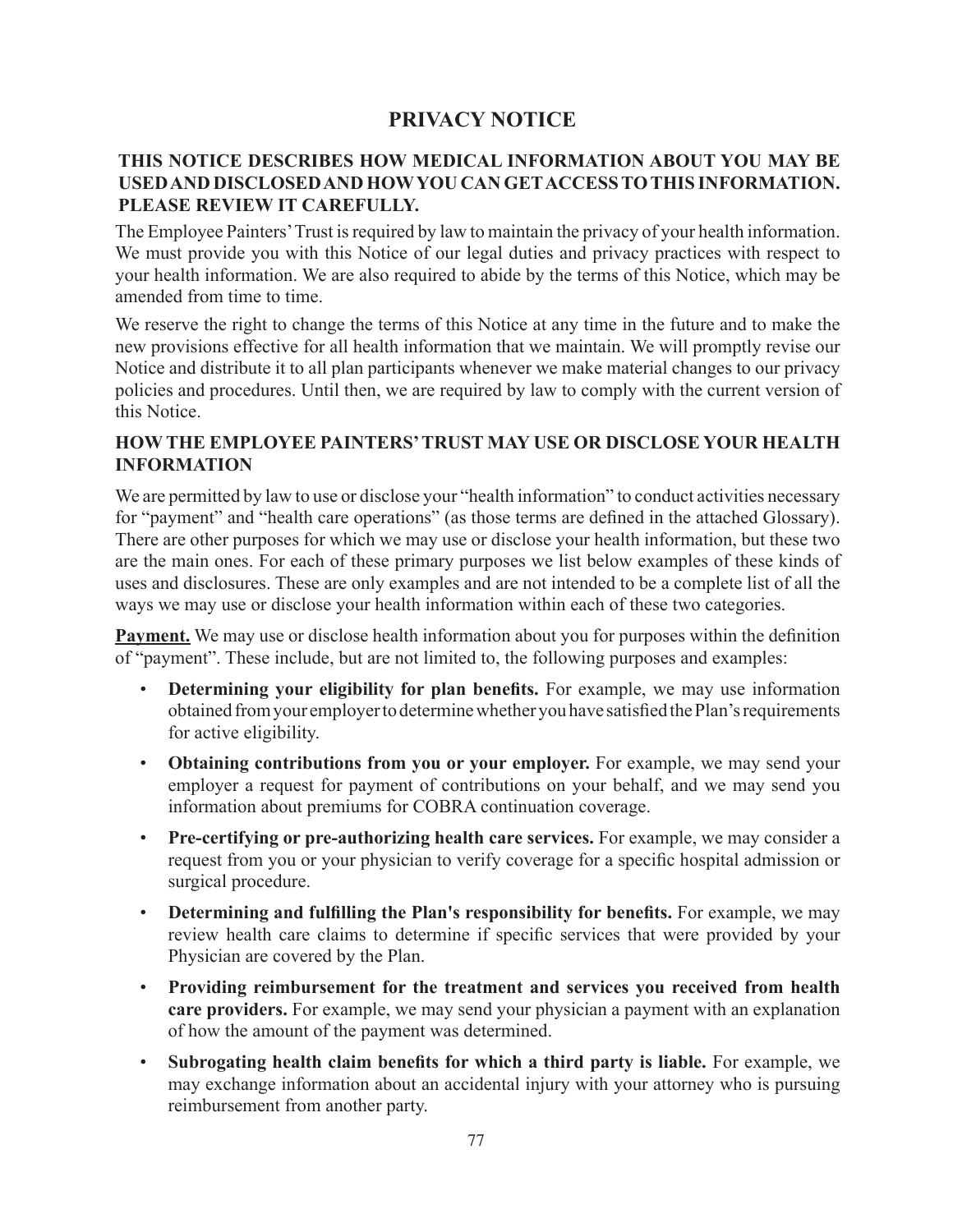- **Coordinating beneits with other plans under which you have health coverage.** For example, we may disclose information about your Plan benefits to another group health Plan in which you participate.
- **Obtaining payment under a contract of reinsurance.** For example, if the total amount of your claims exceeds a certain amount we may disclose information about your claims to our stop-loss insurance carrier.

**Health Care Operations.** We may use and disclose health information about you for purposes within the definition of "health care operations". These purposes include, but are not limited to:

- **Conducting quality assessment and improvement activities.** For example, a supervisor or quality specialist may review health care claims to determine the accuracy of a processor's work.
- **Case management and care coordination.** For example, a case manager may contact home health agencies to determine their ability to provide the specific services you need.
- **Contacting you regarding treatment alternatives or other beneits and services that may be of interest to you.** For example, a case manager may contact you to give you information about alternative treatments which are neither included nor excluded in the Plan's documentation of benefits but which may nevertheless be available in your situation.
- **Contacting health care providers with information about treatment alternatives.** For example, a case manager may contact your physician to discuss moving you from an acute care facility to a more appropriate care setting.
- **Employee training.** For example, training of new claims processors may include processing of claims for health benefits under close supervision.
- **Accreditation, certiication, licensing, or credentialing activities.** For example, a company that provides professional services to the plan may disclose your health information to an auditor that is determining or verifying its compliances with standards for professional accreditation.
- **Securing or placing a contract for reinsurance of risk relating to claims for health care.** For example, your demographic information (such as age and sex) may be disclosed to carriers of stop loss insurance to obtain premium quotes.
- **Conducting or arranging for legal and auditing services.** For example, your health information may be disclosed to an auditor who is auditing the accuracy of claim adjudications.
- **Management activities relating to compliance with privacy regulations.** For example, the Privacy Oficer may use your health information while investigating a complaint regarding a reported or suspected violation of your privacy.
- **Resolution of internal grievances.** For example, your health information may be used in the process of settling a dispute about whether or not a violation of our privacy policies and procedures actually occurred.
- **Sale, transfer, merger, or consolidation.** For example, your health information may be disclosed if this health Plan merges with another health Plan.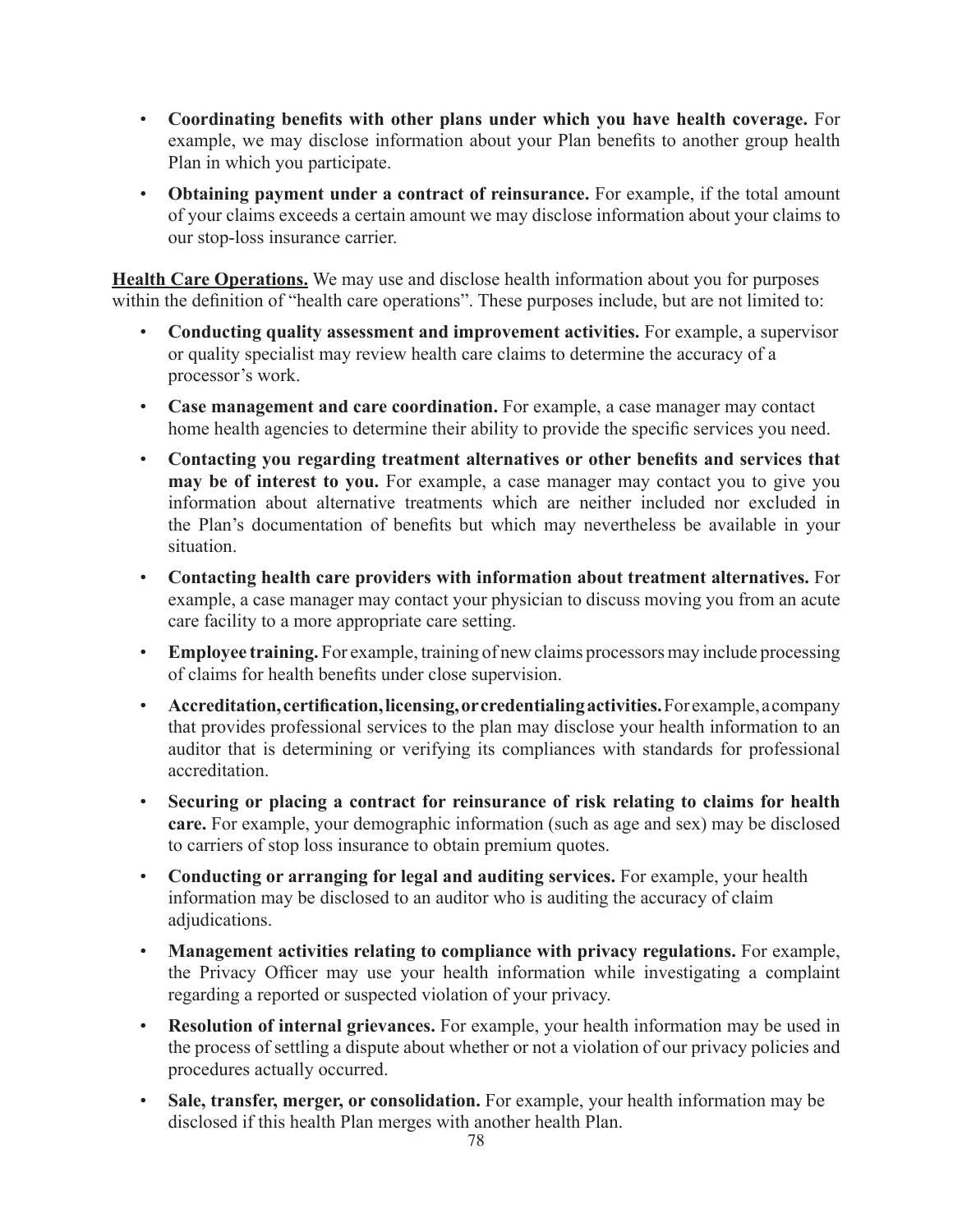- **De-identiication of Health Information.** We may use or disclose your health information for the purpose of creating health information that is no longer identifiable as pertaining to you. Such de-identified health data may then be used for purposes that are not described in this notice as either permitted or required.
- **Creation of a Limited Data Set.** We may use your health information to create a "limited data set" which excludes most identifiers but may include partial addresses (city, state, and ZIP code), dates of birth and death, and other dates that pertain to your health care treatment. Such a "limited data set" may be disclosed for purposes of research, public health, or health care operations.

**Disclosures to providers and to other health plans for their own activities related to your health care.** We may disclose information to providers and to other health plans if it is intended to be used for their own purposes, as described below.

- **Treatment.** A health care provider may obtain your health information from us for the purpose of providing health care treatment. For example, we may disclose the identity of your primary care physician to emergency medical staff if requested for treatment purposes.
- **Payment.** A health care provider or another health plan may obtain your health information from us for purposes related to payment for health care. For example, if you have secondary coverage with another health plan we may disclose information to that other plan regarding our payments for your health care.
- **Health Care Operations.** A health care provider or another health plan may obtain your health information from us for some purposes related to health care operations, but only if the provider or plan has a relationship with you and the information pertains to that relationship. The purposes for which such disclosures are permitted include, but are not limited to, quality improvement, case management, performance evaluation, training and credentialing.

**Other Uses and Disclosures.** Other ways that the Employee Painters' Trust may use and disclose your health information are described below. Not every potential use or disclosure in each category will be listed, and those that are listed may never actually occur.

- **Disclosures to You.** We are permitted, and in some circumstances required, to disclose your health information to you. Your rights are described below under "Your Health Information Privacy Rights".
- **Your Personal Representative.** Anyone with legal standing to act as your personal representative may, depending on the terms of the legal authority, have any or all of the same rights that you have with regard to obtaining or controlling your health information. For example, state law determines the extent to which a parent may act on behalf of a minor with regard to the child's health information. Someone who is legally responsible for your affairs after your death may also act as your Personal Representative.
- **Involvement in Payment.** With your agreement, we may disclose your health information to a relative, friend, or other person designated by you as being involved in payment for your health care. For example, if we are discussing your health benefits with you, and you wish to include your spouse or child in the conversation, we may disclose information to that person during the course of the conversation.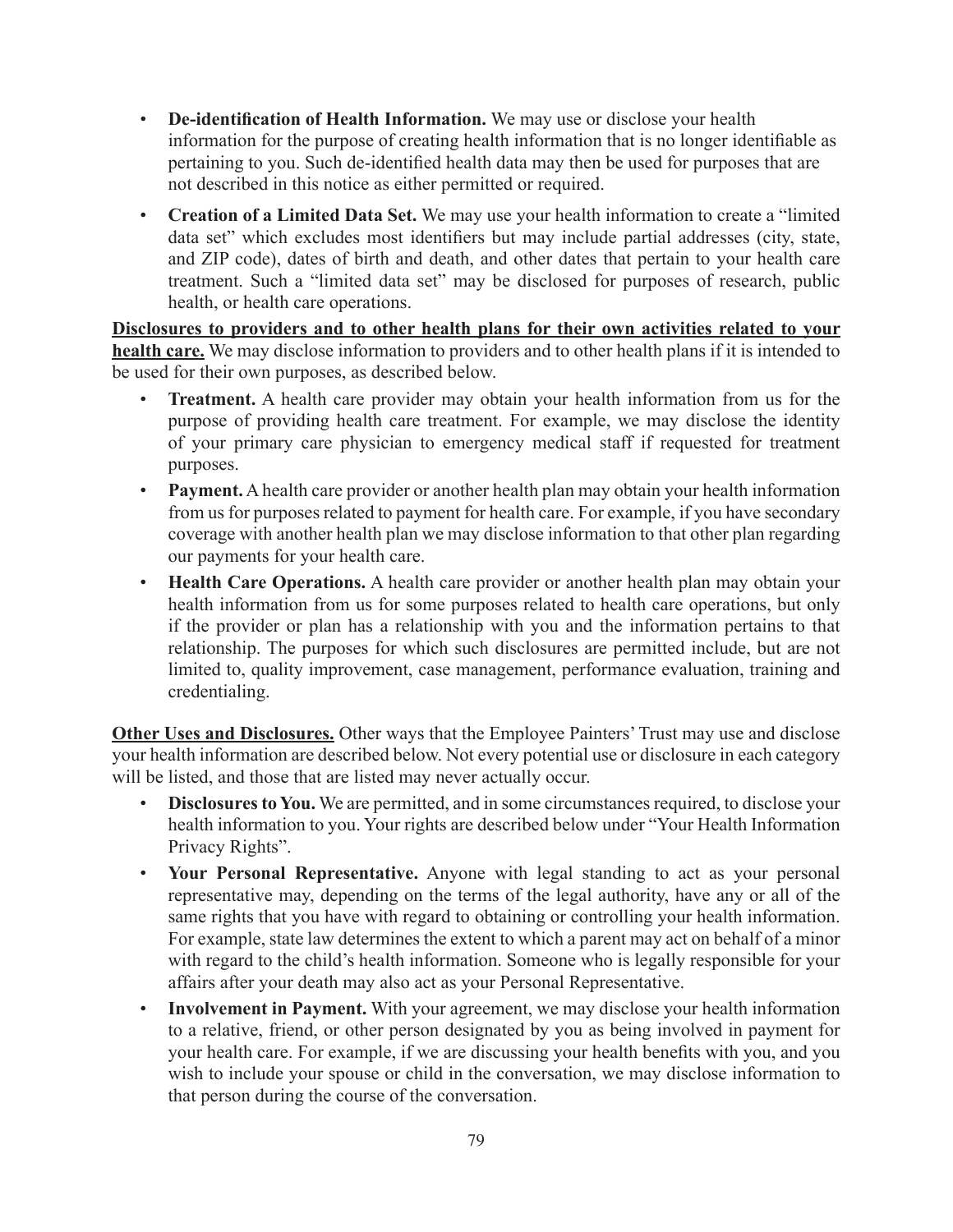- **Required by Law.** We will disclose your health information when required to do so by federal, state, or local law. For example, we may disclose your information to a representative of the U.S. Department of Health and Human Services who is conducting a privacy regulation compliance review. We may also use and disclose your health information for purposes described below under "Your Health Information Privacy Rights".
- **Public Health.** As permitted by law, we may disclose your health information as described below:
	- **To an authorized public health authority,** for purposes of preventing or controlling disease, injury or disability;
	- **To a government entity** authorized to receive reports of child abuse or neglect;
	- **To a person under the jurisdiction of the Food and Drug Administration,** for activities related to the quality, safety, or effectiveness of FDA-regulated products.
- **Health Oversight Activities.** We may disclose your health information to health agencies during the course of audits, investigations, inspections, licensure and other proceedings related to oversight of the health care system or of compliance with civil rights laws. However, this permission to disclose your health information does not apply to any investigation of you or which is directly related to your health care.
- **Judicial and Administrative Proceedings.** We may disclose your health information in the course of any administrative or judicial proceeding:
	- In response to an order of a court or administrative tribunal, or
	- In response to a subpoena, discovery request, or other lawful process.

Specific circumstances may require us to make reasonable efforts to notify you about the request or to obtain a court order protecting your health information.

- **Law Enforcement.** We may disclose your health information to a law enforcement oficial for various purposes, such as identifying or locating a suspect, fugitive, material witness or missing person.
- **Coroners, Medical Examiners and Funeral Directors.** We may disclose your health information to coroners, medical examiners and funeral directors. For example, this may be necessary to identify a deceased person or determine the cause of death.
- **Organ and Tissue Donation.** We may disclose your health information to organizations involved in procuring, banking or transplanting organs and tissues.

**Disclosures to Plan Sponsor.** In addition to the circumstances and examples described above, there are three types of health information about you that we may disclose to Board of Trustees.

- We may disclose to Board of Trustees whether or not you have enrolled in, are participating in, or have disenrolled from this health plan.
- We may provide Board of Trustees with "summary health information", which includes claims totals without any personal identiication except your ZIP code, for these two purposes:
	- To obtain health insurance premium bids from other health plans, or
	- To consider modifying, amending, or terminating the health plan.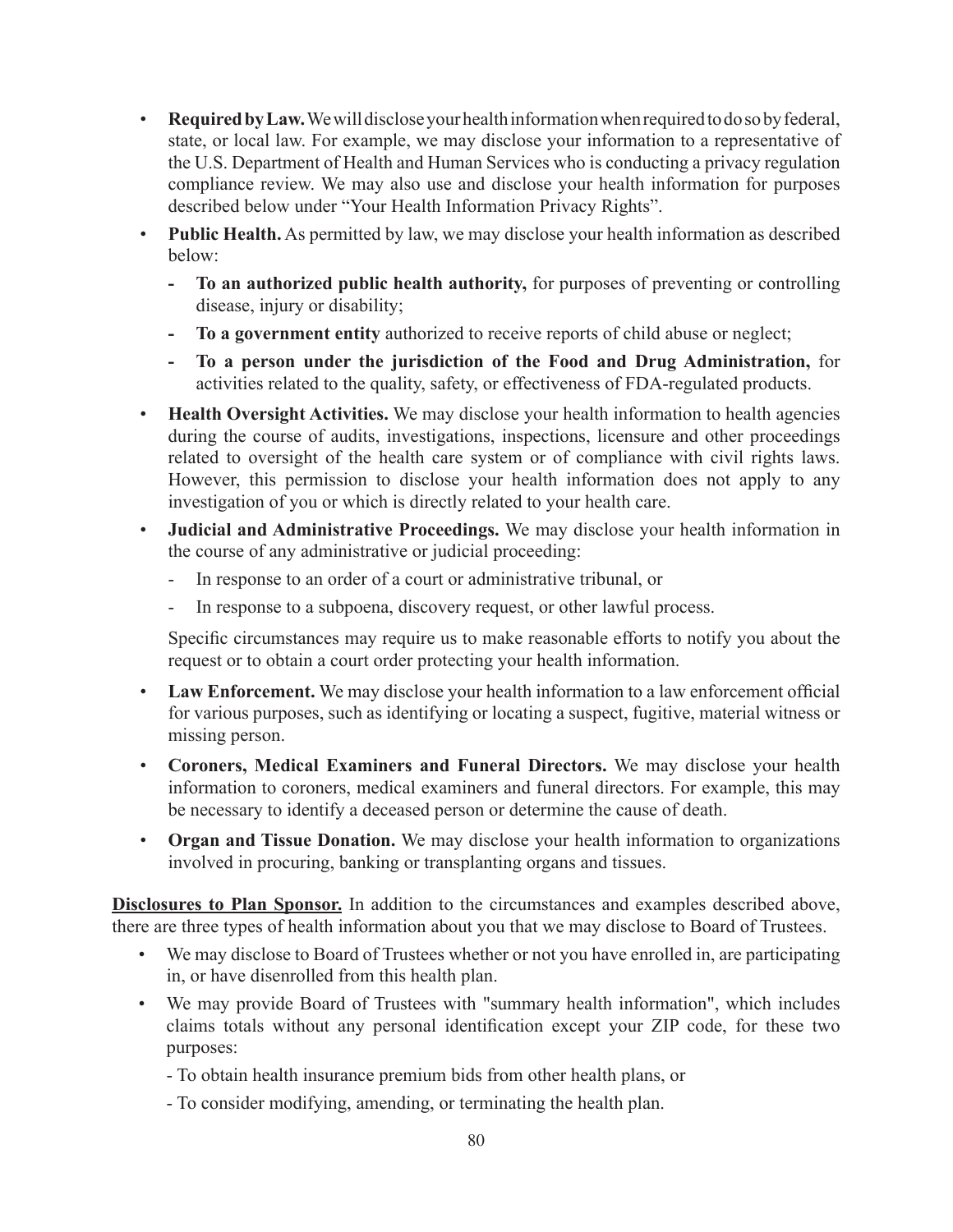• We may disclose your health information to Board of Trustees for purposes of administering benefits under the Plan. These purposes may include, but are not limited to:

- Reviewing and making determinations regarding an appeal of a denial or reduction of benefits.

- Evaluating situations involving suspected or actual fraudulent claims.
- Monitoring benefit claims that may or do involve stop-loss insurance.

**Business Associates.** Business Associates are individuals and companies who need access to the personal health information for which we are responsible in order to act on our behalf or to provide us with services. Examples of business associates include third party administrators, pharmacy benefits managers, attorneys, consultants and auditors. We may disclose your health information to our business associates, and we may authorize them to use or disclose your health information for any or all of the same purposes for which we are permitted to use or disclose it ourselves, as well as for their own administrative purposes. Our business associates are contractually required not to use or disclose your health information for any other purposes.

## **WHEN THE EMPLOYEE PAINTERS' TRUST MAY NOT USE OR DISCLOSE YOUR HEALTH INFORMATION**

Except as described in this Notice of Privacy Practices, we will not use or disclose your health information without written authorization from you. If you have authorized us to use or disclose your health information for another purpose, you may revoke your authorization in writing at any time. If you revoke your authorization, we will no longer be able to use or disclose health information about you for the reasons covered by your written authorization. However, we will be unable to take back any disclosures we have already made with your permission. Requests to revoke a prior authorization must be submitted in writing to the Privacy Contact Person.

## **YOUR HEALTH INFORMATION PRIVACY RIGHTS**

If you would like to obtain a more detailed explanation of these rights, or if you would like to exercise one or more of these rights, contact:

> Privacy Contact Person Zenith Administrators, Inc. 201 Queen Anne Ave North Seattle, WA 98102 1 (866) 277-3927

**Right to Request Restrictions.** You have the right to request restrictions on certain uses and disclosures of your health information. We are not required to agree to restrictions that you request. If you would like to make a request for restrictions, you must submit your request in writing to the Privacy Contact Person.

**Right to Request Confidential Communications.** You have the right to ask us to communicate with you using an alternative means or at an alternative location. Requests for confidential communications must be submitted in writing to the Privacy Contact Person. We are not required to agree to your request unless disclosure of your health information could endanger you.

**Right to Inspect and Copy.** You have the right to inspect and copy health information about you that may be used to make decisions about your Plan beneits. To inspect or copy such information,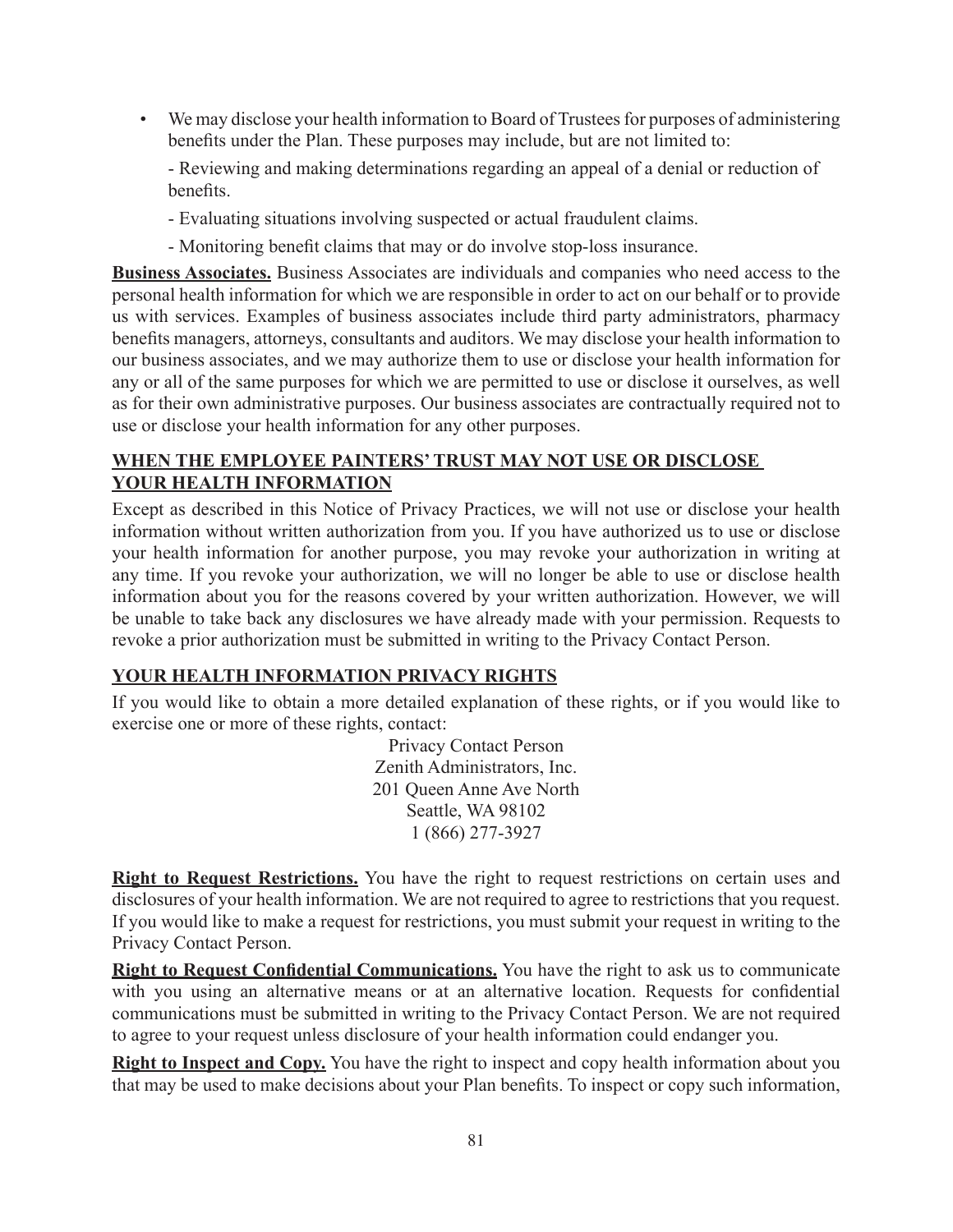you must submit your request in writing to the Privacy Contact Person. If you request a copy of the information, we may charge you a reasonable fee to cover expenses associated with your request.

**Right to Request Amendment.** If you believe that we possess health information about you that is incorrect or incomplete, you have a right to ask us to amend it. To request an amendment of health records, you must make your request in writing to the Privacy Contact Person. Your request must include a reason for the request. We are not required to change your health information. If your request is denied, we will provide you with information about our denial and how you can disagree with the denial.

**Right to Accounting of Disclosures.** You have the right to receive a list or "accounting" of disclosures of your health information made by us. However, we do not have to account for disclosures that were:

- made to you or were authorized by you, or
- for purposes of payment functions or health care operations.

Requests for an accounting of disclosures must be submitted in writing to the Privacy Contact Person. Your request should specify a time period within the last six years and may not include dates before April 14, 2003. We will provide one free list per twelve-month period, but we may charge you for additional lists.

**Right to Paper Copy.** You have a right to receive a paper copy of this Notice of Privacy Practices at any time. To obtain a paper copy of this Notice, contact the Privacy Contact Person.

**Complaints.** If you believe that your privacy rights have been violated by the Employee Painters' Trust or by anyone acting on our behalf, you may send a written complaint to the Privacy Contact Person. You may also file a written complaint with the United States Department of Health and Human Services by writing to the Secretary at 200 Independence Avenue SW, Washington, DC 20201. Complaints about us must refer to the Employee Painters' Trust by name and must describe what we did or failed to do that violated federal regulations regarding health information privacy. Complaints to the Secretary or to us must be filed within 180 days after you first knew or should have known about the privacy violation that is the subject of your complaint. We will not retaliate against you in any way for filing a complaint.

**Questions.** If you have questions about any part of this Notice or if you want more information about the privacy practices at the Employee Painters' Trust, please contact the Privacy Contact Person at 1 (866) 227-3927.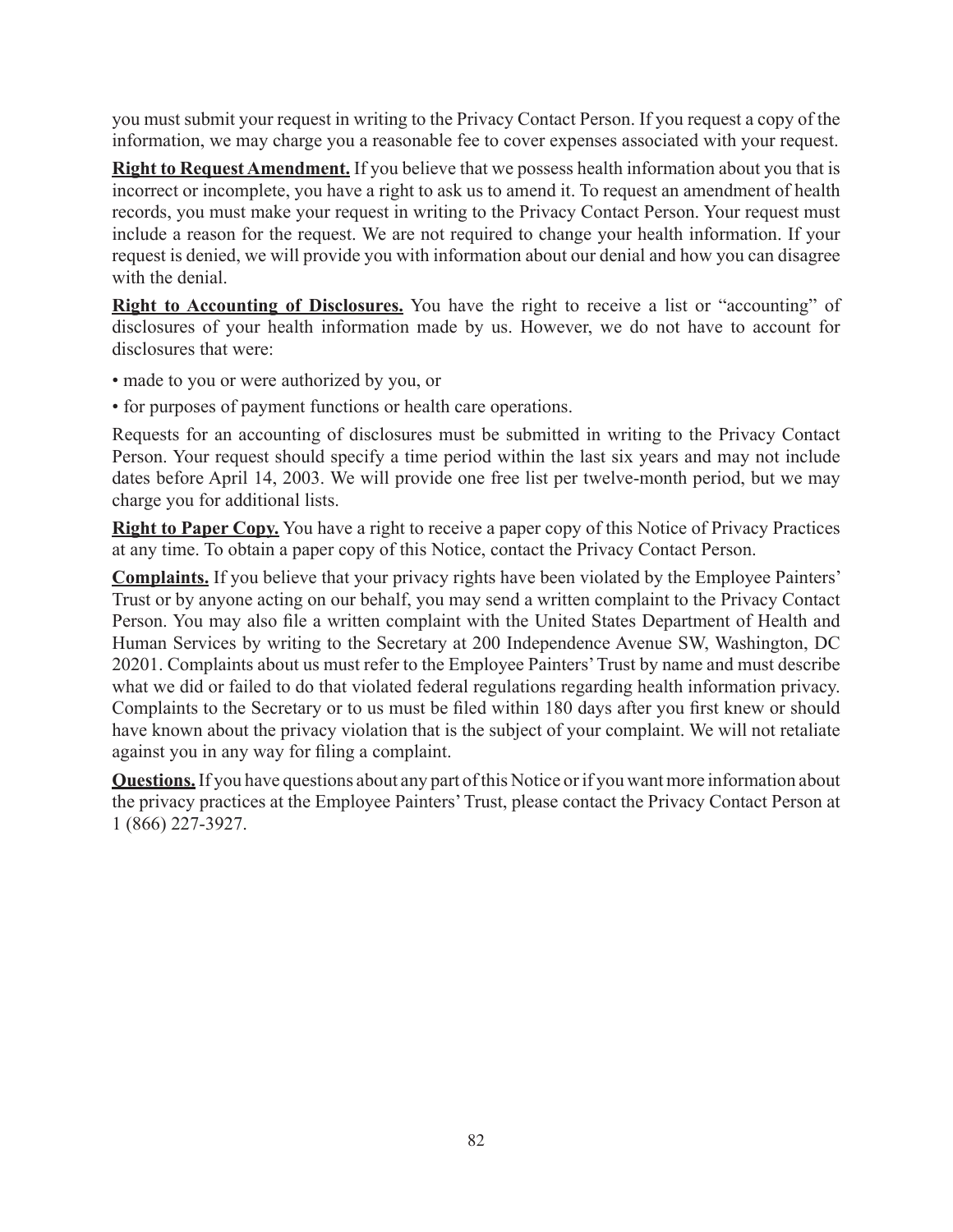## **SUMMARY PLAN DESCRIPTION for Employee Painters' Trust Health & Welfare Plan**

The Employee Retirement Income Security Act of 1974 (ERISA) requires that certain information be furnished to eligible participants in an employee benefits plan. The Employee Benefits Plan maintained by the Plan shall be referred to herein as the "Plan".

### **Name of Plan**

This Plan is known as the Employee Painters' Trust Health & Welfare Plan. The Trust Fund through which this Plan is provided is known as the Employee Painters' Trust.

The Plan covers certain classes of employees who, in general, work for participating employers who are required to make contributions under various collective bargaining agreements to the Trust.

## **Board of Trustees - Plan Administrator**

This Plan is sponsored and administered by a joint labor-management Board of Trustees, the name, address and telephone number of which is:

> Board of Trustees of The Employee Painters' Trust c/o Zenith Administrators, Inc. 104 S. Freya, Suite 220 Spokane, Washington 99202 Phone: 1-509-534-0265 or 1-800-566-4455 Fax: 1-509-534-5910

## **Type of Administration**

The Plan is administered by the Board of Trustees.

## **Name and Address of Agent for Service of Process**

The Board of Trustees has designated: Zenith Administrators, Inc. 104 S. Freya, Suite 220 Spokane, Washington 99202

as the agent for service of legal process. Service of legal process may also be made upon any Plan Trustee.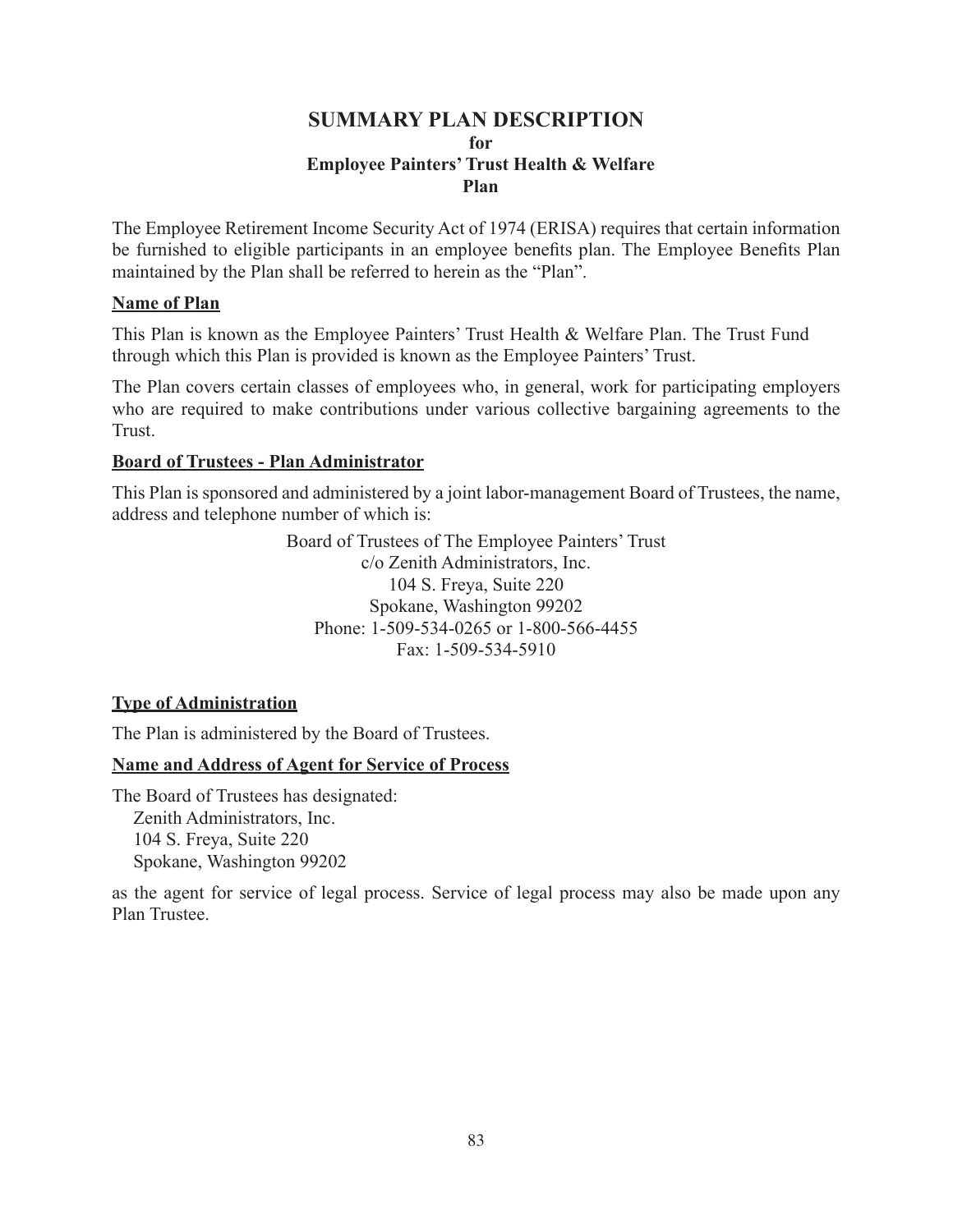### **The Names and Addresses of the Trustees**

Tim Bendokas Bendokas Painting Co. 805 Rainier Avenue S Seattle, WA 98144

Nancy Gudmundson Gudmundson Painting, Inc. 102 Lake Ave. S Renton, WA 98057

Mike Guza Rainbow Painting Co. 1705 6th Ave. N. Great Falls, MT 59403

Gary Liles Custom Painting, Inc. North 3204 Cook Spokane, WA 99207

Bob Puzas Rainbow Painting Co. 4126 S.E. Milwaukie Portland, OR 97202

Mike Ball Painters District Council #5 2800 First Avenue, Room #324 Seattle, WA 98121

Steve Bloom Painters District Council #5 2800 First Avenue, Room #324 Seattle, WA 98121

Tim Carrier Painters District Council #5 11105 NE Sandy Blvd. Portland, OR 97220

John Smirk Painters Local 159 1701 Whitney Mesa Drive, #105 Henderson, NV 89014

#### **Identification Number**

The identification number (EIN) assigned to the Plan Administrator by the Internal Revenue Service is 91-0597991, plan no. 501.

#### **Plan Year**

The plan year for this plan ends on June 30 of each year. The fiscal year for this Plan ends on July 31 of each year.

Each 12-month period ending on such date consists of an entire plan year for the purposes of accounting and all other reports to the U.S. Department of Labor and other appropriate regulatory bodies.

#### **Type of Plan**

This Plan can be described as a welfare plan which provides major medical, disability, accidental death and dismemberment, and Prescription Drug benefits.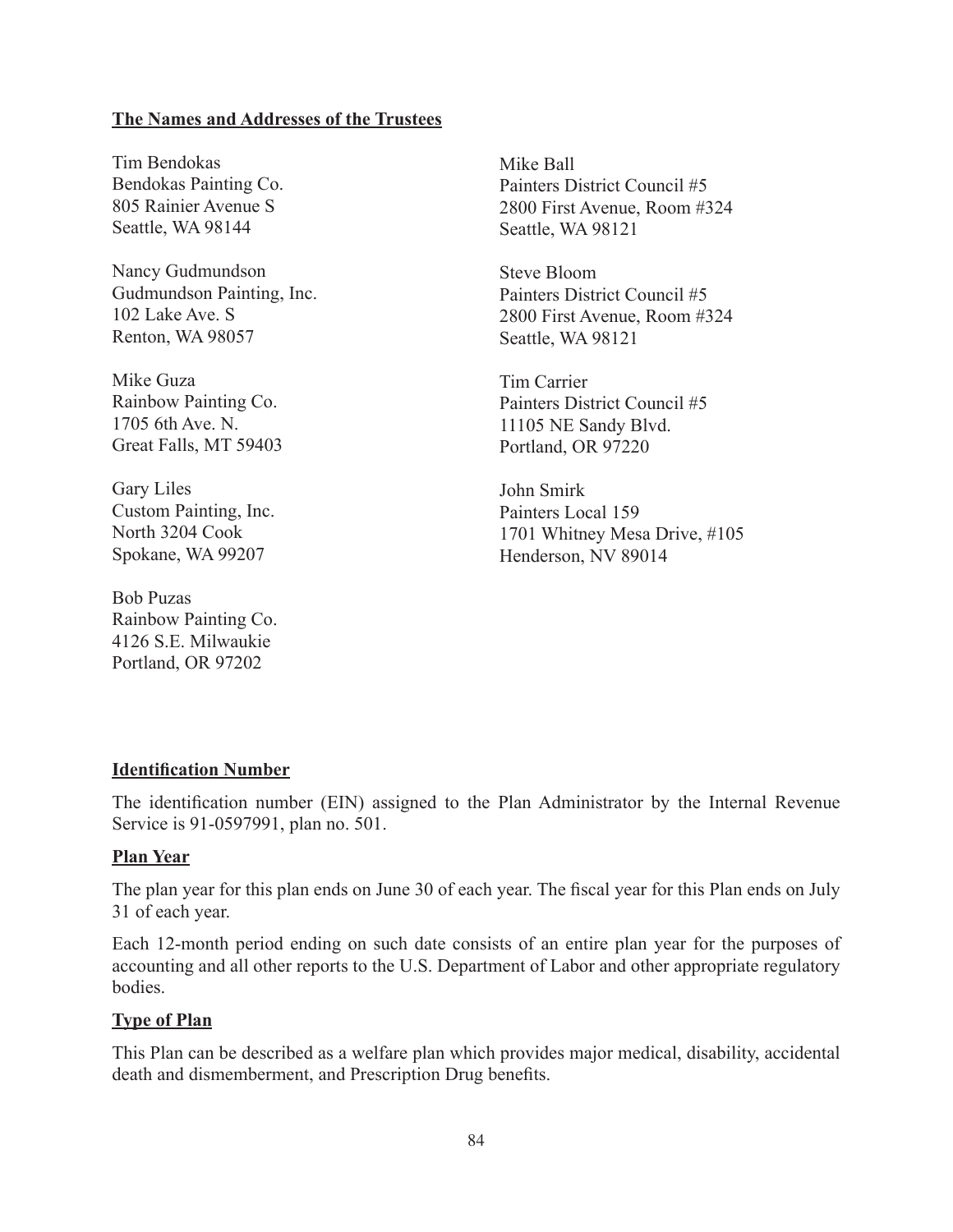## **Description of Collective Bargaining Agreement**

This Plan is maintained pursuant to more than one collective bargaining agreement. A copy of such agreements may be obtained by participants and beneficiaries upon written request to the Trustees. Such agreements are also available for examination by participants and beneficiaries at the Trust Ofice, or at local Union ofices upon 10 days advance written request. The Trustees may impose a reasonable charge to cover the cost of furnishing copies. Participants and beneficiaries may wish to inquire as to the amount of charges before requesting copies.

## **Source of Contributions**

These agreements generally provide that the employers who are parties thereto will make monthly contributions to the Employee Painters' Trust for the purpose of enabling the employees working under such agreements to participate in the Employee Painters' Trust Health & Welfare Plan. In addition, employee self-payments are also permitted for retiree coverage and to continue employee and dependent coverage.

## **Entities Used for Accumulation of Assets and Payment of Benefits**

The employer contributions or employee self-payments are received and held in trust by the Board of Trustees pending the payment of claims and/or insurance premiums and administrative expenses. The balance is invested by the Board of Trustees and held as Trust reserves. Presently, the accidental death and dismemberment, weekly disability and major medical and retail prescription drug benefits are underwritten by United of Omaha, Mutual of Omaha Plaza, Omaha, Nebraska 68175. The dental and vision benefits are self-funded and paid directly from the Trust's assets.

### **Participation, Eligibility and Beneits**

Employees are entitled to participate in this Plan if they work under one of the collective bargaining agreements described in the above paragraph entitled "Description of Collective Bargaining Agreements," and if their employer makes contributions to the Trust on their behalf.

## **Circumstances Which May Result in Ineligibility or Denial of Beneits**

An employee or beneficiary who is eligible for benefits may become ineligible as a result of one or more of the following circumstances:

- (a) the employee's failure to work required hours to maintain eligibility; and
- (b) beneficiaries who are dependents of eligible employees may become ineligible if:
	- (1) the employee becomes ineligible;
	- (2) they are no longer dependents; or
	- (3) they have attained the disqualifying age.

An employee or beneficiary who is eligible may be denied benefits for one or more of the following reasons:

- (a) failure of the employee or beneficiary to file a claim for benefits within 15 months of the date they incurred the Expense for which benefits are payable; or
- (b) failure of the employee to file a complete and truthful benefit application.
- **NOTE:** Any person who knowingly presents a false or fraudulent claim for payment, or prepares or makes any false or fraudulent account, certiication, or other document or writing with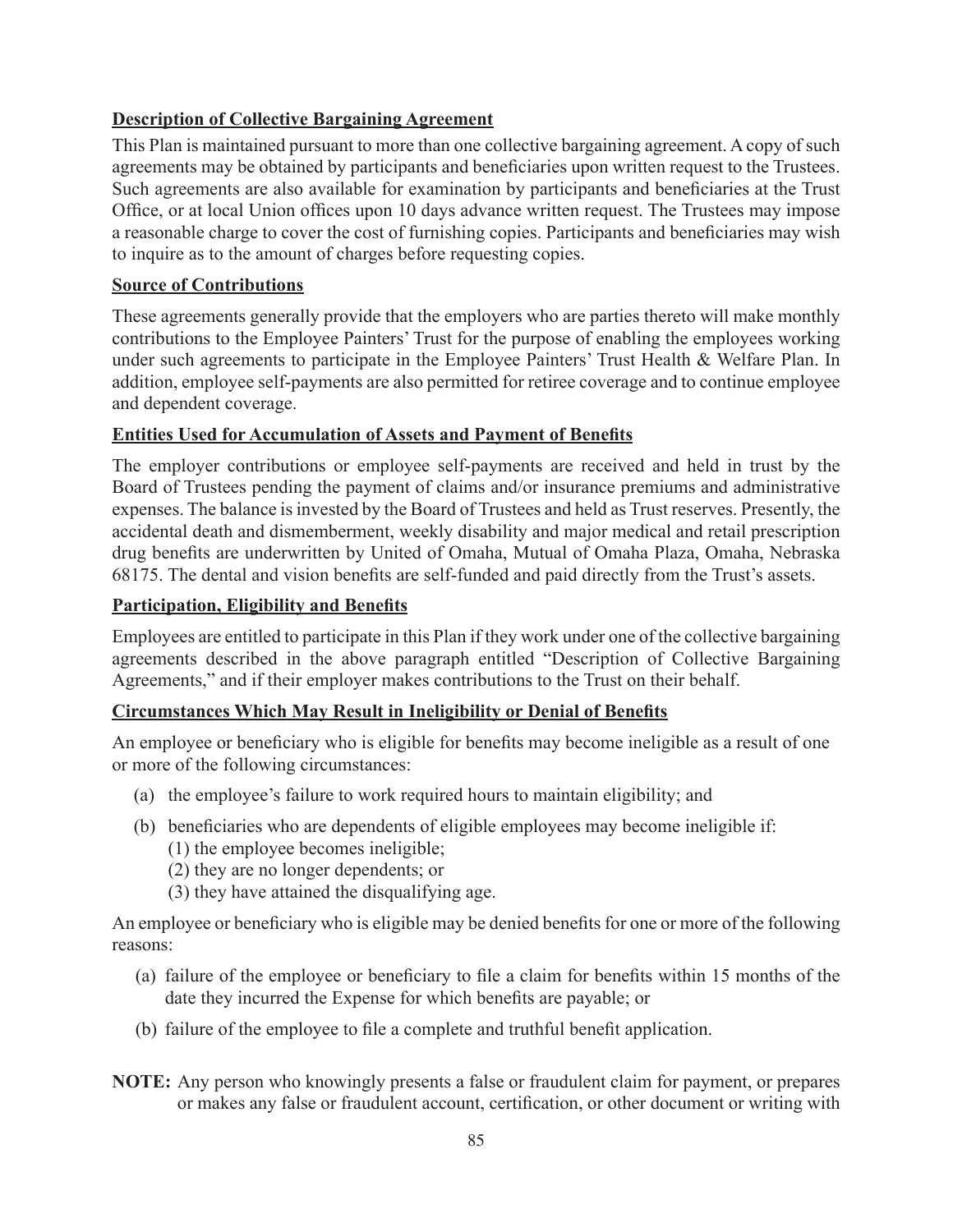intent that it be presented or used in support of such claim, is guilty of a gross misdemeanor. Civil penalties, including interest, costs and attorney's fees will also be assessed on all false or fraudulent claims.

Where the employee or beneficiary has other group coverage, benefits under this Plan may be reduced or denied due to the Coordination of Benefits provision.

## **Filing of Claims**

If you or one of your dependents become Disabled or incurs covered medical Expenses, you should immediately file the necessary claim form. Forms are available from the Trust Office, or your Local Union ofice. Charges for all services must be itemized.

PROPERLY COMPLETED CLAIM FORMS TOGETHER WITH ALL ITEMIZED BILLS AND OTHER REQUIRED PAPERS NECESSARY TO PROVE THE LOSS OR DISABILITY MUST BE RETURNED TO YOUR ADMINISTRATIVE OFFICE LOCATED AT P.O. BOX 2523, SPOKANE, WA 99220.

### Procedures to be Followed in Presenting Claims for Benefits and Remedies Available for **Mandatory Appeal of Claims Which are Denied**

For details, refer to the following sections in this booklet.

For accidental death & dismemberment benefits refer to the Claim Review and Appeal Procedures. For weekly disability, refer to the Disability Claim Review Procedures and Appeal Rights. For medical, refer to the Appeal Rights and Precertification and Claim Review Procedures.

## Procedures to be Followed in Presenting Claims for Benefits and Remedies Available for **Voluntary Appeal of Claims Which Are Denied**

To submit a claim for benefits under this Plan, it is necessary to complete and file a claim form with the Plan Administrator.

If your claim has been denied or partially denied, the Board of Trustees has adopted the following procedures to appeal benefit claim denials.

### 1. **Plan Review**

In the event a claim for benefits is denied or any employee or beneficiary feels he or she is adversely affected by the operation of the Plan, that person or his or her representative is entitled to a review of the decision. For specific information, refer to the Claim Review Procedure provision.

It is suggested that you contact Zenith Administrators, Inc. (the Plan administrative manager) before invoking the hearing procedures outlined below. They may be able to solve any problems and thereby save you considerable time and trouble.

### 2. **Hearing Before Board of Trustees**

Any participating employee or beneficiary of a participating employee who applies for benefits and is ruled ineligible by the trustees (or by a committee of trustees, an administrative agent, insurance carrier or other organization acting for the trustees) or who believes he or she did not receive the full amount of benefits to which he or she is entitled, or who is otherwise adversely affected by any action of the trustees, shall have the right to request the trustees to conduct a hearing in the matter, provided he or she makes such a request in writing within sixty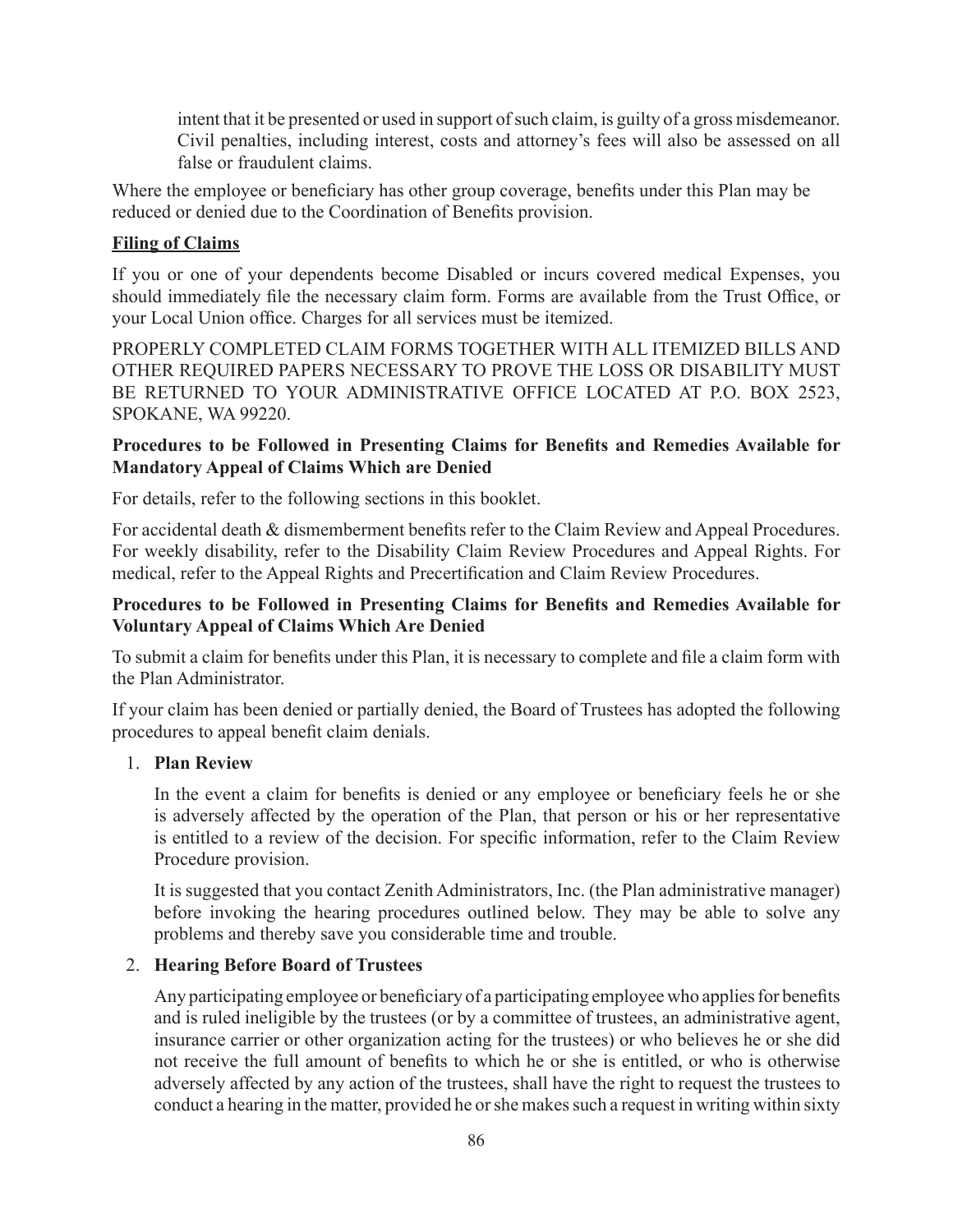(60) days after being apprized of, or learning of, the action. The trustees shall then conduct a hearing at which the participating employee or beneficiary shall be entitled to present his or her position and any evidence in support thereof. The participating employee or beneficiary may be represented at any such hearing by an attorney or by any other representative of his or her choosing. Thereafter, the trustees shall issue a written decision afirming, modifying, or setting aside the former action.

The written decision of the trustees shall include the speciic reasons for the decision as well as specific reference to the pertinent Plan provision(s) on which the decision is based and shall be written in a manner calculated to be understood by the claimant. If the claimant's position is denied, the written decision shall also include a notice of opportunity for legal action.

### **Certiicate of Insurance**

As an employee insured under the Plan, you will receive an individual certificate describing the benefits to which you are entitled under the group policies, and stating to whom such benefits are payable.

### **Change of Discontinuance of Plan**

It is hoped this Plan will be continued indefinitely but, as with any group insurance Plan, the right of change or discontinuance by the trustees at any time must be reserved.

# **STATEMENT OF ERISA RIGHTS**

As a participant in the Plan, you are entitled to certain rights and protections under the Employee Retirement Income Security Act of 1974 (ERISA). ERISA provides that all Plan participants shall be entitled to:

- (a) Receive Information About Your Plan and Benefits
	- (1) Examine, without charge, at the Plan Administrator's ofice and at other speciied locations, such as worksites and union halls, all documents governing the Plan, including insurance contracts and collective bargaining agreements, and a copy of the latest annual report (Form 5500 Series) filed by the Plan with the U.S. Department of Labor and available at the Public Disclosure Room of the Pension and Welfare Beneit Administration.
	- (2) Obtain, upon written request to the Plan Administrator, copies of documents governing the operation of the Plan, including insurance contracts and Collective Bargaining Agreements, and copies of the latest annual report (Form 5500 Series) and updated Summary Plan Description. The Plan Administrator may make a reasonable charge for the copies.
	- (3) Receive a summary of the Plan's annual inancial report. The Plan Administrator is required by law to furnish each participant with a copy of this summary annual report.
- (b) Continue Group Medical, Dental and Vision Plan Coverage
	- (1) Continue health care coverage for yourself, spouse or dependents if there is a loss of coverage under the Plan as a result of a qualifying event. You or your dependents may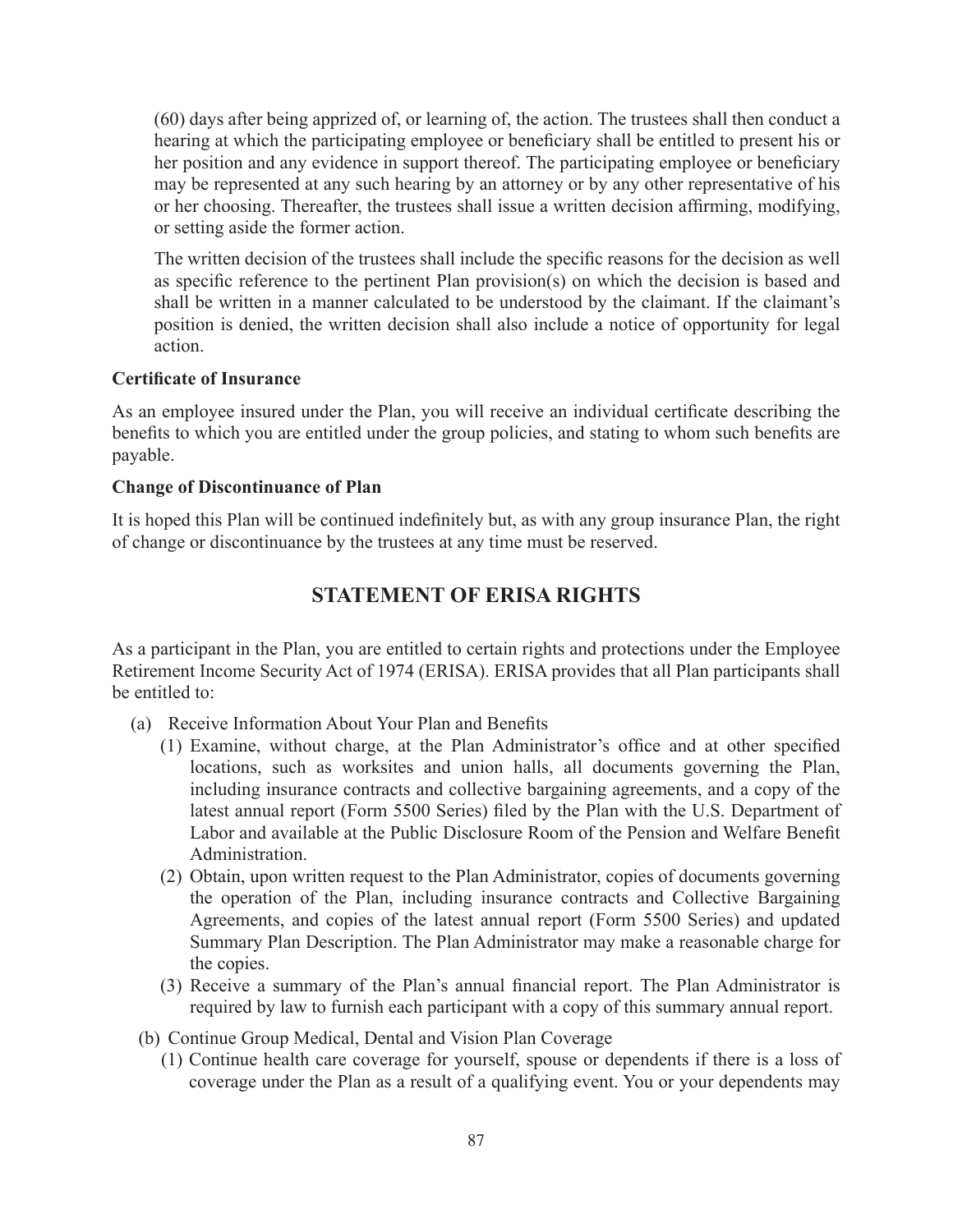have to pay for such coverage. Review this Summary Plan Description and the documents governing the Plan on the rules governing your COBRA continuation coverage rights.

- (2) Reduction or elimination of exclusionary periods of coverage for preexisting conditions under your group health plan, if you have creditable coverage from another plan. You should be provided a certificate of creditable coverage, free of charge, from your group health plan or us when you lose coverage under the Plan, when you become entitled to elect COBRA continuation coverage, when your COBRA continuation coverage ceases, if you request it before losing coverage, or if you request it up to 24 months after losing coverage. Without evidence of creditable coverage, you may be subject to a preexisting condition waiting period after your enrollment date in your coverage.
- (c) Prudent Actions by Plan Fiduciaries

 In addition to creating rights for plan participants, ERISA imposes duties upon the people who are responsible for the operation of the employee benefit plan. The people who operate your Plan, called "Fiduciaries" of the Plan, have a duty to do so prudently and in the interest of you and other Plan participants and beneiciaries. No one, including your employer, your union, or any other person, may fire you or otherwise discriminate against you in any way to prevent you from obtaining a benefit or exercising your rights under ERISA.

(d) Enforce Your Rights

If your claim for a benefit is denied or ignored, in whole or in part, you have a right to know why this was done, to obtain copies of documents relating to the decision without charge, and to appeal any denial, all within certain time schedules.

 Under ERISA, there are steps you can take to enforce the above rights. For instance, if you request a copy of Plan documents or the latest annual report from the Plan and do not receive them within 30 days, you may file suite in a Federal court. In such a case, the court may require the Plan Administrator to provide the materials and pay you up to \$110 a day until you receive the materials, unless the materials were not sent because of reasons beyond the control of the Administrator. If you have a claim for benefits which is denied or ignored, in whole or in part, you may file suit in a state or Federal court. In addition, if you disagree with the Plan's decision or lack thereof concerning the qualified status of a medical child support order, you may ile suit in Federal court. If it should happen that Plan fiduciaries misuse the Plan's money, or if you are discriminated against for asserting your rights, you may seek assistance from the U.S. Department of Labor, or you may file suit in a Federal court. The court will decide who should pay court costs and legal fees. If you are successful, the court may order the person you have sued to pay these costs and fees. If you lose, the court may order you to pay these costs and fees, for example, if it finds your claim is frivolous.

(e) Assistance with Your Questions

 If you have any questions about your Plan, you should contact the Plan Administrator. If you have any questions about this statement or about your rights under ERISA, or if you need assistance in obtaining documents from the Plan Administrator, you should contact the nearest office of the Pension and Welfare Benefits Administration, U.S. Department of Labor, listed in your telephone directory or the Division of Technical Assistance and Inquiries, Pension and Welfare Benefits Administration, U.S. Department of Labor,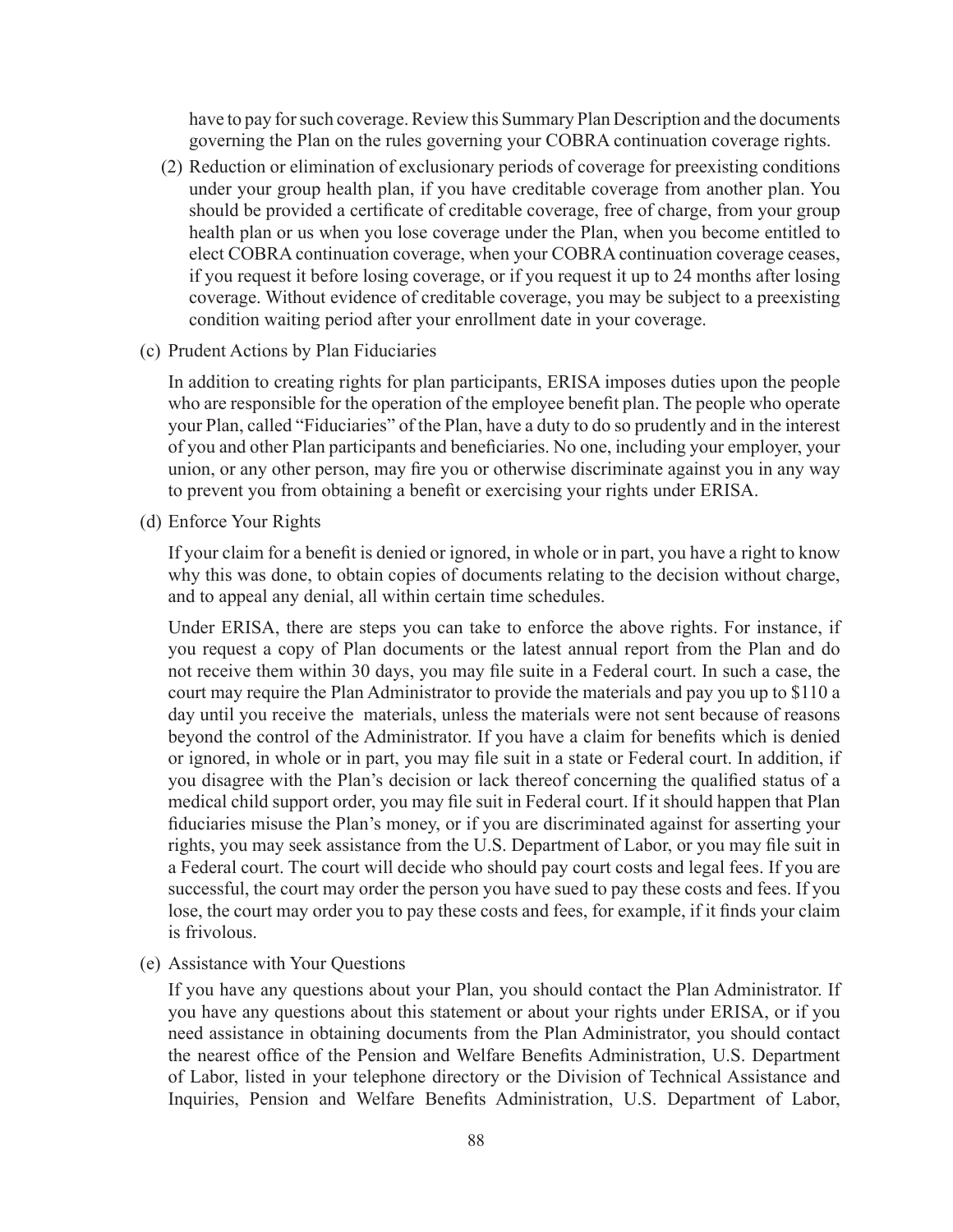200 Constitution Avenue N.W., Washington, D.C. 20210. You may also obtain certain publications about your rights and responsibilities under ERISA by calling the publications hotline of the Pension and Welfare Benefits Administration.

### **MEDICAL PLAN DISCLOSURES**

You or your dependent are entitled to request from the Plan Administrator, without charge, information applicable to the Plan's benefits and procedures. In addition, your booklet includes, as applicable, a description of:

- (a) Qualified Medical Support Orders;
- (b) any cost-sharing provisions, including premiums, deductibles, coinsurance and co-payments, maximums, details about the level of benefits, providers, preauthorization and utilization review rules, coverage for medical tests, devices and procedures, out-of-network coverage, limits on emergency care, coverage of existing and new drugs;
- (c) employee and dependent eligibility requirements;
- (d) any participating provider requirements; a current listing of such providers shall be furnished automatically as a separate document;
- (e) when insurance ends;
- (f) when benefits may be denied or reduced, including subrogation or reimbursement, and Coordination of Benefits provisions;
- (g) state or federal continuation rights;
- (h) claims procedures; additional details shall be furnished upon request; and
- (i) maternity hospitalization for the mother and newborn infant.

### **ACCIDENTAL DEATH & DISMEMBERMENT AND WEEKLY DISABILITY BENEFITS PLAN DISCLOSURES**

You or your dependent are entitled to request from the Plan Administrator, without charge, information applicable to the Plan's benefits and procedures. In addition, your booklet includes, as applicable, a description of:

- (a) employee and dependent eligibility requirements;
- (b) when insurance ends;
- (c) state or federal continuation rights; and
- (d) claims procedures; additional details shall be furnished upon request.